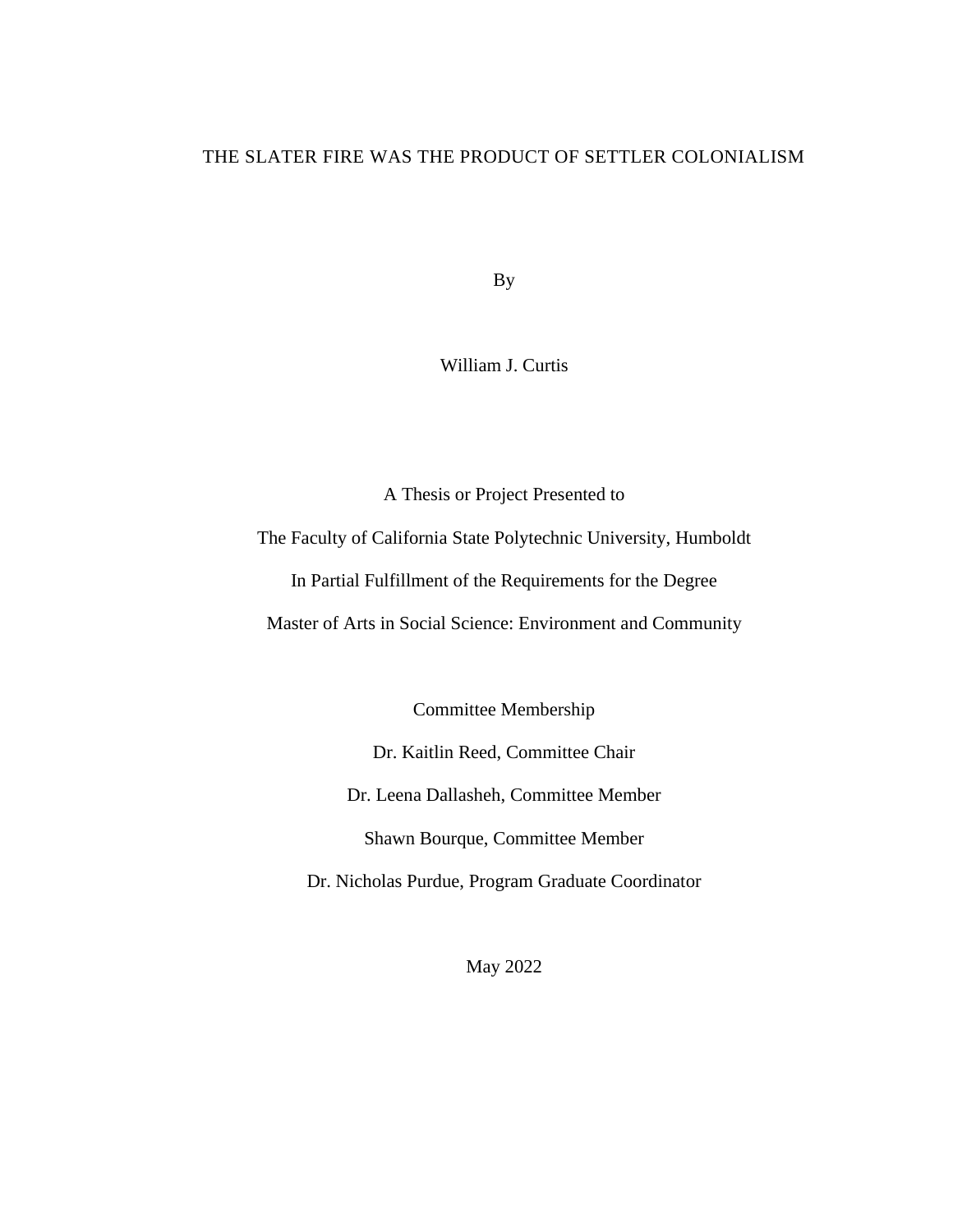### ABSTRACT

### <span id="page-1-0"></span>THE SLATER FIRE WAS THE PRODUCT OF SETTLER COLONIALISM

#### William J. Curtis

The Slater Fire of 2020 burned in Karuk aboriginal territory overseen by the Klamath National Forest. It burned over 200 homes to the ground and ravage over 100,000 acres of forest. This thesis argues that state-enforced fire suppression policies and methods are tools of settler-colonial erasure and the continuation of genocidal violence towards Karuk people. It analyzes the conflict between interests of the colonial state on one side and Indigenous resistance and survival on the other. Fire is an essential tool for the survival of Indigenous cultural identities, the material security of said populations, and the health of the environs that they have inhabited since time immemorial. In describing the history of this conflict, this work synthesizes historical narratives with critical analysis to demonstrate the aims of state sponsored fire suppression, and to illustrate the necessity of Indigenous populations' ability to apply cultural fire.

Settler colonial studies serve as the analytical foundation for this piece of research. Settler colonialism functions as a crossroads of critical theories that illuminate various ways that the settler state perpetuates regimes of erasure and genocidal violence towards Indigenous peoples and their lands. Ecological frameworks critical of settler land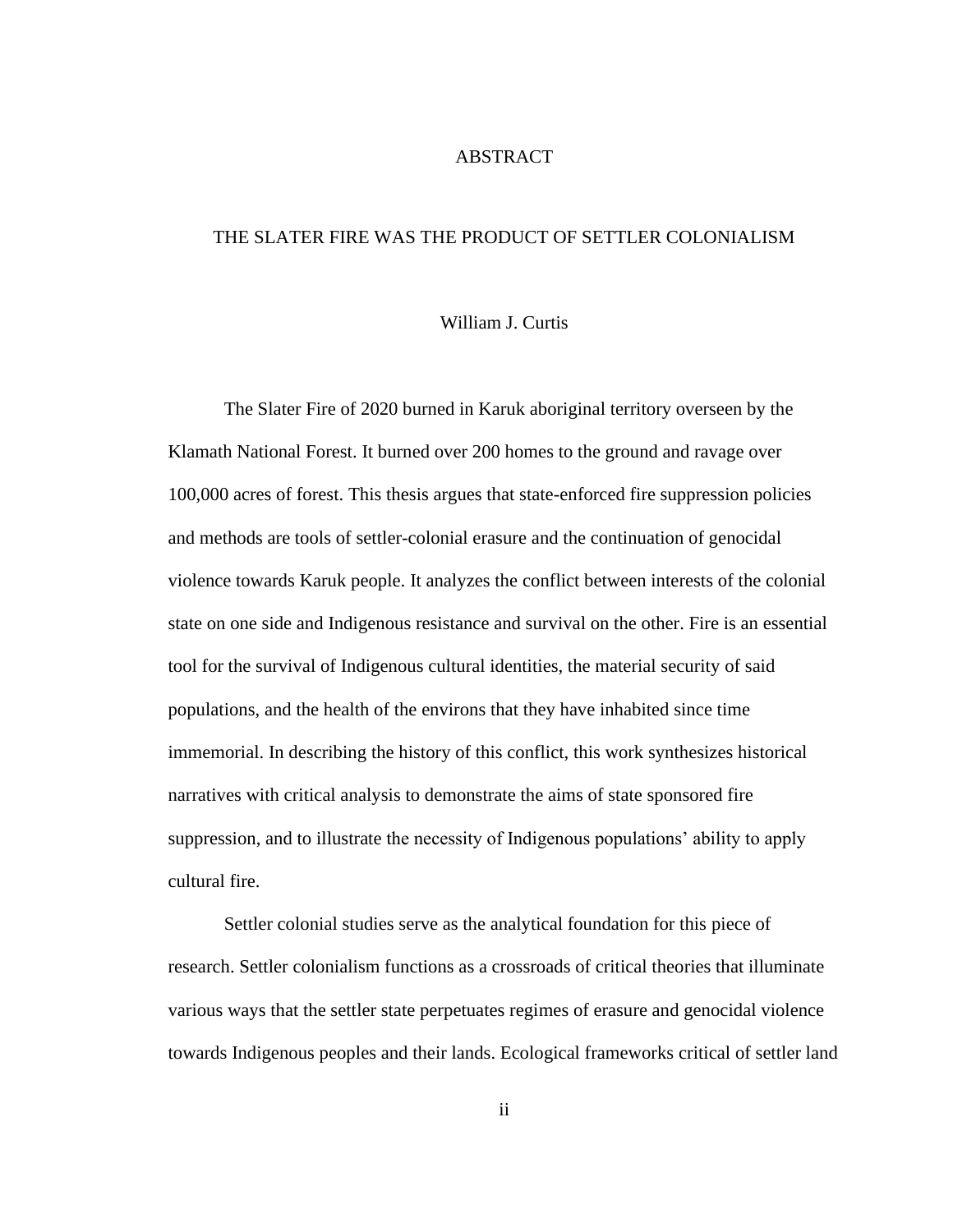and resource management practices and policies are utilized to demonstrate the effects of settler-colonialism on Karuk spaces and peoples. The lived experiences and histories of Karuk people are a central feature of this thesis that have been accessed via interviews with cultural practitioners and community members and the analysis of various historical sources. This thesis illustrates the connection between genocide perpetrated towards Indigenous peoples during the 19th century and ongoing genocidal violence inherent within fire suppression and land management regimes maintained within the United States of America.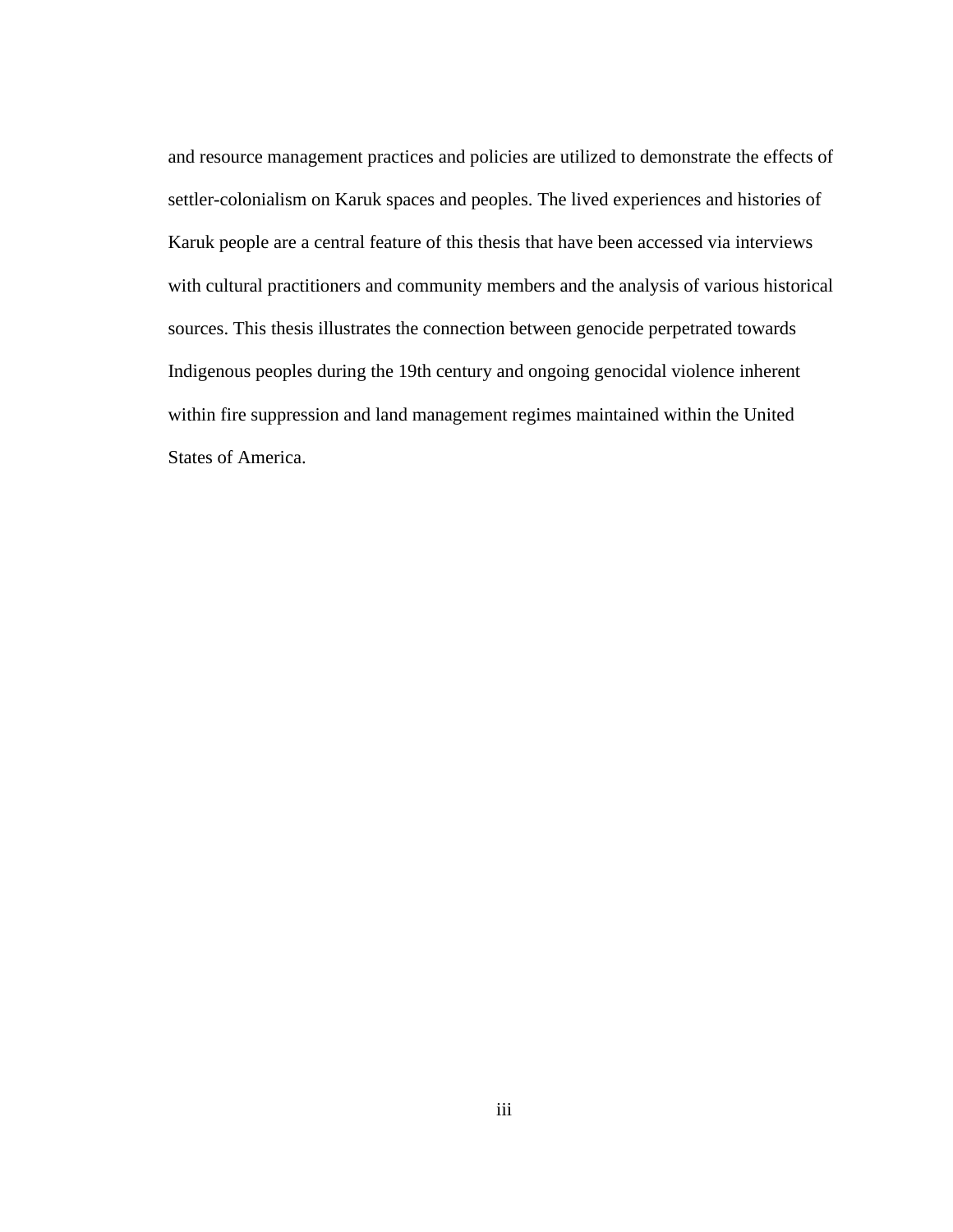#### ACKNOWLEDGEMENTS

<span id="page-3-0"></span>This thesis is the product of many peoples' labors and lived experiences. It would not exist without the involvement of a myriad of supportive individuals who guided and participated in research. Kathy McCovey and Shawn Bourque were essential in developing the discussion that this research represents. Leena Dallasheh, my advisor and professor, continually set standards that others would not - and expected me to meet them. My committee chair Kaitlin Reed was an invaluable mentor and guide who, in addition to constantly reassuring me that I could and should do the work, read through every detail of my writing, and helped me navigate a very complicated and sensitive subject. I received support and guidance from many throughout the research and writing processes.

This thesis would not exist without the unwavering support of my family. My parents, sister, and son have all pushed me in various ways to complete the work. My partner and wife Kassandra Curtis was absolutely, undeniably essential in not only the completion of this thesis but in my pursuit of higher education over the last 6 years. Thank you to everyone mentioned here and to many others who had time and energy to talk with an invested student about a difficult topic. Thank you to those that listened, in some cases repeatedly, as I ranted about the work I was doing. Your patience is evident in the completion of this thesis.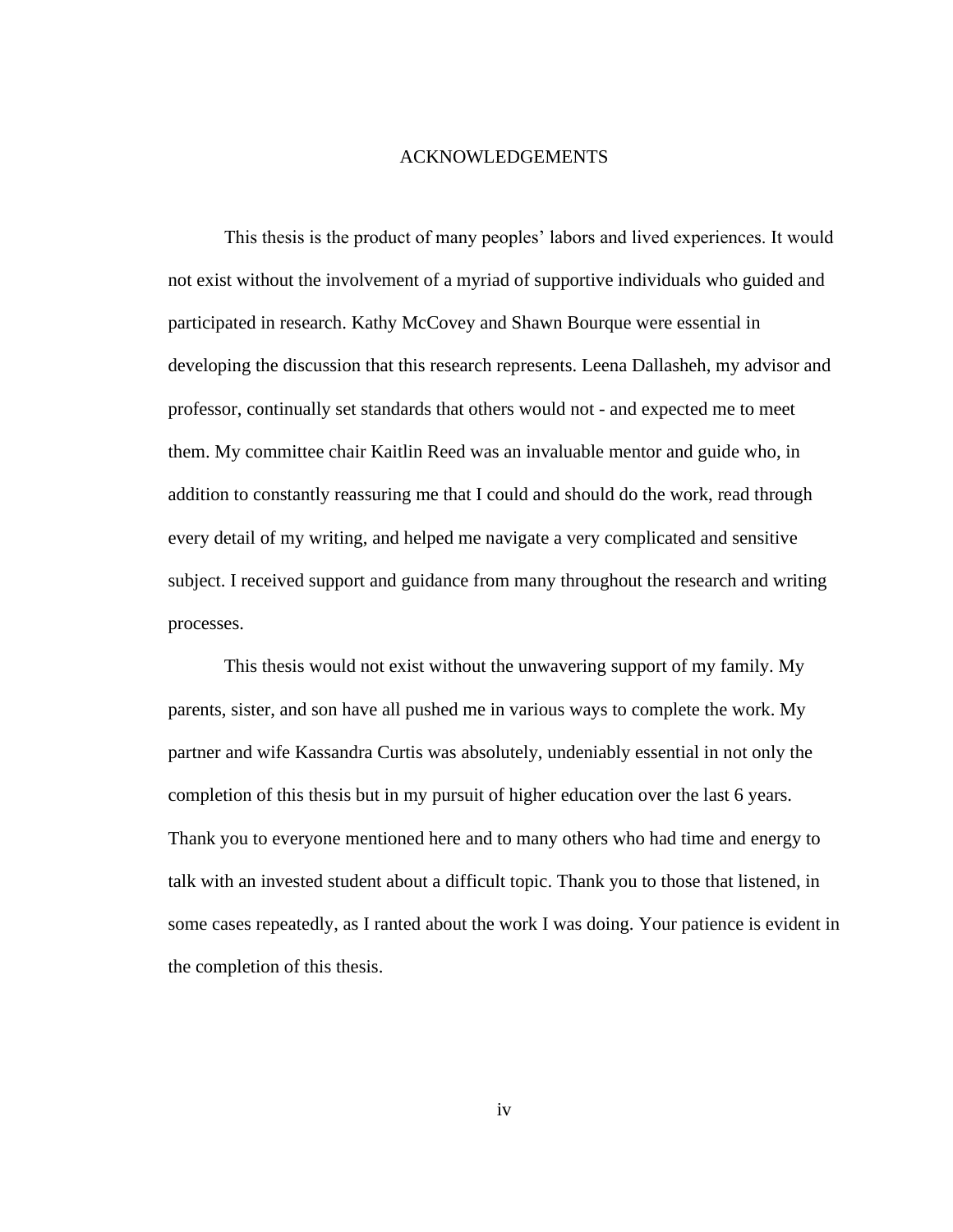### TABLE OF CONTENTS

<span id="page-4-0"></span>

| Chapter 2: Karuk People, California Statehood, and the United States Forest Service 32 |
|----------------------------------------------------------------------------------------|
|                                                                                        |
| Settler Violence - State-Mandated Genocide of Indigenous Peoples  41                   |
|                                                                                        |
|                                                                                        |
|                                                                                        |
|                                                                                        |
|                                                                                        |
|                                                                                        |
|                                                                                        |
|                                                                                        |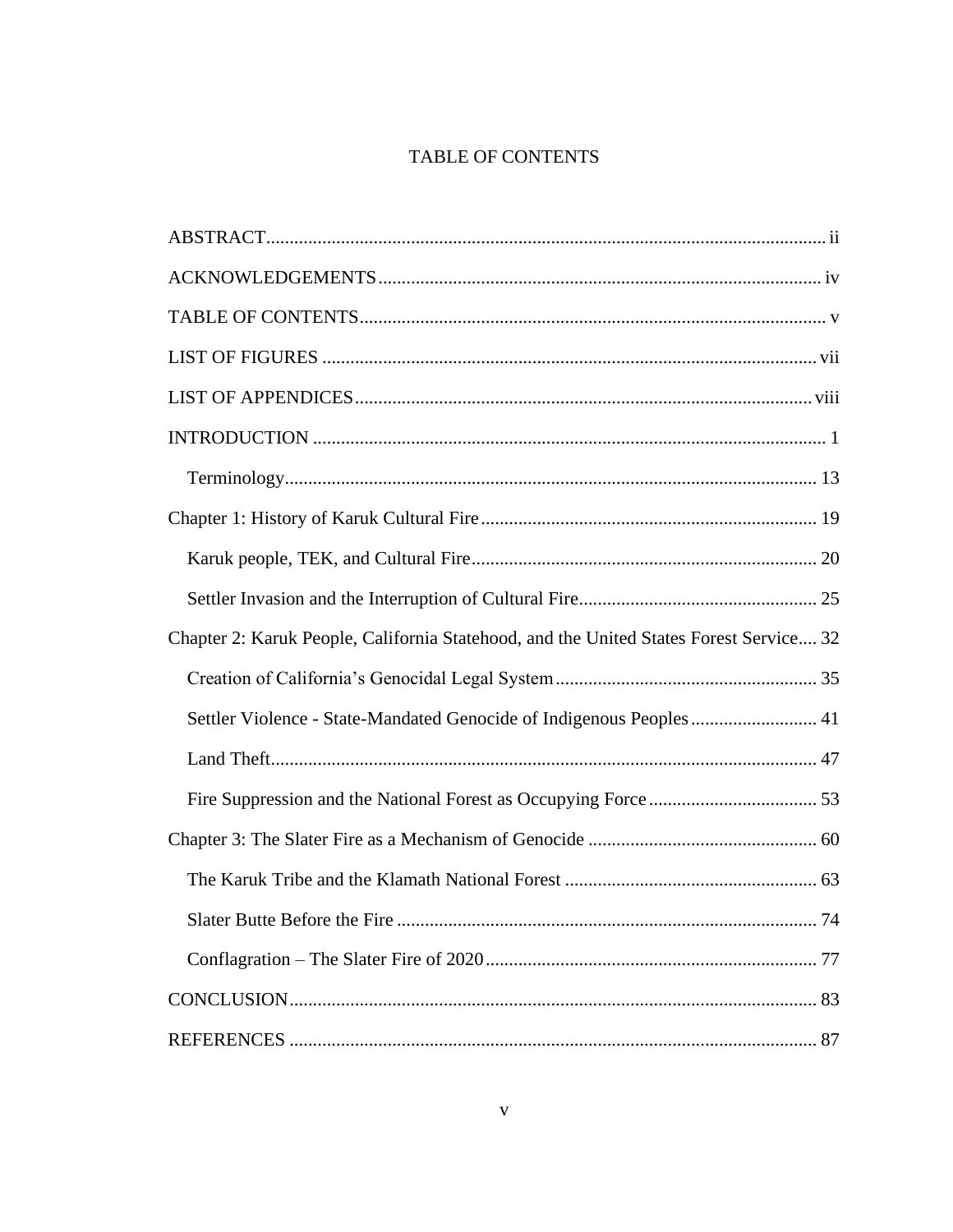|--|--|--|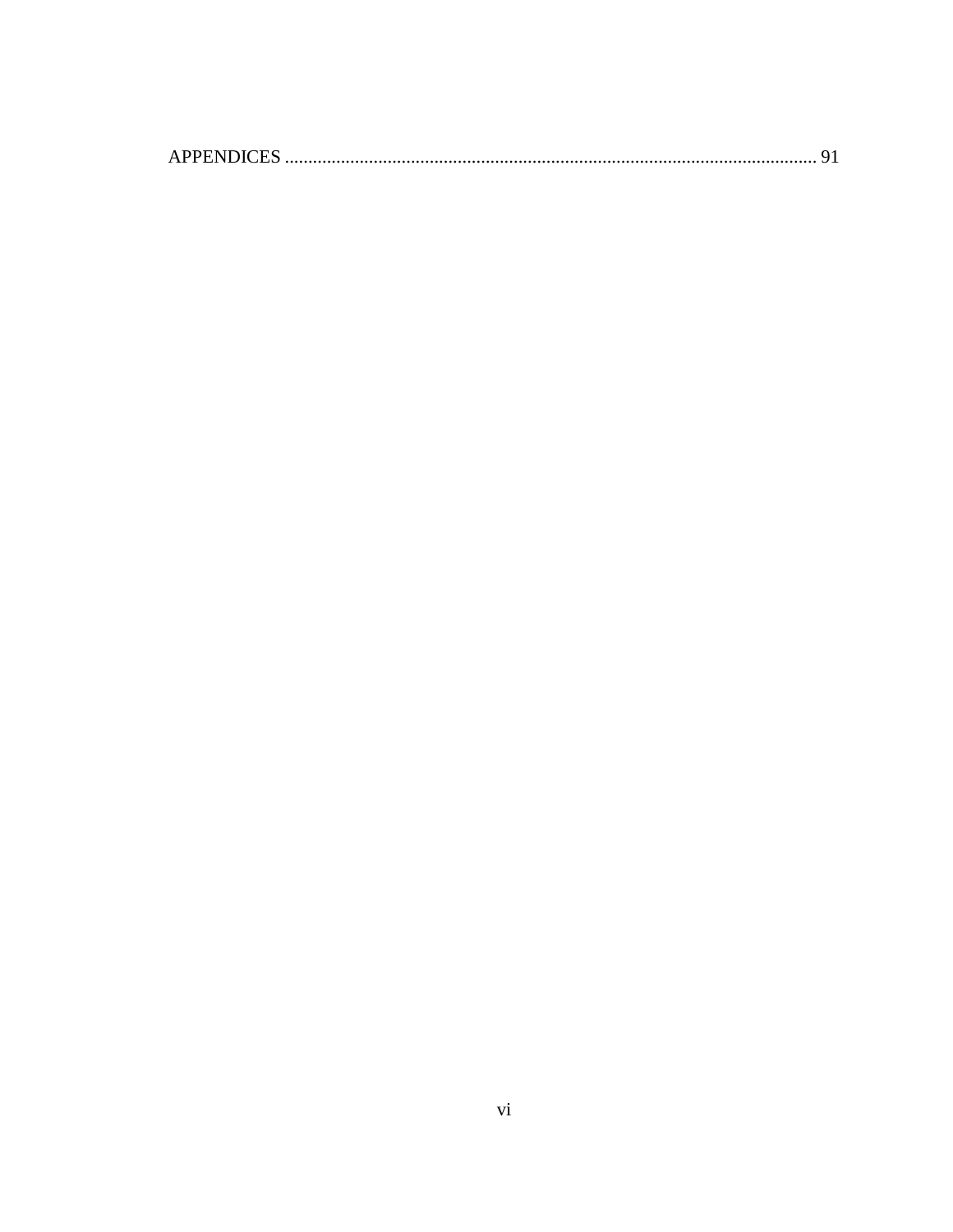## <span id="page-6-0"></span>LIST OF FIGURES

|--|--|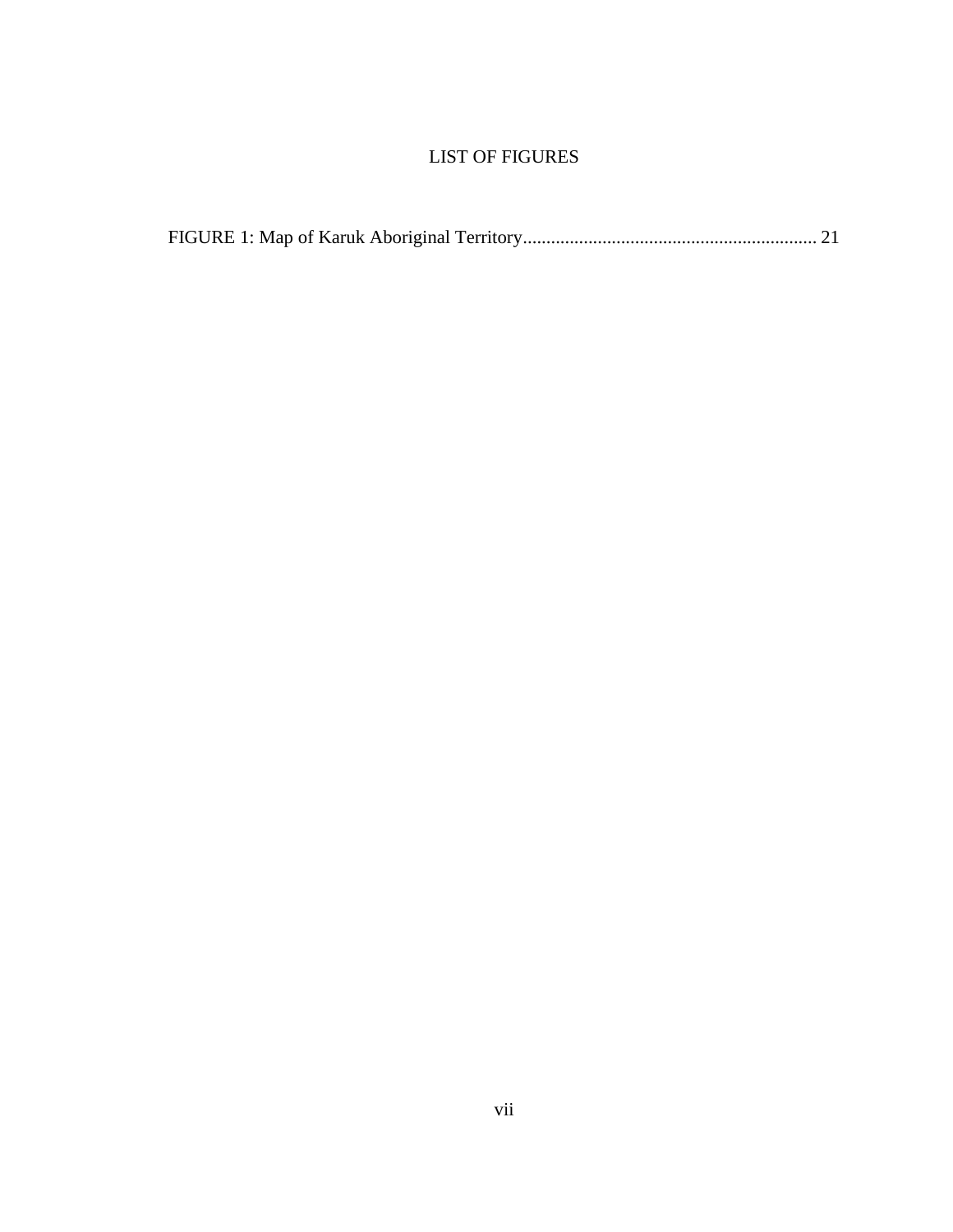## <span id="page-7-0"></span>LIST OF APPENDICES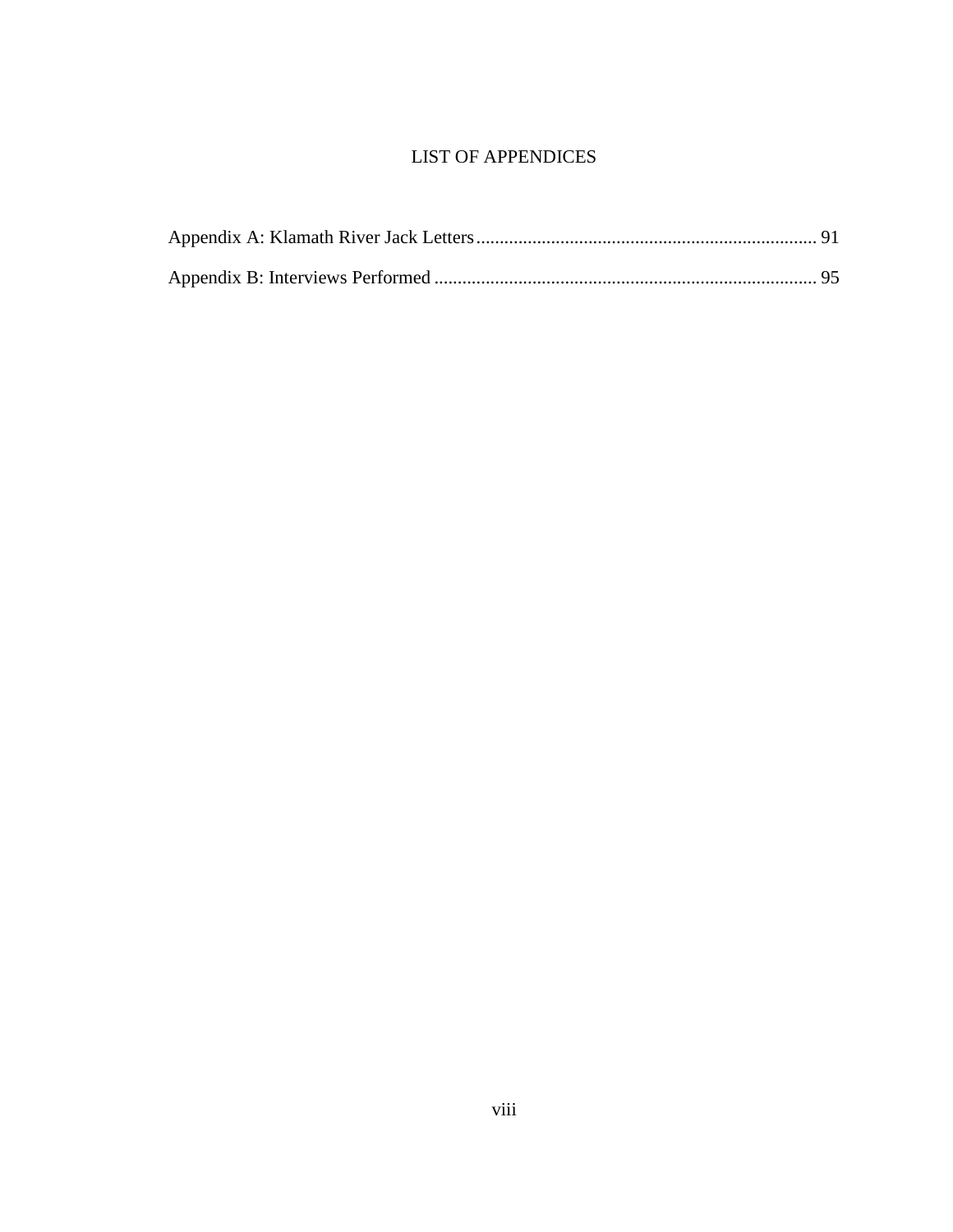### INTRODUCTION

<span id="page-8-0"></span>On the morning of September 8, 2020, residents of the town of Happy Camp, California awoke to a glowing, smoke spewing inferno approaching their homes. The small, rural town is surrounded by National Forest land and while its community is used to wildfires, this fire was apocalyptic in terms of size and the ferocity with which the wind-swept blaze tore through homes and forest alike. Many residents had done everything in their power to prevent such a fire from happening and had labored to protect their homes via community outreach and fuels reduction on and near their land. The Slater Fire, as it came to be known, burned in such a way that even the most prepared residents had only enough time to grab a few of their most precious personal items before fleeing their homes. The fire obliterated people's lives and disproportionately impacted Karuk people.

This research project seeks to understand the events that led to the Slater Fire of 2020 in Happy Camp, California. Happy Camp is a rural community in Siskiyou County situated on the Klamath River at the very northern end of the state. The Slater Fire began on September 8th of 2020 and by the time it burned out had ravaged over 150,000 acres of Klamath, Six-Rivers, and Rogue-Siskiyou National Forests. It destroyed more than 200 homes, the majority of which were those of Karuk Tribal members (Akins & Bauer). This destruction came in the months after the Klamath National Forest administration rejected a collaborative fuels reduction proposal created to protect Tribal and community housing. The proposal sought a collaborative agreement to reduce fuels via brushing and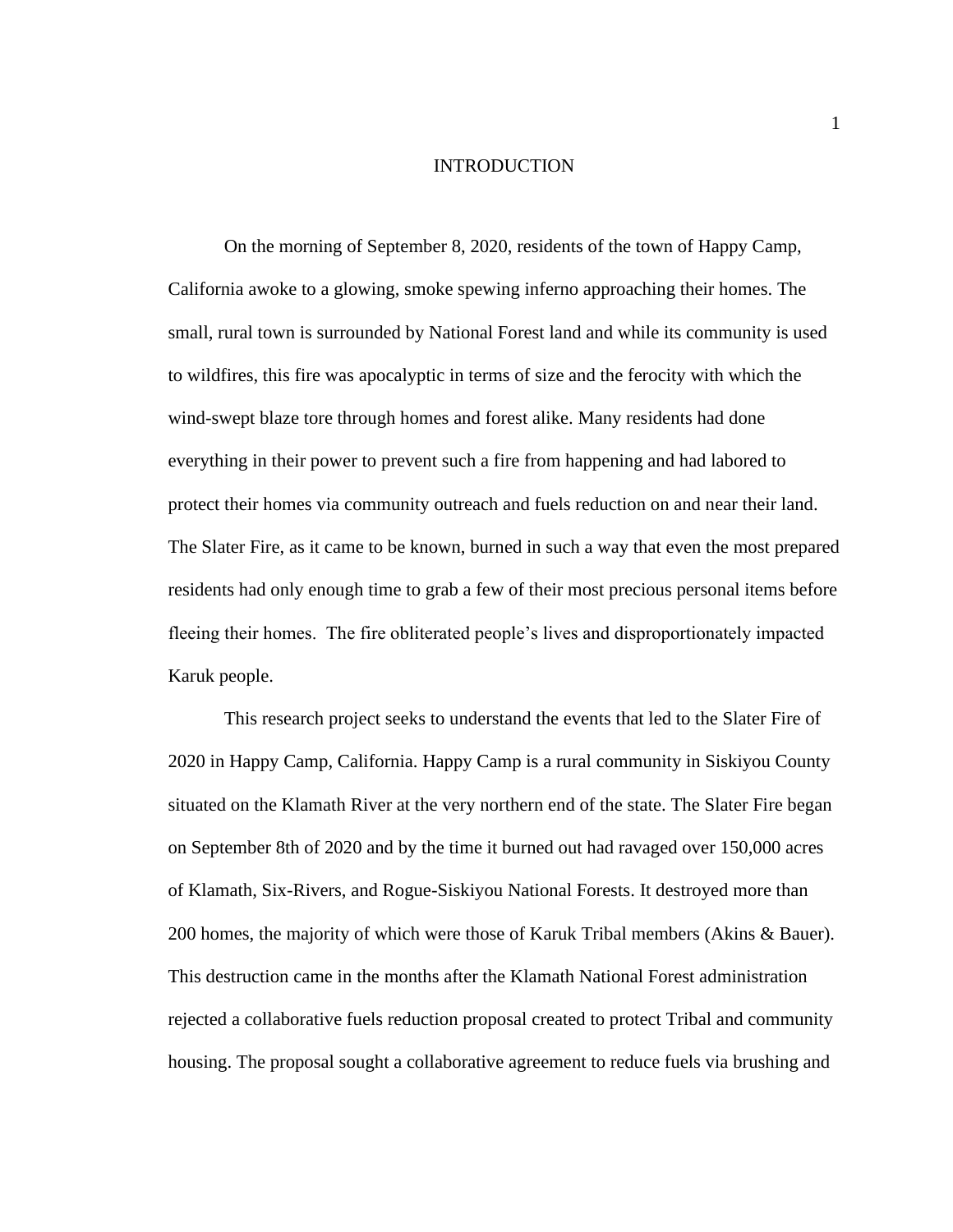burning. These fuels remained in the forest until they exploded during the Slater wildfire and propelled waves of flame into the neighborhood below. While the fire itself may have been unavoidable due to climate and management factors, the transformation of a wildfire into an uncontrollable conflagration could have been prevented via collaboration between the Tribe, the greater Happy Camp community, and the Klamath National Forest.

The relationship between the Klamath National Forest and the Karuk Tribe has real world consequences for Karuk people whose aboriginal lands lie within the Forest's boundaries. This thesis argues that state-enforced fire suppression policies and methods utilized by the Klamath National Forest and other settler administrative bodies are manifestations of settler-colonial erasure and genocide of Indigenous peoples. It provides an analysis of the conflict between interests of the settler colonial state and timber production on one side and Indigenous cultural resistance, and regional ecological stability on the other. In describing the history of this conflict, this work synthesizes historical narratives with modes of critical analysis to demonstrate the aims of state sponsored fire suppression, and to show how Indigenous populations have continued to utilize fire on the landscape to ensure their cultural wellbeing and the ecological stability that that wellbeing depends upon. Fire is an essential tool for the survival of Indigenous cultural identities, the material security of said populations, and the health of the environs that they have inhabited since time immemorial (Anderson; Eriksen & Hankins; Lake  $\&$ Christianson; Long et al.; Marks-Block et al.)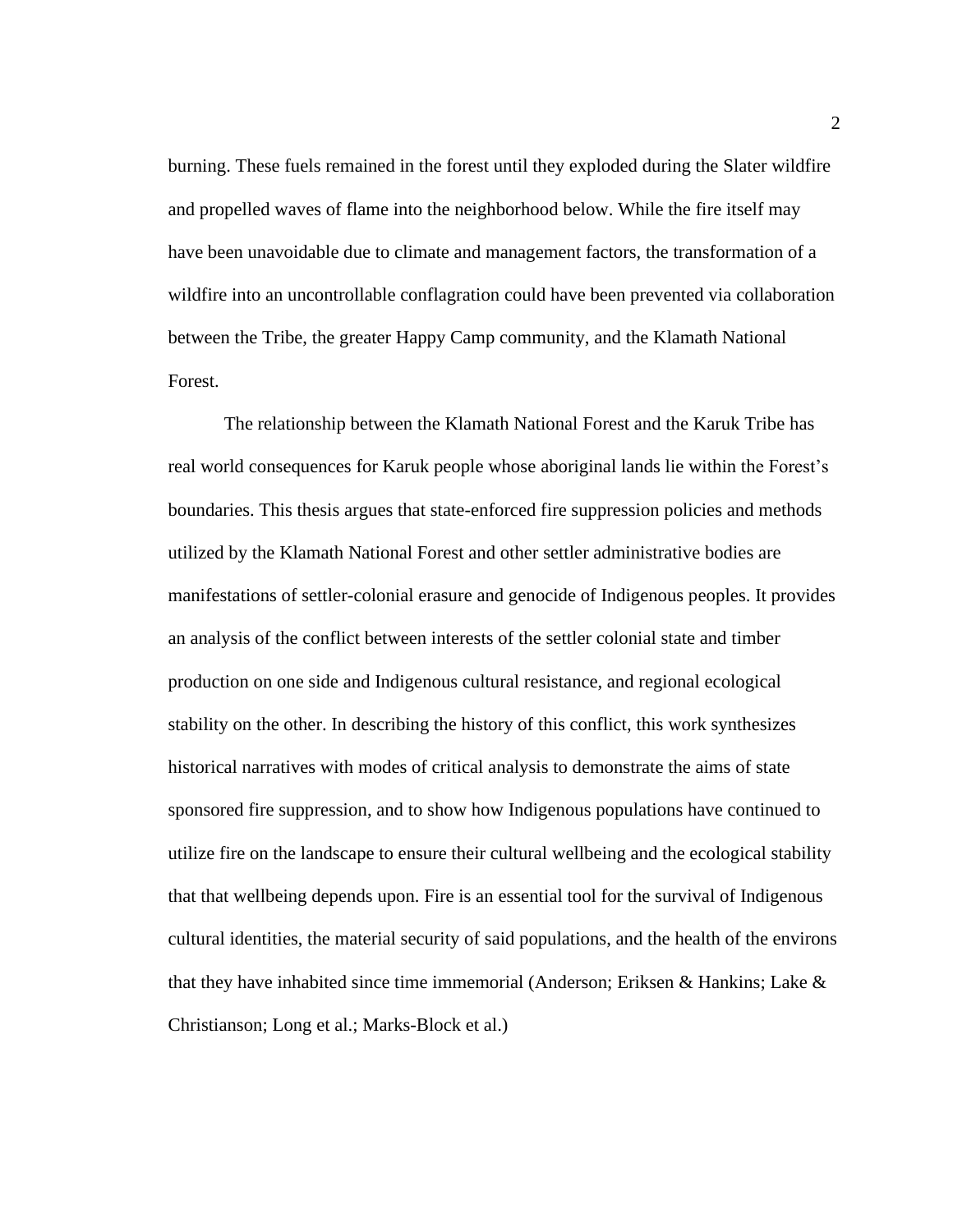In my early 20s I moved to Orleans, California, a small community situated within the traditional territories of the Karuk people – about 35 miles, as the crow flies, southwest of the town of Happy Camp. Life on the Klamath River, especially for many of the Indigenous people who live there, is directly impacted by modes of land management and resource extraction that serve settler interests while undermining their social and cultural interests. In this context the settler entities gaining from Karuk displacement are the Klamath National Forest and timber interests that have commodified Karuk land for commercial timber production. Land management in the Klamath National Forest ignores Karuk territorial claims and culturally informed modes of land and resource management shaped over millennia by Karuk people and their neighbors – the continuation of commercial logging and the continuance of fire-suppression regimes in the Klamath Basin is at the expense of Indigenous populations who have been systematically attacked and institutionally marginalized since settlers arrived in the region.

In addition to threatening the ecological stability of vast swaths of northernmost California, the commodification of forests (Scott) and the implementation of firesuppression regimes shaped solely by the interests of such commodification assault the cultural continuity of Klamath River Indigenous communities. The entirety of the Klamath River Basin is the traditional home of Indigenous peoples  $-$  Karuk – Yurok – Hoopa – Klamath – Shasta - all of whom had some historical dependence on landscapes tended via culturally informed prescribed fire and Traditional Ecological Knowledge (TEK) (Reed). Culturally informed fire regimes are methods that have been developed over many generations that cultural burners use to choose when and how to apply fire.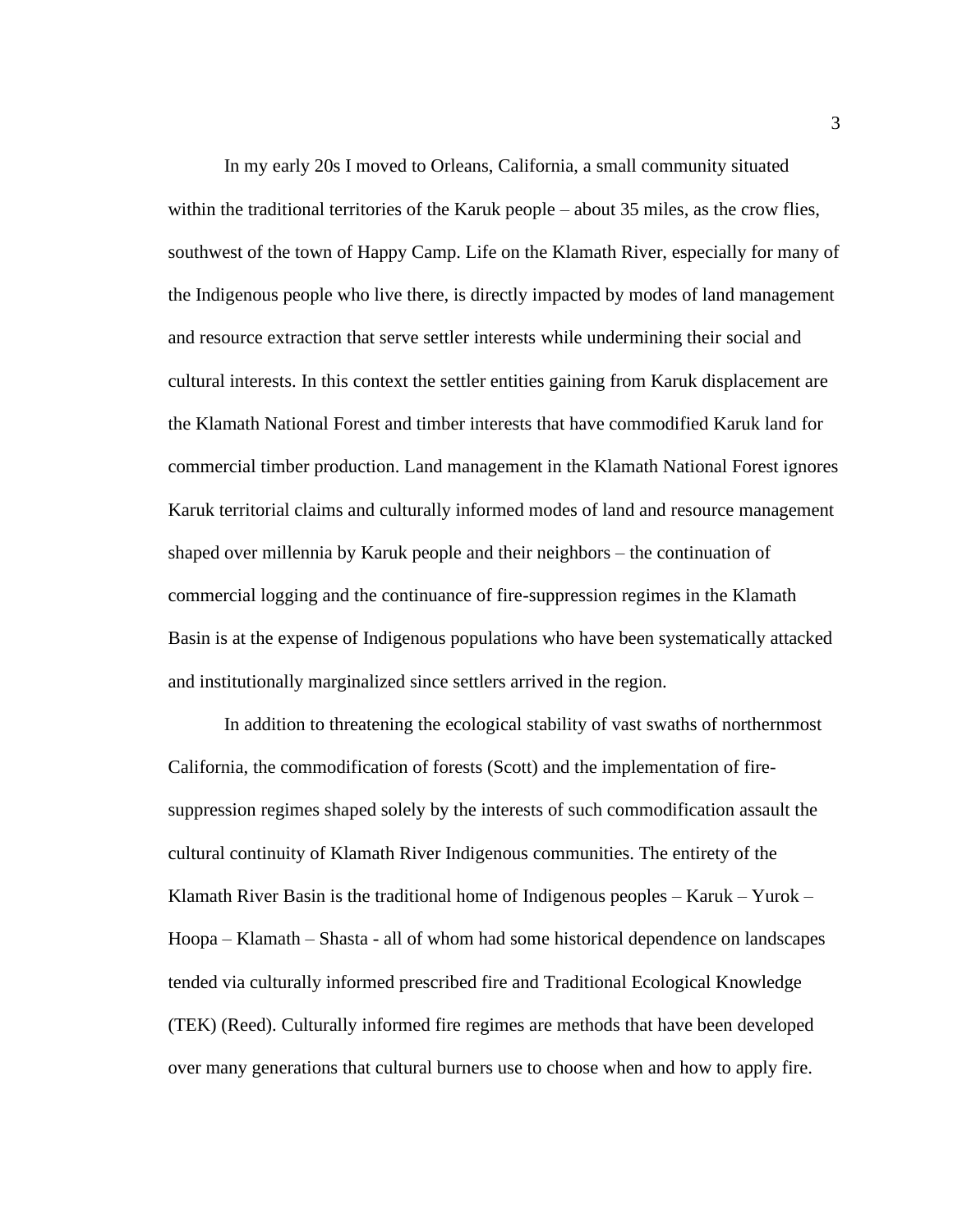Cultural fire is used to improve the health and productivity of a plethora of flora and fauna and to make the land easier to navigate and tend. The spaces inhabited by Karuk and other Indigenous people were generated via the intergenerational application of fire regimes shaped by the shared experiences and knowledges of people with intimate and far-reaching ecological understanding of their homelands. Cultural fire is one component of the diverse Traditional Ecological Knowledges developed by Indigenous peoples of the Klamath Basin.

Traditional Ecological Knowledges are ecological, scientific knowledges informed by the multi-generational observations and experimentations of Indigenous peoples seeking to develop mutually beneficial modes of tending within the spaces they inhabit. These relational interconnections are exemplified in the ways that Indigenous peoples interact with what settler society refers to as natural resources. TEK is informed by the understanding that living and non-living things that humans depend on for their sustenance and livelihoods do not exist solely for human consumption but are components within complex ecological systems wherein components of the natural world support one another in vastly numerous and complex ways. (Anderson; Lightfoot  $\&$ Parrish; Norgaard)

These understandings exemplify Indigenous peoples' ability to support and be supported by the diverse spaces that they currently and historically inhabit. TEKs can help demonstrate the divergent philosophical viewpoints utilized by settler society to attack Indigenous peoples and lands – capitalism, commodification, and extractive industry are anathema to people whose lifeways are informed by TEK. TEK cannot be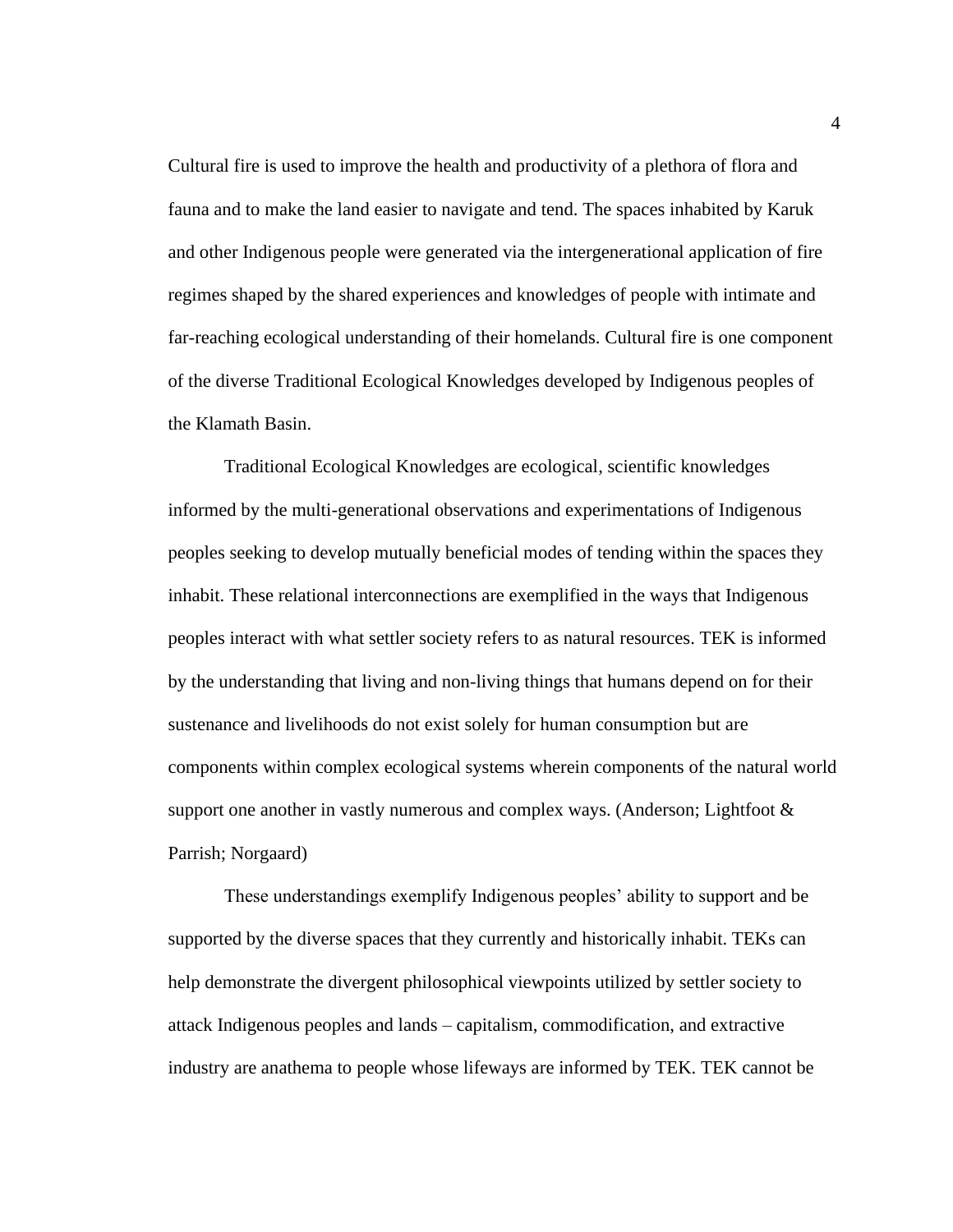synthesized with the exploitative systems imbued within settler colonial projects. The outcomes of the Slater Fire are the direct consequences of settler worldviews being violently projected onto Indigenous people and land.

As I spent more time amidst Indigenous people invested in dam removal efforts, and settlers who allied with them, I was introduced to several groups who had been organizing various modes of resistance to the ongoing ecological destruction caused by hydroelectric dams on the Klamath River (Hamilton et al.). Alliances had been developing for decades between the region's Indigenous peoples and special interest groups that understand hydroelectric dams to be detrimental to ecological stability. Communities throughout the Klamath Basin understand the destructive outcomes of maintaining outdated and inefficient hydroelectric dams. The dams block salmon runs and the movement of countless aquatic animals. They cause water caught in reservoirs to heat up to temperatures deadly for many fish and create conditions in which parasitic diseases run rampant through spawning and hatching fish populations. Their continued existence represents one of several continued existential threats to Karuk lifeways and the lifeways of their Indigenous neighbors. Resistance to continued ecological degradation caused by the dams became a rallying point for people from multiple communities (Most).

Initially, I understood this resistance to be regional in nature: I saw people from my community gathering to fight against entities who were disrupting the Klamath River's flow, blocking the movements of various fish species that depended on that flow, and undermining the interests of peoples whose cultural survival depended on those fish.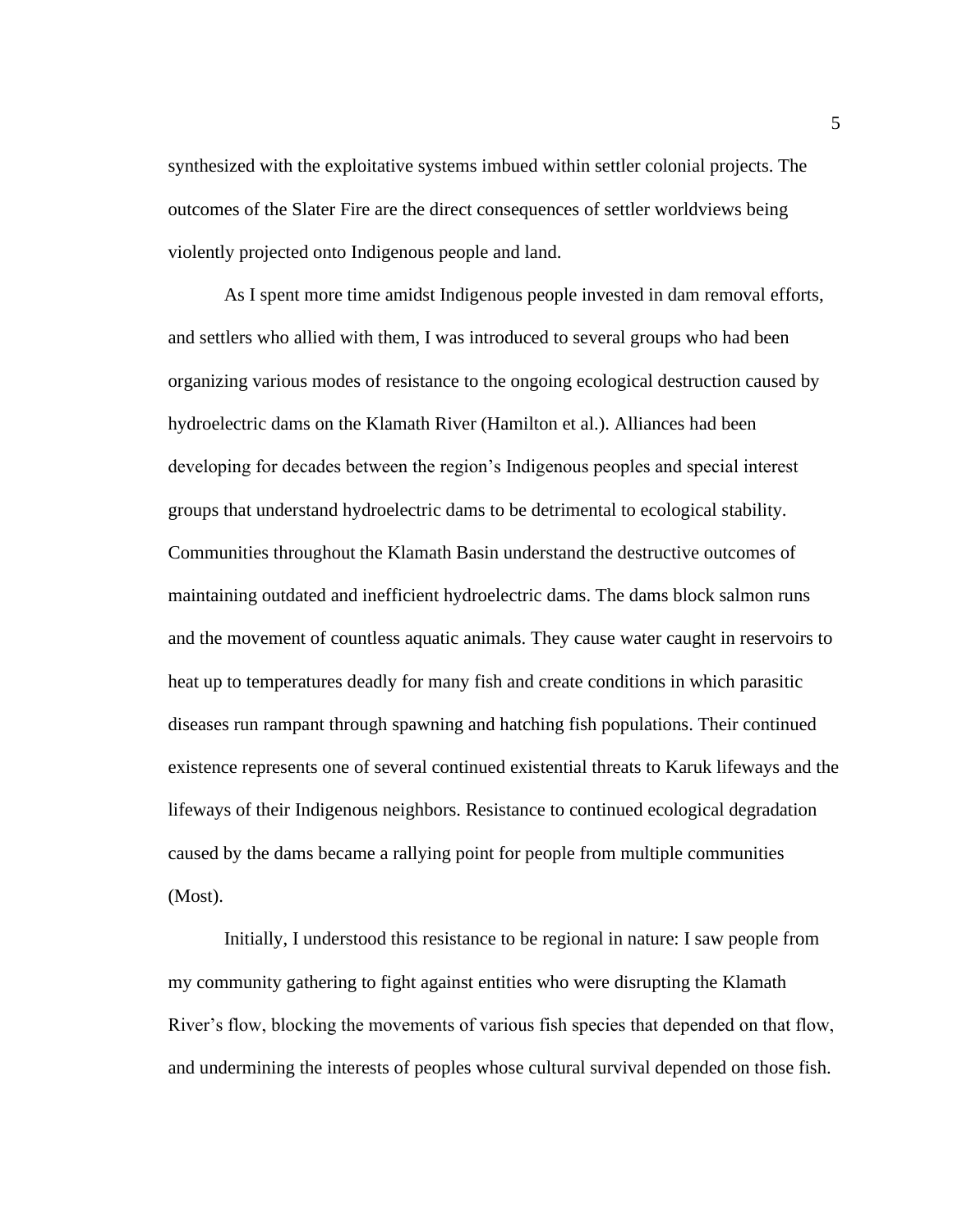The fight was, and continues to be, an existential one: if the river is not made healthy, the people whose survival depends on it will decline accordingly.

Learning about resistance movements in the region, I came to slowly see the battle to remove dams on the Klamath River as a single example of a widespread conflict between settler colonialism driven by the commodification of land and resources, and Indigenous peoples, their lands, and the lifeways that link them together. Development and modernity are rhetorical tools utilized to justify the creation of extractive mechanisms that serve the interests of a select few while undermining or poisoning the life sources of communities who are linked by cultural traditions to the land. Just as hydroelectric dams were justified by the rhetoric of modernity and progress, so was fire suppression justified by the rhetoric of commodification and extraction – they each represent the interests of capital being masked as beneficial, even essential, for the advancement of society (Scott). While the forms of development various communities are forced to resist are often different from one another, they follow a recognizable pattern of interwoven commodification, extraction, and Indigenous erasure exemplified within settler colonial logics (Tuck  $& Yang$ ; Wolfe). Fire suppression and its various outcomes are manifestations of the attitudes and methods used to first install and then maintain hydroelectric dams in the Klamath Basin.

Understanding resistance on the Klamath River as one microcosm of a larger set of global interactions helped develop my understanding of capitalism and coloniality. It has been illuminating and unnerving to grasp that the struggle that my neighbors and friends were engaged in was one of many battles being fought around the planet. The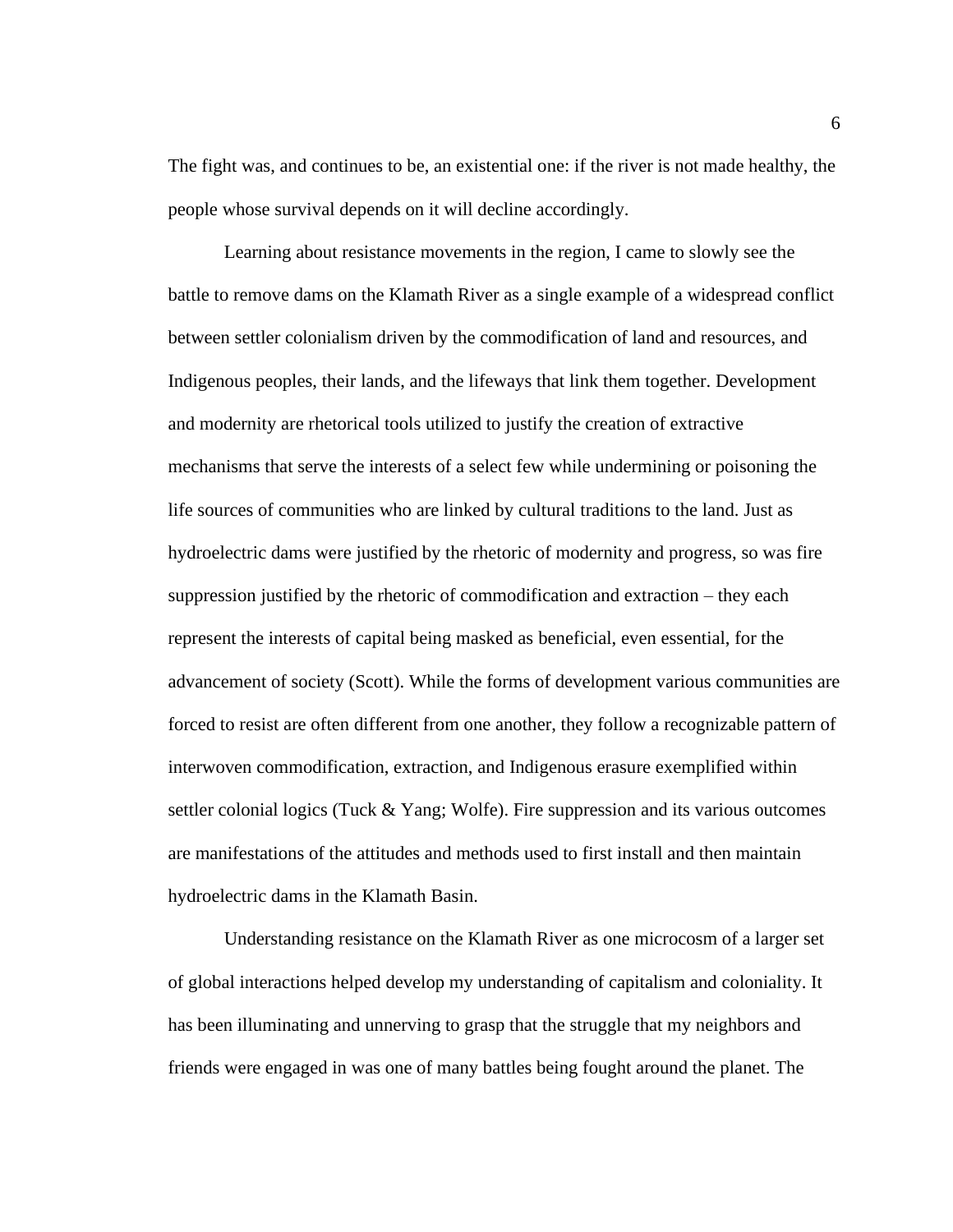realities of other settled nation states mirror those created in the United States - the recent destructive wildfires in Australia are disconcertingly like those occurring with increased regularity throughout California. These settled spaces continued to be influenced by fire suppression methods created to generate wealth for settler landowners and to undermine the symbiotic relationships between Indigenous peoples and their traditional homelands. Cultural fire has been criminalized and controlled in many colonized spaces to the detriment of Indigenous peoples and the overall, long-term stability and health of the land. The State of California's constitution, written in 1850, served to institutionalize fire suppression: "Fire suppression was mandated by the very first session of the California State Legislature in 1850 during the apex of genocide in the northern part of the state," (Norgaard *Salmon and Acorns Feed Our People* 75). In the United States, the Weeks Act of 1911 formally criminalized the cultural fire technologies implemented by Indigenous populations throughout its jurisdiction. The Act nationalized enormous tracts of public lands inhabited and maintained by Indigenous populations and created new means of implementing colonial modes of management and resource extraction. By enclosing grasslands and forests and creating the National Forest system, the U.S. sought to extract wealth from the land in new and more economically efficient ways. The Weeks Act indicates the prioritization of the accumulation of wealth via timber production and land commodification at the expense of Indigenous populations who have lived in these places according to their own lifeways since time immemorial. (Davis)

Since the adoption of fire suppression regimes, wildfire has become an increasingly dangerous and destructive element in the Klamath Basin and throughout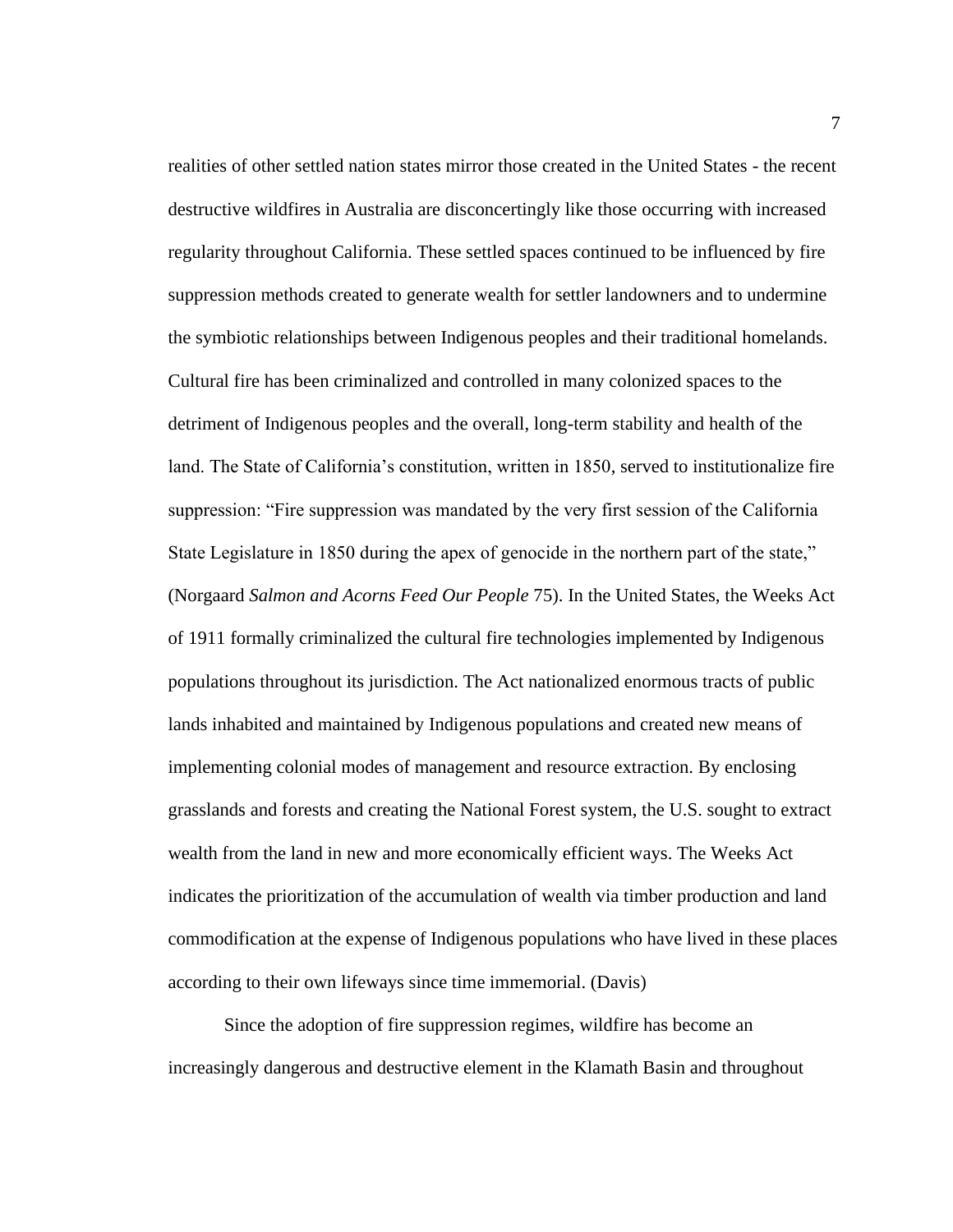California and Oregon. The "fire season," has grown longer over the last decade. Wildfires have become larger and more out of control and have burned through heavily populated areas; "The average number of fires over 1,000 acres has doubled in California since the 1970s at the same time as high-severity fires have become more frequent," (Norgaard *Salmon and Acorns* 126). Fighting wildfire has become an enormous industry with billions of dollars being poured by federal and state governments into firefighting and fire infrastructure every year.

Traditional Ecological Knowledge and culturally informed fire regimes are essential tools in stabilizing landscapes currently susceptible to destructive wildfire, protecting communities from wildfire, and recentering Indigenous cultural sovereignty and continuity. There needs to be a shift away from fire suppression towards fire and land management methods that consider the historical generation of tended Indigenous spaces in the Klamath Basin and other colonized regions. These adaptations should propel the restoration of Indigenous relationships with land and resources.

My experiences have led me to adopt and utilize the framework of settler colonialism as a means of understanding the social, economic, and cultural structures that shape the community I live in and those communities nearest me. I have lived my entire life on occupied Indigenous lands. These understandings and perspectives have driven a critique of the discursive and material realities I navigate as a white, cis-gendered man and how such realities are inherently different for people of other ethnicities, cultures, and identities.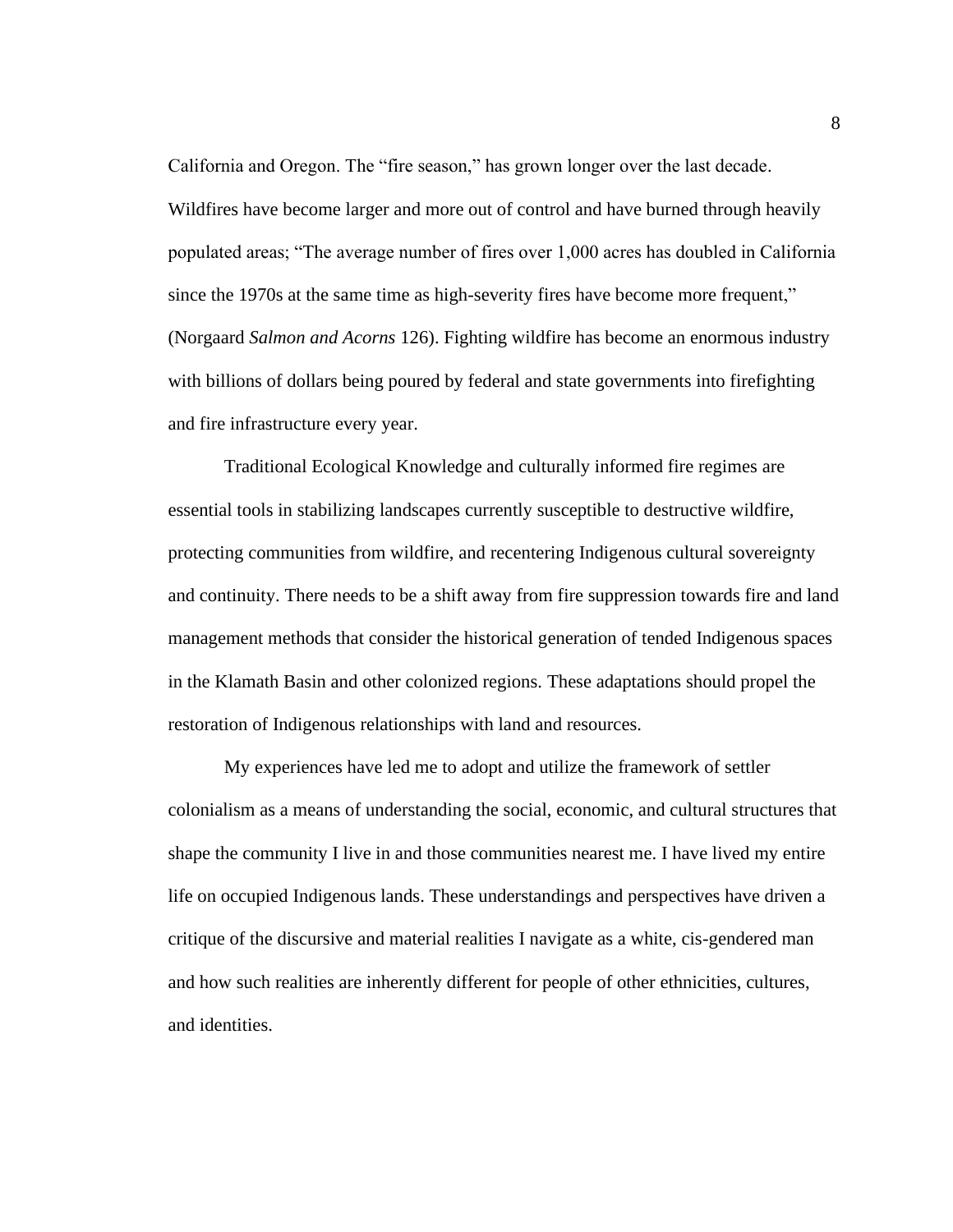Settler colonialism claims land inhabited by other people according to certain logics. Patrick Wolfe illustrates various modes by which colonial entities create and perpetuate "logics of erasure," to justify their theft and continued occupation of Indigenous lands. Wolfe's analysis demonstrates how race and racism are used by colonial structures to achieve the twin roles of the settler project: "summary liquidation of Indigenous people," and simultaneous construction of a "new colonial society on the expropriated land base," (Wolfe 388). Tuck and Yang's scholarship builds on Wolfe's work in describing the unique ways that settler colonialism interacts with and depends on land.

"Settler colonialism is different from other forms of colonialism in that settlers come with the intention of making a new home on the land, a homemaking that insists on settler sovereignty over all things in their new domain…Within settler colonialism, the most important concern is land/water/air/subterranean earth…Land is what is most valuable, contested, required. This is both because the settlers make Indigenous land their new home and source of capital, and because the disruption of Indigenous relationships to land represents a profound epistemic, ontological, cosmological violence. This violence is not temporally contained in the arrival of the settler but is reasserted each day of occupation. Therefore, Patrick Wolfe emphasizes that settler colonialism is a structure and not an event. In the process of settler colonialism, land is remade into property and human relationships to land are restricted to the relationship of the owner to his property. Epistemological, ontological, and cosmological relationships to land are interred, indeed made pre-modern and backward. Made savage," (Tuck & Yang 5).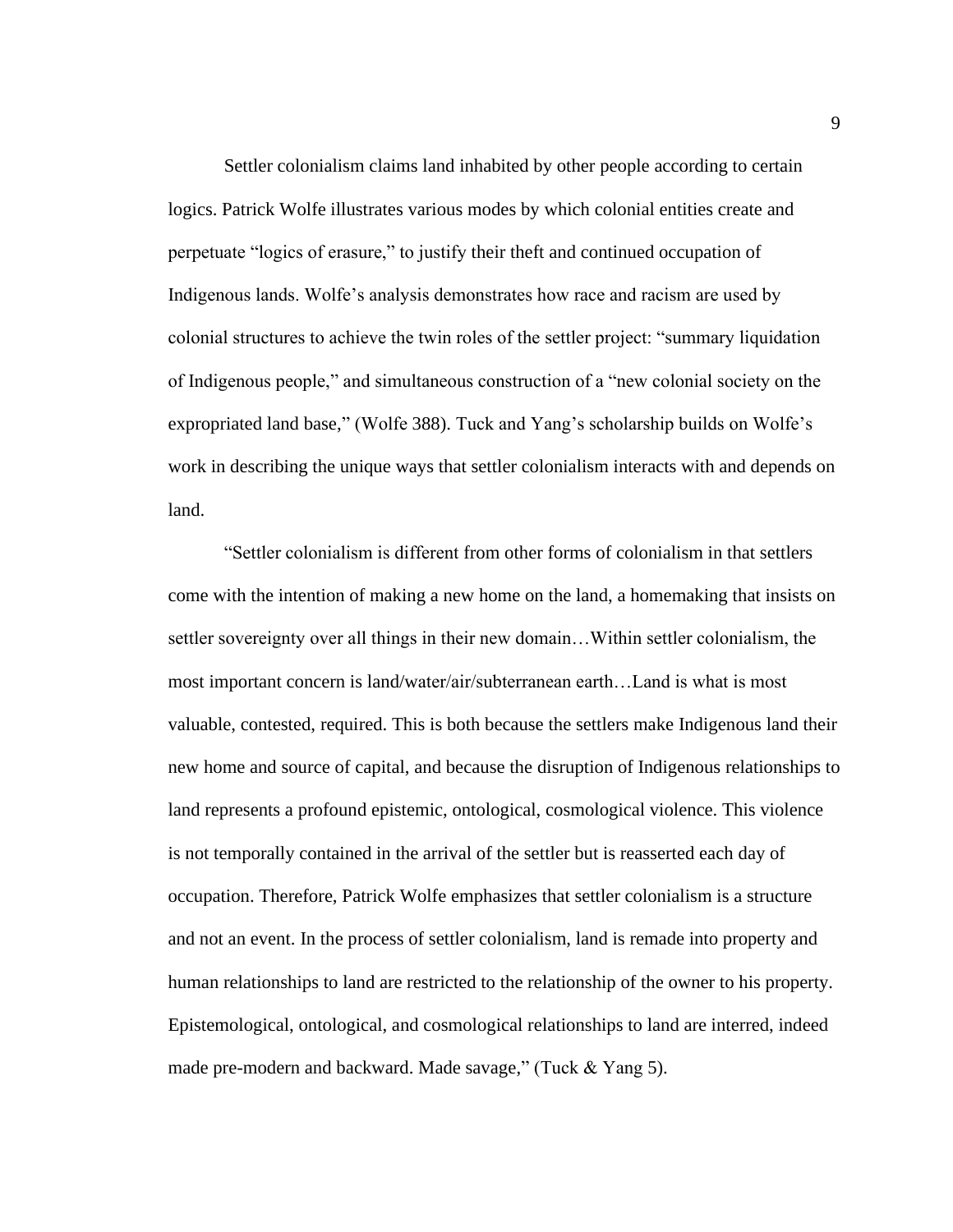In addition to illustrating the dual-pronged intent of settler colonial logics, Wolfe argues that settler colonialism's dependency on cultural and physical modes of erasure means that settler colonialism is inherently linked to, and dependent upon, the genocide of Indigenous peoples. Settler colonialism should not be understood as an event but as an ongoing set of processes aimed at the ultimate erasure of Indigeneity both in terms of human bodies and their relationship with land. Wolfe's critique illuminates the connections between various colonial racial hierarchies imposed upon Indigenous and other non-white settler populations with themes of modernity, and development often utilized by settler societies to justify their behaviors and institutions. Wolfe's work illustrates several ways in which race and varying degrees of "whiteness," are both imposed upon and utilized by some Indigenous people and how these manifestations of the settler project serve to perpetuate the interests of capitalism and colonial expansion (Wolfe).

This thesis seeks to respond to recent events that have deep-reaching historical roots. It has been produced at a time when recently published books and research papers offer an invaluable foundation for additional analysis (Akins & Bauer, Vinyeta). These sources and the critiques they offer further demonstrate the timeliness of conversations about fire suppression, and wildfire while critically examining the historical narratives that have played such powerful roles in forming the ecological realities fire-impacted communities are forced to navigate today (Norgaard "The effects of altered diet on the health of the Karuk people," "The Politics of Fire and the Social Impacts of Fire Exclusion on the Klamath").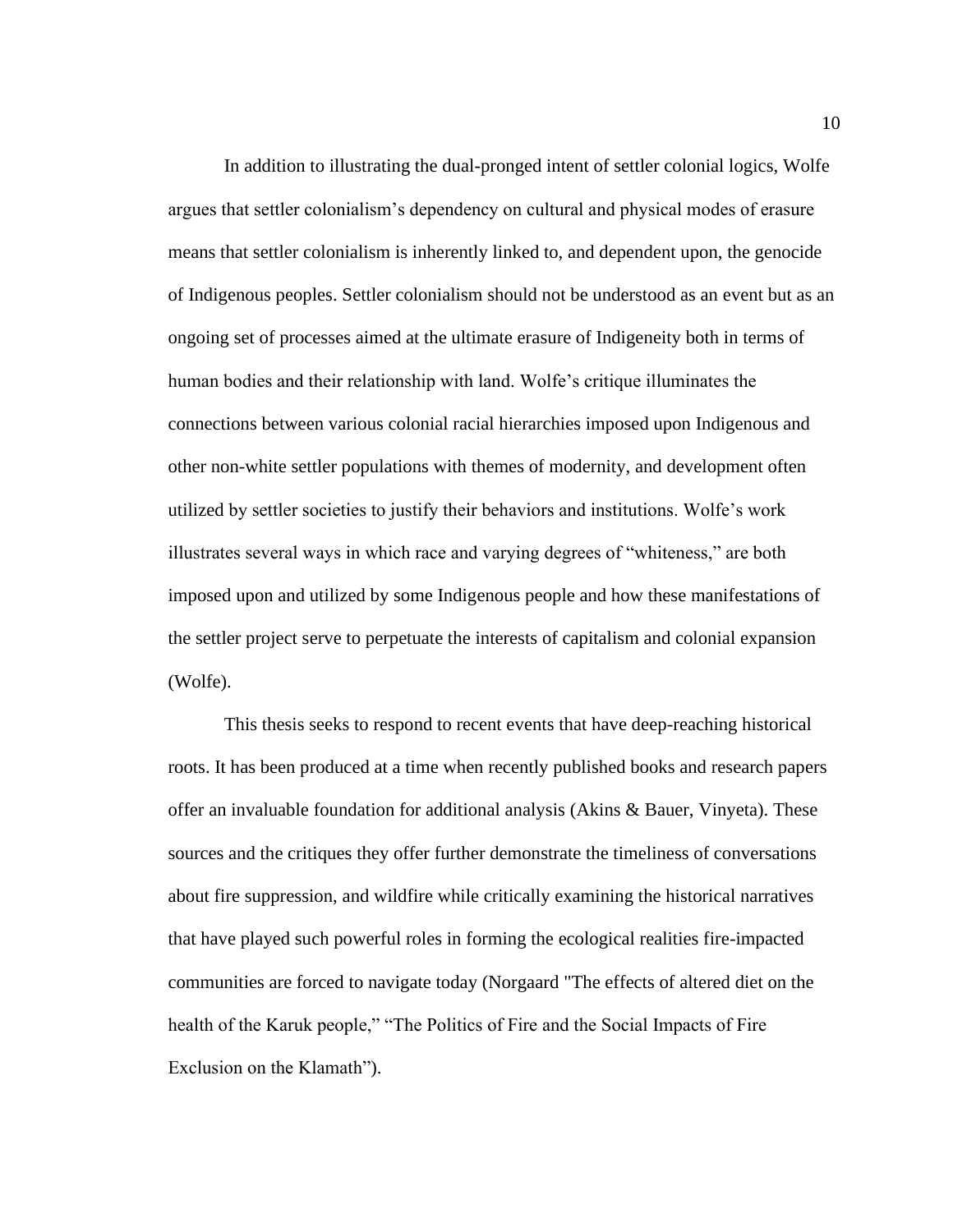The goal of this work is to contribute to an ongoing examination of the outcomes of settler colonial disruption of Indigenous lifeways in the Klamath Basin and neighboring regions and to better understand the ways that settler colonial logics imbue land and resource management policy and practice with themes of commodification and cultural erasure (Bacon). This work reflects on, and hopes to add to, the critical analysis of fire-suppression in colonized spaces and makes connections between the history of genocide of Indigenous peoples in Northern California (Lindsay; Norton, *Genocide in Northwestern California*; Trafzer & Hyer) and ongoing efforts to destroy Karuk access to land and resources as an outcome of the logics of erasure manifest in the settler colonial state (Wolfe).

Due to the nature of this topic – the trauma experienced by generations of Karuk people at the hands of the state and exacerbated by the more contemporary deadly mismanagement of land and resources – and my own positionality in terms of systemic privileges and location – much of the research for this project is rooted in participatory research methods. I spent time speaking with people affected by the Slater Fire and other fires like it. Our conversations followed my intention as a researcher to work with participants as partners in praxis – this is a collaborative product whose purpose and tone should be shaped by a desire to illuminate overlooked experiences to contribute to a more dynamic understanding of recent events in the Klamath Basin. This is, and should be, a collaborative piece of scholarship generated in the interests of the Karuk Tribe.

Indigenous and settler primary sources focused on the early interactions between various actors (for example, forest service employees at the turn of the 20th century – and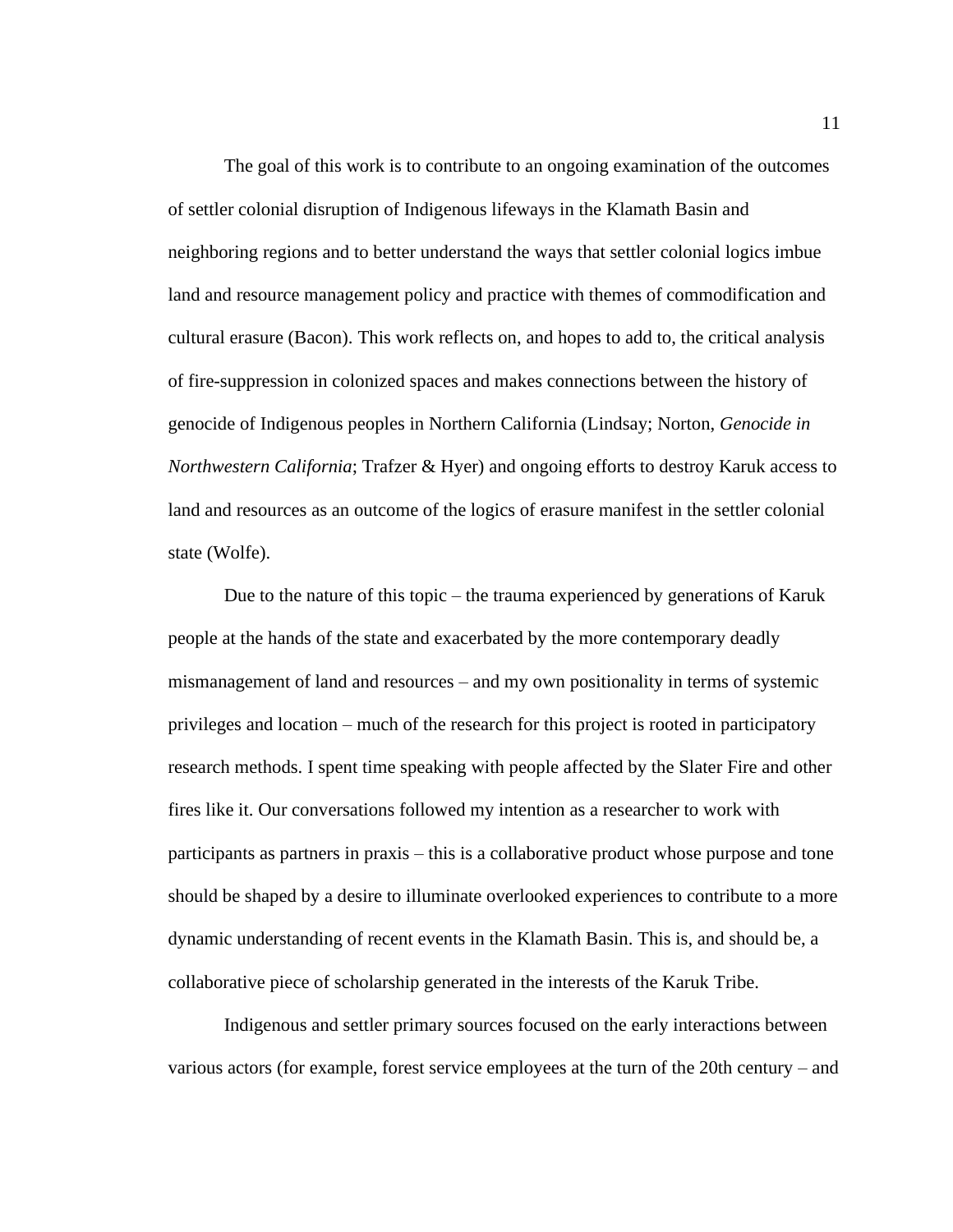Indigenous people engaged in various modes of cultural continuance and resistance to settler colonial infringement) contribute to the historical narrative woven into this work. The histories of the Klamath Basin, before the large-scale settler invasion that began in the late 1840s, and in the decades leading up to the Slater Fire of 2020, are important to critique in deconstructing and confronting the driving factors and ongoing impacts of the fire itself.

If settler communities want to recenter cultural fire as a tool for holistic land and resource management, they need to understand the history of cultural fire and the outcomes of its criminalization for the Karuk Tribe and other Indigenous peoples. They need to come to terms with the institutional violence manifest in fire suppression and understand it as a continuation of attitudes and policies rooted in the state-sanctioned genocide of Indigenous peoples in California and take action to interrupt the ongoing processes of settler coloniality.

Wildfire has become an increasingly disruptive component for Indigenous and settler communities alike throughout California and other Western states. As climate change continues to compound the ecological disruptions caused by settler colonial land and resource management practices, communities desperately need to reconsider fire suppression as an applicable land management regime. Not only is fire suppression a component of ongoing cultural genocide aimed at the erasure of Indigenous peoples in the Klamath Basin and throughout the United States, but it is also a management system and ethos that threatens the health and livelihoods of entire swaths of the state's population. Klamath Basin and Californian communities cannot afford to continue to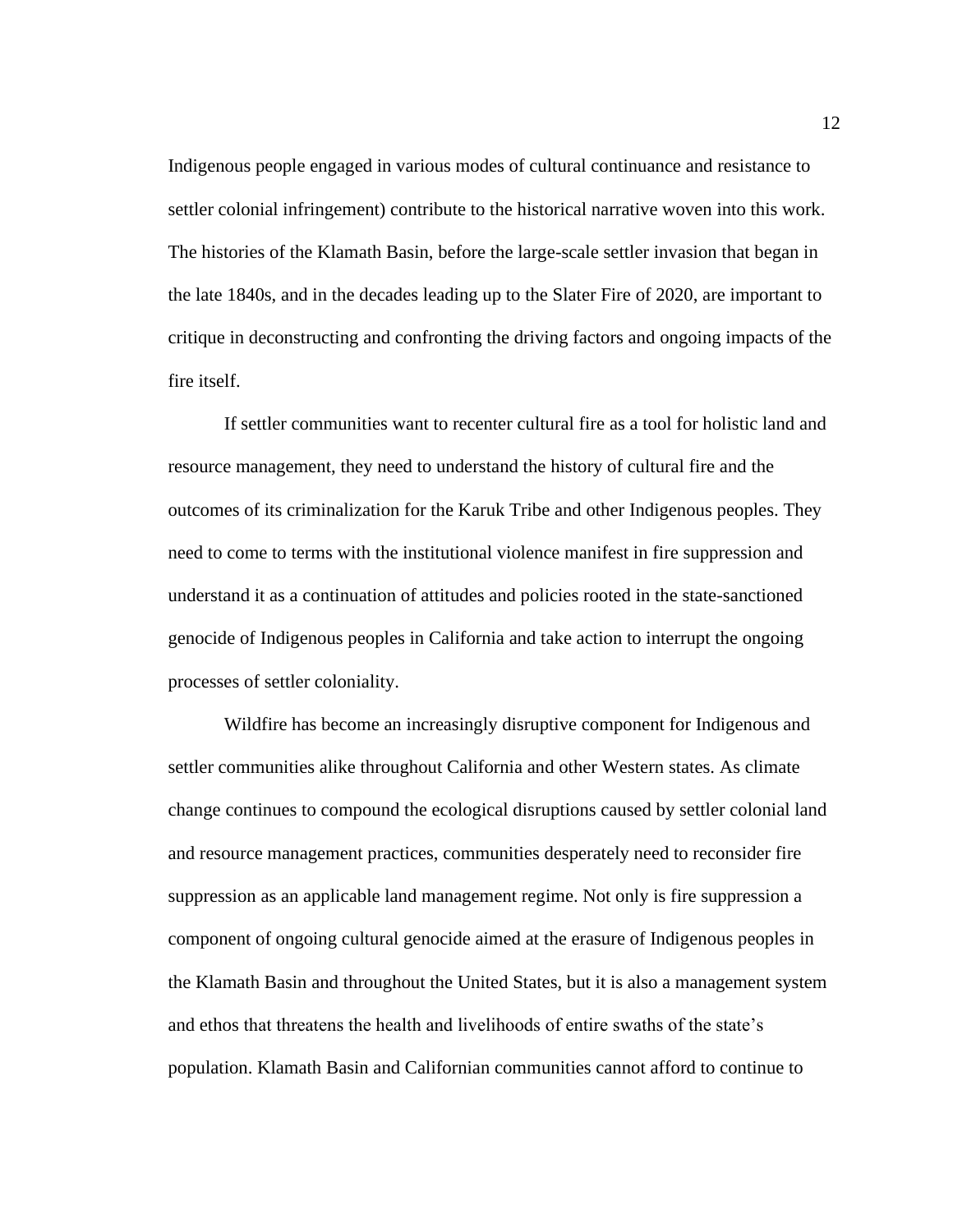think about or treat fire in this way any longer – to continue the use of fire-suppression as it is currently implemented will mean the continuation of out-of-control, destructive wildfire seasons. To come to terms with the failure of fire suppression as theory and practice, there needs to be an ongoing conversation about the history of management decisions and their outcomes for Indigenous people in this state.

### Terminology

<span id="page-20-0"></span>Before delving into the history of traditional Karuk cultural fire methods and what they mean for Karuk people and the spaces they inhabit, it is important to discuss the use of certain terms and concepts, specifically *Traditional Ecological Knowledge*, *cultural fire*, *resources,* and *tribe*. This discussion introduces and situates certain words that may seem benign at first but have deep-reaching consequences when considering colonized spaces and the unfolding realities navigated by Indigenous peoples in the modern moment.

*Traditional Ecological Knowledge* (TEK) describes Indigenous knowledge systems generated via long-term habitation within specific ecological networks. In the case of the Karuk people, TEK refers to culturally informed fire practices as well as multitudinous understandings of how plants and animals interact with one another and the landscapes traditional Karuk territories in the Klamath Basin. TEK is land-based knowledge that is informed by "direct human contact with the environment," (Freeman; Berkes). TEK represents ways humans interact with the spaces and non-human species that inhabit those spaces and the perspectives that such relationality generates – by living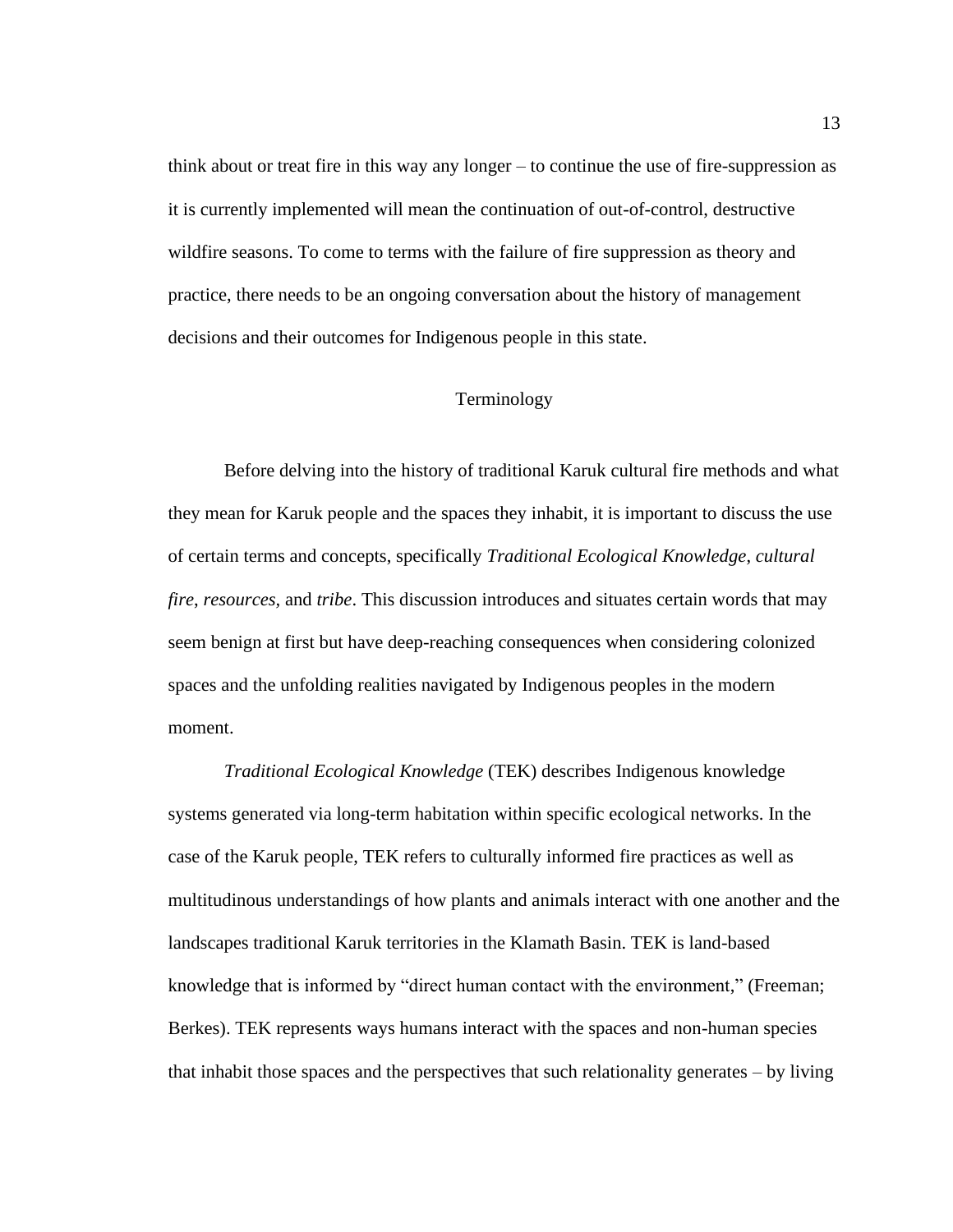in interdependence with the living and geographical components of the world, Karuk, and Indigenous peoples more generally, have crafted lifeways intrinsically bound to place and relationality. TEK is guided by themes of reciprocity that shape the perspectives and values of those who utilize it. People informed by TEK care for the world they inhabit with the knowledge that the world will reciprocate their efforts in turn (Anderson).

"The foundation of native people's management of plants and animals was a collective storehouse of knowledge about the natural world, acquired over hundreds of years through direct experience and contact with the environment. The rich knowledge of how nature works and how to judiciously harvest and steward plants and animals without destroying them was hard-earned; it was the product of keen observation, patience, experimentation, and long-term relationships with plants and animals. It was a knowledge based on history, gained through many generations of learning passed down by elders about practical as well as spiritual practices. This knowledge today is commonly called "traditional ecological knowledge." (Anderson)

TEK stands in stark contrast to attitudes and beliefs actively promulgated within settler societies. As mentioned in the Introduction, TEK cannot be synthesized with settler land management practices and attitudes that understand space, living and nonliving things in extractive and utilitarian ways. According to the worldviews that shape various TEKs, the world does not exist for the sole purpose of supporting the expansive needs of capital-driven societies. TEK reflects an understanding of the world wherein every living and nonliving component (from the lowliest ant to the largest boulder) has a role in enriching the lives of something or somethings it interacts with. Reciprocity and mutuality are at the center of TEK and Indigenous worldviews that are philosophically divergent from those that support settler worldviews such as capitalism, and colonial expansion.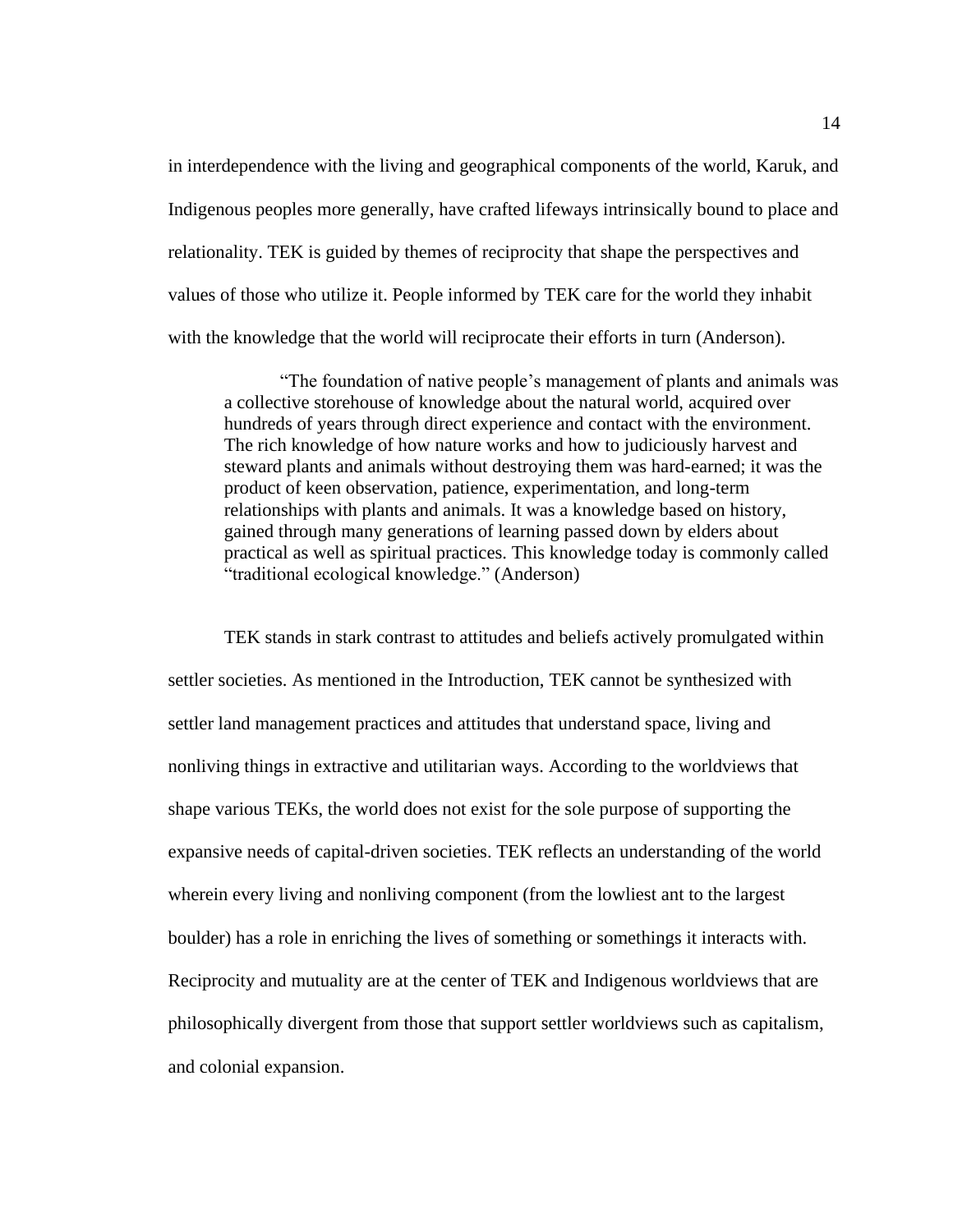*Cultural fire* is a central component of Karuk Traditional Ecological Knowledge. Cultural fire is a concept that interplays with that of prescribed fire but has certain, important differences. Cultural fire is an outcome of multigenerational, reciprocal relationships maintained by populations in specific places. In the context of this project, cultural fire is a technology developed over centuries or millennia by Karuk people and their Indigenous neighbors. As a technology it has been shaped by the intimate observation and understanding of ecological interactions within the landscapes inhabited by Karuk people. It is an essential tool in Karuk efforts to perpetuate ecological interactions that contribute to their cultural resilience and continuity and the wellness of the environments they inhabit; a medicine that renews the land for the benefit of all who live on it (Anderson).

Prescribed fire is dependent on Western modes of scientific understanding. It is guided by certain principals like fuel conditions, humidity levels, and temperature: "Prescribed fire is implemented based on a 'prescription' derived from models to determine conditions for burning." Cultural burning, on the other hand, "implies the purposeful use of fire by a cultural group…for a variety of purposes and outcomes," ranging from "maintenance of travel corridors, wildlife habitat improvement, attracting wildlife to a place, water stewardship, pest control, stewardship of cultural plants, conservation/protection, and even spiritual reasons," (Tribe). Prescribed fire is informed by Western modes of scientific understanding shaped by settler valuation of land and resources while cultural fire is guided by a scientific understanding informed by Traditional Ecological Knowledge and holistic perspectives of the value and roles of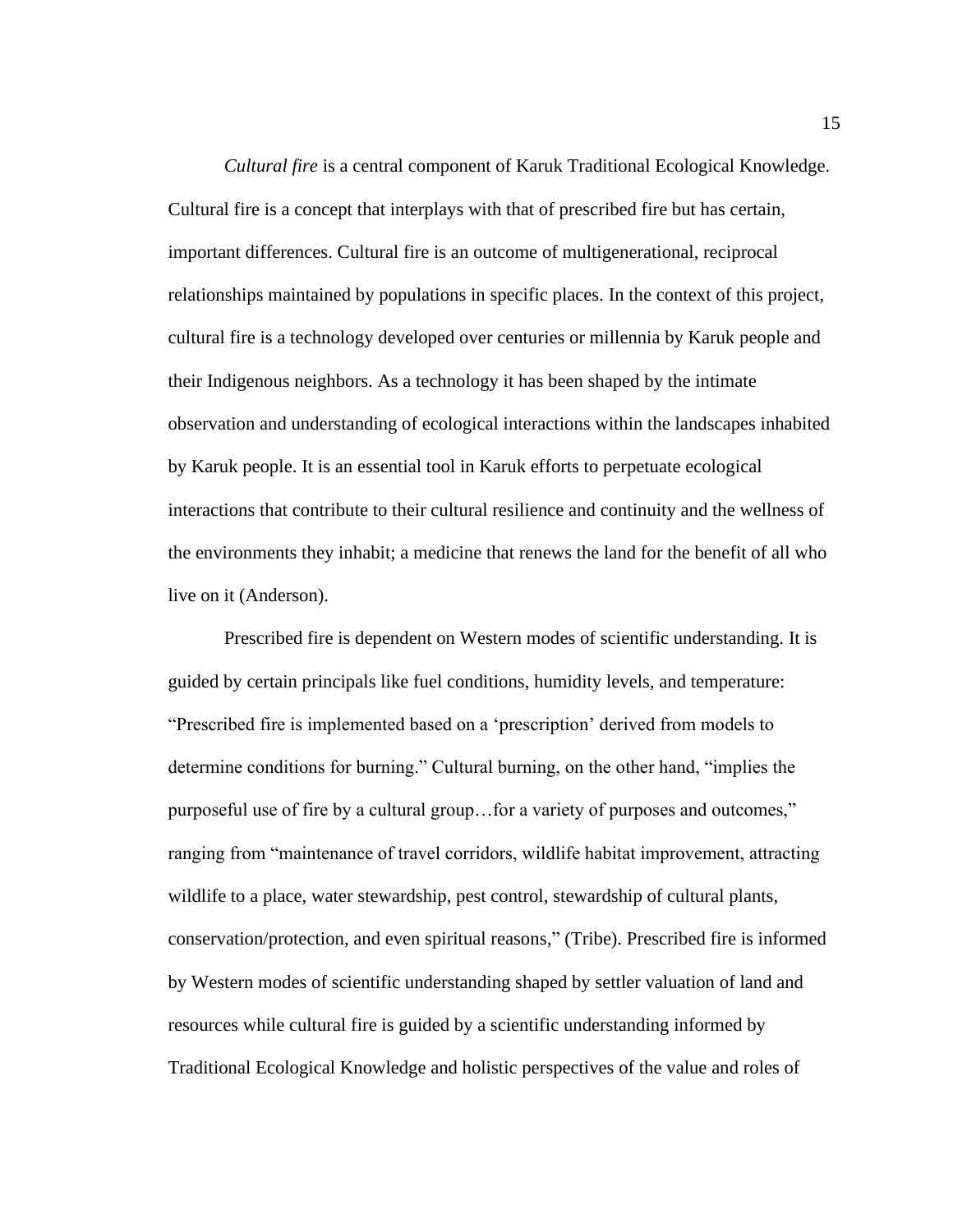various lifeforms and spaces. TEK is a mode of scientific mode of understanding informed by time, observation, and effort on the part of Indigenous peoples in their homelands (Anderson; Norgaard *Salmon and Acorns Feed Our People*).

This research paper analyzes the various ways Karuk and settler populations use and think about resources. The word *resource* is, in and of itself, loaded with specific understandings and attitudes towards the natural world. It indicates the assumption that materials are meant to be transformed into goods that are meant for consumption by human beings. Resources, as a conceptual marker, indicate that human beings are the apex-consumer towards which all goods flow. This reflects an anthropocentric worldview in which the world and its contents are to be commodified and consumed: "With the advent of industrialism and colonialism… a conceptual break occurred. 'Natural resources,' became those parts of nature which were required as inputs for industrial production and colonial trade," (Sachs 228). These values and attitudes exist in stark contrast to TEK-informed lifeways historically utilized by Indigenous peoples. Their "kincentric ecology" is based in the understanding that humans are a single component of a familial structure enveloping the entirety of the natural world.

Indigenous people view both themselves and nature as part of an extended ecological family that shares ancestry and origins. It is an awareness that life in any environment is viable only when humans view the life surrounding them as kin. The kin, or relatives, include all the natural elements of an ecosystem. Indigenous people are affected by and, in turn, affect the life around them. The interactions that result from this "kincentric ecology" enhance and preserve the ecosystem. Interactions are the commerce of ecosystem functioning. Without human recognition of their role in the complexities of life in a place, the life suffers and loses its sustainability. Indigenous cultural models of nature include humans as one aspect of the complexity of life. (Salmón)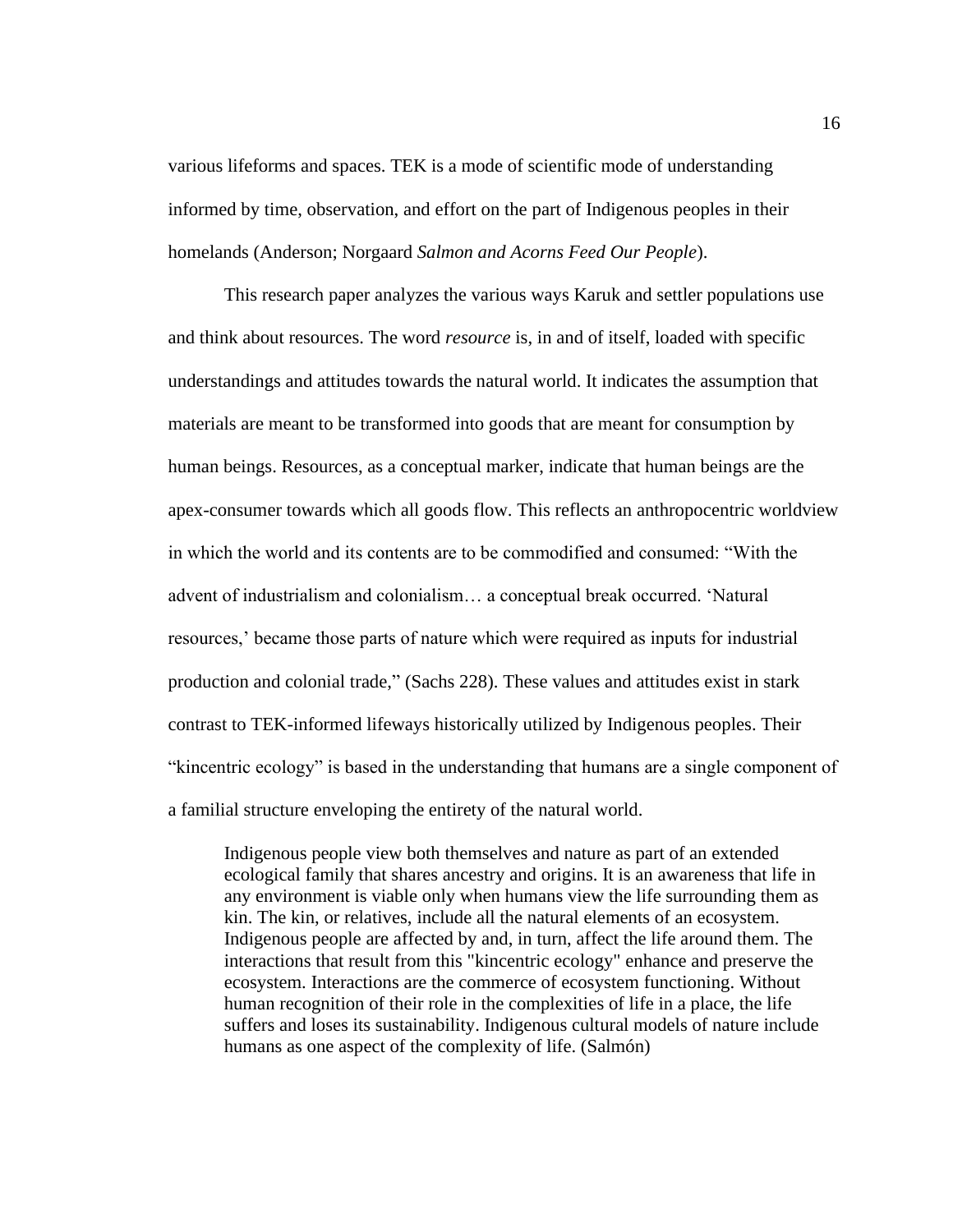Karuk cultural worldviews and the lifeways they inform are imbued with the belief that animals, plants, and natural objects such as rocks, streams, rivers, and mountains are part of the same familial entity as human beings. What Eurocentric science-informed worldviews see as less-than-human, Indigenous worldviews simply experience as other-than. According to Karuk Indigenous perspectives, the natural world and its varied components that exist within their homelands are not resources for extraction and commodification but are relatives that deserve respect on par with that held for other human beings (Salmón).

Critically examining the ways that the settler project has labeled Karuk society, in addition to the ways settlers think about and label other living and non-living entities, helps further illustrate the ways the settler colonialism projects certain realities and definitions onto the Indigenous populations it seeks to marginalize and erase. The word *tribe* is inherently problematic in describing Indigenous people's culture, society, or political organization. *Tribe* assumes a cohesive political organization that does not reflect how people, like the Karuk, saw themselves. According to settler logic, *tribes* are racially defined social units which are easier to control, both conceptually and physically, than the less-definable realities represented by Indigenous social structures (Sneath; Whyte "Indigeneity and Us Settler Colonialism").

Before settler invasion and genocidal violence, Karuk people lived in villagebased egalitarian societies wherein political and social hierarchies were relatively fluid. Villages shared language and some cultural practices but were not overseen by any political authority and functioned according to their individual wants and needs. Karuk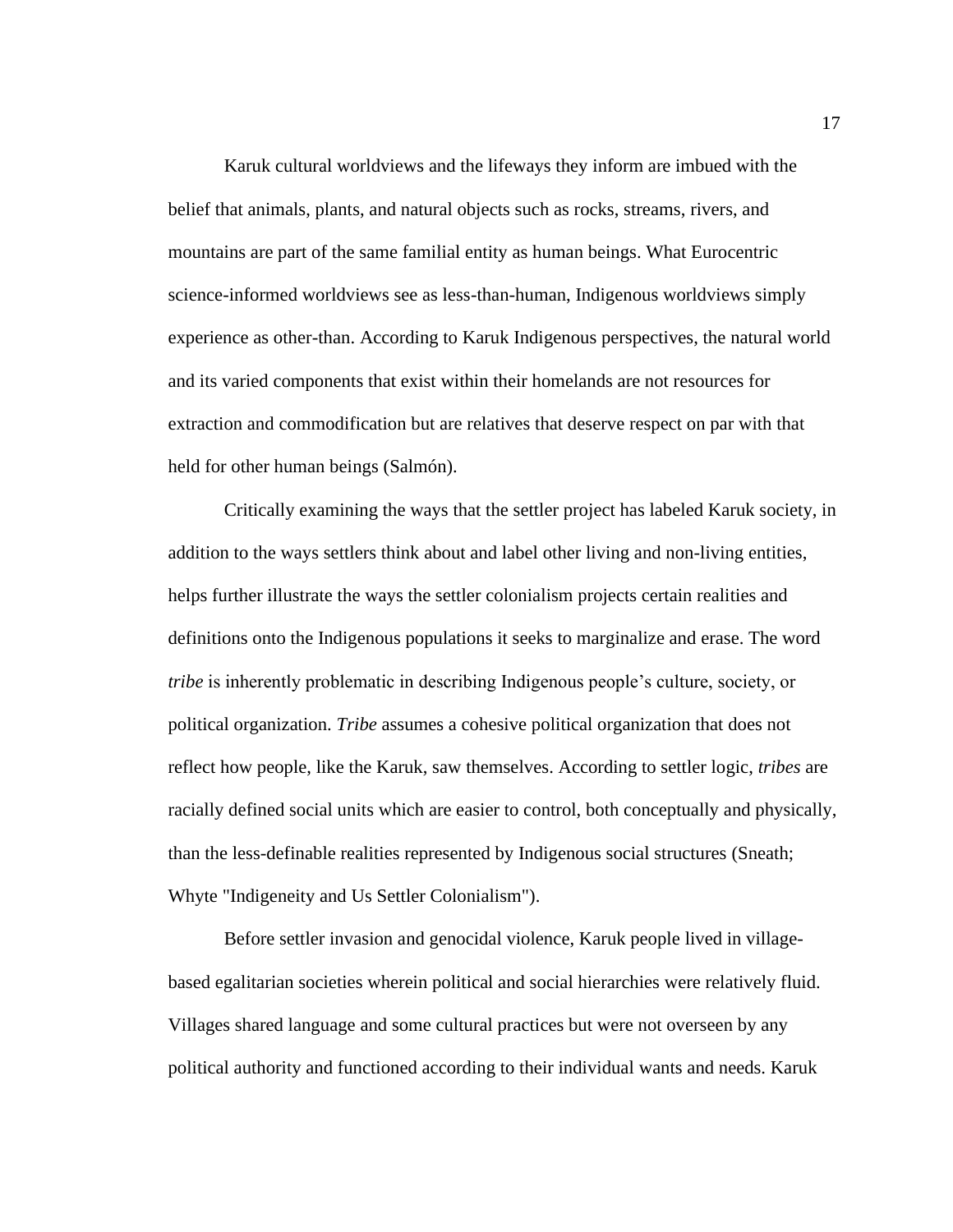people were forced to identify as a single, unified people, or *tribe,* under the settler colonial regime and does not represent the historical social or political organization of Karuk people (Norgaard *Salmon and Acorns Feed Our People*).

These terms have been discussed to serve as a framework for better understanding the conflict between settler society and Karuk culture. This analysis of settler land and resource management and its outcomes for one Indigenous people is not a simple critique of a conflict over the use of resources / relatives. It is a critique of a conflict between divergent worldviews that inform how people live in a given place and of how they interact with the worlds they inhabit. It is an analysis of existential combat between a dominant, consumptive socio-economic system reliant on the constant consumption of land and a people whose ability to persist is rooted in the continuation of lifeways intimately bound to land (Bacon).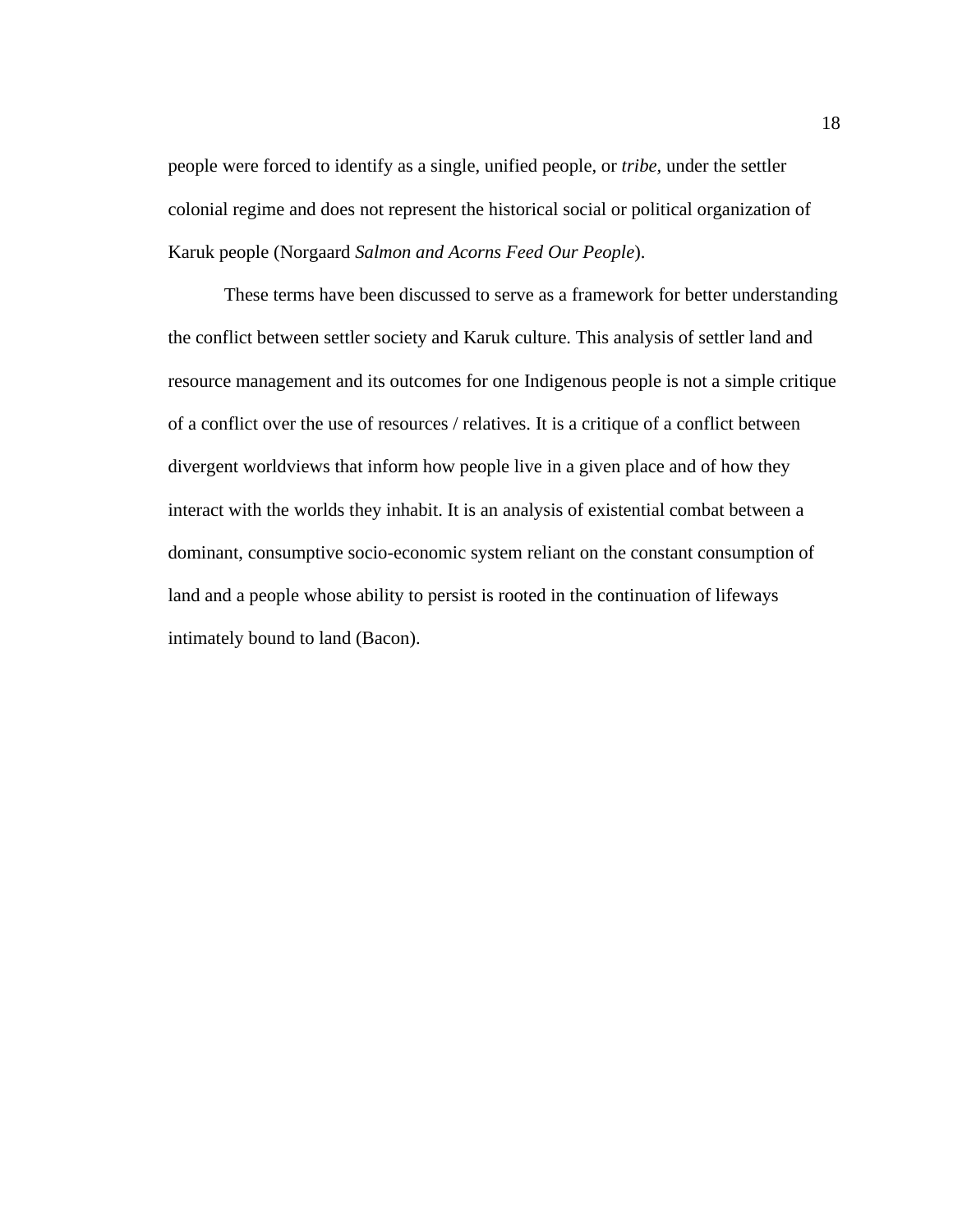#### CHAPTER 1: HISTORY OF KARUK CULTURAL FIRE

<span id="page-26-0"></span>Many children in the United States, and other settler colonial societies for that matter, are taught about the wilderness that their societies were built atop. Wildernesses were something to be dominated and utilized by growing nations. Civilization moved into wilderness to make it viable for humans to live in. This rhetoric lies at the heart of the concept of Manifest Destiny utilized by the U.S. settler project in its westward expansion to the Pacific Ocean. Manifest Destiny offered settlers with moral justification for their territorial expansion into so-called wildernesses. Wilderness is a social construction utilized by settlers to justify their treatment of land and Indigenous peoples. Conceptually, wilderness serves to erase the intimate, longstanding relationships between Indigenous peoples and the lands they have tended (Anderson; Gilio-Whitaker). Enormous tracts of land deemed uncivilized and wild were, in fact, swaths of carefully tended territory made productive by the systematic interventions of Indigenous peoples. Human beings created the "Eden," that settlers fought over to integrate into their colonized possession. Indigenous people, via many generations of careful application and observation, found ways to make the land support their interests without seeking to irreparably mar it via hyper-extraction and commodification. Indigenous peoples throughout the Americas lived in tended environments that supported their diverse lifeways. The Karuk people of the mid Klamath Basin are one such people.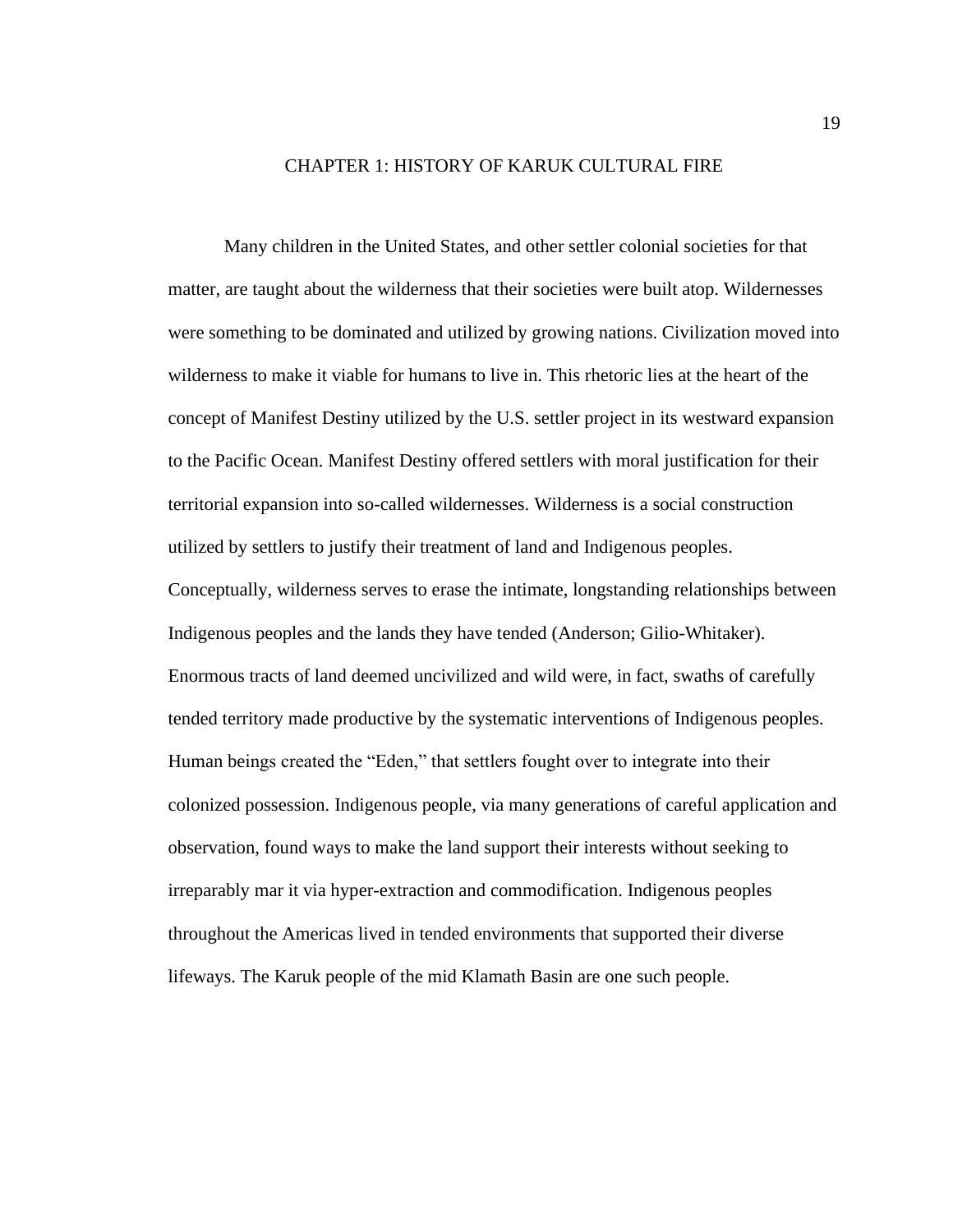### Karuk people, TEK, and Cultural Fire

<span id="page-27-0"></span>What is commonly referred to as the United States of America has been shaped by wildfire for millennia. Lightning strikes have sparked thousands of wildfires from Florida to the Southwestern states and up into the sprawling grasslands of the Midwest. According to fire ecologist Stephen Pyne, "For every fire nature started, people started ten or more," (Pyne *Between Two Fires: A Fire History of Contemporary America*). Long before the invasion of the Americas by Europeans, Indigenous peoples used fire to manage their homelands for a wide variety of reasons. Grasslands, woodlands, and forests were carefully burned according to culturally informed fire practices that improved the health of plants and created ecological conditions that were to the advantage of Indigenous people. Fire was used to ensure the productivity of essential foodstuffs, medicinal plants, and crafting materials that Indigenous populations relied on for their material and spiritual cultures. It improved grazing zones for various animals hunted and trapped by Indigenous populations and made the landscape easier to navigate and see through (Anderson; Lightfoot and Parrish; Pyne *Between Two Fires*).

California, as in other regions throughout the Americas, is rich with fire-adapted flora. As many as three-fourths of the plants that make up California's vegetation are adapted to benefit from wildfire (Anderson). Cultural fire was used by Indigenous populations throughout the area that would become the state of California in the mid-1800s. It promoted the growth of certain desirable plant species, cleared competing species and underbrush, made areas around villages and more dense populations safer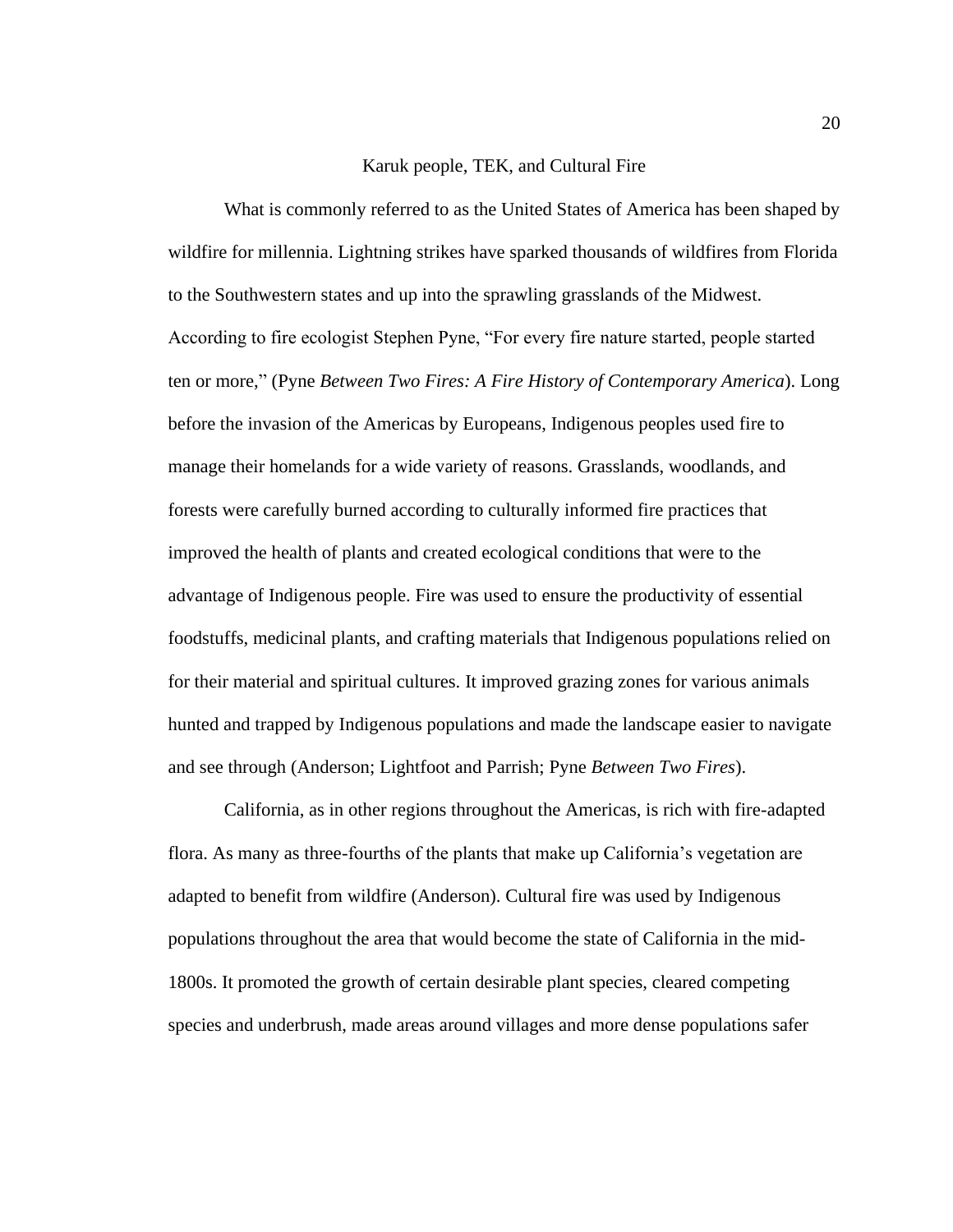from lightening fire, and improved grasslands for grazing game animals. Fire made the land more productive and more predictable (Lightfoot and Parrish).

Karuk people historically lived in villages spreading along "flats and meadows found at the confluences of the many creeks feeding the Klamath River and a … stretch up the Salmon River." They have lived in these places since "the beginning of time," (Lang). Their territories lie within the Klamath Basin from just upriver of the confluence of the Trinity and Klamath Rivers to Seiad Valley in the northeast and along the Salmon River in the southeast.



# **KARUK ABORIGINAL TERRITORY**

<span id="page-28-0"></span>FIGURE 1: Map of Karuk Aboriginal Territory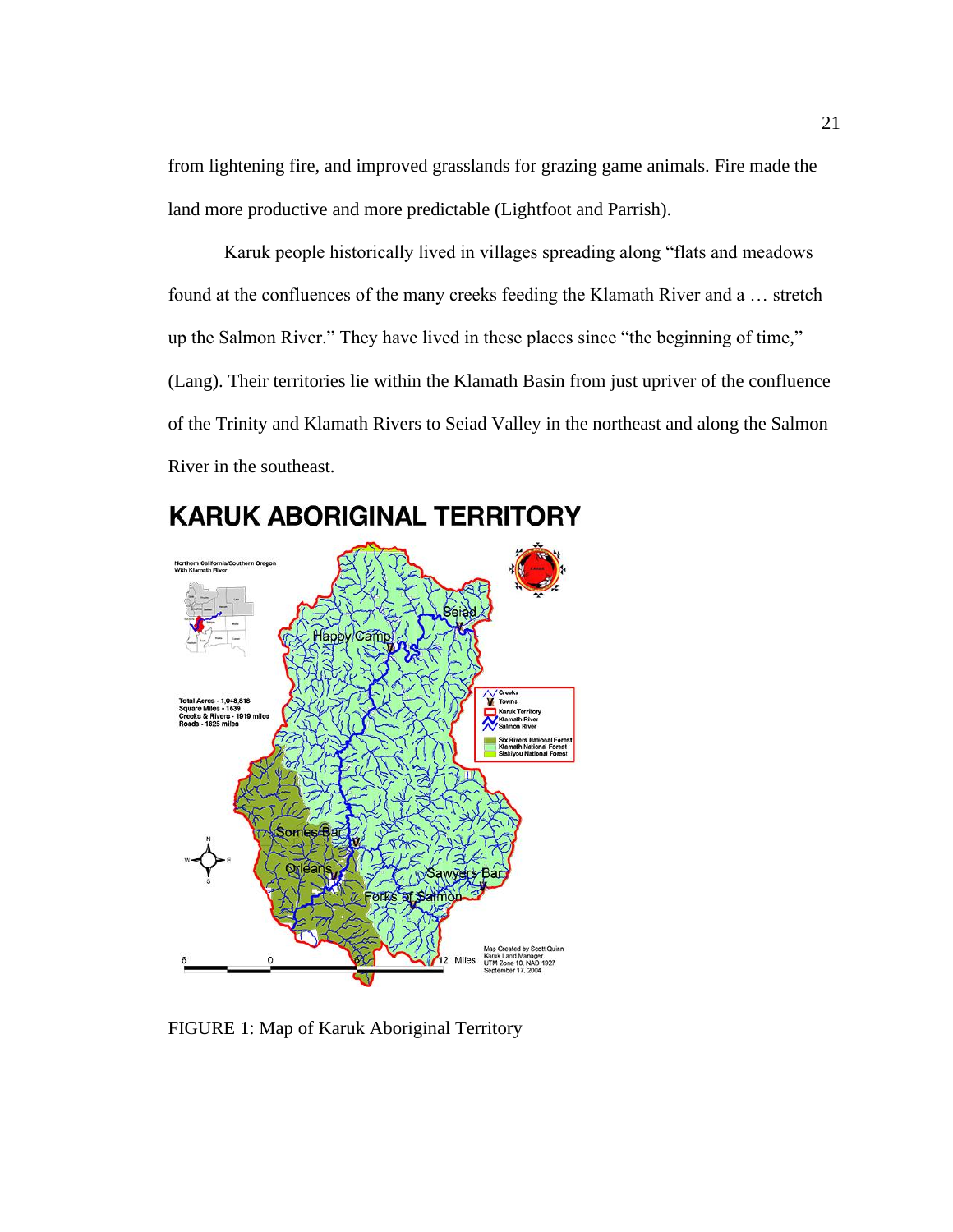Oral histories maintained by Karuk people describe the historical occurrence and essential nature of culturally informed fire regimes (Lake). Before large-scale Euro-American settlement in the 19<sup>th</sup> century and the militarized, systematic commodification of Karuk land and natural resources under the settler colonial project, fire was one of the essential tools freely utilized by Karuk people to care for their homelands. According to interviews with Karuk cultural burning practitioner and retired Forest Service archaeologist Kathy McCovey, women and men applied fire to the landscape according to certain social parameters. Women were tasked with maintaining a mile-wide ring of burned land around villages and men burned an additional two-mile circumference around the closer-to-home ring. The ring maintained by women consisted of "a fine grain mosaic of oak woodlands and grasslands… that was done by the women for medicinal herbs, basket material [and] medicinal plants." Other zones were fire-maintained according to the needs of the community – certain meadows and oak groves further out from the more populated centers were burned to ensure the health of valuable plants, the shape and health of plants for basket weaving, and the health of acorn harvests. Sites of ceremonial importance were also burned during certain times of the year to clear land and to maintain ecological stability as described above (McCovey).

Cultural fire has many positive outcomes for terrestrial flora and fauna, but it was also utilized to assist aquatic species that are a dietary cornerstone for the Karuk and their neighbors. Tribes who inhabit the Klamath Basin are salmon people – their societies, their lifestyles, their physical, cultural, and social health are all dependent on seasonal salmon runs that, before the installation of ecologically disastrous hydroelectric dams in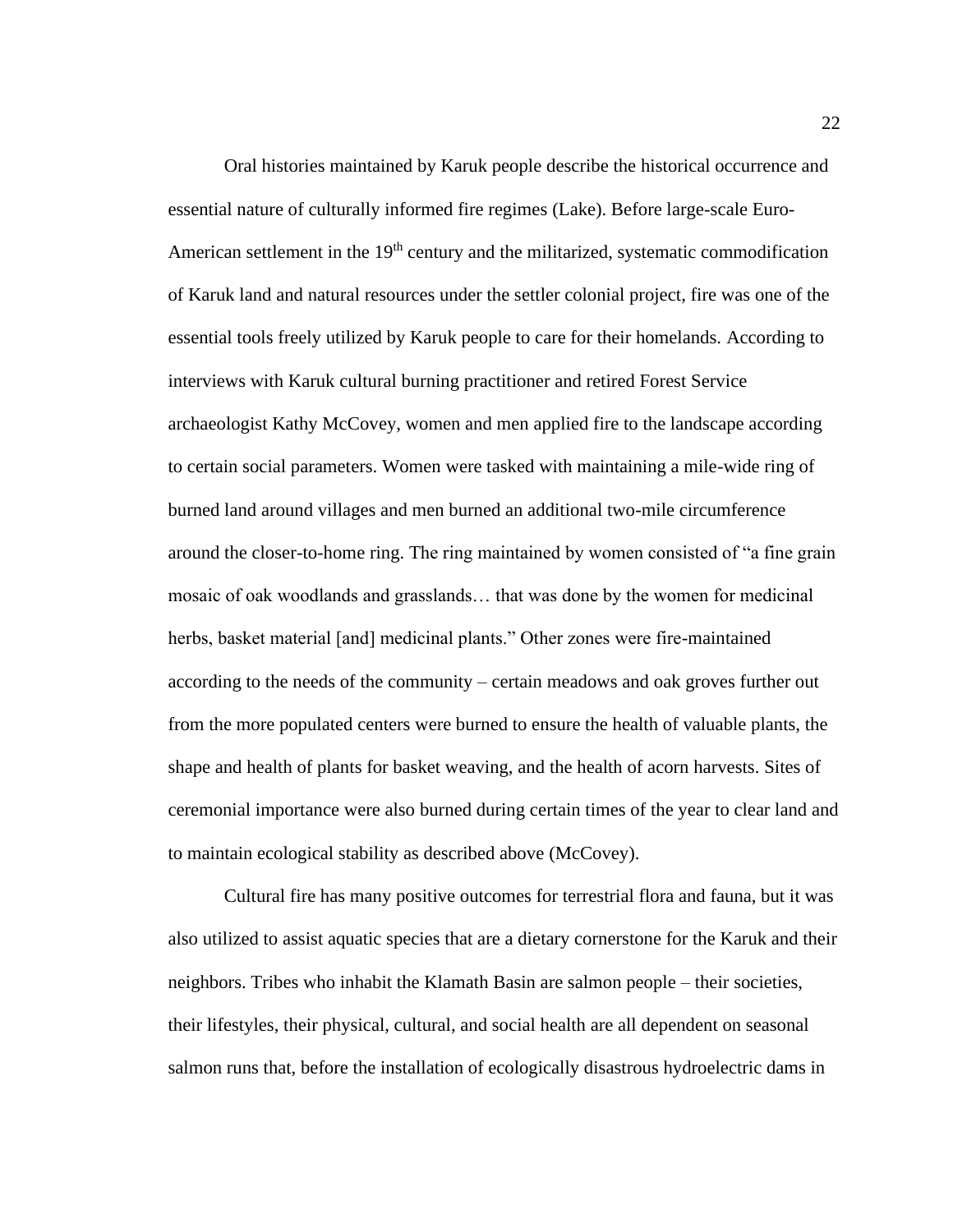the 20<sup>th</sup> century, saw predictable arrival of enormous amounts of Chinook and Coho in rivers that run through the homelands of Yurok, Hupa, Karuk, Shasta, and Klamath peoples (Norgaard *Salmon and Acorns Feed Our People*).

Fire was used to assist anadromous fish during the hardest part of their spawning migration or run. Karuk religious leaders would start fires near the pools in the river where salmon grouped before migrating further upriver (Norgaard *Salmon and Acorns*). The Klamath experiences low flow and hot temperatures during late summer that make fish lethargic and slow their upriver migration. Smoke from prescribed fires started according to cultural knowledge generates an inversion layer over the river, cooling the water and alleviating stressors experienced by the fish (Robock). Fire, applied according to the accumulated cultural knowledge of many generations of Karuk people and their neighbors, helped salmon migrate to their spawning grounds, contributing to the productivity of future generations of fish. These practices also helped the Karuk's upriver neighbors who relied on fish making their way through Yurok and Karuk territories in great enough numbers to ensure their access to prolific fisheries.

Acorns, another foundational staple of Indigenous life in the Klamath Basin, benefit from the application of prescribed fire. Acorns were, and continue to be, collected at certain times of year by families who have tended specific oak groves for generations. They are gathered and leached of tannins before being made into flour and used in porridges, bread, and soups. Acorns were an essential component of the diet of Karuk people and all their closest neighbors (Norgaard *Salmon and Acorns*). By introducing low-intensity fires at the right time of year and according to culturally informed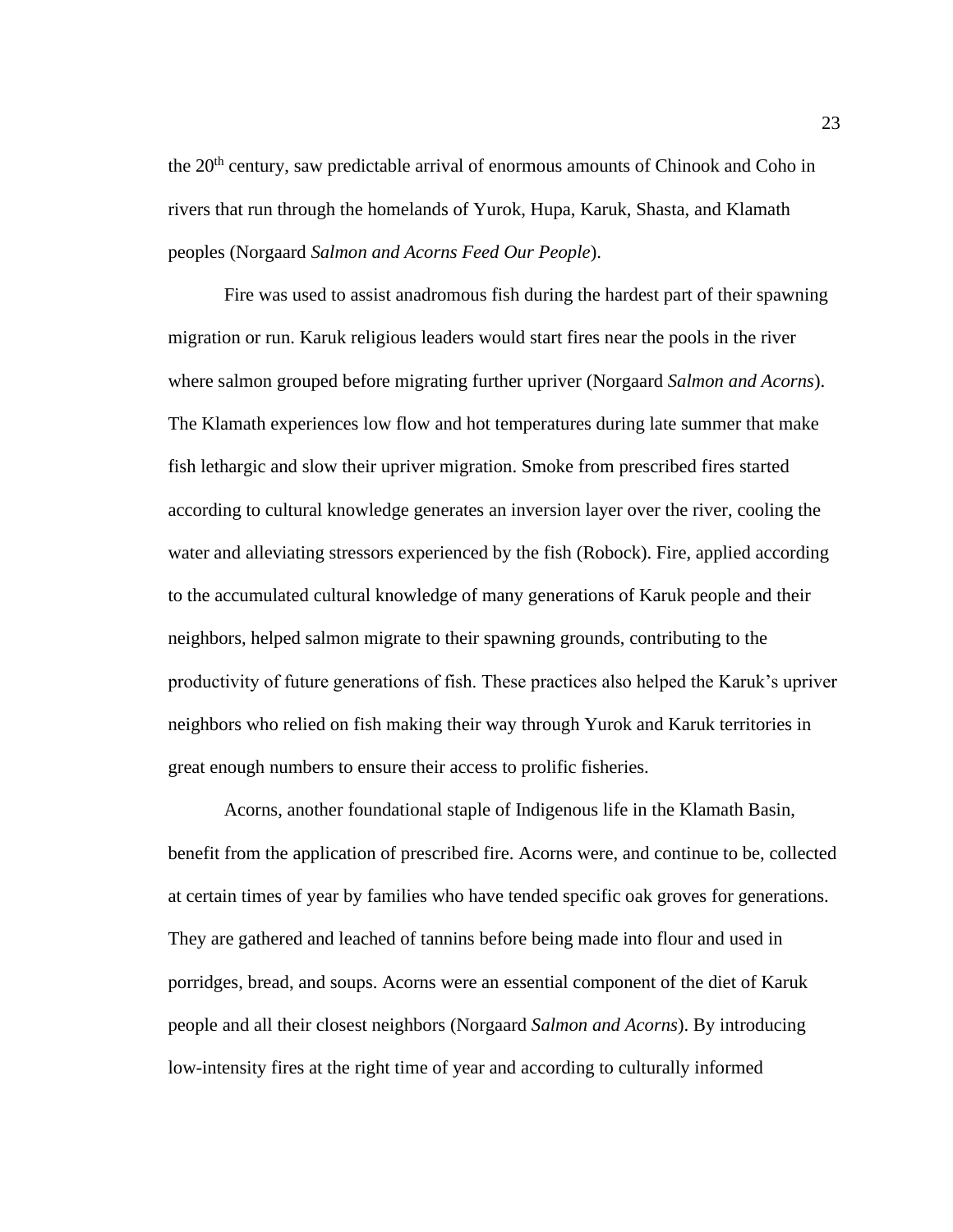parameters (Lake and Christianson), Karuk people reduce competition for acorn producing oak trees by burning saplings. Smoke and heat from low intensity prescribed fires also reduces the number of parasitic insects that negatively impact the health of oak trees and the viability of acorns produced (Long; Lake and Goode).

Fire is an essential tool in the tending of many foodstuffs that historically supported the well-being and lifeways of Karuk people. Acorn-producing oak groves and migrating salmon populations were made more productive and predictable by the application of prescribed fire. Other important and valuable plants were also tended with fire. Another example of ecological enhancement via cultural fire is the positive outcomes of burning hazelnut shrubs: when burned frequently (every 3-5 years) hazelnut shrubs experience improved branch density and produce branches that are excellent for basketry (Marks-Block et al.).

Baskets and woven goods were historically used for storage, moving materials (bags and backpacks), cooking, clothing, nets for fishing and hunting, and art (Lang). Ferns, bear grass, irises, willows, the above-mentioned hazel, and other plants were important components in the material lives of Karuk people (Anderson; Lightfoot and Parrish). Their relationships with these plants and the ways they altered the environment to promote certain kinds of beneficial growth further highlight the overarching importance and power of cultural fire in Karuk daily life.

The Karuk world was shaped by the careful and informed application of cultural fire, and their social and cultural successes and longevity indicate that the world they knew and tended would not exist without this dynamic knowledge and frequent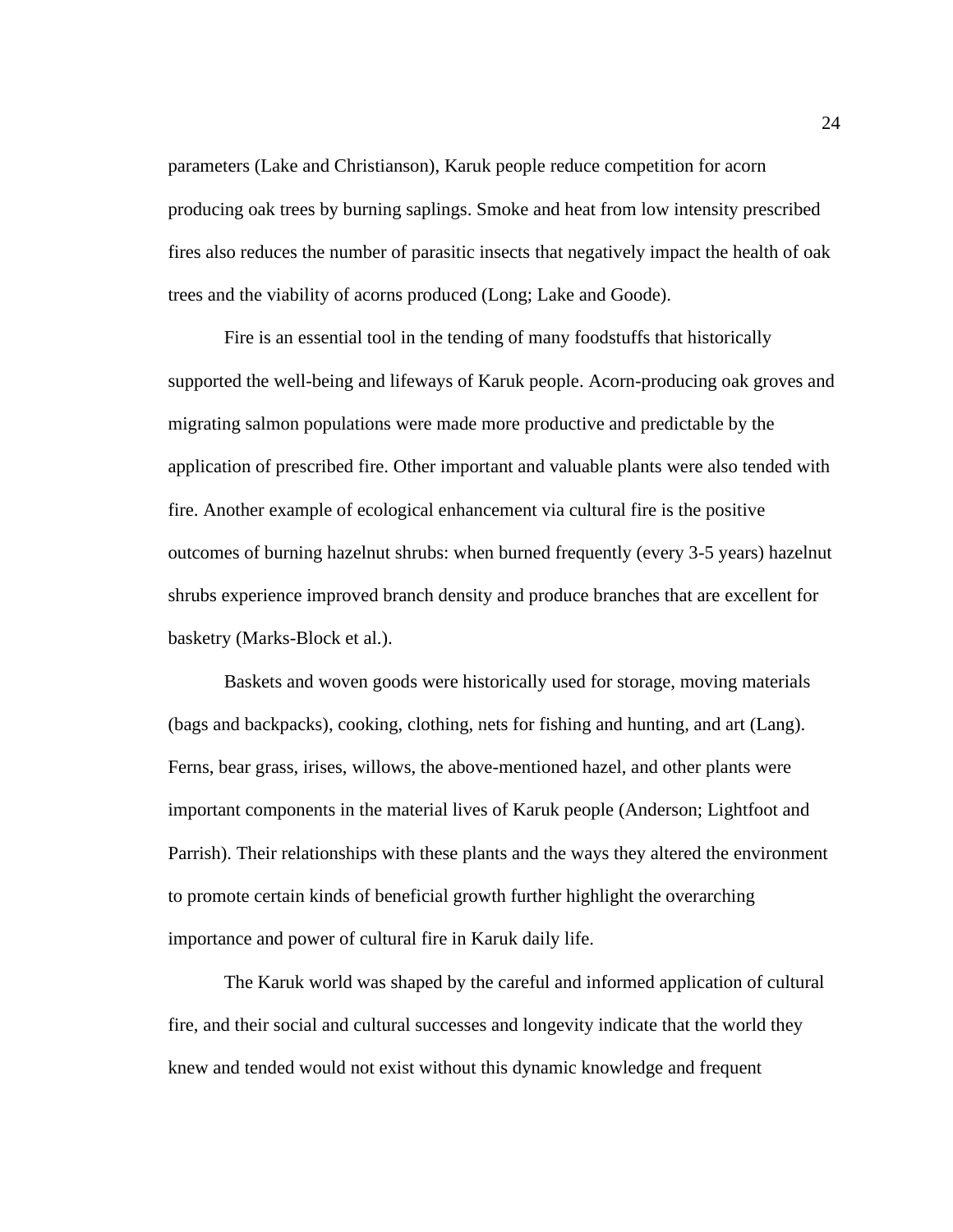utilization of this powerful tool. Cultural fire allowed them to shape the landscape to meet their material needs and maintain ecological relationships that informed their social and cultural structures. Many plants utilized in Karuk material culture do not produce useful shoots or other growth forms without the application of cultural fire (Reece).

There is another compelling reason for Karuk people to use fire as a management tool: it helped them protect their families and homes from wildfires that, if unchecked, could prove destructive and deadly. Karuk people recognized the potential danger of unmanaged grasslands and woodlands. They used fire to clear low-lying fuels during the safest time of year so that when the land was dry and hot during the late-summer months there was less chance of conflagration. By allowing slow-moving fire to clear understory fuels, Karuk created safe-zones wherein fire could not ladder up lower branches and ignite the tops of trees. This slowed the spread of naturally ignited wildfires and made them less destructive to community interests. Homes were safer and the areas that people tended for nutritional, medicinal, and material purposes stood a better chance of weathering fire season. Fires helped Karuk people control the location of softwoods like Douglas fir and pine trees, that tend to burn faster and can contribute to the rapid growth of wildfires. They tended forests in ways that greatly reduced the existential threat of wildfires (McCovey).

### Settler Invasion and the Interruption of Cultural Fire

<span id="page-32-0"></span>Settlers that participated in the wholesale invasion of California after the discovery of gold in 1848 noted the widespread use of prescribed fire by Indigenous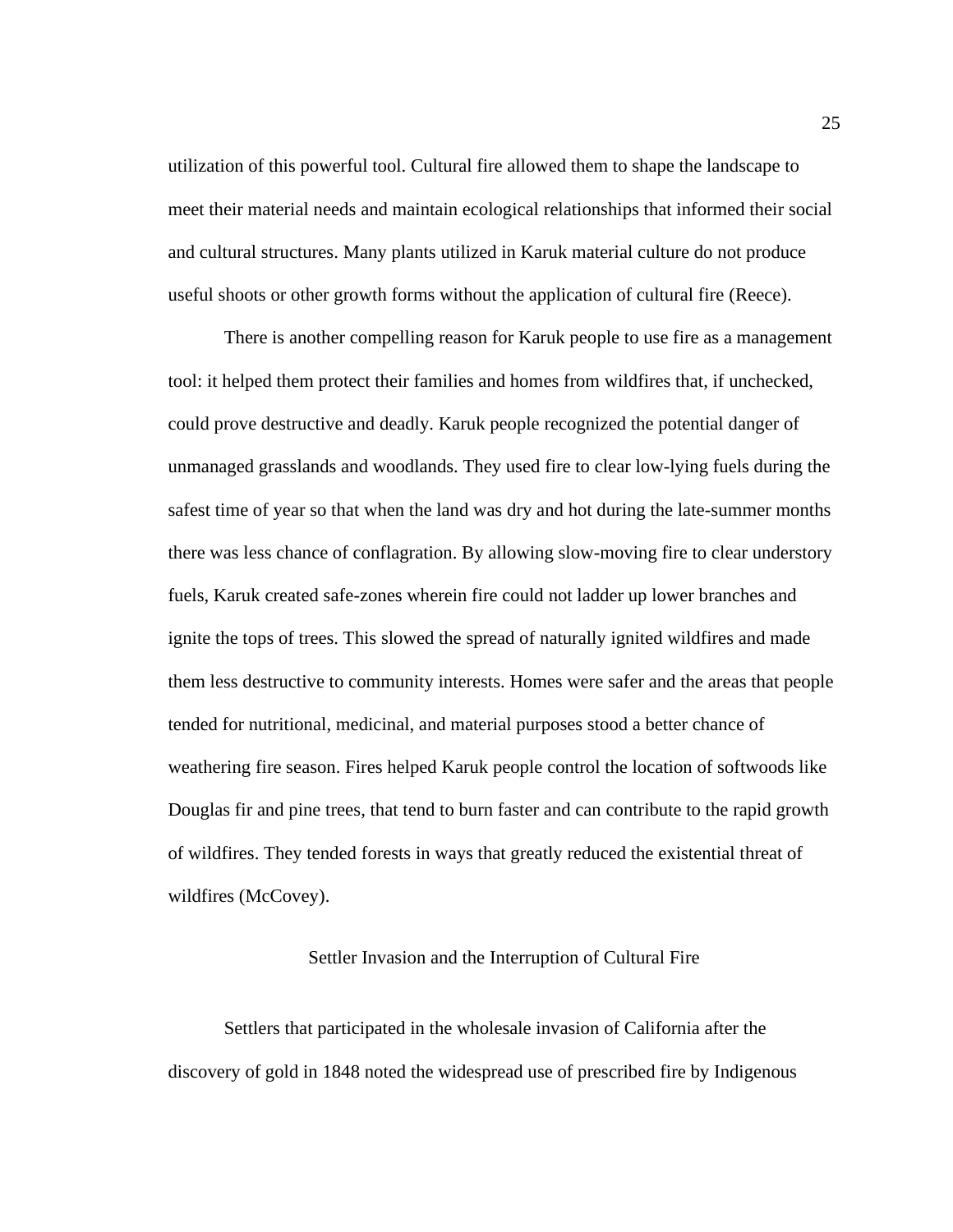peoples and its positive effects on vegetation and landscapes. Many adopted prescribed burning practices for their own purposes and some even learned burning techniques from their Indigenous neighbors (Anderson; Pyne *California: A Fire Survey*). Some settlers had previous experience with prescribed fire as a mode of land management – they had learned burning practices in other parts of the country before migrating to the west coast (Catton).

For many settlers, these were recognizable management systems - they had been utilized by peasants and farmers in Europe for centuries up to and after the mass migrations that propelled population growth in the "New World," (Griffiths and Robin). In other words, fire was not an unknown land and resource management tool for many Euro-American settlers who acted as the vanguard of westward expansion in newly claimed "American," territories. Ecologists and historians understand that the landscapes of Europe were shaped by prescribed fire long before they were carved by plows and sequestered into private properties via the enclosing of the commons. Fire was used to create productive farmland and to maintain it over time. Burning was well-known method in a multiyear agricultural process that enriched soil for planting (Griffiths and Robin).

Settlers in northeastern states had learned forest clearing techniques used by Indigenous peoples of the region and many of their compatriots learned how to use prescribed fire from their Indigenous neighbors in the Klamath Basin. A letter written in 1918 by a Forest Service Supervisor in the Klamath National Forest, a F.W. Harley, described the ongoing use of prescribed fire by both settler and Indigenous populations throughout the Basin. According to the author, many fires were started by settlers to tend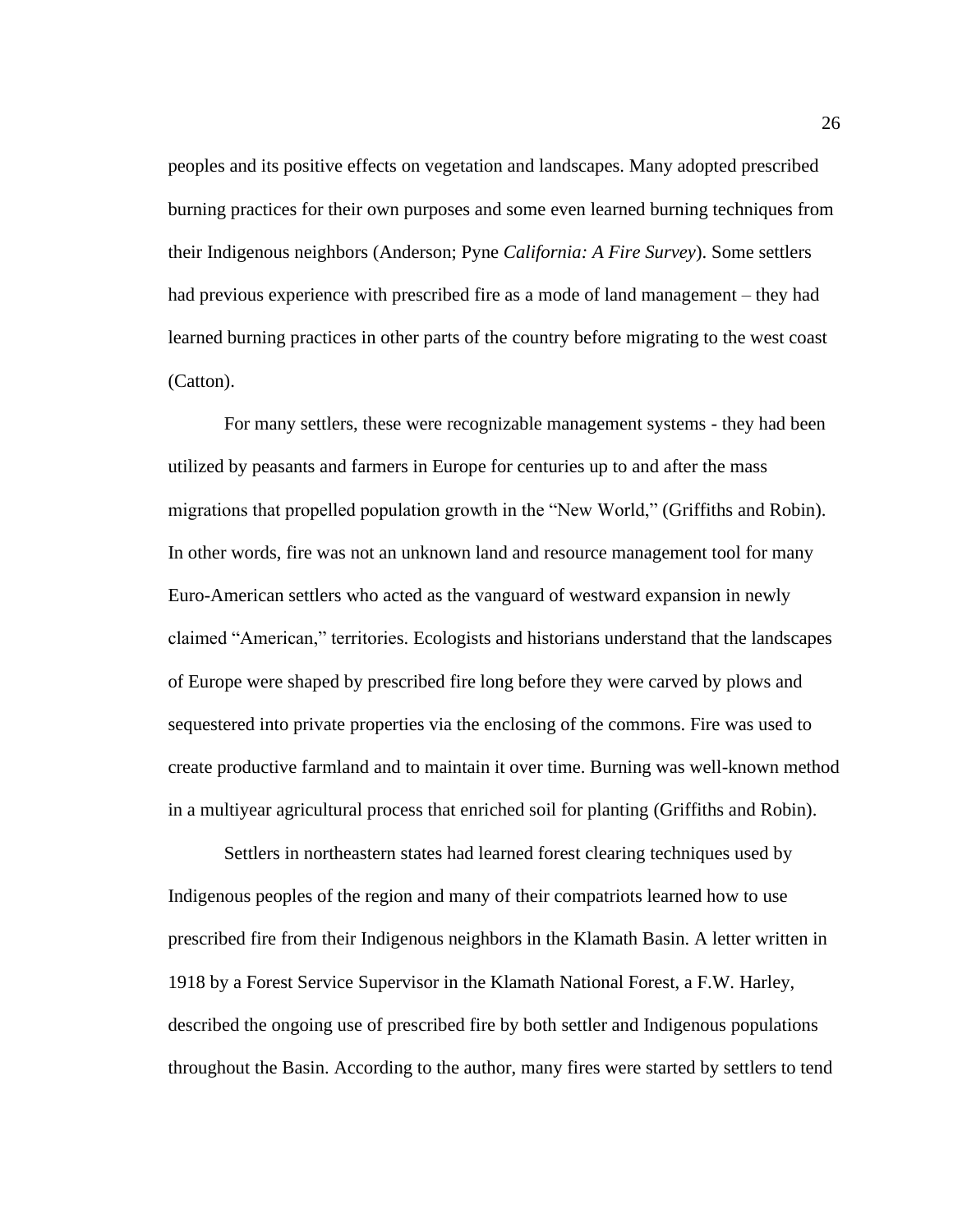grazing pastures. These tended to be more destructive and had more of a tendency to get out of control compared to "Indians burning for basket material," (Harley). Regardless of the cause or intention behind these set fires, they indicate the perceived value of such methods amongst Indigenous and settler communities alike and provide examples of the continued use of cultural and prescribed fire long after the early years of Euro-American colonization in the Klamath Basin and the fire-suppression policies imposed on Indigenous peoples by the State of California from its earliest legislative sessions onwards (Davis). What compelled varying populations to apply fire to the landscape is particularly important in understanding the long-term ramifications of institutionalized fire suppression.

Fire has spiritual value and deep-reaching cultural importance for Karuk people. Their material lives and physical wellbeing were, and in many cases continue to be, supported by the ecological outcomes of fire-maintained landscapes. In the decades following the integration of California into the United States Karuk people continued to put "good fire," on the ground as an act of cultural continuance and to ensure the health and productivity of the lands they have inhabited since time immemorial (Clark).

In addition to the oral histories of the Karuk people and settler-generated sources indicating the wide-spread use of cultural fire, there is a significant body of Westerncentric historical and ethnographic scholarship documenting the Karuk people's use of cultural fire. John P. Harrington noted the use of prescribed fire in the preparation of tobacco gardens by Karuk people (Harrington). E.W. Gifford, who worked extensively with the anthropologist Alfred Kroeber, wrote about the Karuk tradition of performing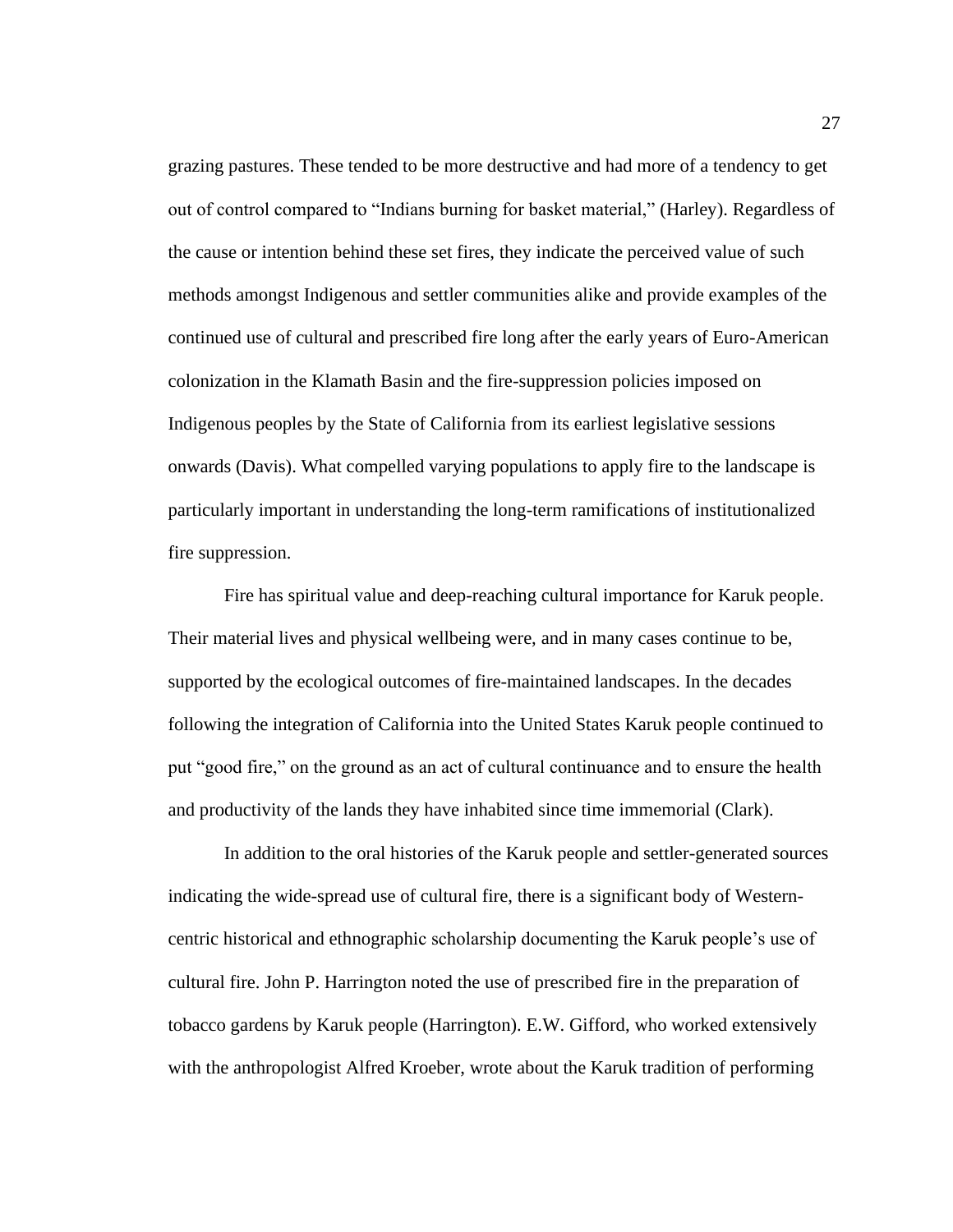"incantations" to help guide a fire to be productive in accomplishing the intended management goal ("Hazel, iris, and *Xerophyllum* [bear grass] were burned off regularly to produce better growth.") (Gifford).

As described in Omer C. Stewart's work, Indigenous groups throughout the contemporary boundaries of Humboldt, Trinity, and Del Norte Counties used fire to clear favored hunting tracts of excessive vegetation, improve wild-seed crops, "increase feed for deer," "increase growth of wild tobacco, and even to "make the springs flow." Bill Gianella, cited in Stewart's book *Forgotten Fires: Native Americans and the Transient Wilderness,* was told that his source was "sure that the burning made the springs run better, the clover grow[s] better, and the quail more plentiful and that the smoke kept the bugs down and kept the country healthy," (Stewart).

The historical narrative of Karuk cultural fire use on the Klamath River is largely informed by oral histories and archival sources. Recent archaeological, palaeoecological, and ethnographic scholarship lends additional layers of context for understanding the role of fire in shaping the ecologies of the Klamath Basin and differentiating between naturally occurring fire outcomes and those reliant on human generated and engineered fire regimes. Though it has been historically difficult to differentiate between ecological outcomes driven by fires ignited via lightening versus fires ignited by human beings, there are emerging methodologies that allow researchers to "demonstrate that Native American influences on vegetation structure and composition can be distinguished using methods that take into account both physical and cultural aspects of the landscape," (Crawford et al.). Pyrogeographic analysis enables the distinction between biological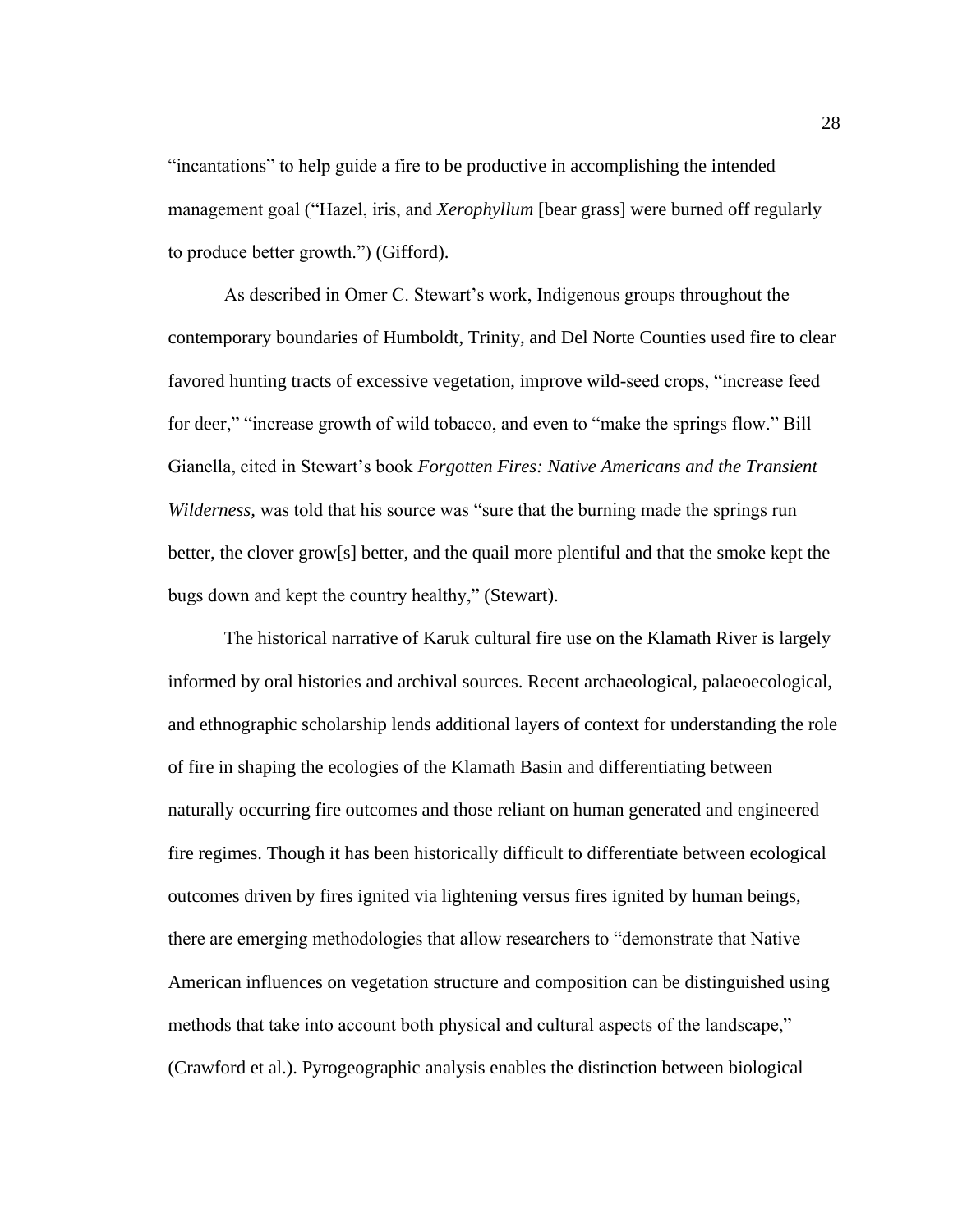adaptations triggered by environmental ignition sources such as lightning and those caused by the long-term application of cultural fire.

These analytical frameworks contribute to the existing narrative that the ecological diversity, complexity, and productivity of the Klamath Basin and large portions of the West Coast are the product of extensive, long-term Indigenous interventions. The ecological systems encapsulated in the Basin, including many of the plant species that are endemic to the region and the animal and insect populations that rely on them, have evolved according to the culturally driven actions of Karuk people and their neighbors (Halpern).

Pyrogeography, an emerging science that incorporates geography, history, ecology, and Indigenous knowledge systems, examines the ways that various fire regimes impact ecological interactions and adaptations. By examining the various outcomes of cultural fire compared to wildfire and integrating the knowledge of Indigenous cultural burners, pyro-geographers are contributing to a better understanding of the ways that plants and animals have adapted to cultural fire in comparison to wildfires started by lightning and other non-human sources of ignition (Bowman, O'Brien and Goldammer; Roos et al.).

Pyrogeographic analysis contributes to a developing understanding amongst scientists about the long-term effects of cultural burning on ecological diversity and lends depth and context to the extensive history of Karuk cultural burning. Understanding the ways that Karuk cultural fire has altered the landscapes and ecologies inhabited and shaped by Karuk people allows for the creation of a more in-depth narrative about their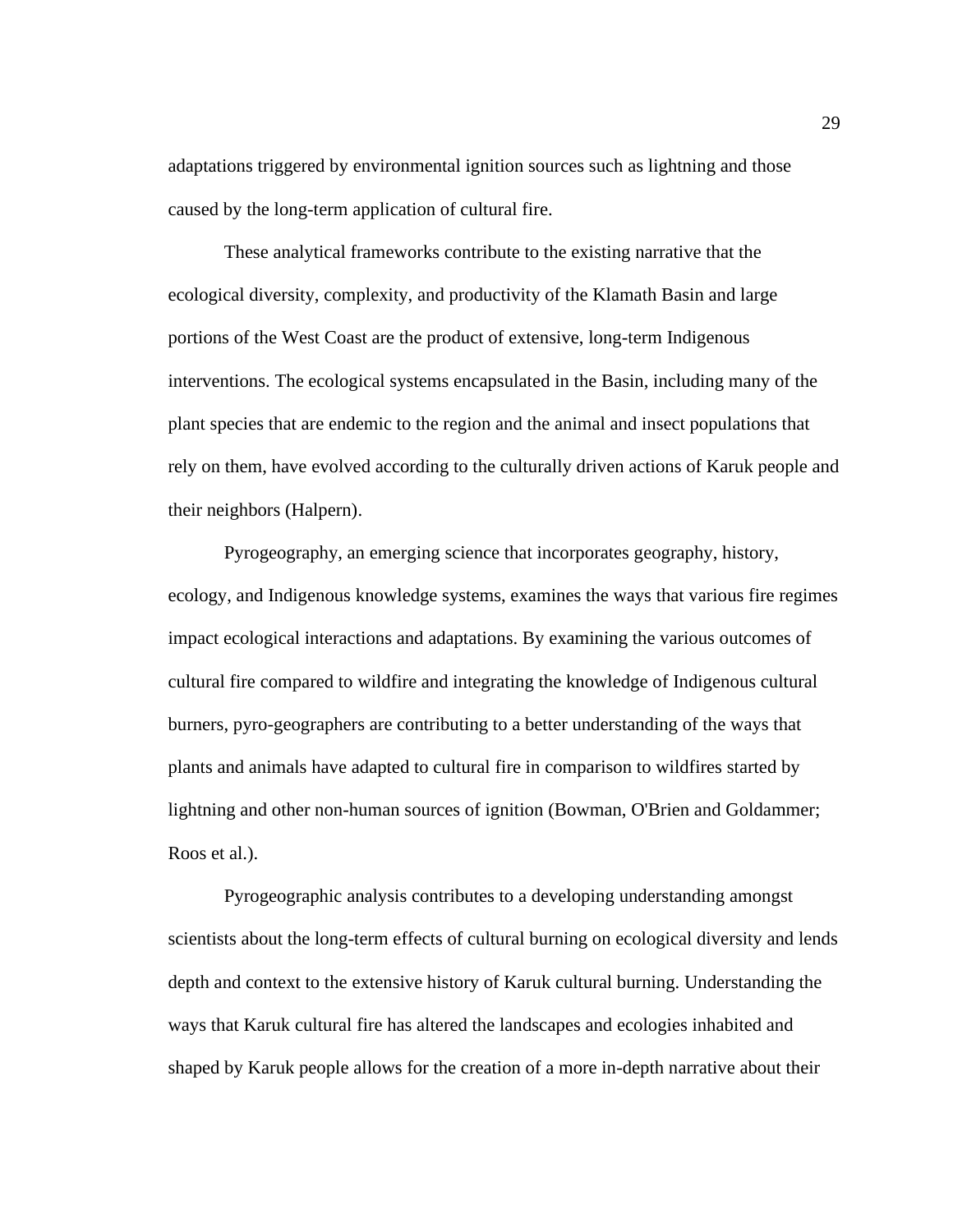reciprocal, intertwined relationship with the land they inhabit. Their use of cultural fire contributes to the ecological complexity of their homelands. Removing cultural fire from those ecosystems has disastrous consequences for Karuk people and their land (Bowman, O'Brien and Goldammer; Roos et al.).

The history of Karuk cultural fire is complex and nuanced. There are analytical frameworks being used to generate a dynamic understanding of the importance of these practices not only for Karuk cultural continuity but for the ecological complexity of the lands they inhabit. This history was violently interrupted by the invasion of settler populations and their associated institutions in the mid-1800s. Settler society was intensely alien compared to Karuk life before its arrival. The State of California, propelled by a seemingly insatiable greed for gold and land, perpetuated waves of genocidal violence towards Karuk people and their Indigenous neighbors throughout the new state's territories. This interruption involved the criminalization of cultural fire methods that served as a cornerstone of Karuk lifeways (Norton *Genocide in Northwestern California*, "To Destroy in Whole or in Part;" Trafzer and Hyer).

One of California's first laws were created to systematically destroy Indigenous populations that lived within the new state's territories. The Act for the Government and Protection of Indians, written into law in 1850, dictated how the state government and settler populations could treat Indigenous peoples. The Act allowed settlers to kidnap Indigenous children and sell them into slavery. It also effectively barred Indigenous people from representing themselves or their families in court and created statesanctioned parameters for settlers to murder the state's Indigenous population. The Act,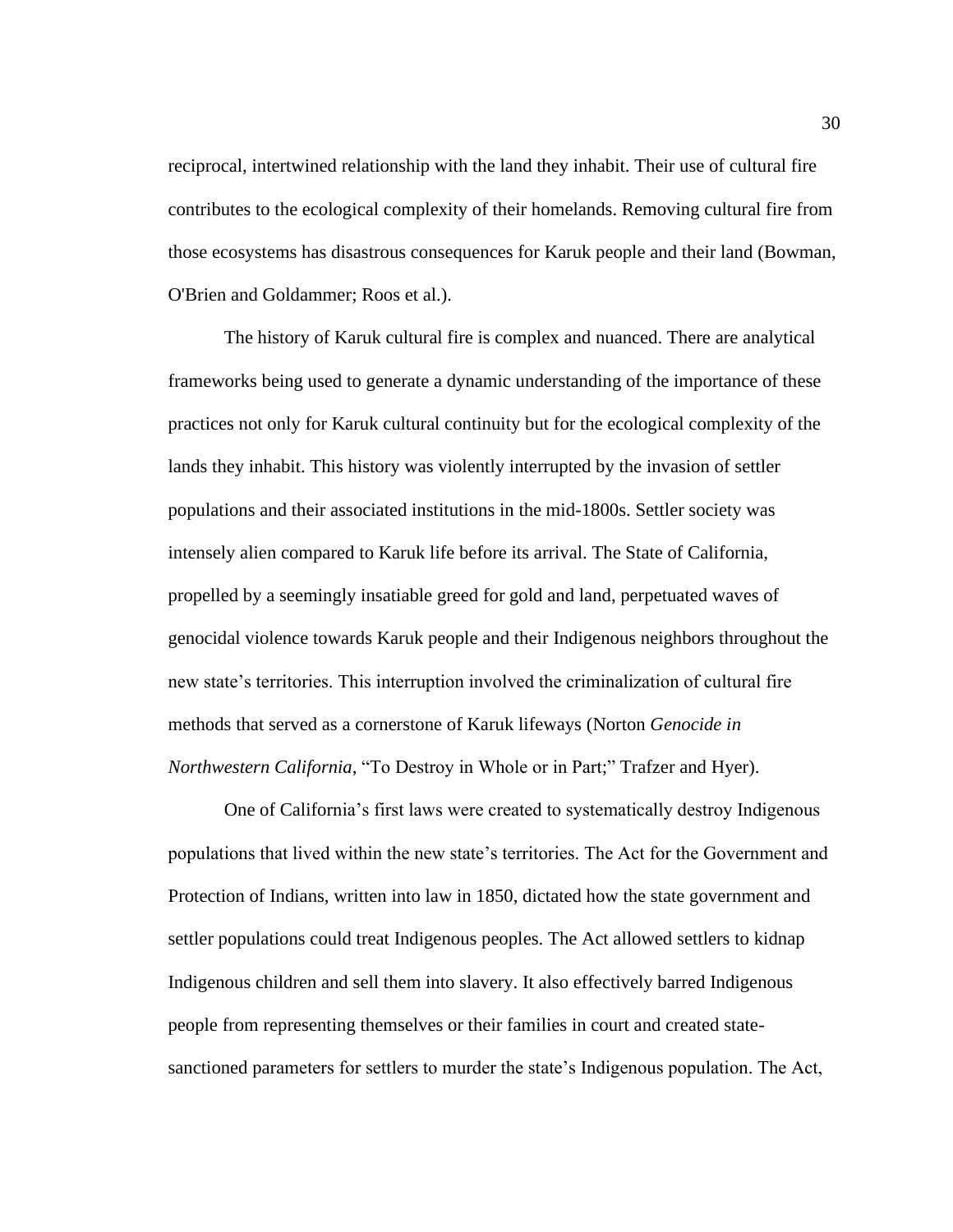as mentioned above, criminalized cultural fire use. The creation of the State of California and the development of the National Forest system in the following decades will be critiqued as modes of genocide in the following chapter. The chapter will examine the ways that these institutions embody settler colonial logics of erasure and genocide and how they serve as institutional foundations for the Slater Fire of 2020.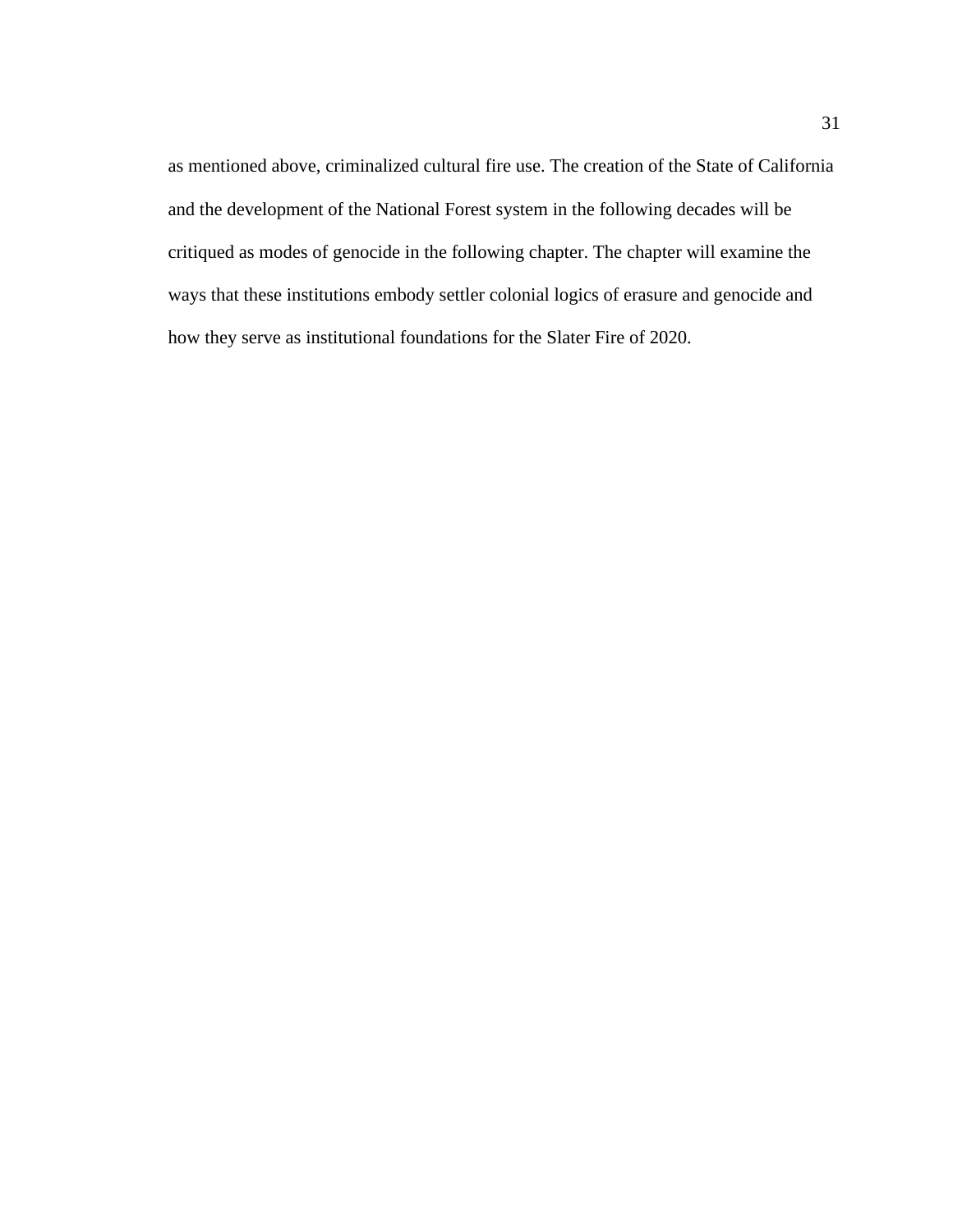# CHAPTER 2: KARUK PEOPLE, CALIFORNIA STATEHOOD, AND THE UNITED STATES FOREST SERVICE

This chapter will critique the historical outcomes of the discovery of gold in what came to be known as the State of California, the Statehood of that territory, the creation of the United States Forest Service and the institutionalization of fire suppression within those institutions, and the outcomes of these events for Karuk people. It connects the earliest modes of genocidal violence meted out on Karuk people with the implementation of fire suppression regimes in their territories and illustrate how fire suppression functions as a mode of genocidal violence.

Discussing the term *genocide* and the various ways it is manifest in American history is an important foreword for this chapter. According to the logics of erasure described in the introduction, genocide is a structural component of settler colonialism: settler states are built on genocide. Genocide was first recognized as a crime after World War II during efforts to punish those that perpetrated the genocide of Jews during that global conflict. According to the *Convention on the Prevention and Punishment of the Crime of Genocide,* genocide is defined as any of the following being perpetrated against a national, ethnical, racial, or religious group:

- a. Killing members of the group;
- b. Causing serious bodily or mental harm to members of the group;
- c. Deliberately inflicting on the group conditions of life calculated to bring about its physical destruction in whole or in part;
- d. Imposing measures intended to prevent births within the group;
- *e.* Forcibly transferring children of the group to another group.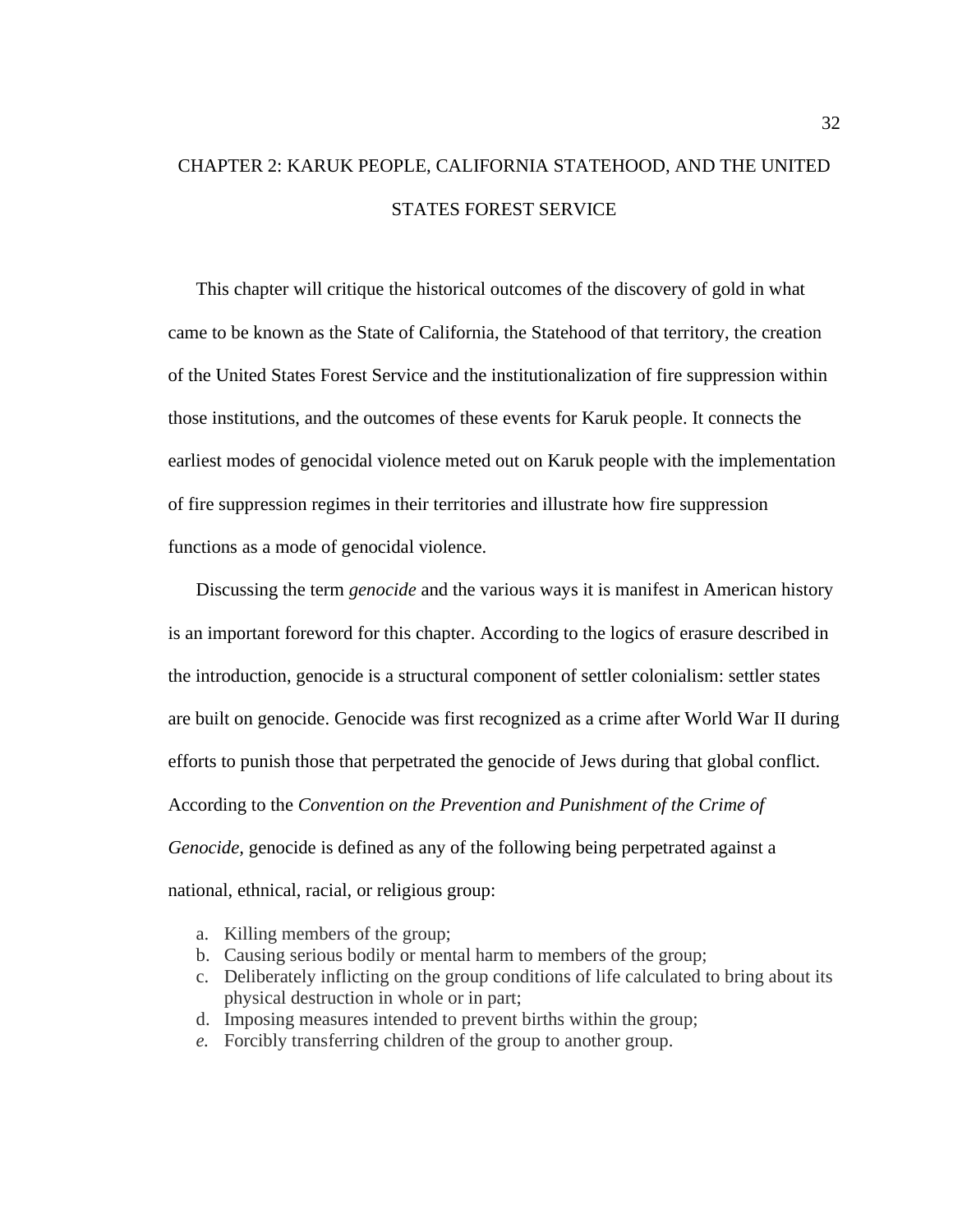As will be shown in this chapter, all these conditions were endured by Karuk people and other Indigenous groups in California during and after the wholesale invasion of their lands in the 1850s. Karuk people were killed, maimed, tortured, had "conditions of life calculated to bring about," their destruction imposed upon them by settler populations and the State of California. Their reproductive rights were interrupted, and their children were taken from them and transferred to other groups via numerous legal mechanisms. Their lifeways were and are violently and intentionally interrupted to destroy them as a people. These interruptions continue to this day in the form of various state-imposed structures. This thesis critically examines the ways that settler land and resource management regimes perpetuate the genocide of Karuk people during the  $21<sup>st</sup>$  century, over 170 years after the establishment of the State of California and over 70 years after the formal definition of the term genocide and the establishment of international laws created to prevent it and punish those who perpetuate it.<sup>1</sup> (Norton *Genocide in Northwestern California*)

The discovery of gold in California and the admittance of its territories into the United States of America in September of 1850 had disastrous consequences for the Indigenous peoples who had inhabited the state's territories since time immemorial. While many of the Indigenous populations native to California had endured colonial

<sup>1</sup> Jack Norton's work *Genocide in Northwestern California: When Our Worlds Cried* is an essential analysis of the genocide of Indigenous people in California. While there is other more recent and more critically acclaimed scholarship on the topic, Norton's work represents an Indigenous understanding of genocide in California synthesized with the criteria established by the U.N. and the International Criminal Court in the 1940s. While other sources are certainly worthy of analysis, Norton's should serve as a foundational work for any scholar wishing to address the topic.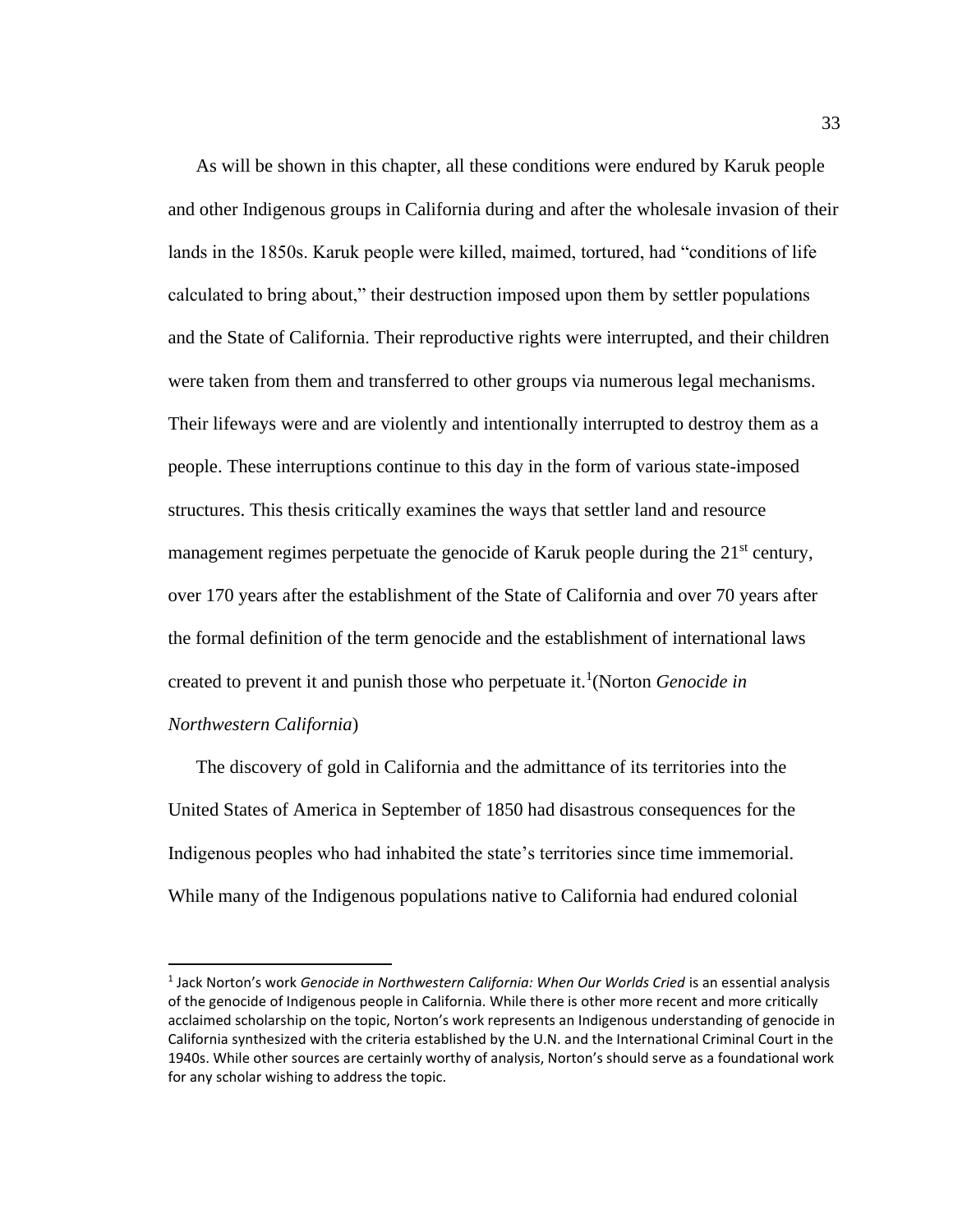interventions for several hundred years, the peoples of the Klamath Basin, including the Karuk, had largely avoided large-scale interactions with settlers. Karuk territories, like many Indigenous homelands in the northern reaches of the state, were passed over by Spanish and subsequent Mexican colonial entities (Akins and Bauer). European trappers and explorers had made some incursions into the Klamath Basin and adjacent territories but California statehood, propelled by the discovery of gold near Sutter's Mill in 1848, led to the wholesale invasion of Karuk lands by Euro American settlers and the assertion of federal and state authority over all Indigenous peoples within the newly decided boundaries of the state (Akins and Bauer).

This chapter will discuss the evolution of the State of California and the creation of the National Forest service as settler colonial institutions and instruments in the genocide of Indigenous peoples. It will critique some of the earliest laws implemented by the new state and illustrate how they were used in the domination of Indigenous peoples. These laws were written to enable the wholesale theft of Indigenous lands and to propel the extermination of Indigenous populations. The creation of the State of California marked the beginning of waves of genocidal violence perpetuated by settler populations against Indigenous populations including the Karuk people. This institutionalized violence continued for decades and caused a rapid decline in Indigenous populations throughout the state. Campaigns of annihilation and displacement occurred throughout newly claimed Californian territories (Akins and Bauer; Lindsay; Madley; Norton *Genocide in Northwestern California*).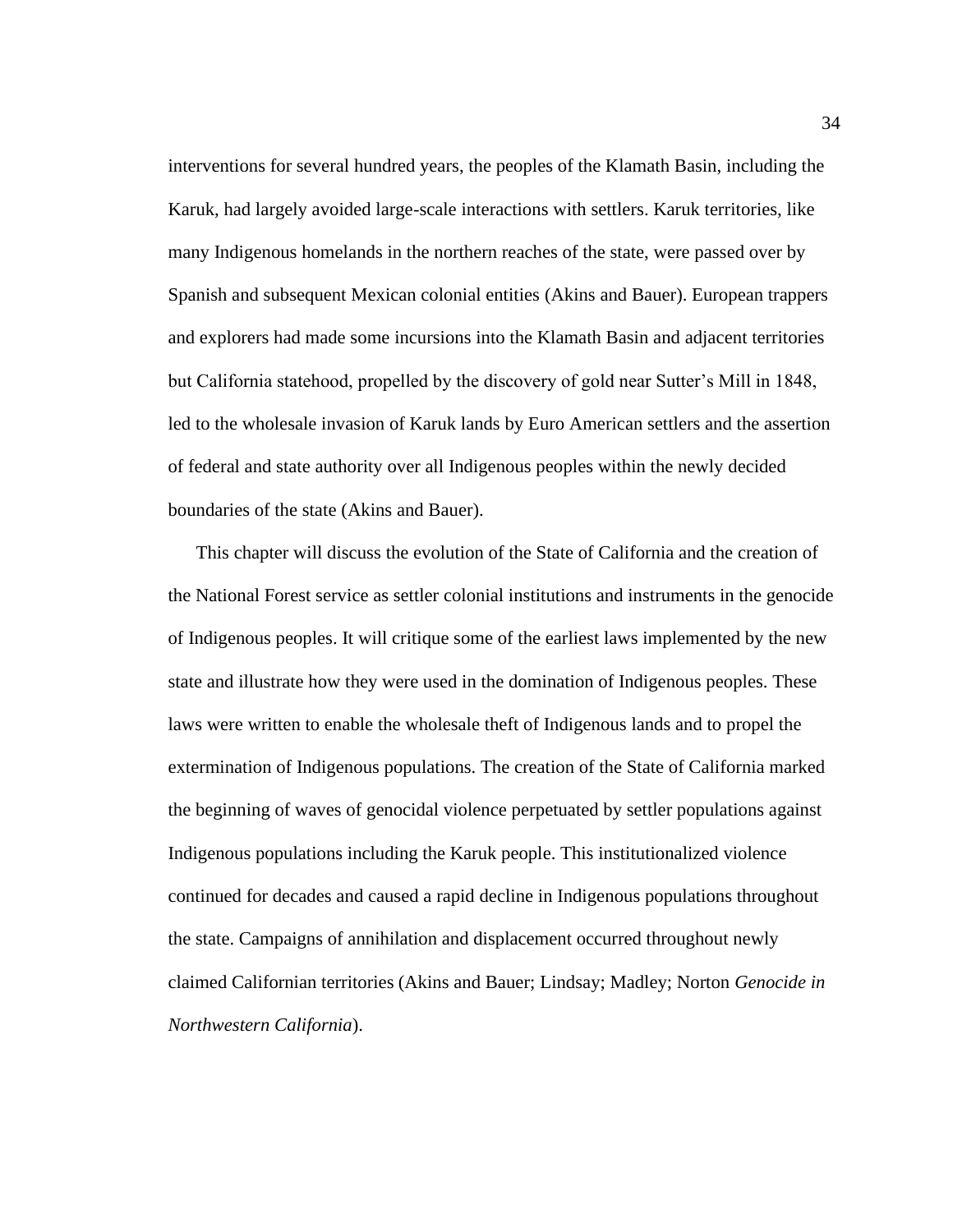In his first State of the State Address in January of 1851, California governor Peter Brunett encapsulates settler attitudes towards Indigenous peoples during the state's infancy: "That a war of extermination will continue to be waged between the races until the Indian race becomes extinct must be expected. While we cannot anticipate this result but with painful regret, the inevitable destiny of the race is beyond the power or wisdom of man to avert." According to Burnett and many more in positions of power in the new state, Indigenous peoples were fated to annihilation. Their lands would, and should according to this same rhetoric, be subsumed by the settler projects to be managed and worked for profit and extraction. Settlers in California used genocide to steal Indigenous land. Management regimes such as fire suppression became a mainstay of settler management and were weaponized in the marginalization of Indigenous peoples. Genocidal attitudes and intent were imbued within the land and resource management regimes of the developing state apparatus from its earliest iterations. Simultaneously, elevating resource extraction methods and intents furthered extermination discourse promulgated from the beginning of California's Americanization and onwards. Resource extraction regimes that depend on genocide to clear land of Indigenous occupants continue to impact Indigenous peoples and their lifeways to this day.

### Creation of California's Genocidal Legal System

The first session of California's state legislature oversaw the creation of the perversely titled "Act for the Government and Protection of Indians." The Act created legal frameworks for how to treat Indigenous people whose traditional territories fell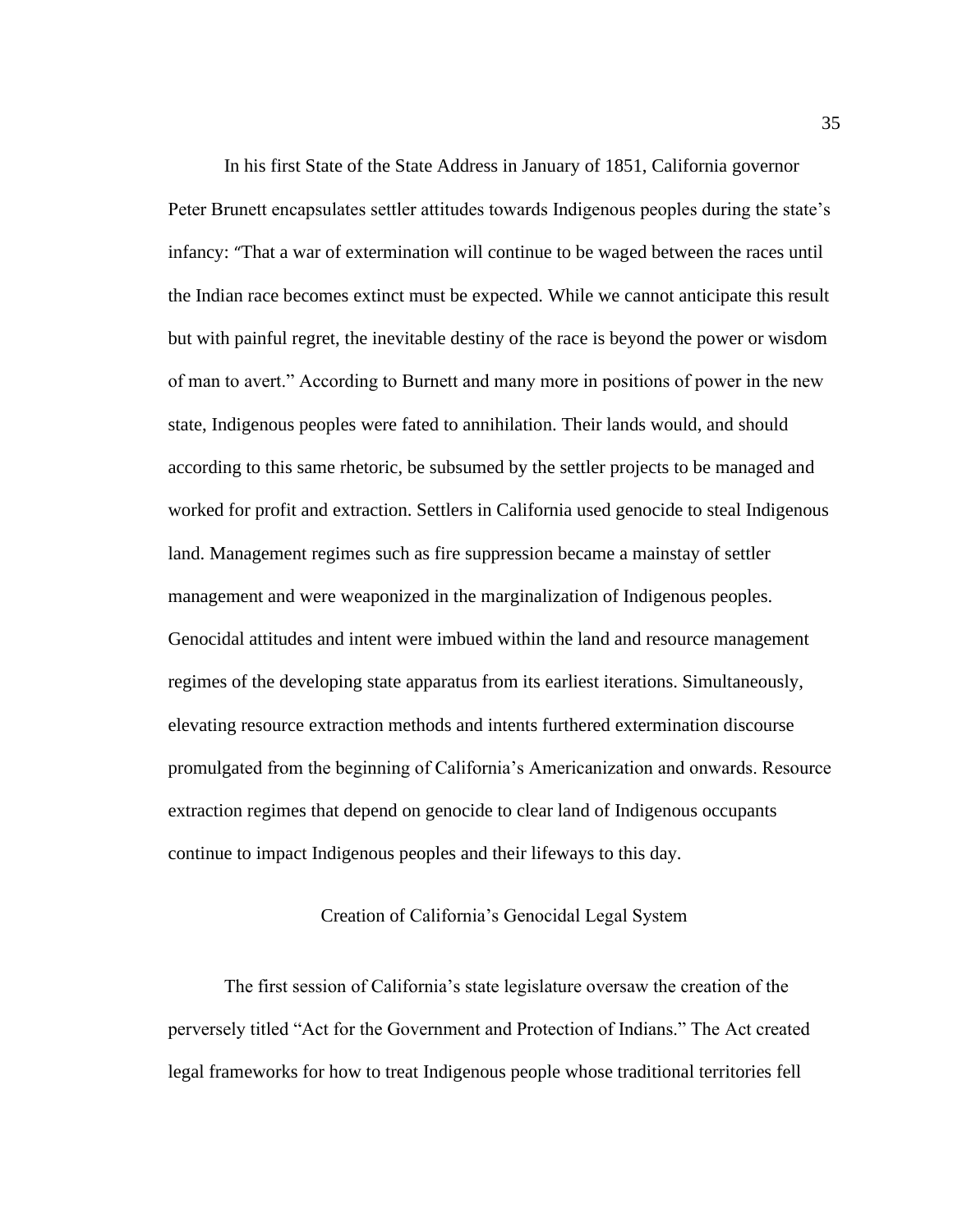within the new state boundaries. These frameworks gave White settlers authoritative power over Indigenous peoples including but not limited to the indenture of Indigenous children, the theft of Indigenous land, and the imprisonment and enslavement of Indigenous peoples under vagrancy laws. The Act criminalized cultural burning which, for Karuk people and many other Indigenous peoples, meant the criminalization of essential lifeways (Akins and Bauer).

It is important to recognize that the genocide of Indigenous people in California was not simply an outcome of vigilantism or the actions of a few bad actors. Genocide of Indigenous people in California was codified within the state's legislation and was the product of the new state's democratic processes. The legal apparatus of the state is as culpable in the deaths of Indigenous peoples as the people doing the actual killing. California's laws, created with the democratic approval of its residents, played a critical role in fomenting genocidal violence and protecting those that roamed its territories killing, raping, and kidnapping Indigenous people (Lindsay).

As the Californian genocidal regime evolved, restrictions on indenture were stripped away to enable the wholesale kidnapping and enslavement of Indigenous children. Laws created under the guise of protecting vulnerable Indigenous populations were utilized to systematically force them onto smaller and smaller pieces of land, to ensure their tertiary status within the legal system, and to protect settlers from legal repercussions as they perpetrated a reign of terror against Indigenous communities throughout the state. There are extensive court records and newspaper articles from the time that illustrate the violent outcomes of such laws. Both vigilante and state militia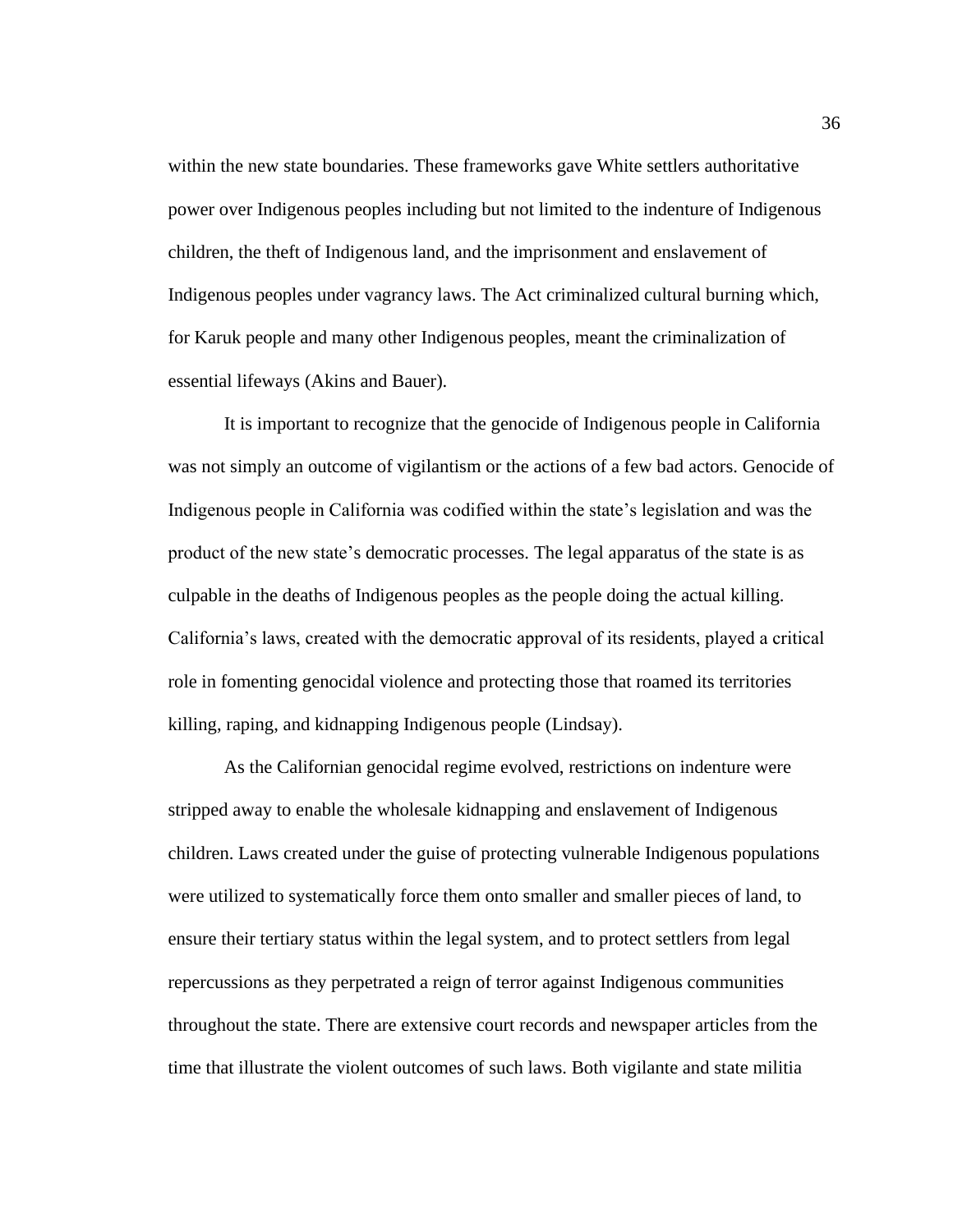groups waged campaigns of violence towards Indigenous peoples resulting in murder, mutilation, rape, kidnapping, and enslavement (Trafzer and Hyer). Settlers traveled the land, stealing Indigenous children, killing their parents if they got in the way, transporting said children out of the area, and finally selling them to interested buyers. Some parts of the state saw the creation of plantations whose labor force was comprised of enslaved Indigenous people with children working as domestic labor and adults as farmhands (Akins and Bauer; Magliari; Norton *Genocide in Northwestern California*).

Previous declines in Indigenous populations help illustrate the massive loss of life that followed California's statehood. Between 1769 and 1846 Indigenous people weathered a "devastating demographic decline," under the regimes of colonial missionaries and soldiers who enslaved and abused Indigenous peoples from San Diego to Santa Rosa under the pretense of saving their souls from damnation. Before the Mission Period the Indigenous population sat somewhere between 300,000 and 1 million people. By the end of the Mission Period, this number had dropped to under 250,000 (Hurtado; Johnson-Dodd; Lindsay; Norton *Genocide in Northwestern California*). This is a horrendous decline that is almost dwarfed, at least in terms of deaths per year, when compared to the ethnic cleansing that occurred during the decades following the discovery of gold in California: "By 1870, an estimated thirty thousand Indians were living in the entire state. But by 1910, only seventeen thousand were recorded in the national census [as living in California]," (Norton *Genocide in Northwestern California*  108).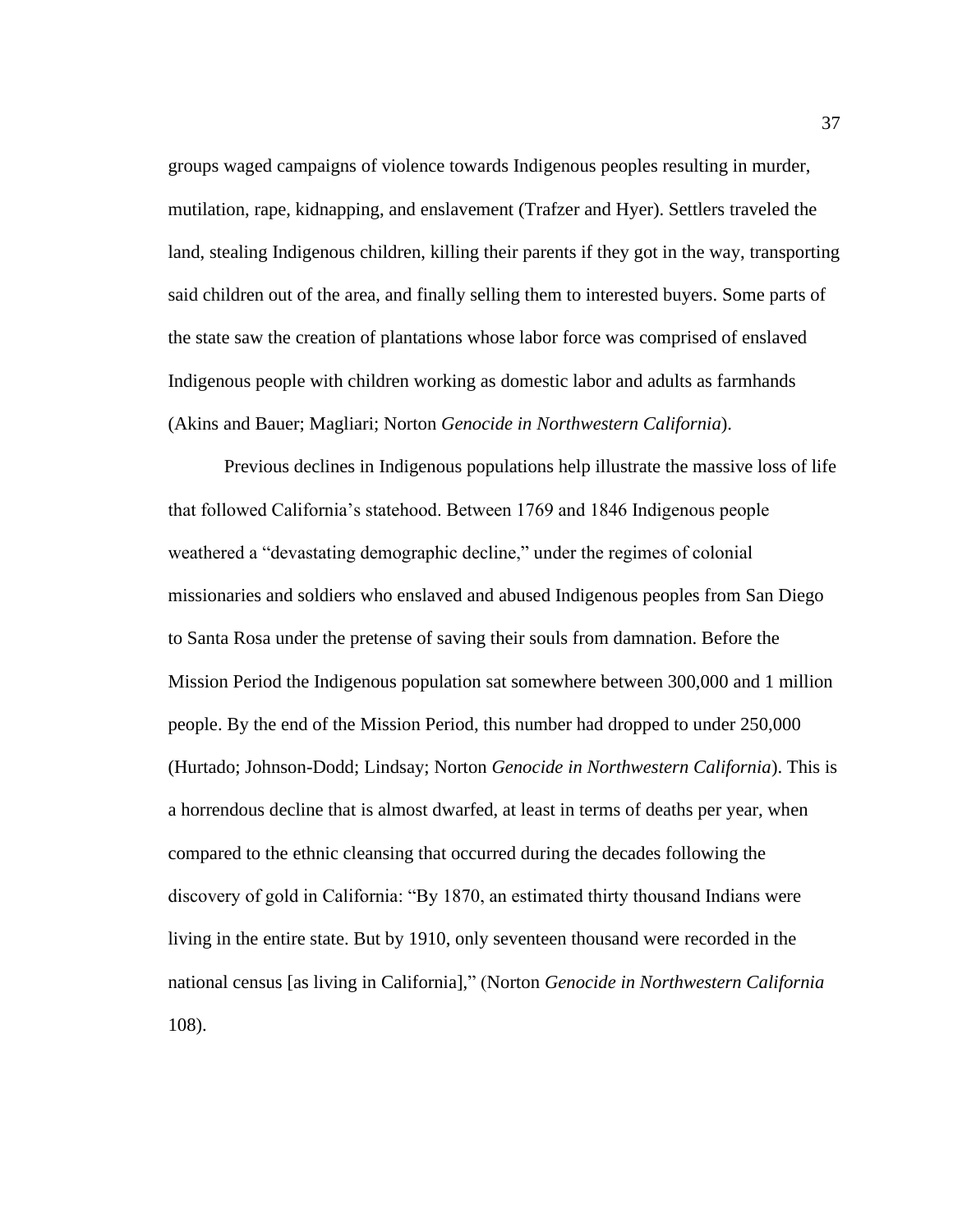Indigenous peoples whose lands held rich gold deposits were attacked on all fronts. Their territories were rapidly impinged upon by "vigilante type paramilitary," (Castillo; Johnson-Dodd) groups whose aim was the ethnic cleansing of the newly "Americanized" lands in the name of modernity and resource extraction. Conservative estimates mark the Indigenous population of California somewhere between 100,000 and 150,000 people in 1849.<sup>2</sup> By 1851 that number had been reduced by two-thirds. This vast and rapid decline was due to the mass murder of Indigenous peoples at the hands of invading settlers. This terrifying decline in population came on the heels of another, slower, yet still barbaric, reduction in population overseen by the Mission system created by the Spaniard colonial apparatus, and the Mexican government who inherited the Missions following their independence from Spain (Johnson-Dodd; Lindsay; Madley).

Indigenous peoples in California were overseen by a political apparatus shaped by colonial concepts of white supremacy, modernity, and commodification. Legal frameworks for overseeing Indigenous peoples were shaped by these attitudes in ways that were condescending and patronizing at best and genocidal at their worst. The Act, mentioned above, was only the beginning of lawmakers' efforts to systematically disenfranchise Indigenous peoples and undermine Native efforts to continue their lifeways and protect their families. Amendments to the Act were consistently made in the

 $<sup>2</sup>$  The actual Indigenous population of California in 1849 is difficult to determine. It is generally agreed that</sup> the number of Indigenous people living in the state in 1851 had decreased by at least two-thirds since the beginning of the Gold Rush.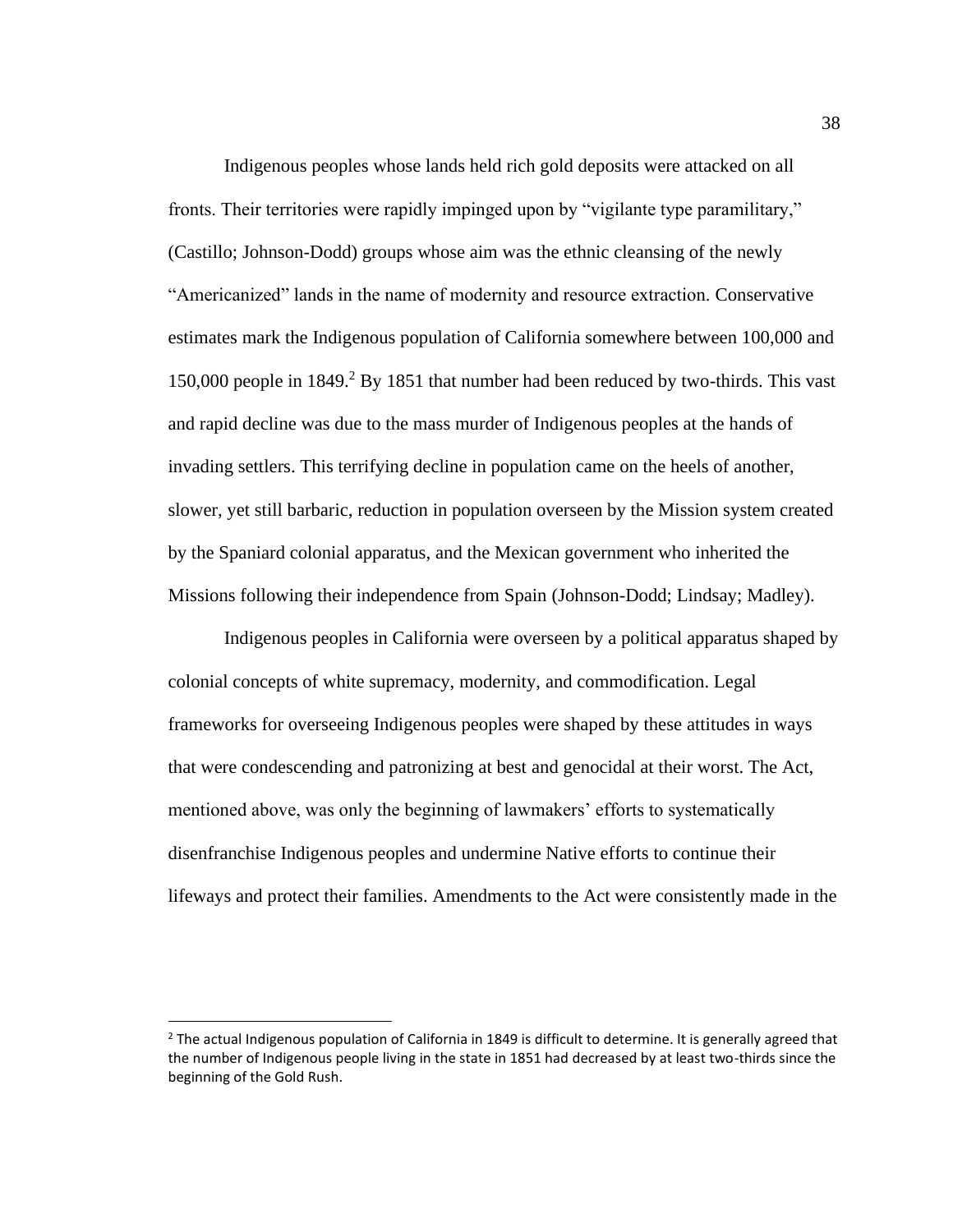interests of settler populations, to the detriment of Indigenous peoples (California; Johnson-Dodd).

The Act created a legal framework for white supremacy in California. Indigenous peoples were not allowed to vote in elections, were prohibited from providing evidence in court "in favor of, or against, any white person," and were designated according to pseudoscientific concepts of race. According to an 1851 statute, "Indians," were those "having one fourth or more Indian blood." According to the Act of 1850 and later amendments, Indigenous people had few legal rights - the realities experienced by Indigenous people were even more egregiously inequitable than the legislation would suggest (California; Johnson-Dodd).

California's State Constitution dictated the election and jurisdictions of Justices of the Peace. Initially, Justices of the Peace "for Indians," were to be elected by the Indigenous populations that lived in their jurisdictions. This component of the Constitution was removed before it was enacted resulting in Justices elected by white settler populations having legal oversight of Indigenous communities throughout California. These Justices were responsible for governing and protecting Indigenous peoples according to the Act. Governing and protecting meant ensuring the continued removal of Indigenous peoples from their aboriginal lands, the separation of children from their "families, languages, and cultures," and the "apprenticing," of Indigenous people throughout the state. In this context "apprenticing," is easily interchanged with indentured or enslaved work – Indigenous people were often imprisoned under vagrancy laws that were used as justification for kidnapping, and enslavement.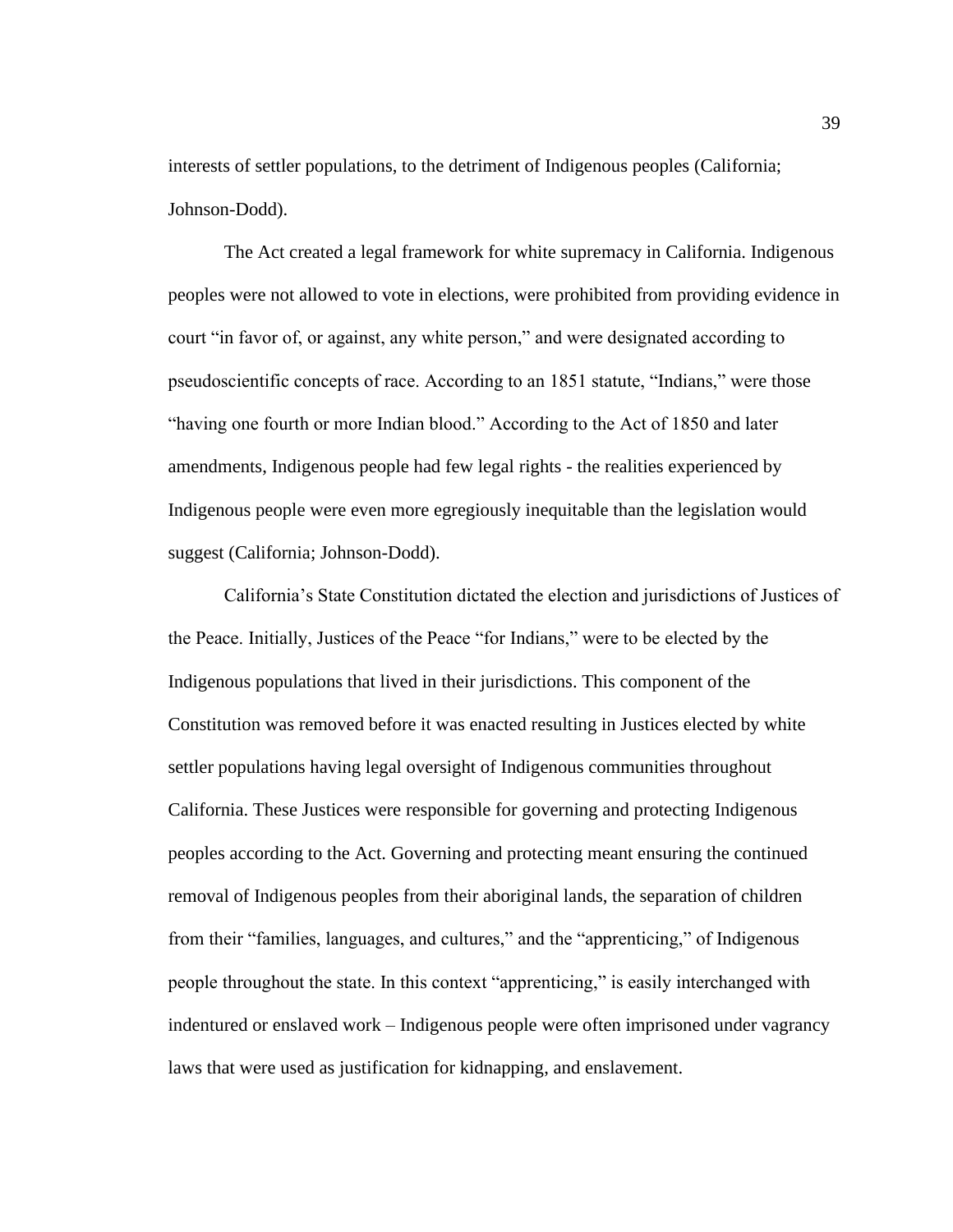As time progressed, the Act was amended to make its implementation and enforcement even more bent towards the interests of settlers hungry for Indigenous land. The above-mentioned vagrancy laws were implemented according to the testimony of any white resident of a given county. This meant that a white person could go before a Justice of the Peace and claim that they witnessed "vagrancy," on the part of an Indigenous person. Vagrancy could mean anything from not working a verifiable job for a white settler to simply being in the proximity of a white person at the wrong time. Vagrancy was punishable by indenture. Many settlers accused Indigenous people of vagrancy who they wanted to enslave for their own labor interests or to sell to white landowners (Johnson-Dodd; Norton *Genocide in Northwestern California;* "To Destroy in Whole or in Part;" Trafzer and Hyer).

Indigenous indenture was often the outcome of racialized violence perpetrated by white settlers. Slave traders would round up Indigenous children, sometimes killing their parents or family members if they intervened, take them before a Justice of the Peace, and once cleared by the Justice, would remove the children to other counties where they were less likely to be pursued by loved ones. This was a legal process for child kidnapping and enslavement. Once far enough away from their homes, indentured children were sold to white settlers for several purposes. They were used as laborers on farms, in mines, and in households. These events are well documented in newspapers and court documents from the time and indicate settlers' desire to eradicate Indigenous populations by removing their children from their territories and undermining their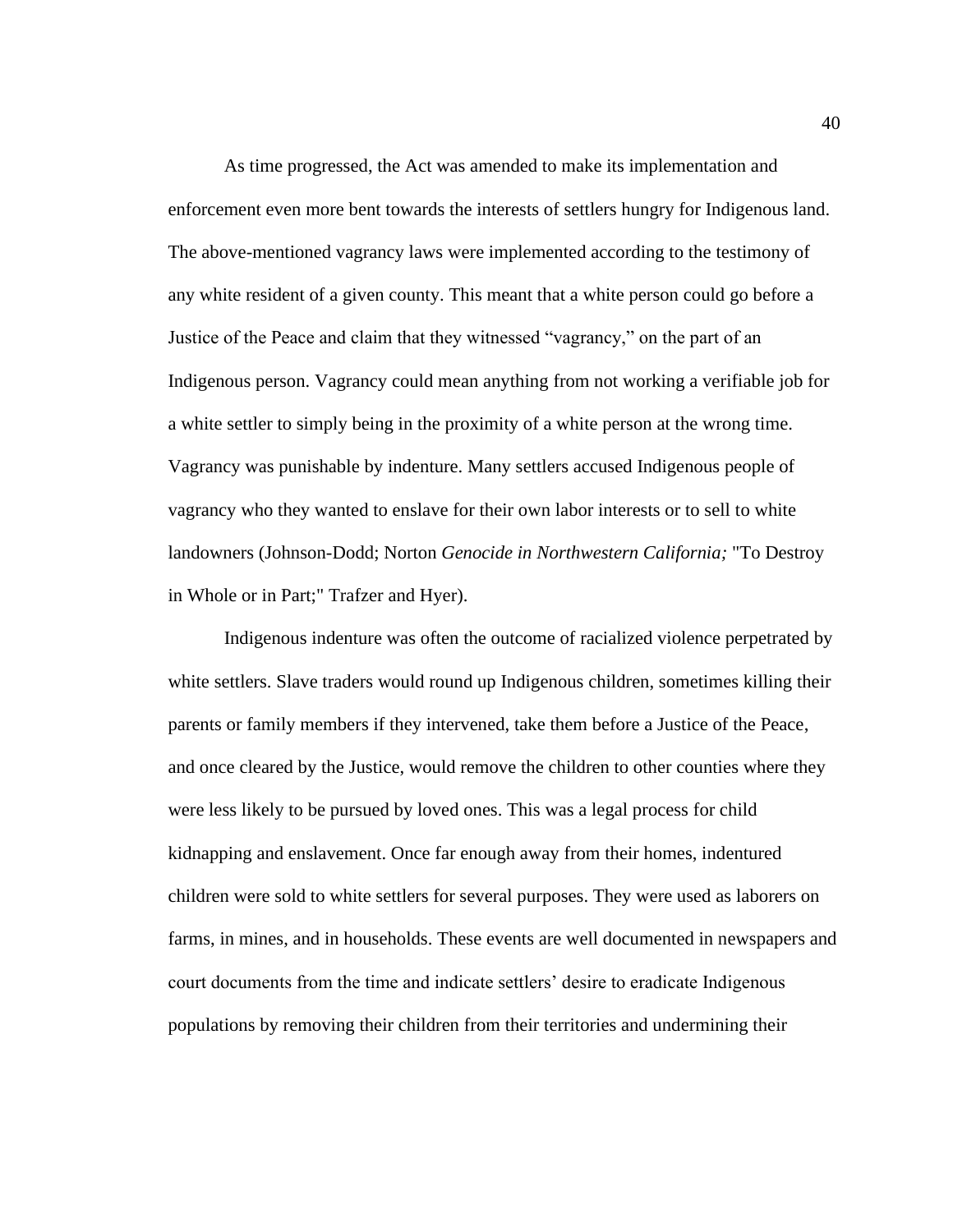cultural identities by forcing them to behave according to settler norms (Lindsay; Norton "To Destroy in Whole or in Part").

While much of the Act was written to police and destroy Indigenous bodies, there are components of the legislation that target Indigenous lifeways and, more specifically, cultural burning. Section 10 of the Act criminalized the burning of grasslands. This exemplifies the State's interest in maintaining land and resources for settler interests – the legislature wanted to protect grazing lands for ranchers and herders. The Section exemplifies the prioritization of settler needs and the new State's first efforts to stop Indigenous populations from continuing their culturally informed tending practices (California).

Settler Violence - State-Mandated Genocide of Indigenous Peoples

California laws were disastrous for Indigenous peoples but the settlers themselves were the driving force of Indigenous murder throughout the new state. Cities were by no means safe havens for Indigenous people, as is evident from stories describing settler violence before and after the adoption of California into the union,(Akins and Bauer) but many settlers were enabled to organize and implement campaigns of annihilation on Indigenous peoples throughout the Klamath Basin and neighboring counties where those who opposed violence towards Native populations were less likely to intervene on Native people's behalf for logistical and political reasons. State-sanctioned militias were organized in settler communities throughout the state. These groups were responsible for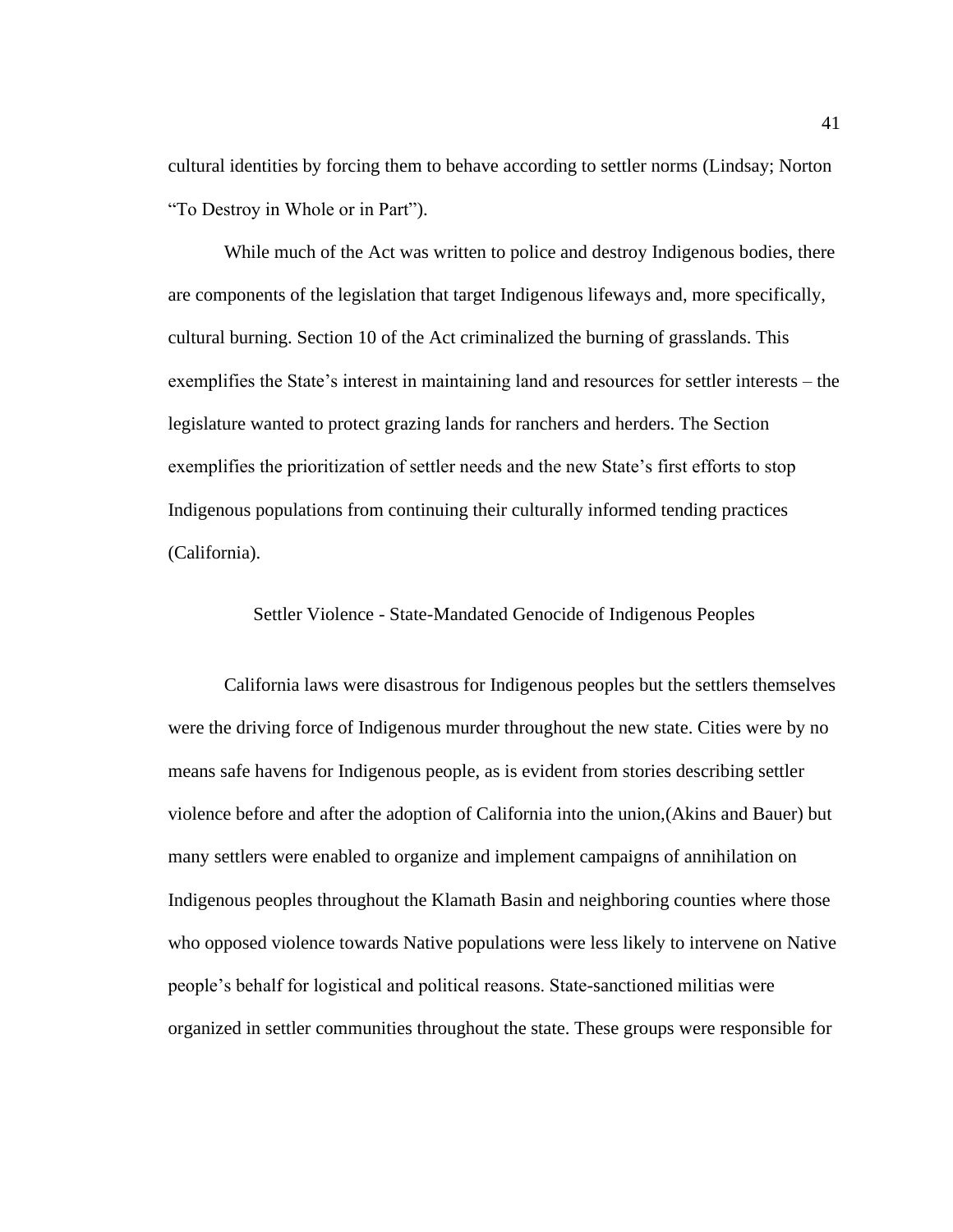the deaths of untold numbers of Indigenous people and operated both within and without the limits of the law with few, if any, circumstances for those perpetrating violence.

Militias committing genocide operated within the law and were funded by the state. In addition to the California Constitution's *Act for the Government and Protection of Indians* was *An Act concerning Volunteer and Independent Companies* and *An Act concerning the organization of the Militia.* The *Volunteer Act* dictated the creation of county-based volunteer companies who were enabled to organize and arm themselves according to military standards maintained by the armed forces of the United States. The lengthier, and more detailed, *Militia Act* described military authorities as maintained by the State of California. It established the "organization, ranks, rules, duties, and commutation fees (fees in lieu of service) that governed state military service." (Johnson-Dodd) Under the Militia Act, those residing in the state who were "free, white, ablebodied male citizens, between the ages of eighteen and forty-five years," were viable for conscription into the state militia (Johnson-Dodd).

The Governor of California acted as the "commander in chief of all the forces in the state," and the state legislature was responsible for electing the militia's leadership (i.e. Generals, Quarter Master, etc.). Officers were also commissioned by the Governor and county Sheriffs oversaw the gathering of the enrolled militia once ordered. The State Treasurer paid militia members for service as well as for expenses during service (Johnson-Dodd) .

Militias were organized according to state law but were called to service according to various criteria. In terms of organizing militias to attack Indigenous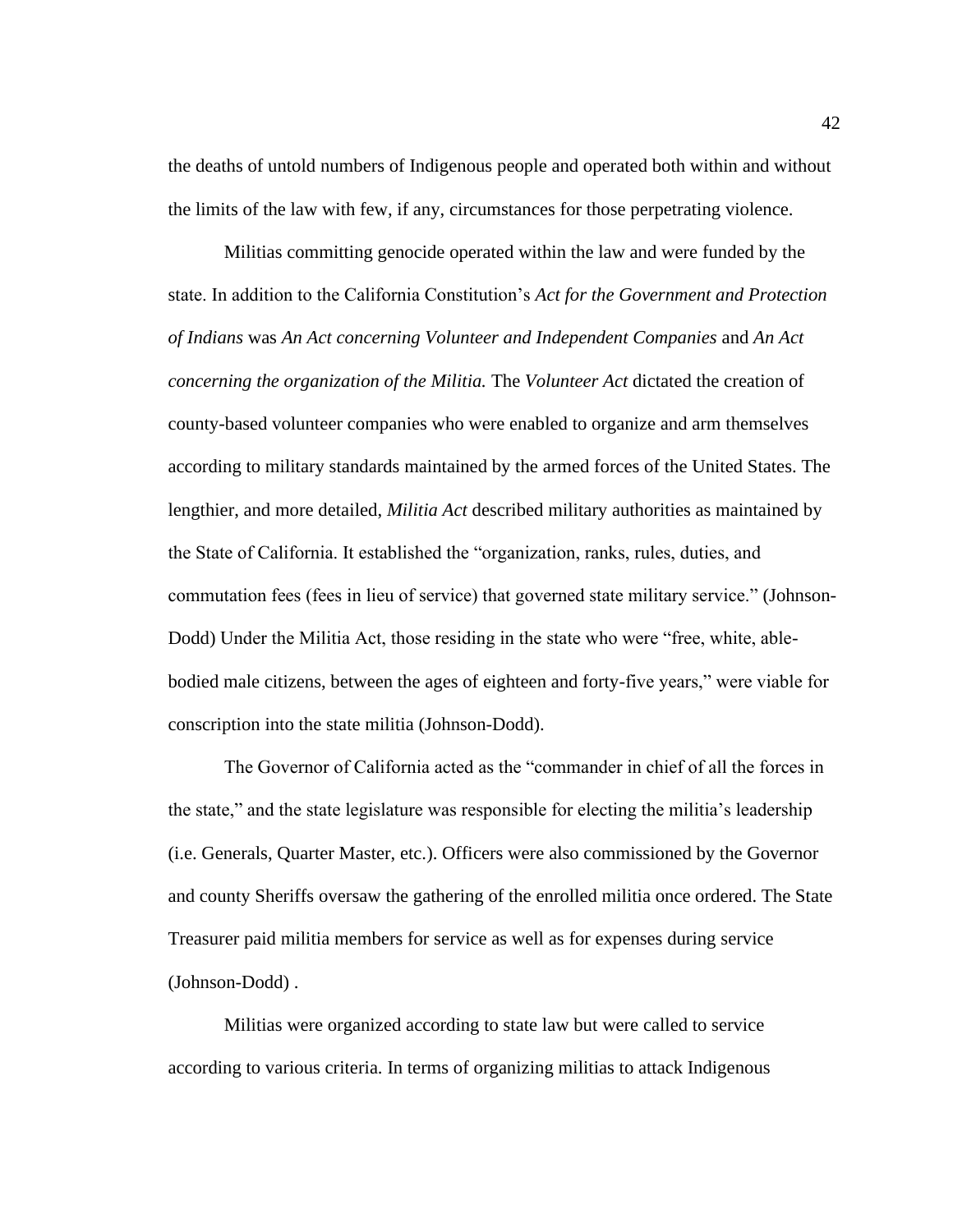populations, settlers often fabricated reasons for collectively assaulting Indigenous peoples. Justifications for violence were often imbued with white supremacist rhetoric rooted in logics of erasure and Indigenous dispossession. Settlers demanded that Indigenous peoples submit to settlement by disarming, staying in confined places, and enduring sexual violence, torture, and murder. If Indigenous people attempted to protect themselves, their loved ones or their neighbors, they ran the risk of rapidly escalated settler violence, often at the hands of county militias. They were expected to endure settler violence or see a disproportionate escalation of violence in turn (Lindsay; Norton *Genocide in Northwestern California;* Trafzer and Hyer).

An oft-applied tactic amongst militia groups was using a perceived slight on the part of an Indigenous individual to justify "wars," against entire populations within a given region. The Red Cap Wars of the Klamath Basin are an excellent example of the disproportionate escalations engineered by settler militias seeking justification for wholesale murder. The War began after a settler attempted to rape a Karuk woman and grievously wounded a Karuk man who tried to intervene. Karuk people killed an ox thought to be owned by the settler. When they learned that they had targeted the wrong individual, they sought to financially reconcile with the ox's owner. Instead of attempting to make a peaceable end to the conflict, settlers organized a militia that attacked Indigenous people throughout the region regardless of their relation to the events initially used to justify settler violence or their tribal affiliations (Madley; Norton *Genocide in Northwestern California*).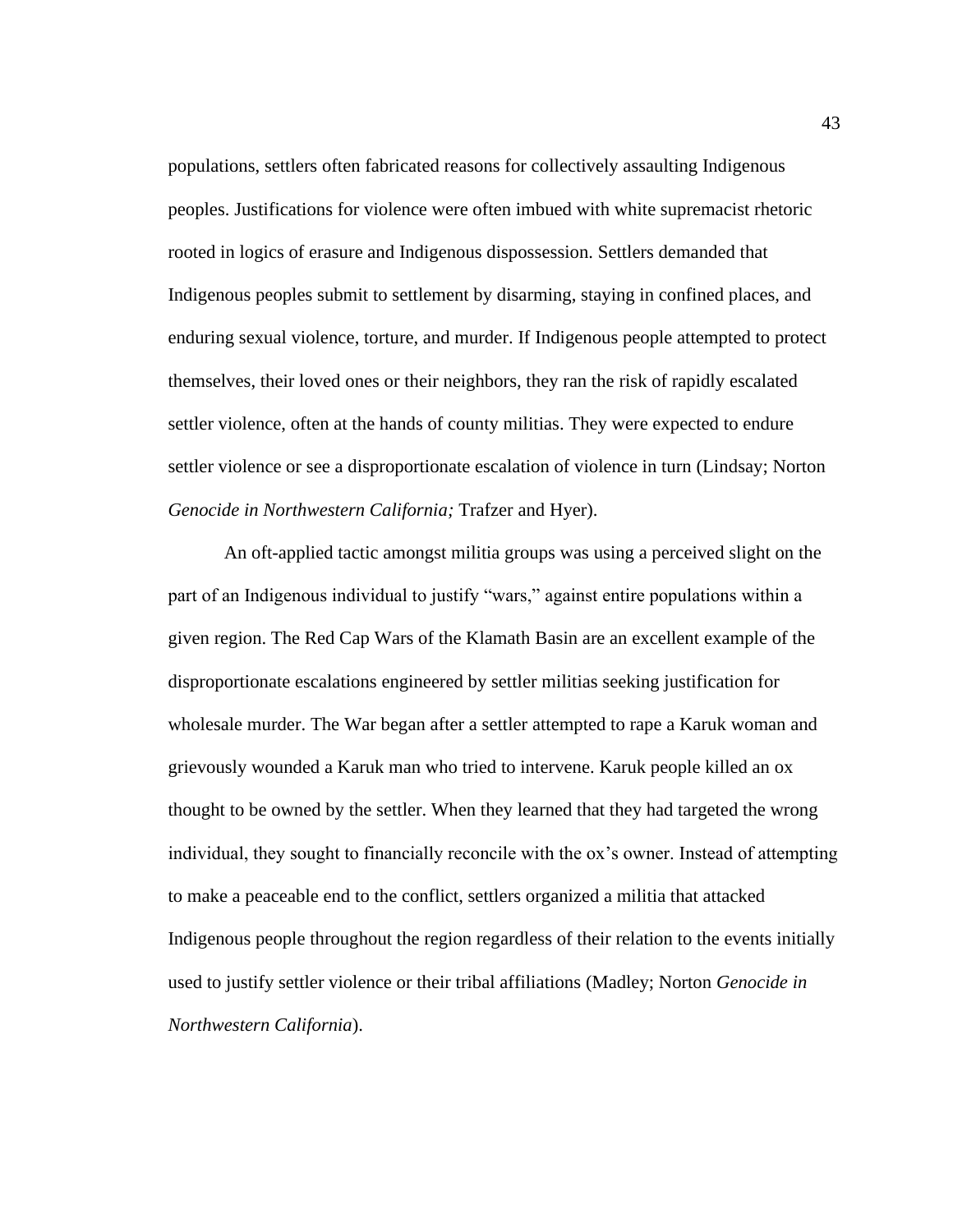As noted by Hupa scholar Jack Norton in his foundational analysis of the genocide of Indigenous peoples in California, *Genocide in Northwestern California,*  "whites did not confine their attacks to retaliation against Indian actions. Their ignorance and paranoia often became a stimulus for committing acts of mass murder," (Norton *Genocide in Northwestern California*). Tales of "precautionary" murder were told by settlers throughout Northern California. Settlers set ultimatums, in the case of the Red Cap War of 1852, all Karuk were told to relinquish their guns by a given date. Once the date had passed, settlers engineered several attacks on Karuk people under the assumption that their victims had either surrendered their arms or were deserving of whatever punishment was unleashed upon them for having failed to comply. After making the demand that Karuk people disarm, gold miners went to set fire to Karuk and Yurok villages, were fired upon by people defending their homes, and then used Indigenous self-defensive to justify an escalation in violence that resulted in a more longterm escalation in violence and bloodshed (Norton *Genocide in Northwestern California*).

The Red Cap War was one of several large conflicts imposed on Karuk people by the evolving settler regime in Northern California. The so-called Klamath and Humboldt Expeditions that followed the Red Cap conflict were initiated by gold miners and other settlers under the conflated threat of violence by Indigenous populations. As described in Benjamin Madley's *An American Genocide*, settlers were "well-versed in camouflaging genocidal operations with the rhetoric of a just war," and used Indigenous resistance to "unprovoked attacks to launch wider, state-sponsored killing campaigns," (Madley).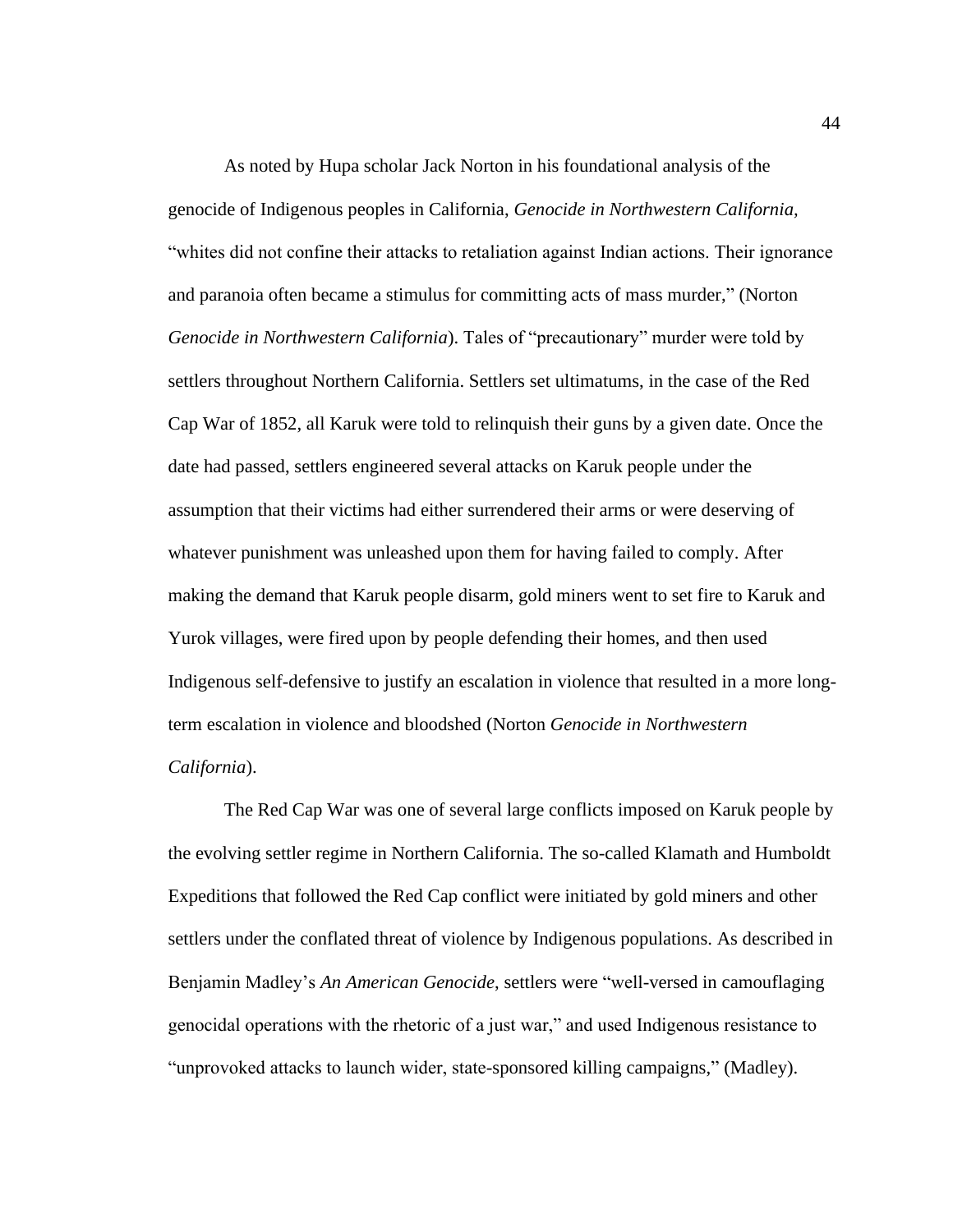The Klamath and Humboldt Expeditions were another set of "thinly veiled annihilation campaign[s]." Five volunteer militias were raised in Humboldt and Siskiyou counties totaling 234 men. Militias raised for the Klamath and Humboldt Expeditions were reimbursed over \$90,000 by the Federal Government. They were organized by the state of California but supplied by the Federal Government. This instance of federal funding of state-organized death squads is indicative of both regional and national attitudes and policies aimed at the annihilation of Indigenous peoples and the absorption of their lands into the national apparatus (Johnson-Dodd). These groups sought the "indiscriminate massacre of all the Indians,' in the Klamath watershed," and moved from village to village shooting and burning as they went. Even after the initial waves of militia violence wound down in the first months of 1855, settlers continued to hunt Indigenous people throughout the region. Only the intervention of federal troops was enough to slow the killing but the officers in charge of negotiating peace met with tribal leaders while sending bounty hunters to murder or capture other Indigenous people deemed a risk to settler dominance. The army dismissed the militias only to adapt the strategy of genocide to include diplomatic negotiations in addition to widespread vigilante violence. This was done to better control Indigenous survivors of the initial militia campaigns and to whitewash the governments involvement and financial backing of genocide throughout the region. Those survivors were then pushed onto newly created reservations where starvation and disease served the genocidal intent of the settler state (Norgaard *Salmon and Acorns*).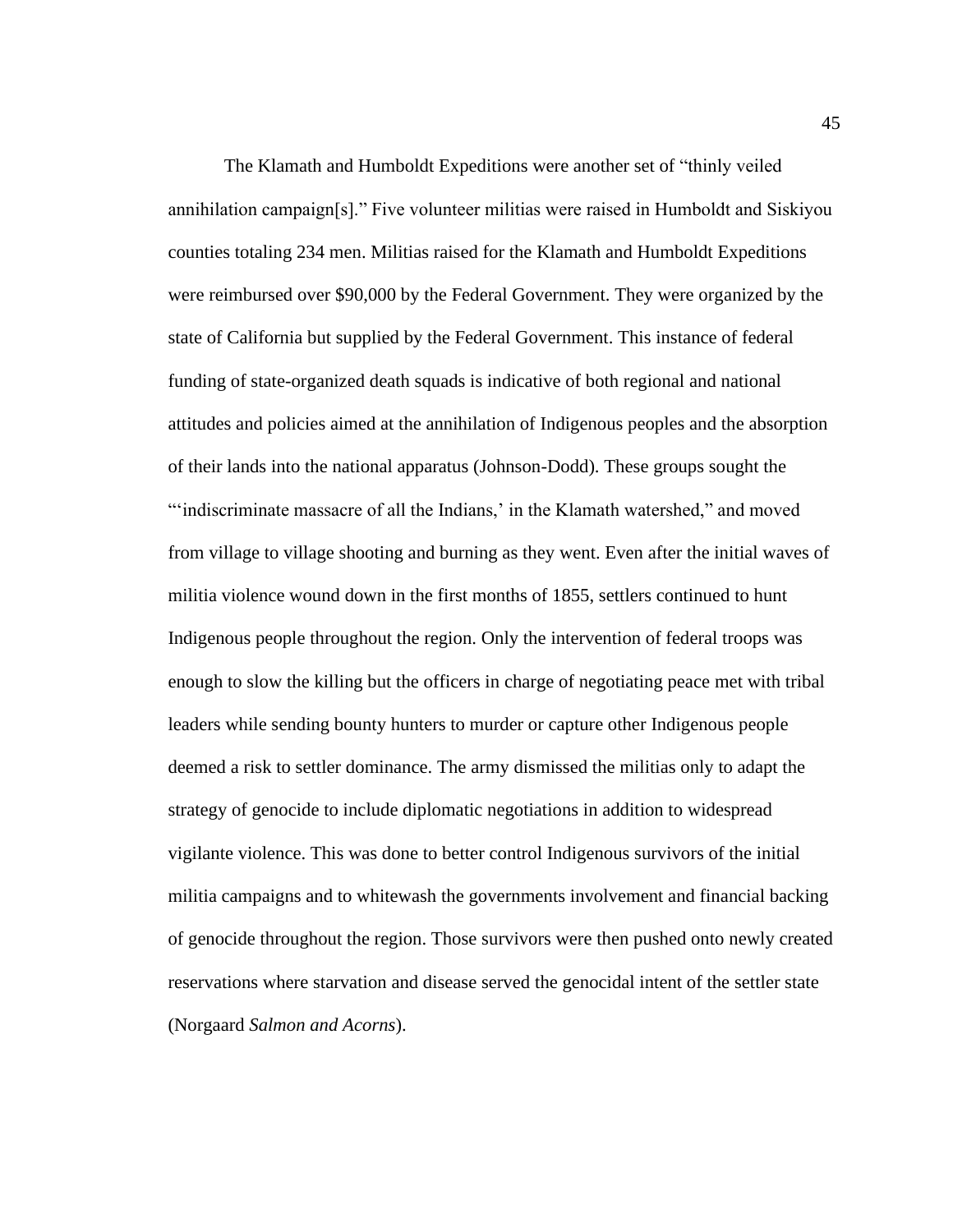Next, the state attempted to force the Karuk who survived these waves of state funded genocidal settler violence onto the Hoopa Valley Reservation. The Reservation was not the haven from settler abuses that government officials claimed and was not within the bounds of Karuk aboriginal territory. It was comprised of the Hupa people's lands and while Hupa and Karuk people had lived as neighbors, traded goods, and intermarried since time immemorial, the forced relocation of the region's diverse Indigenous peoples onto Hupa land was not well received by Karuk, Hupa, or other groups expected to live there (Norgaard *Salmon and Acorns*).

California's newly established reservation system was yet another mechanism of Indigenous dispossession and genocide created by a state whose legislature was wary of continuing the outright destruction of Indigenous peoples. The reservations were created according to settler white supremacist rhetoric that relied on the belief that Indigenous peoples were doomed to disappear either by outright murder or via the inevitable integration of their populations into settler society. Reservations were not gifts from the federal government but were closer to concentration camps created to encircle Indigenous populations. They were established as spaces for "civilizing," Indigenous peoples at any cost and served the settler interests of land theft and Indigenous erasure. The Karuk Tribe, for better or worse, would not be allocated reservation lands: their claim to land has been refused by the settler state (Norgaard *Salmon and Acorns*).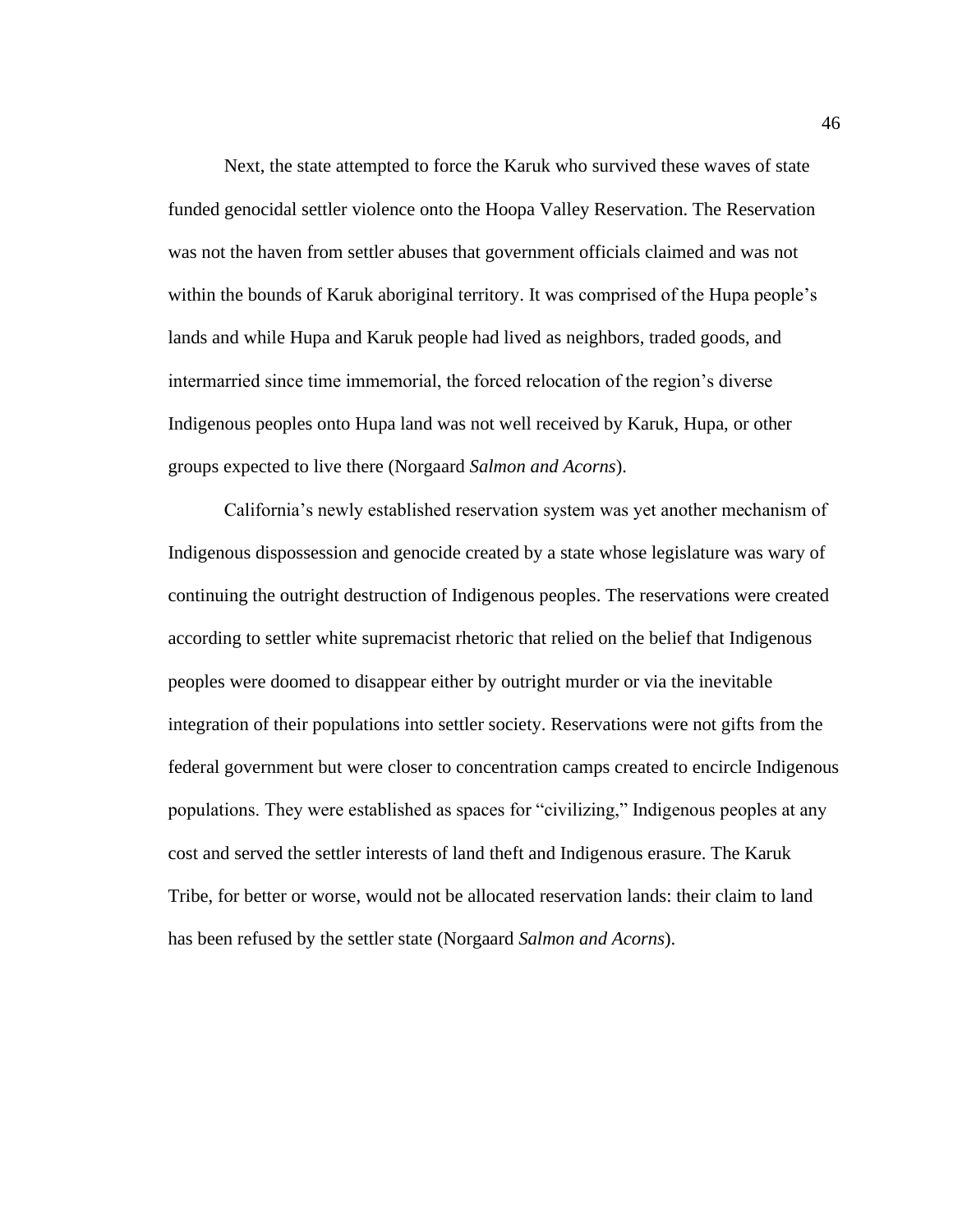# Land Theft

Violence towards Karuk people and other Indigenous peoples throughout the Klamath Basin and Northern California was propelled by several factors. White supremacy and modernity were discursive tools used to justify genocidal campaigns perpetrated against Indigenous peoples, but the fundamental driver of violence was the settler hunger for Indigenous land and the resources it contained. Violence was one of several settler tools for Indigenous displacement and institutionalized land theft. As time progressed under the Californian settler regime, it became clear that Indigenous people were not going to disappear or leave their lands. While continually enacting campaigns of genocidal violence, the State of California began to formulate and implement other modes of displacement. Treaty negotiations, campaigns of displacement, and genocidal violence occurred simultaneously. The forced removal of Indigenous peoples from their lands and forced relocation to reservations was simply one component in the wholesale theft of Indigenous land and the resources it contained.

Between 1851 and 1852 eighteen tribes in California signed treaties with the Federal Government. The Karuk signed treaties with the Redick McKee senate delegation in 1851 in Weitchpec, Somes Bar, and near the confluence of the Scott and Klamath Rivers in Siskiyou County. These treaties included agreements to create reservations for the Karuk Tribe and provide compensation for lands subsumed by the state (Heizer). Due to political and economic motivations, as well as systemic racism towards Indigenous peoples, the United States Senate failed to ratify treaties with Indigenous peoples in

47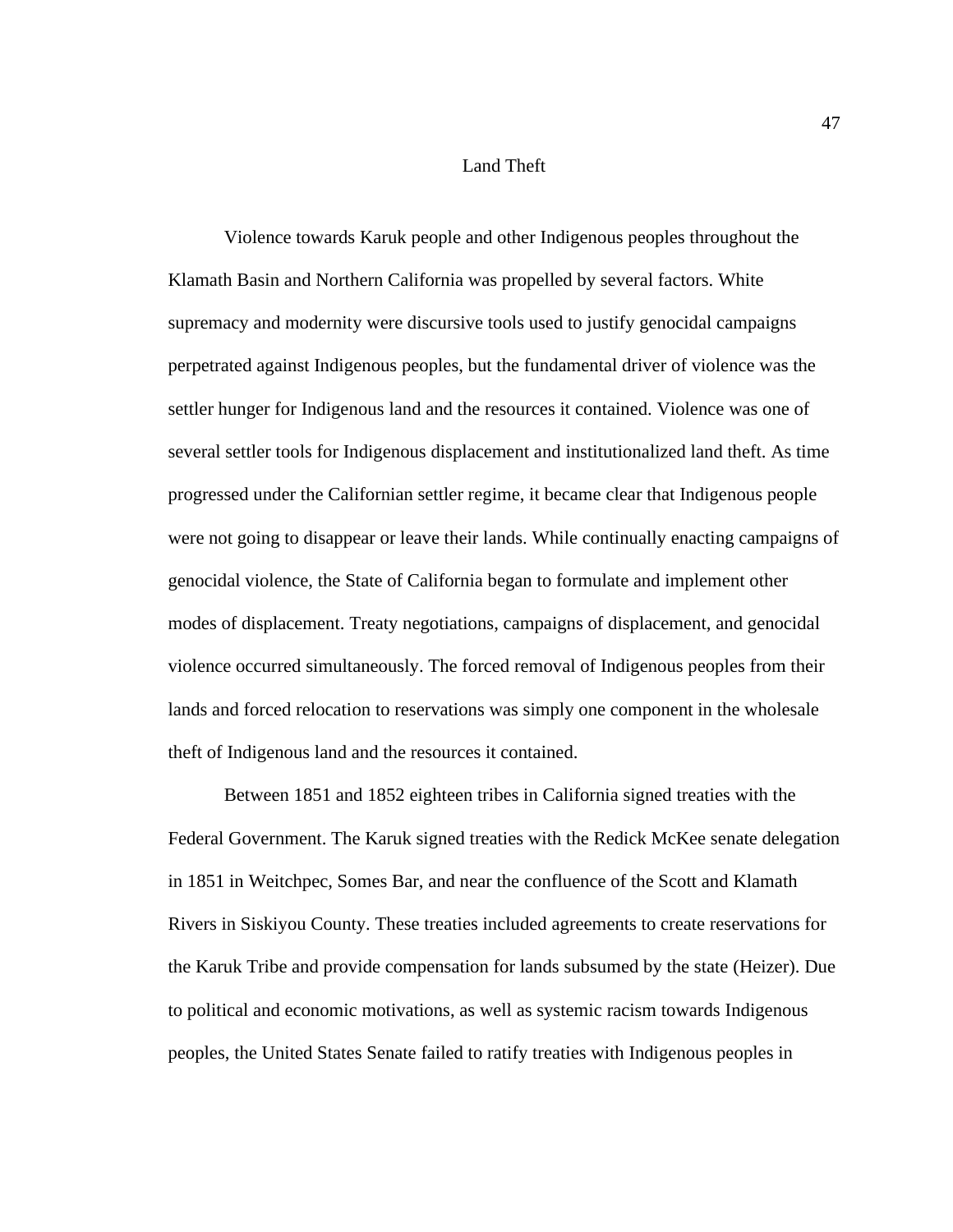California due to the inherent value of Indigenous lands thereby dispossessing Karuk and other Indigenous peoples of their homelands while incorporating their populations and lands under federal sovereignty. The 1.38 million acres that make up Karuk territorial homelands were stolen by the Federal Government to be overseen, eventually, by the United States National Forest Service. The Karuk people never received a reservation and have been forced to slowly reacquire their aboriginal territories by buying it back in small portions (Norgaard *Salmon and Acorns Feed Our People*; Vinyeta).

The establishment of reservations, and the later allotment system, were implemented to drive Indigenous peoples onto ever shrinking and unproductive pieces of land, often under the threat of escalated violence. Instead of being relocated to a reservation within their own territories according to the treaties described above, the Karuk people were ordered to leave their aboriginal homes and move to the Hoopa Valley Indian Reservation, the same year it was created, in 1864. Reservations were often located on "nearly worthless land," acquired by superintendents whose job was to oversee the running of what were, at the time, essentially concentration camps for Indigenous peoples. Regardless of their traditional territories, or historical relations with other Indigenous groups also forced onto the reservation, Indigenous populations were ordered to move to reservations or continue to face the threat of unfettered settler violence. It is worth noting that the order to move to Hoopa Valley came at a time when the state of California continued to pay bounties for the scalps of Indigenous people – Karuk people lived in a state of constant duress and existential threat. Moving to a reservation might have been the lesser of many evils faced by Karuk people and their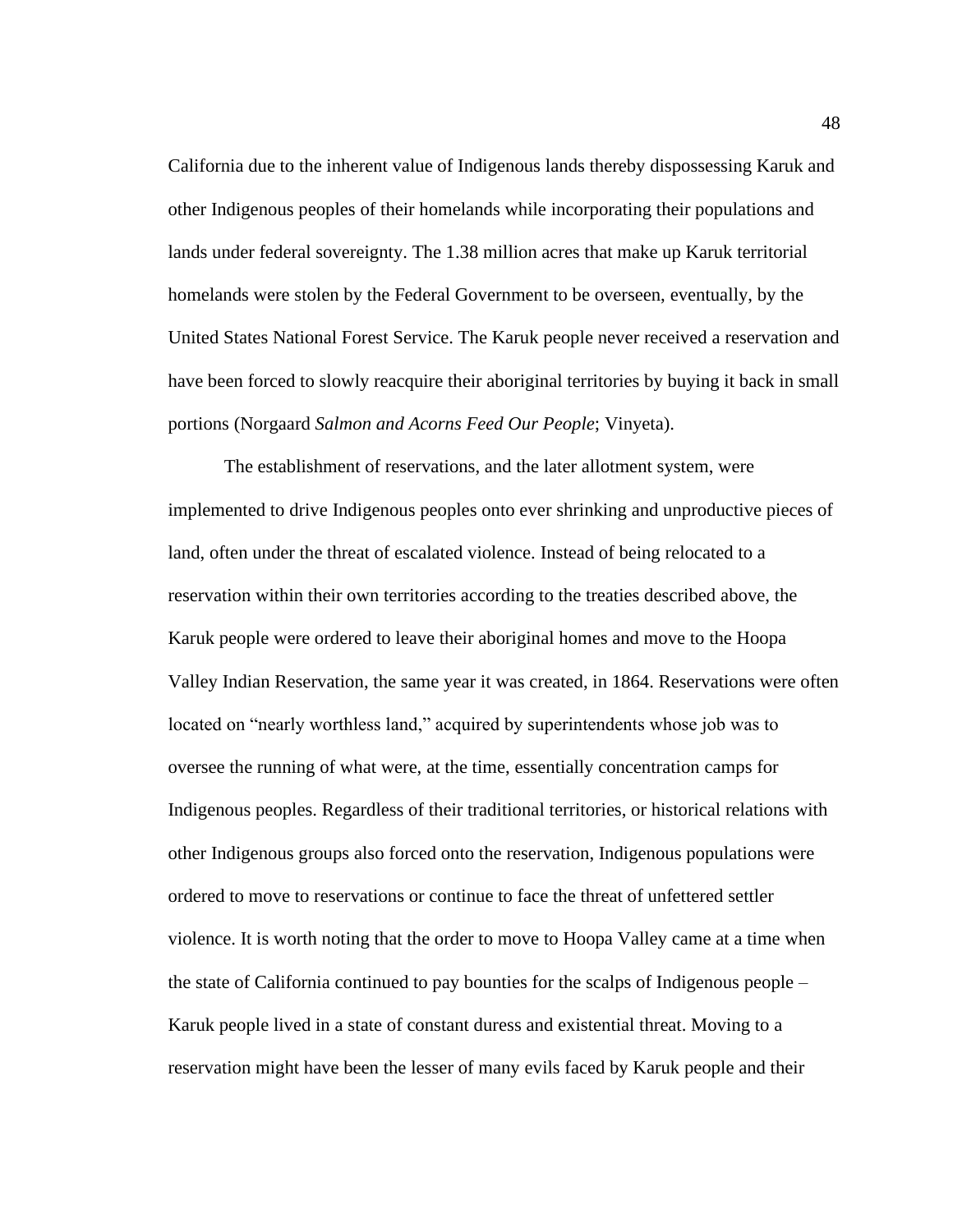neighbors. Unfortunately, reservations were often overseen by corrupt settlers who did little to protect the wellbeing of Indigenous people and often spent funds allocated for Indigenous needs on various for-profit settler ventures (Lindsay).

Newspapers and magazines from the 1850s and 1860s illustrate some of what occurred on the reservations in the Klamath Basin and others throughout the state. Food bought to support uprooted Indigenous peoples was either given to settlers, sold for profit, or withheld from "those who did not labor." The wanton destruction of traditional food sources at the hands of settlers further contributed to food scarcity amongst Indigenous communities who were often forcefully moved far distances from their homelands. According to Brendan C. Lindsay in *Murder State,* "the resultant starvation," from these settler-created factors "had a domino effect," for Indigenous peoples in Northern California. Starving and displaced Indigenous people were more prone to diseases introduced by settlers, less able to resist settler abuses, and struggled to maintain their cultural traditions. Reservations, in their earliest iteration in California, were another settler construct, like the various legal frameworks described above, created to destroy indigeneity in California under the pretense of protecting the wellbeing of Indigenous peoples (Lindsay, Trafzer and Hyer).

Though not quite the romanticized, tragic tale of the destruction of the buffalo and the genocidal results to the Indigenous population of the Great Plains, nonetheless the destruction of the elk herds, rattlesnakes, rabbits, acorns, and other flora and fauna had no less devastating a consequence for California's Indigenous population. Those not perishing slowly by starvation or disease on reservations sometimes died by violence… Browne [note: a federal agent assigned to investigate realities on California's new reservations] argued, "What neglect, starvation, and disease have not done, has been achieved by the co-operation of American settlers in the great work of extermination." (Lindsay)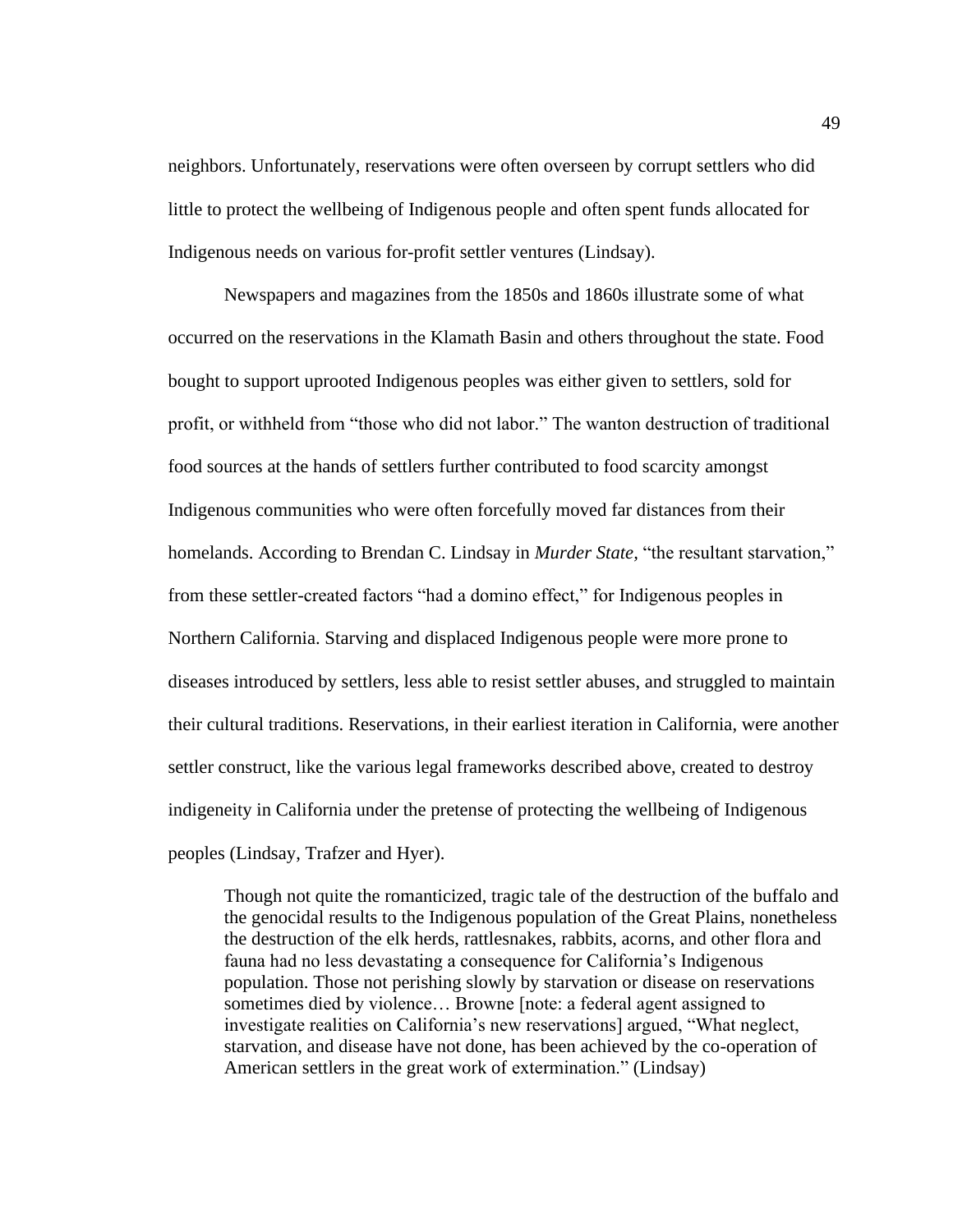Karuk people had long relied on acorns and salmon as fundamental components of their diets. Just as the buffalo were eradicated to the immediate detriment of Indigenous peoples on the plains, so were salmon systematically targeted as a commodity for reckless extraction. Canneries near the mouth of the Klamath River, in neighboring Yurok territory, expedited the harvest of massive quantities of salmon for settler consumption. Some of the first dams installed by settlers on the Klamath River were mounted with baskets to catch salmon migrating to their spawning grounds. Salmon were seen as a valuable commodity that could be used to settler's advantage while undermining the needs of Indigenous populations in the region. Later fishing laws limited Indigenous access to their most important and historically predictable source of protein and hydroelectric dams installed during the  $20<sup>th</sup>$  century pushed many salmon species to the brink of extinction. Before 1850, an average Karuk person ate around 400 pounds of salmon per year. In 2010, just 160 years later, most Karuk ate 5 pounds of salmon per year(Norgaard "The Effects of Altered Diet on the Health of the Karuk People"). This dramatic decrease indicates the interruption of ecological relationships maintained by Karuk people before settler invasion and genocide and marks another outcome of settler commodification and resource extraction of components of the natural world that have historically supported Karuk lifeways (Hamilton & Curtis, et al.; Hamilton & Rondorf, et al.; Most; Norgaard *Salmon and Acorns Feed Our People*).

Being forced onto reservation lands outside of their aboriginal territories under threat of violence or death was yet another disastrous component of the ongoing genocide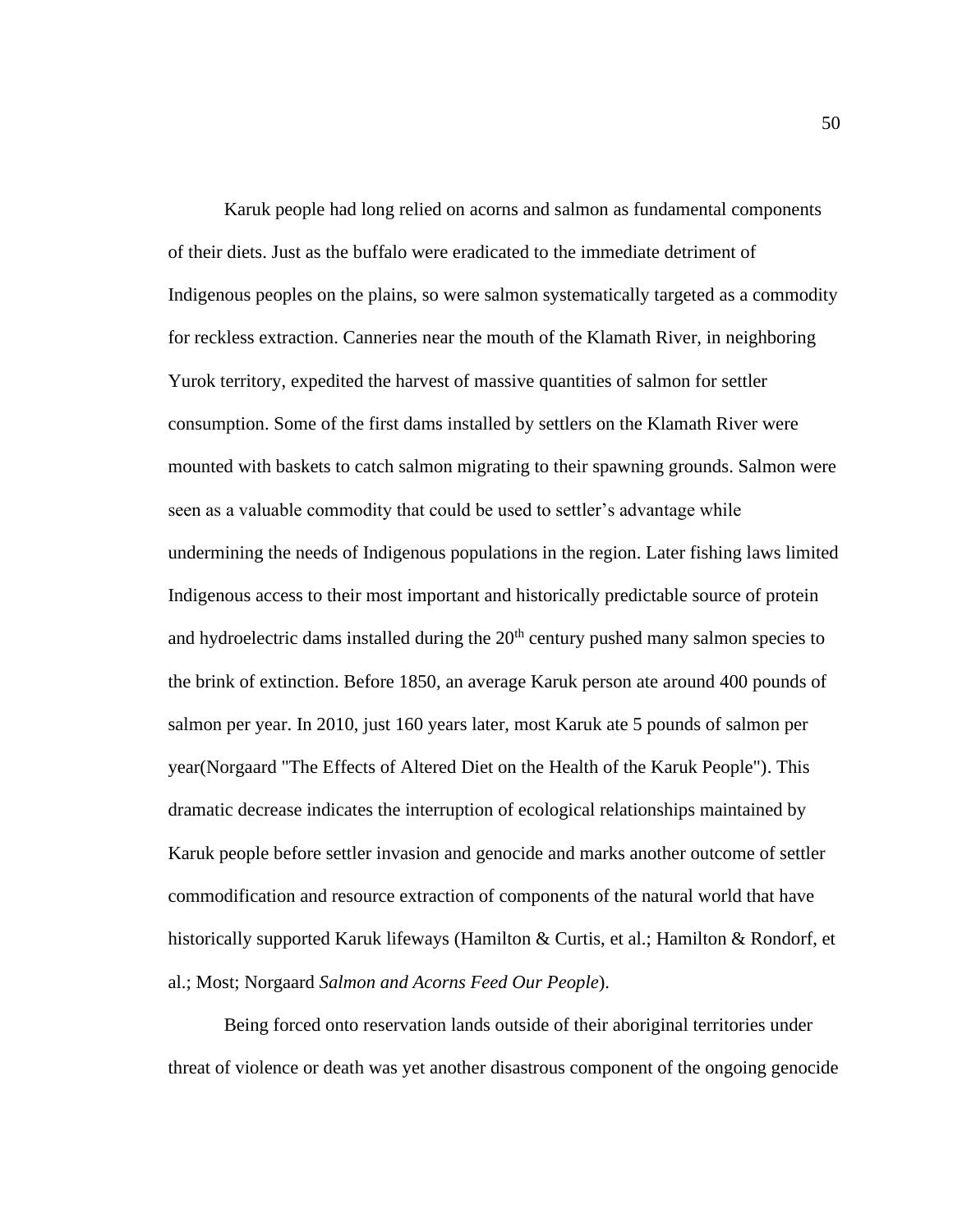of Karuk people. When they were finally legally allowed to leave the reservation in Hoopa Valley, Karuk people's ability to return to their homes and reengage in the land and resource tending processes that they had utilized since time immemorial was restricted in the best cases and made impossible in most. Many of their homes had been destroyed by settlers and much of the landscape they inhabited and interacted with had been or was in the process of being ravaged by mining ventures and other settler resource extraction endeavors. Most of their territory was policed by the U.S. Forest Service who forbid their living on and tending of their homelands. Their claim to land was essentially nullified according to the settler legal system and settler concepts of ownership. Some Karuk received "surplus," lands from the state but their ability to tend even these small parcels was limited by the legal and extralegal interventions of settlers and the settler state. This tenuous hold on small parcels was undermined by another iteration of legalized land theft in 1887 that sought to further impose settler logics of land and property ownership onto peoples who had very different understandings of personal property and space (Norgaard, Reed and Van Horn; Norgaard *Salmon and Acorns Feed Our People*).

The Dawes Act, also known as the General Allotment Act, of 1887 was implemented by the Federal Government to force Indigenous people to be itinerant farmers and to, yet again, expedite the control of their territories into the hands of settler populations. Under the Dawes Act, Karuk people were allocated small plots of land which could be sold to settlers and whose residents could be evicted by the federal government. Indigenous people who received title to plots in this fashion were expected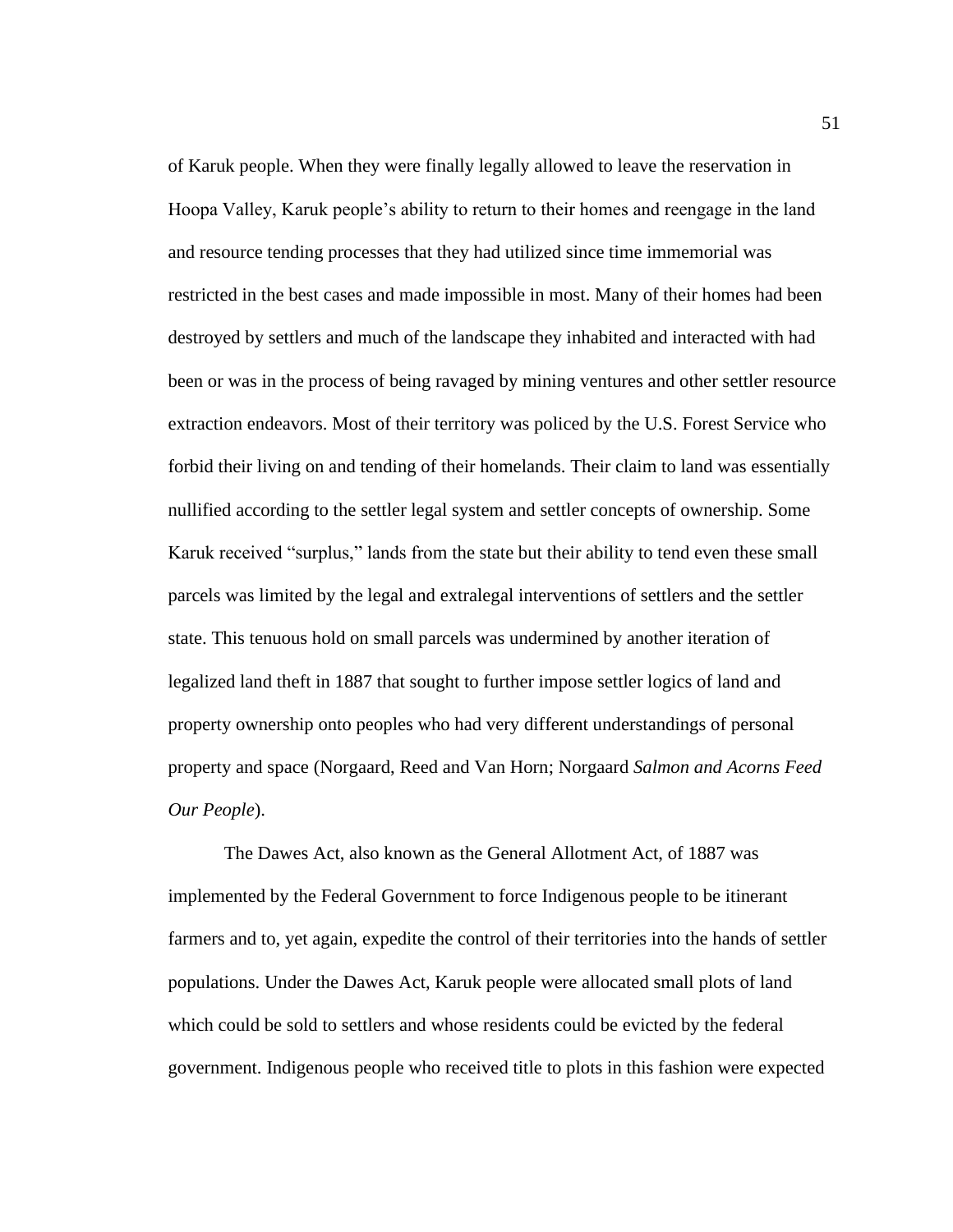to use the land to make money to integrate into the settler market economy more rapidly. The land was a mechanism by which the settler state attempted to foist capitalist values and expectations onto Indigenous peoples who had utilized very different economic systems before the settler invasion (Norgaard, Reed and Van Horn).

The Dawes Act is widely recognized for its attempt to establish the European system of private ownership on Indian lands. Here, non-Indian conceptions of land ownership are codified into laws which together with racialized rhetoric and ideology become the vehicle for the transfer of land from Indian into white hands. The Dawes Act was designed to break up tribal land and divide it among individuals: "It was hoped that initiating Indians to the concept of private land ownership would aid in integrating them into white society" (Delaney 1981, 2). **Because the Karuk people did not have a reservation and were then living on lands claimed by the U.S. Forest Service, the 1910 amendment of the Dawes Act to include forest lands was particularly significant** (Delaney 1981). Through this racial project, resources were diverted from Indian to non-Indian hands and land management practices shifted from activities geared toward food production to those that would achieve profits under capitalism (timber and farming). (Norgaard, Reed & Van Horn)

Karuk people not having their own reservation had important outcomes for their populations when the Dawes Act was passed. Many Karuk were living on forest lands that the Dawes Act incorporated into allotments. These allotments were not necessarily provided to the individuals or groups who had been living on and tending them and thus, their being redistributed acted as another interruption of Karuk access to their land and the ecological systems they had established in those spaces (Norgaard *Salmon and Acorns Feed Our People*).

Allotment was not an opportunity for Karuk people to reclaim their homelands but represented another method for dispossession and systemic marginalization. It served to funnel Indigenous lands into settler control under the guise of progress and modernity: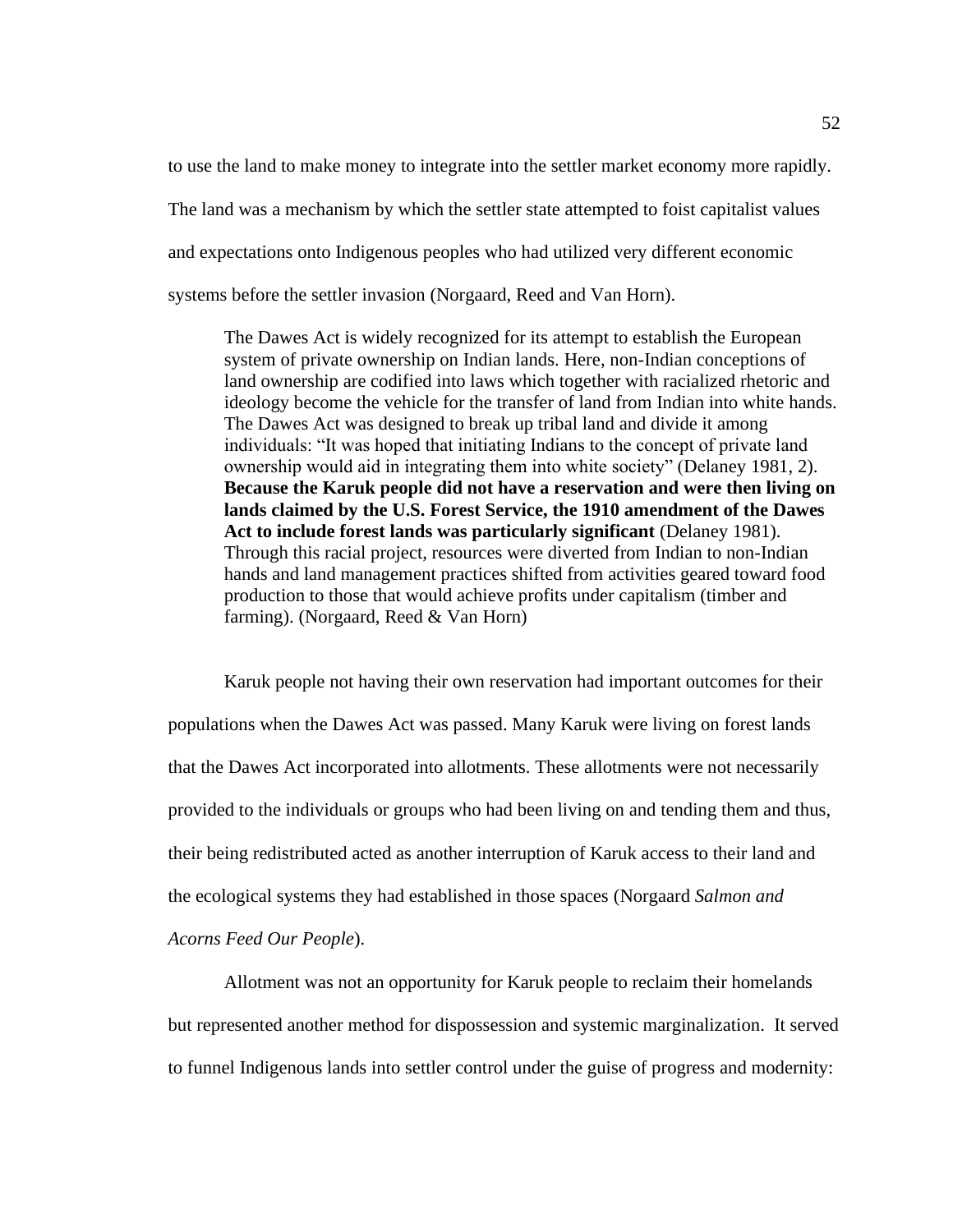"The allotment policy had attached like a cancer to the Indians' lands. As a result of "the allotment system and its attendant evils," Indians had lost some 63 million acres, or almost two-thirds of all the area remaining in their possession in 1887," (Catton). After waves of settler genocide, being forcibly removed from their land via a myriad number of settler legal mechanisms and enduring the long-term theft of those homelands by the settler state, Karuk people and their interdependent relationships with the ecosystems they had relied on and intimately shaped was fractured yet again by the allotment system dictated by the Dawes Act. These modes of dispossession and genocide are some of the more immediately identifiable conditions endured by Karuk people in the decades following California's statehood and the surge of gold-hungry settlers to the Klamath Basin. To better understand the continuation of dispossession and genocide endured by Karuk people after the Dawes Act of 1887, through the  $20<sup>th</sup>$  century, and to the modern day, we must understand the various land and resource management regimes used by the settler state in their various attempts to commodify and profit from Karuk land.

## Fire Suppression and the National Forest as Occupying Force

The United States National Forest Service occupied Karuk traditional territory to transform the landscape into various profit-producing systems. Forest Service occupation began as soon as the organization was created in 1905. Timber production was and continues to be a profitable endeavor for the Forest Service. In 1850, during the greedfueled settler invasion of California, "lumber production ranked first among all U.S. manufactures," (Catton). As more and more settlers moved to California and other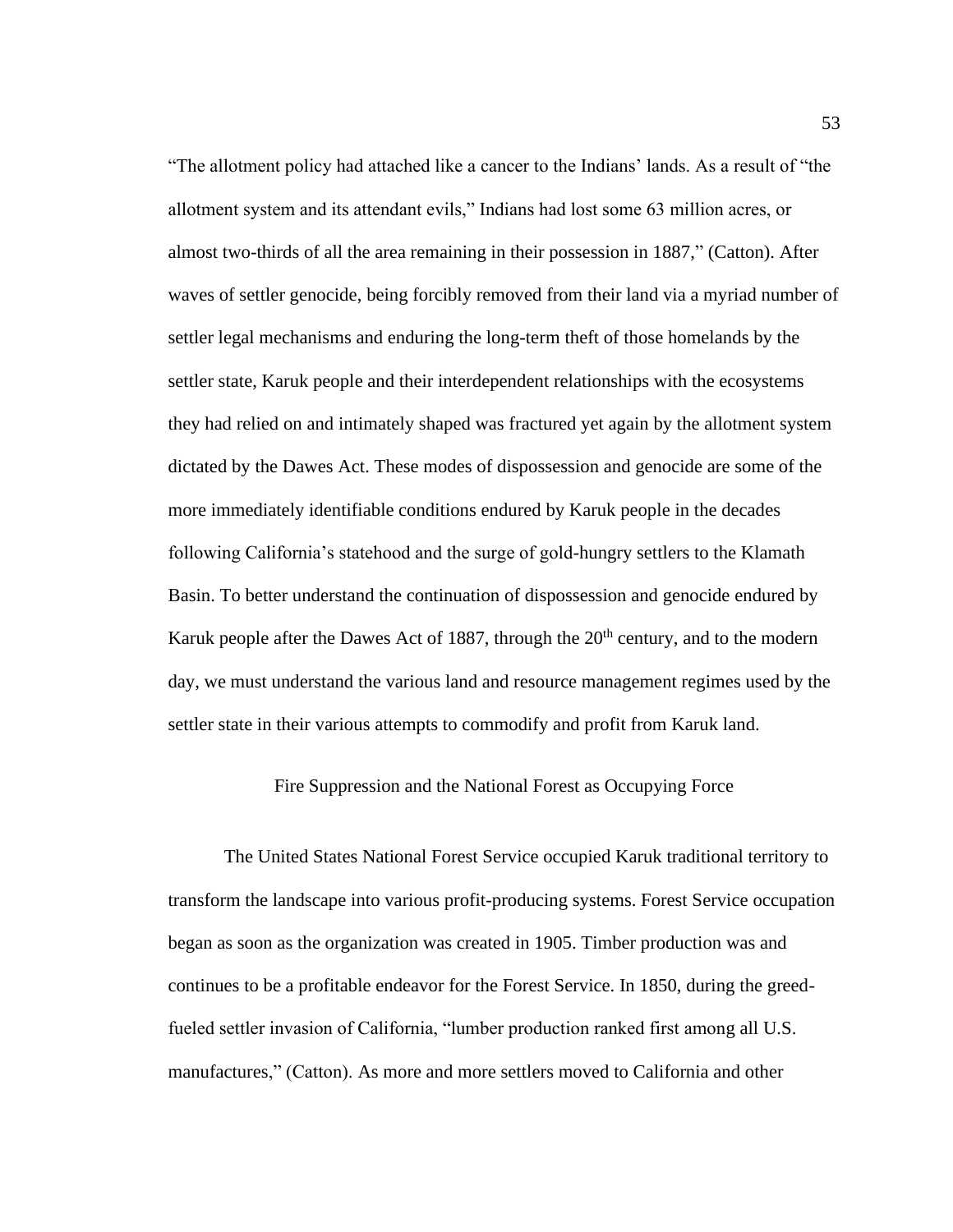western states, isolated logging camps were constructed throughout Indigenous peoples' homelands. These camps served as conduits for extraction of resources and wealth for the benefit of settlers and at the expense of Indigenous peoples who had carefully tended large portions of the landscapes they inhabited. According to the logics of the settler state and the capitalist economic system it depends on, forests are not habitats or homes but are "an economic resource to be managed efficiently and profitably," (Scott). These values ran in stark contrast to those maintained by Karuk people who believe that the natural world is their home and that they have a fundamental responsibility to care for it.

The Forest Service was formed under President Theodore Roosevelt in 1905 to provide a policing agency for the National Forest System. It was established as a branch of the U.S. Department of Agriculture. Its placement under this authority indicates the role expected of National Forest lands: production of marketable products – timber. Upon its creation, the National Forest system incorporated massive swaths of public lands that had been maintained as "forest reserves." These lands included Karuk territories and the territories of many other Indigenous peoples in the region and elsewhere. Its creation established the National Forest as the overseer of huge quantities of Indigenous lands with the Forest Service acting as the policing agency of the Indigenous peoples who lived on them (Hirt; Catton).

The state's valuation of natural spaces is informed by a desire to maximize profits from the growth and harvest of specific species of trees. The growth of various softwoods has been prioritized by the Forest Service due to their viability as timber. Softwoods tend to grow faster and straighter than hardwoods. These features are desirable in terms of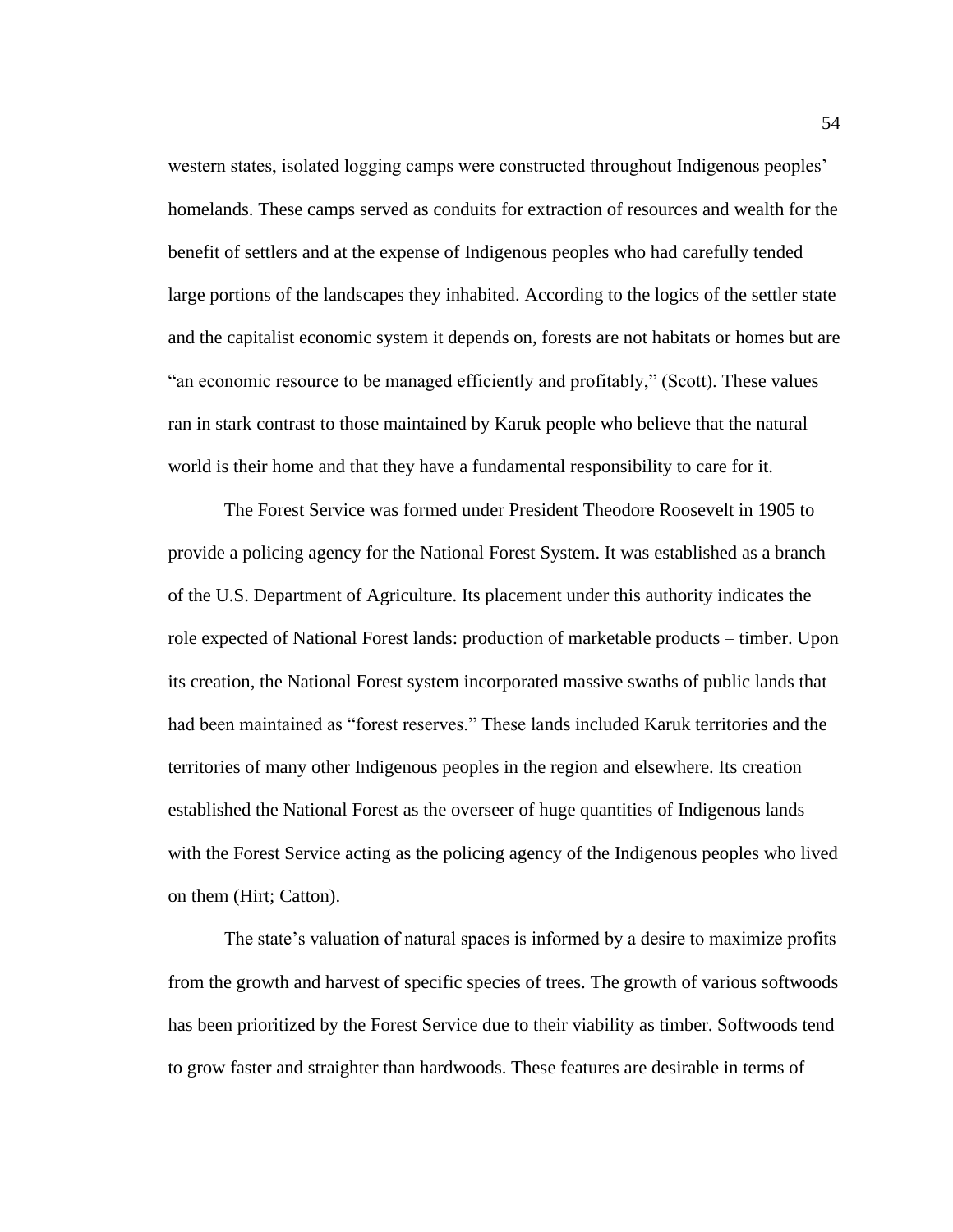efficient production, harvest, and commodification. Softwood trees were systematically controlled via Indigenous peoples' use of cultural fire. Due to Indigenous peoples' prioritizing the care of certain kinds of trees and forests around their homes, many softwood species were predominantly found in less-frequently utilized Indigenous spaces. When the Forest Service occupied Karuk lands, they sought to alter their ecosystems to produce more board feet of marketable timber. The Forest Service saw the use of cultural fire as a threat to their production of timber and, like other settler governmental bodies before it, sought to stop its use by any means necessary (McCovey).

The instrument, the knife, that carved out the new, rudimentary forest was the razor-sharp interest in the production of a single commodity. Everything that interfered with the efficient production of the key commodity implacably eliminated. Everything that seemed unrelated to efficient production was ignored. Having come to see the forest as a commodity, scientific forestry set about refashioning it as a commodity machine. (Scott)

Scott describes the creation of scientific forestry and its relationship with nationalized forest lands, as resulting in the "refashioning," of forests into "commodity machine[s]." This transformation provided the impetus for fire suppression to become a central component of the management of National Forest lands and the desecration of Indigenous spaces. The pursuit of marketable commodities, namely timber, drove the philosophy of forestry to focus of highly specialized, dangerously narrow ideas of what forests could and should produce. They were not ecosystems rich with interconnected ecologies but were spaces in which productivity could be maximized for extractive economic gain (Hirt; Scott).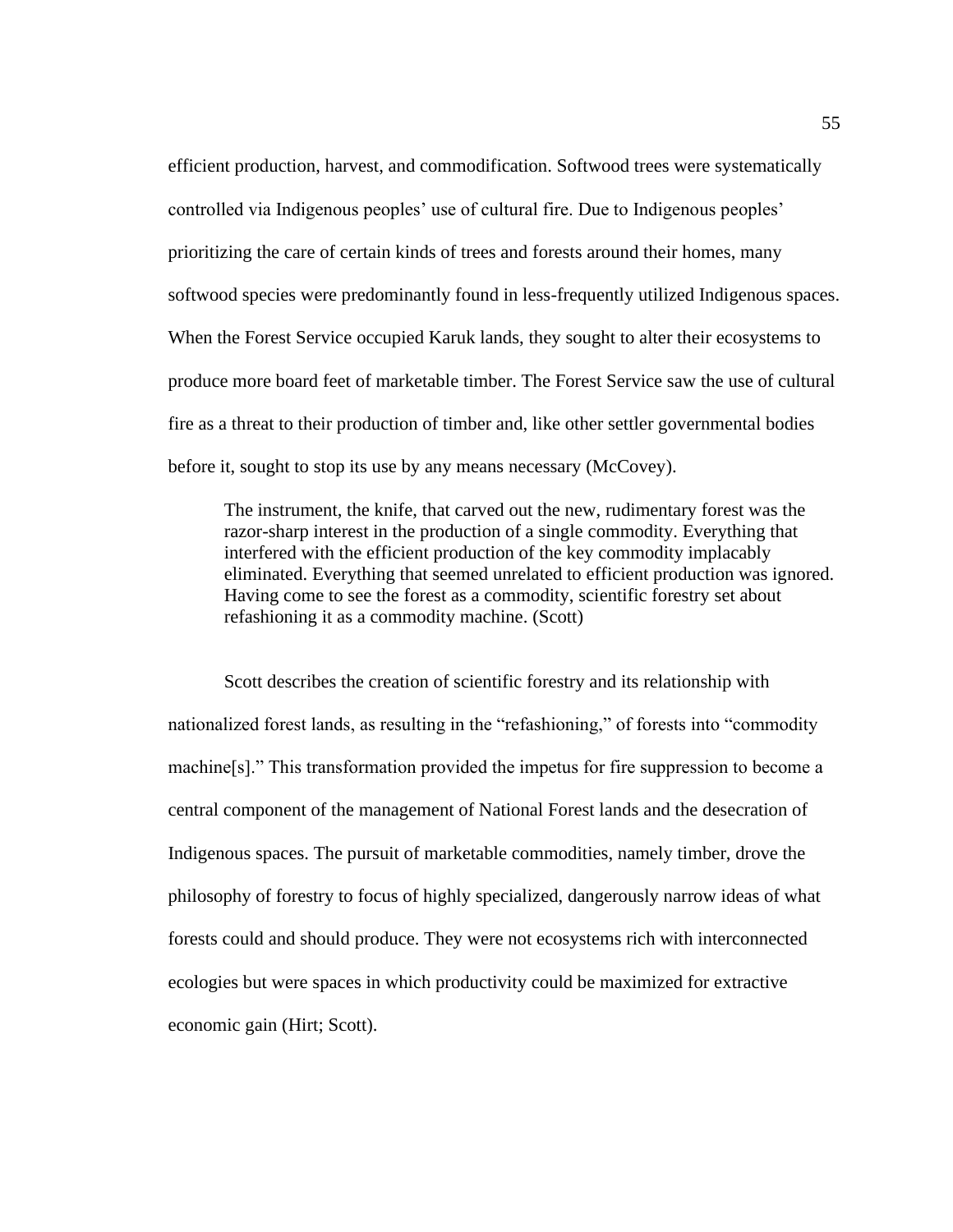Settler land management regimes were given wider-reaching authority in terms of fire suppression and the policing of Indigenous lands with the formation of the United States Forest Service. This process began with the creation of the National Forest System via the Land Revision Act of 1891 and the actual creation of the United States Forest Service as a division of the U.S. Department of Agriculture in 1905 (Catton).

Fire suppression and the criminalization of cultural fire were weaponized towards Indigenous populations throughout California to protect extractive interests and attack Indigenous wellbeing. These land management practices further undermined the interests of Karuk people seeking to feed themselves, generate culturally significant materials, and participate in the renewal of the world. As mentioned earlier in this thesis, fire suppression was written into the earliest iterations of California's state constitution. That generation of fire suppression legislation was more aimed at stopping Indigenous people from burning grasslands desired by settlers for grazing but fire suppression in woodlands and forests was quickly adopted as a method for settler society to impose its will onto Indigenous peoples and lands.

Sheepherders and cattlemen learned about burning from Indians… and up through the early 1900s they lit fires to keep meadows open and keep down the brush in the forest understories…Timbermen also set fires in forest understories to reduce hazardous fuels and brush. Around the turn of the century, however, many Forest Service officials began to oppose deliberate burning and to argue for the suppression of all fires. They viewed lightning-caused and Indian-set fires as inherently destructive, with no ecological role in forest or grassland development and maintenance. It was thought that all fires threatened valuable tree resources, protective watershed cover and wildlife. (Anderson)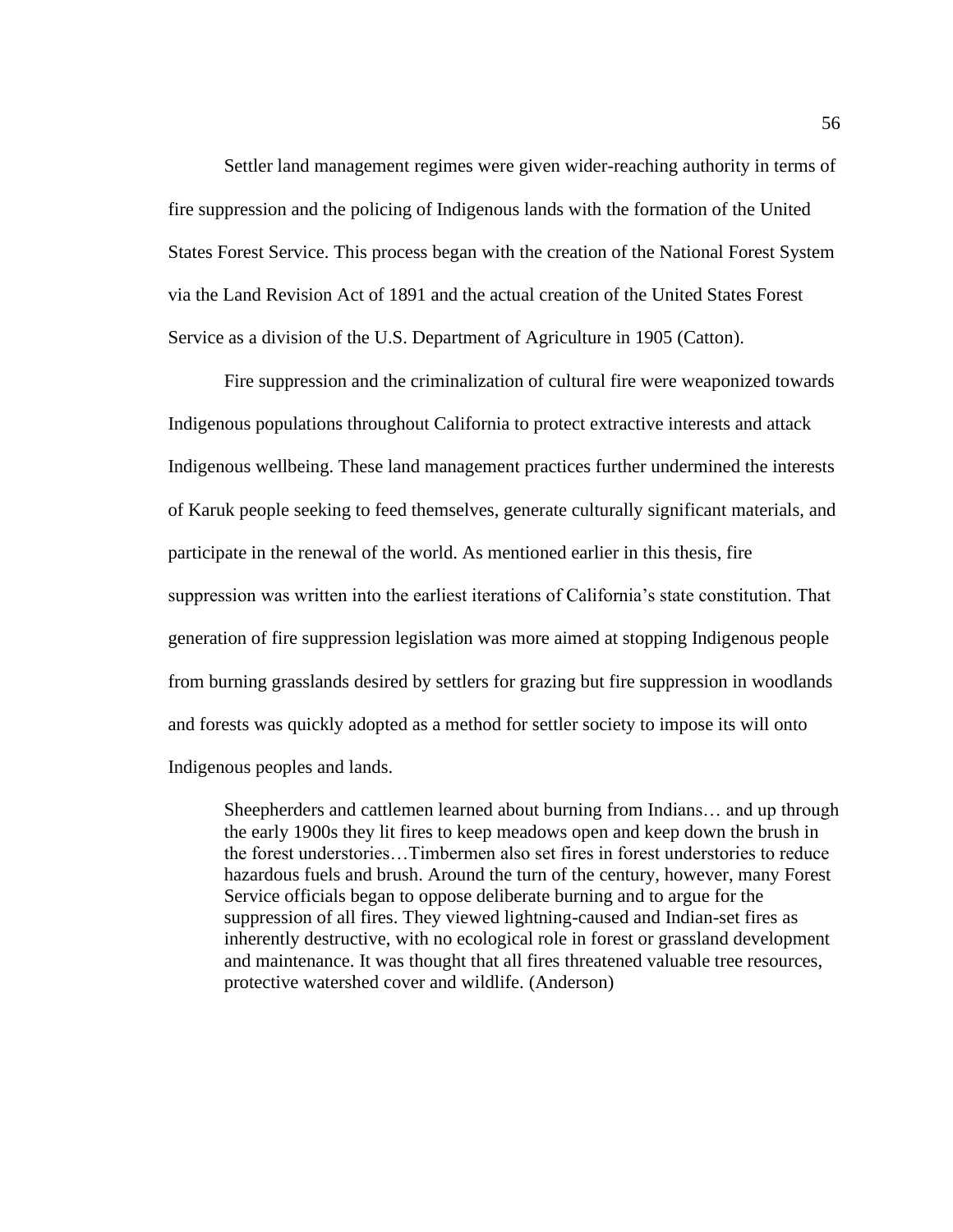The federal government became increasingly concerned with acquiring and controlling public lands in the late  $19<sup>th</sup>$  and early  $20<sup>th</sup>$  centuries. The popularity of conservation rhetoric helped propel the writing and implementation of laws concerned with land and resource management throughout the United States. Conservation and preservation rhetoric rely on the concept that certain people know how to use and protect land. White supremacy intertwines with conservation in several ways, mainly being that those certain people are white. According to conservation rhetoric, white people must protect, conserve, natural spaces for the betterment of society and to ensure white access to those spaces. The very concept of "wilderness," is imbued with white-supremacist ideology and intent – it "is the product of a worldview alien to Indigenous peoples whose homes are the very places the term is so emphatically attached to,"(Bacon). Using settler colonial analysis, we can understand how conservation rhetoric is used to justify the removal and destruction of Indigeneity. The concept of conservation is inherently linked to genocidal attitudes and policies that shape land and resource management regimes at the expense of Indigenous access and lifeways (Powell; Wolfe).

The Forest Service was given greater acquisition power and fire suppression authority under the Weeks Act of 1911. The Weeks Act authorized the largescale purchasing of land by the Federal Government, funded the acquisition of vast tracks of land for the formation of National Parks in eastern states and provided financial incentives for state and regional fire suppression partnerships with the Forest Service. The Weeks Act is a foundational piece of legislature in the settler fire suppression regime imposed upon Karuk people and their Indigenous neighbors in the Klamath Basin. It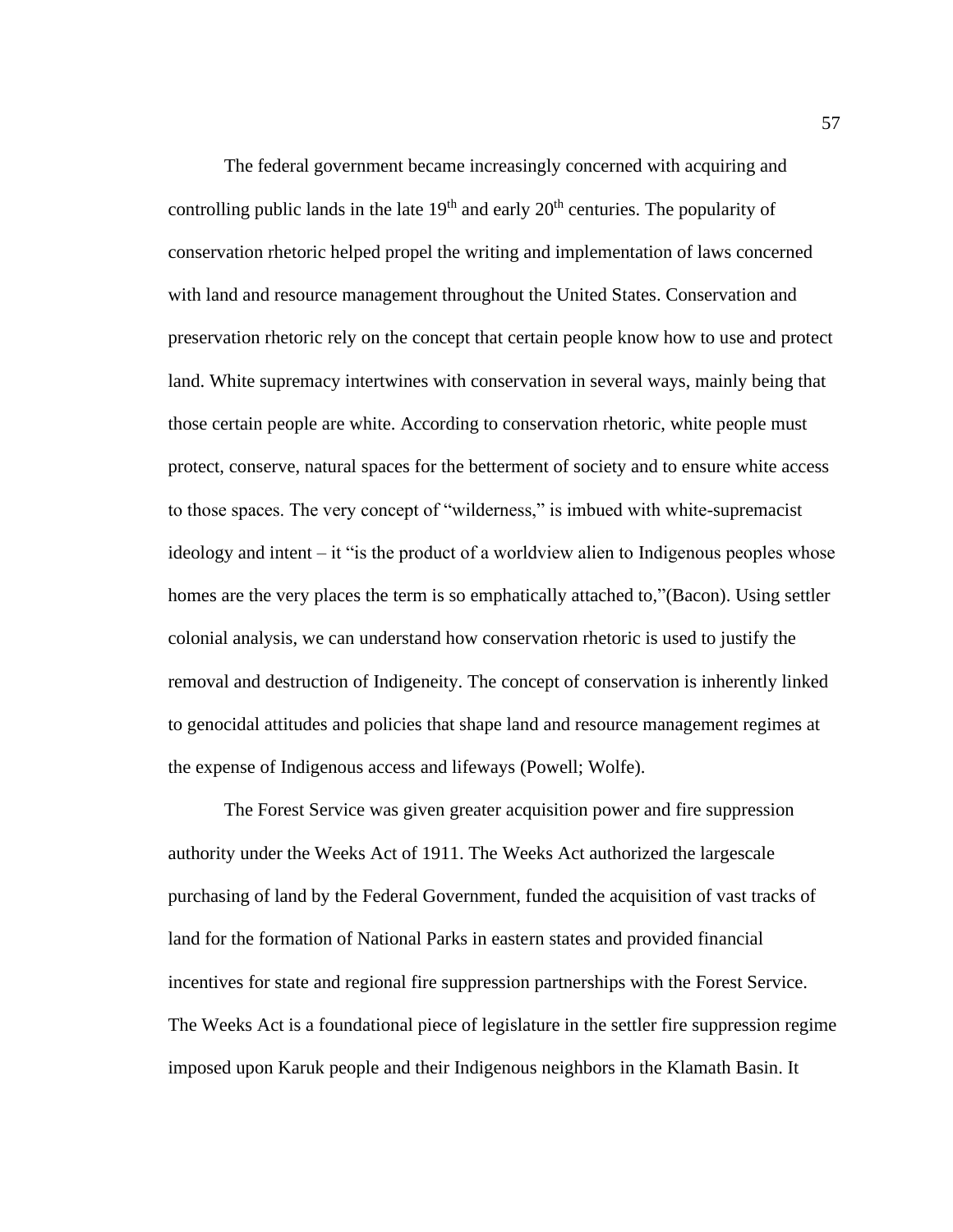criminalized cultural burning on a federal level and "provided for matching funds and agreements between the Forest Service and state foresters to expand fire protection on public and private lands." It was created with the explicit goal of stamping out cultural fire and prescribed fire in order to ensure timber productivity (Anderson; Pyne *Between Two Fires;* Tribe).

The Clark-McNary Act, passed in 1924, expanded upon existing cooperative firefighting and fire suppression programs maintained between federal and state institutions. The Weeks and Clark-McNary Acts served to promote fire suppression as the only way to engage fire on landscapes and served as foundational legislation for the creation of a "paramilitary-like program to quickly stamp out wildfires through the rapid mobilization of firefighters, equipment, and technology." These developments marked yet another incursion into Karuk traditional territories and an attempt to eradicate tending methodologies depended upon by Karuk people in their reciprocal relationships with the spaces they continued to fight to inhabit (Anderson; Norgaard *Salmon and Acorns Feed Our People*; Pyne *California: A Fire Survey*).

An anthropomorphized bear in ranger uniform has played an influential role in the normalization of the militarized fire suppression regime so rigidly imposed by the federal government. Smokey the Bear is recognizable to most Americans and stands as a stark reminder of the ways that nationalism is imbued within fire suppression ethos: "This shameful waste WEAKENS AMERICA! Remember – Only you can PREVENT THE MADNESS!" Smokey served as a Forest Service mascot for fire suppression whose purpose was to teach people about the importance of keeping fire off the land by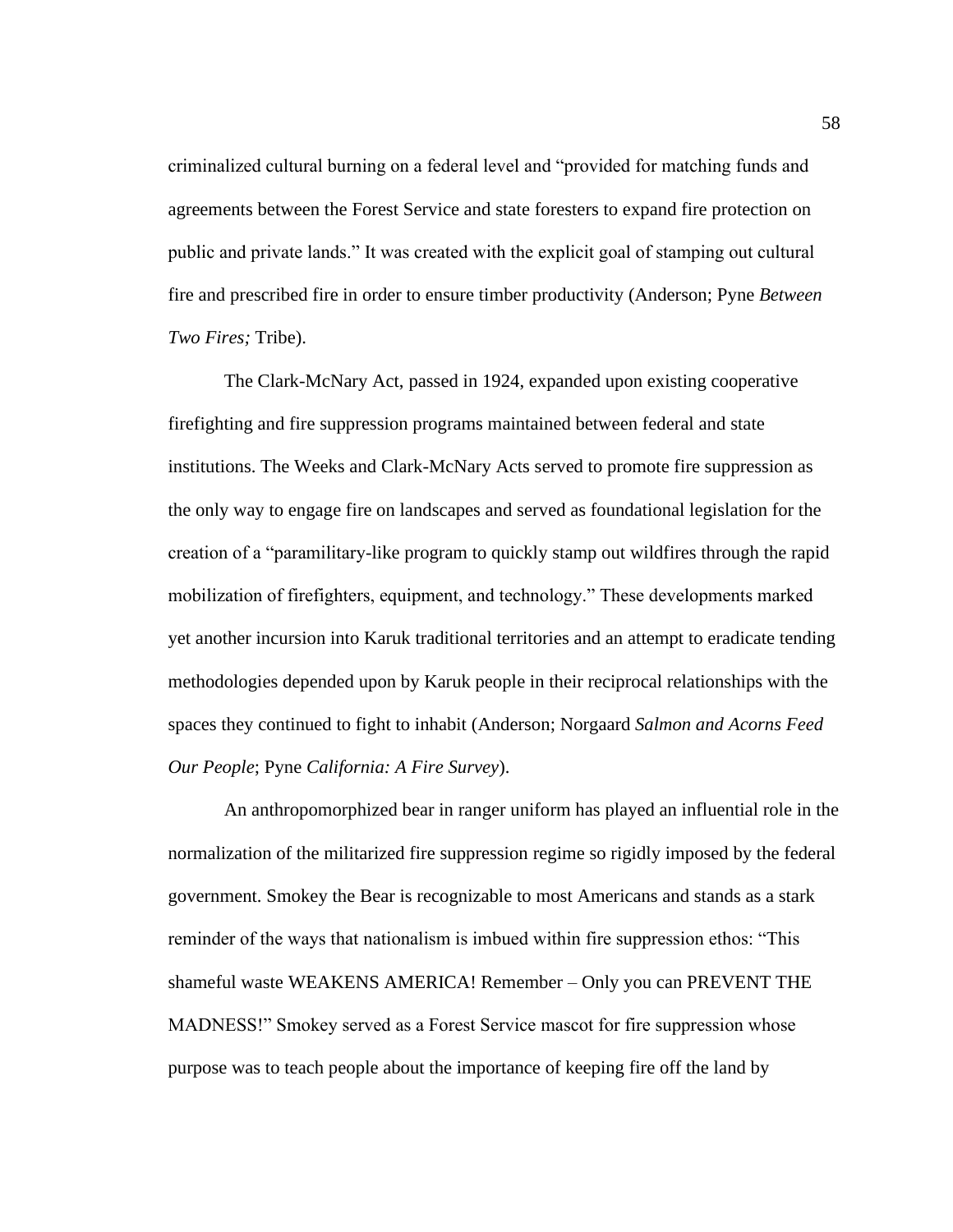associating fire suppression with national responsibility and good citizenship. He exemplifies settler attitudes towards land-as-resource and played an important role in spreading powerful propaganda for nationalized fire suppression interests (Norgaard *Salmon and Acorns Feed Our People;* Ad Council).

The nationalization of public lands cemented the theft of Karuk land within a nation-wide system of dispossession. The commodification of that land and the resources it contained contributed to Karuk marginalization and the criminalization of Karuk access to land and cultural burning had dire consequences for the Karuk people and their homelands. Criminalization of Karuk lifeways made it so Karuk people who wanted to remain on their aboriginal territory were essentially outlaws to the settler state. These elements, combined with evolving fire suppression and land management regimes of the 20<sup>th</sup> century, led to the ongoing erosion of Karuk access to land and cultural practices dependent on that access. The Slater Fire of 2020 was a direct outcome of Karuk people and their lifeways being attacked by the settler regime according to the logics of capital, the state, and colonial expansion. The next chapter will examine the more recent events that led to the fire and its nightmarish outcomes for Karuk people in the Klamath Basin.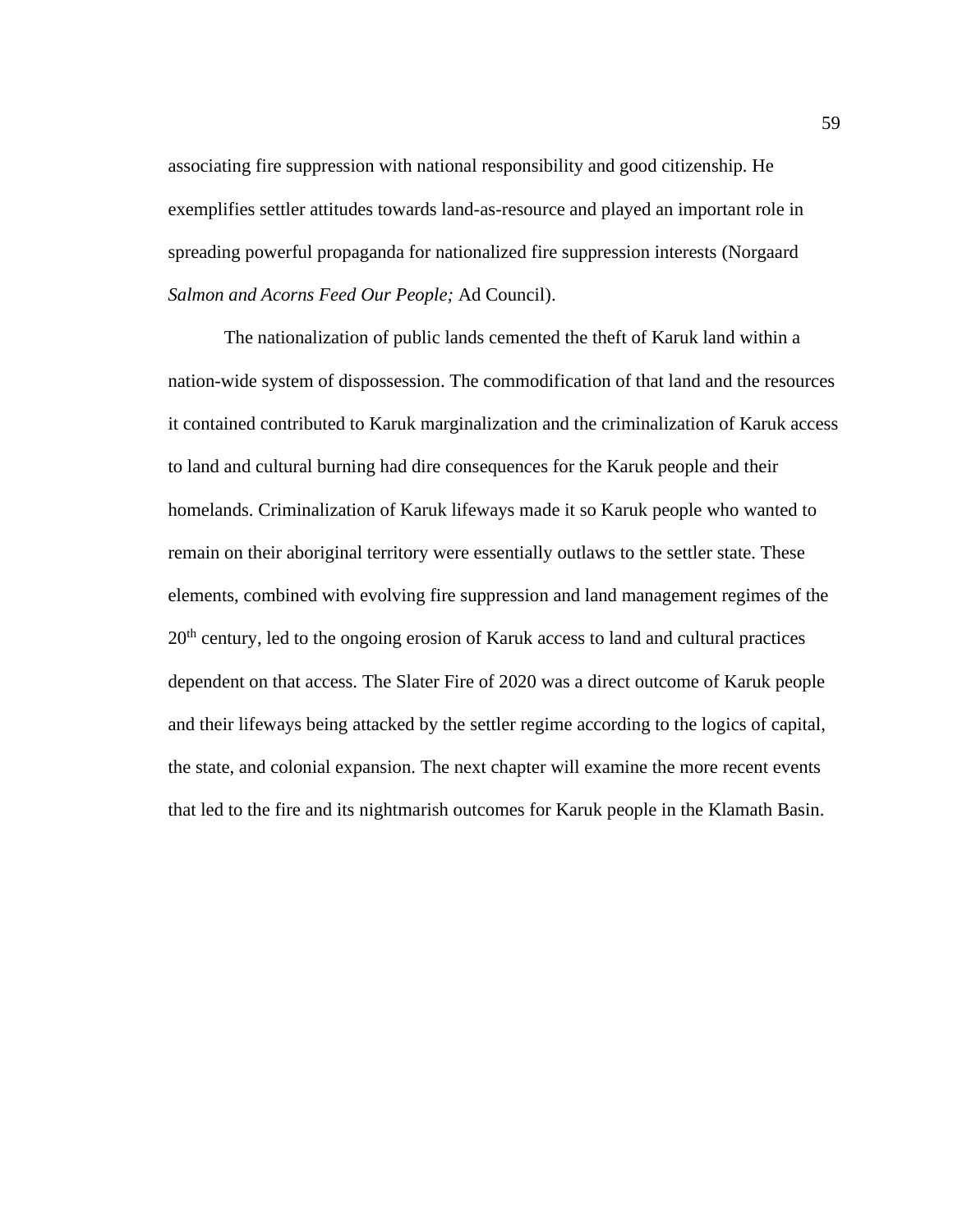# CHAPTER 3: THE SLATER FIRE AS A MECHANISM OF GENOCIDE

The Slater Fire of 2020 began during a windstorm on September 8, 2020. According to ongoing court cases, the fire was started when a power line, owned and operated by PacifiCorp<sup>3</sup>, fell onto a tree. Two days after ignition, two firefighters had died to the blaze that had swept towards the town of Happy Camp. By the time the fire was declared contained, over two months later, nearly 200 homes had been destroyed. Over 157,000 acres of forest were ravaged by the conflagration. That land represents a large portion of Karuk traditional territory and encompasses an entire watershed, socalled Indian Creek, that was traditionally tended by Karuk people since time immemorial.

During the second half of the 19<sup>th</sup> century, Karuk people endured waves of genocide and dispossession at the hands of settler populations enabled by the laws of the State of California. Their population dropped by as much as two-thirds over a very short period due to state-sanctioned murder and repeated displacement. Their lands were stolen and twisted into commodification machines, their culture was criminalized, and their claims to territory ignored. The creation of the National Forest system was yet another layer of violence perpetrated against Karuk communities. Fire suppression methods and

<sup>&</sup>lt;sup>3</sup> PacifiCorp owns and operates hydroelectric dams on the Klamath River that have dramatically impacted the River's salmon populations. Hydroelectric dam installation began during the early spanned the 20<sup>th</sup> century and dramatically limited the ability of Indigenous people of the Klamath Basin to acquire enough fish to support their traditional diets. Norgaard, Reed, and Van Horn's "A Continuing Legacy: Institutional Racism, Hunger, and Nutritional Justice on the Klamath." MIT press, 2011 is an excellent examination of the outcomes of dam construction.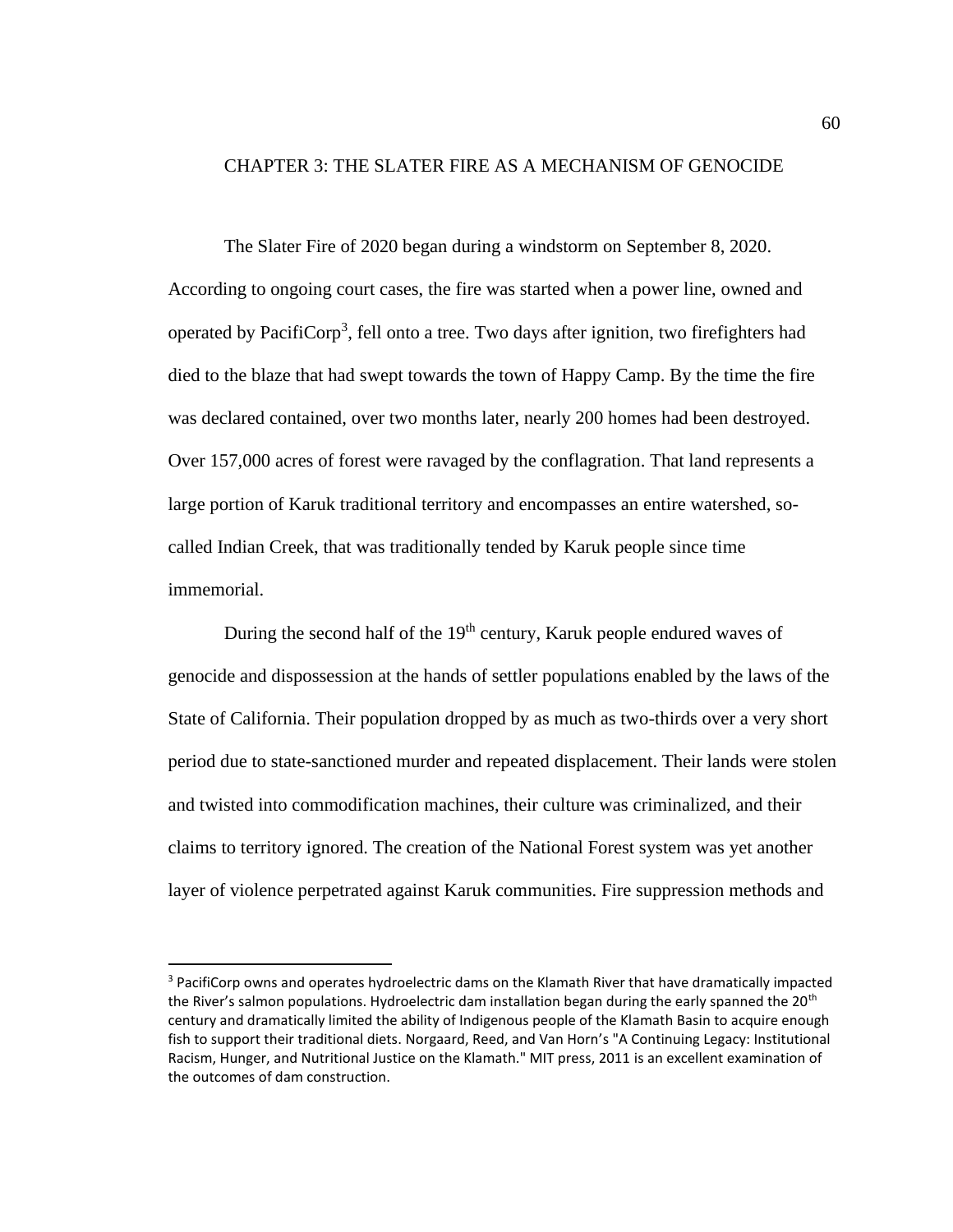the nationalization of their traditional territories serve as settler colonial tools of land theft and Indigenous erasure.

The Forest Service is the most immediate settler authority Karuk people are forced to interact with in the pursuit of cultural continuity. After its creation in 1905, it became the arbiter of Karuk access to land and continues to police their attempts to tend the land and resources that their cultural survival depends upon. The Forest Service is a modern manifestation of the genocidal intent of the settler state and plays a critical role in the continued oppression of Karuk people and their Indigenous neighbors. Its reliance on settler colonial logics in promoting fire suppression illustrates the Forest Service's role as "an eco-social structure, which produces/maintains drastic and enduring inequalities between settlers and Native peoples," producing what JM Bacon calls "colonial ecological violence," (Bacon). As stated by Leaf Hillman, Karuk cultural practitioner and spiritual leader,

Every project plan, every regulation, rule, or policy that the United States Forest Service adopts, and implements is an overt act of hostility against the Karuk People and represents a continuation of the genocidal practices and policies of the US government directed at the Karuk for the last 150 years. This is because every one of their acts – either by design or otherwise – has the effect of creating barriers between Karuks and their land. (Norgaard *Salmon and Acorns Feed Our People*)

According to Hillman and others, the outcomes of Forest Service occupation of Karuk homelands are to the detriment of Karuk cultural health and collective continuance (Whyte "Settler Colonialism, Ecology, and Environmental Injustice"). The Forest Service stops Karuk people from performing tasks essential to their culture such as tending,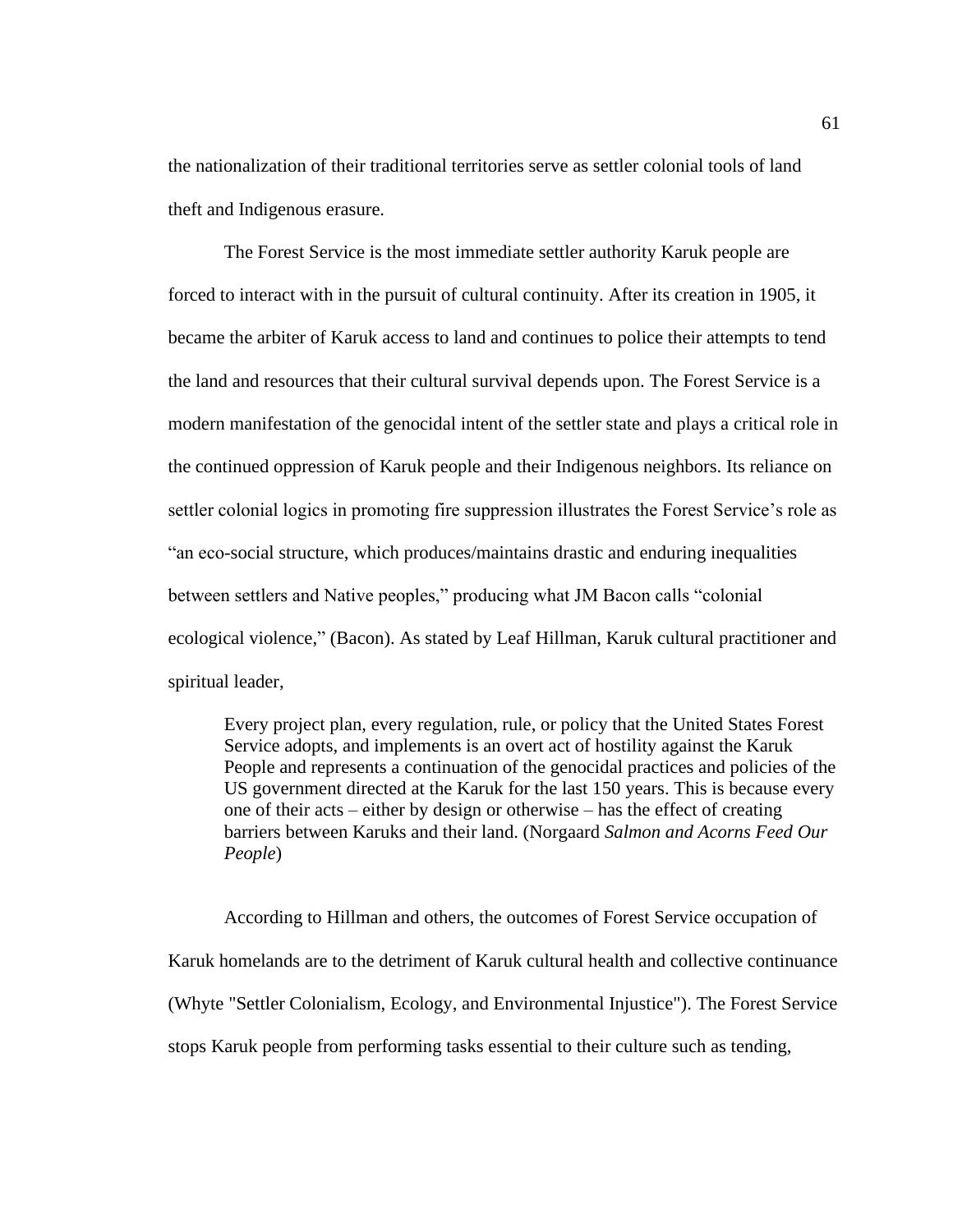gathering, hunting, and burning and limits their access to spaces historically maintained by Karuk people until the settler invasion sparked by the absorption of California into the United States of America. By policing Karuk land the Forest Service undermines the interests of Karuk people and the places that Karuk people historically shaped via cultural burning and other tending processes. Forest Service policies and attitudes stand in stark contrast to the culturally informed, reciprocal lifeways traditionally maintained by Karuk people. By criminalizing Karuk lifeways and contributing to the ongoing marginalization of Karuk people, the Forest Service maintains genocidal trajectories first instigated by settler death squads in the  $19<sup>th</sup>$  century (McCovey).

Genocide is not simply the destruction of the bodies of a group of people. Genocidal violence is also defined as cultural destruction (Short). Karuk people have been enduring settler efforts to destroy their culture since the 1800s. These efforts are embodied within Forest Service fire suppression policies, the criminalization of Karuk lifeways, and the institutionalized interruption of culturally informed land-based practices.

The genocide of Karuk people has created environmental conditions that threaten ecological stability throughout the entirety of the Klamath National Forest as well as the regions adjacent to those millions of acres. The relationship between the KNF and the continued marginalization and dispossession of Karuk aboriginal territories are outcomes of settler colonial logics whose aim is the erasure of Indigenous peoples and spaces. Settler colonial analysis provides a framework for illustrating the ways that management regimes are the ideological offspring of genocidal programs unleashed upon Karuk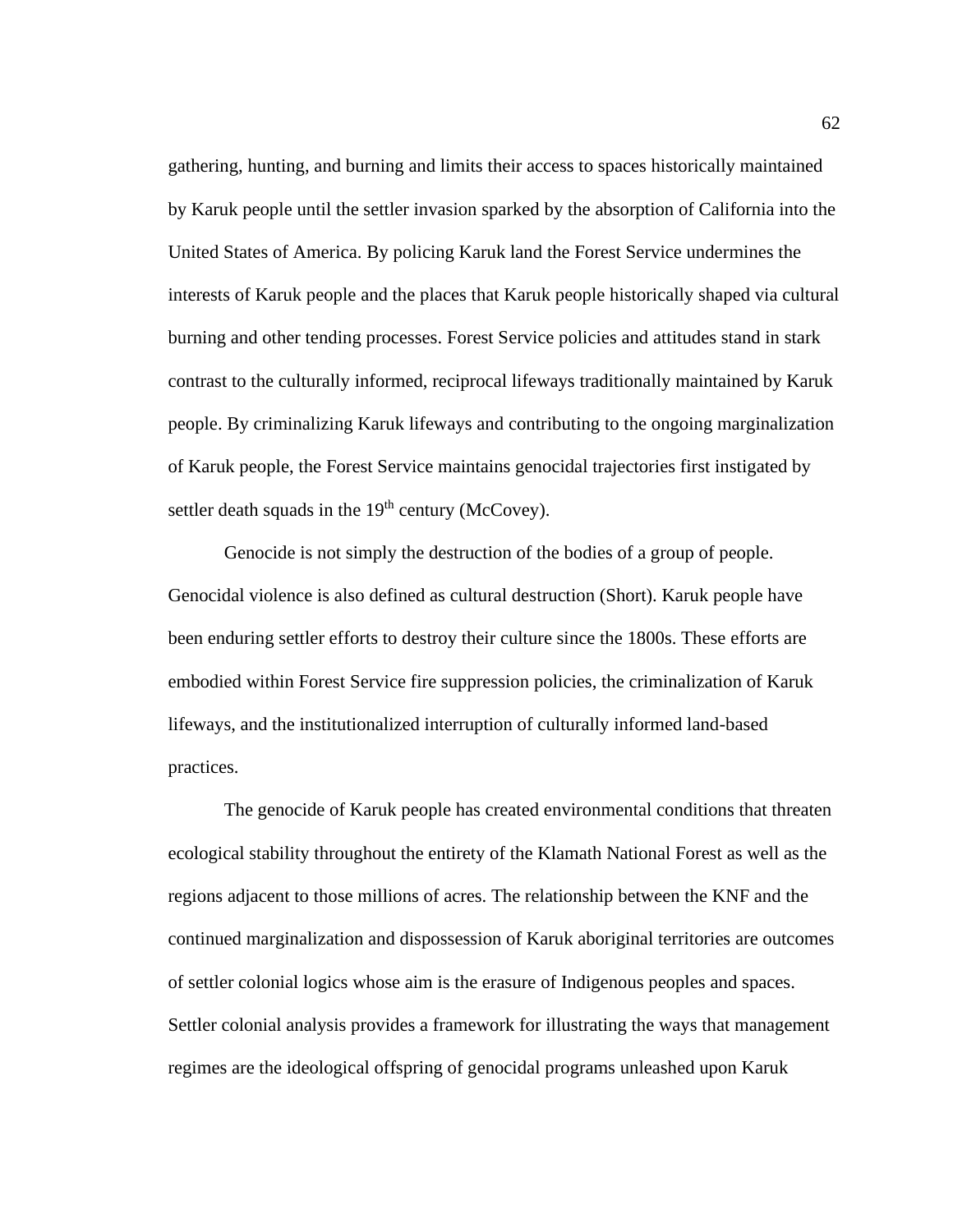people in the 19th century. To understand the Slater Fire, we need to understand the discursive tools that have created dangerous forest conditions at the expense of Karuk culture (Bacon).

National Forest Service methods and policies have normalized extractive commodification processes in Karuk spaces in attempts to wring capital from the land. Its utilization of fire suppression rhetoric and methods disrupted Karuk land tending and destabilizes the landscape in ways that have made it dangerous for human beings. Disastrous wildfires like the Slater Fire are the direct outcome of disrupting Karuk relationships with their land via genocide and displacement. This chapter will describe the ways that the Klamath National Forest is a mechanism of cultural genocide whose policies and attitudes have resulted in the systematic degradation of Karuk lands and wellbeing.

### The Karuk Tribe and the Klamath National Forest

The Klamath National Forest was initially designated as a forest reserve by President Theodore Roosevelt in 1905. Two years later in 1907, the designation of the land was changed to National Forest. The Forest encapsulates 1.7 million acres that reach from Siskiyou County, California to Jackson County, Oregon. The Klamath, Scott, and Salmon Rivers flow through the Forest. Lower elevations of the Forest are largely made filled with timber plantations planted with various conifer tree species. These systematically commodified spaces were once forested with mixed hardwoods and interspersed with meadows carefully tended via Karuk cultural fire methods as described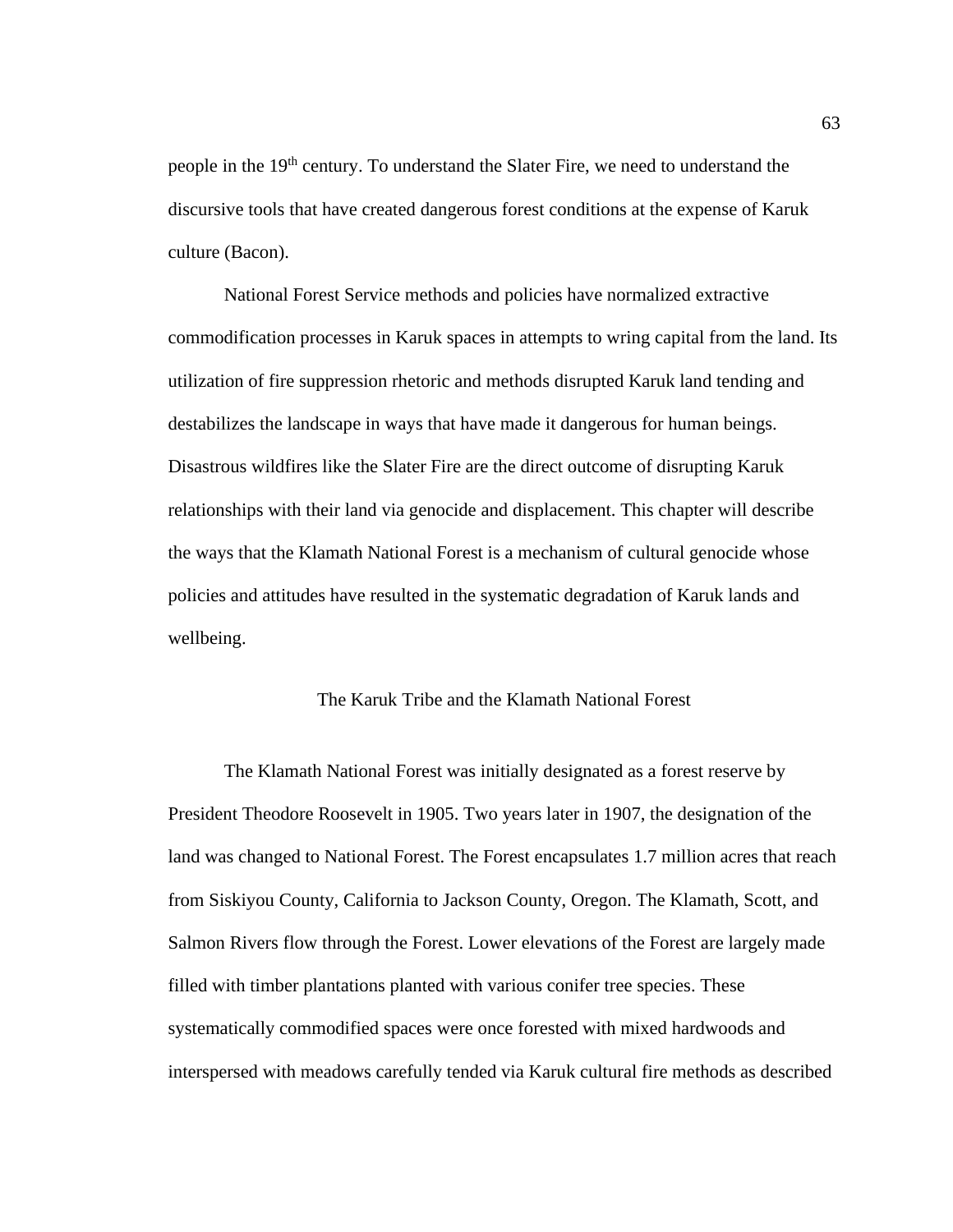in the first chapter of this thesis. Diverse forest landscapes were replaced with timber plantations according to scientific forestry methods first popularized in Europe during the late 18<sup>th</sup> century and imported to the Americas by settler populations whose interests were driven by the accumulation of wealth rather than the production of reciprocal relationships with land (Scott).

At the time of its creation, the Klamath National Forest encapsulated land recently stolen from Karuk people. Karuk people had been hunted, raped, murdered, and driven off the land via numerous legal and extralegal mechanisms in the decades directly before.(California; Trafzer and Hyer; Norton *Genocide in Northwestern California: When Our Worlds Cried*) The domination of their lands under the oversight of the National Forest system was another settler disruption of their cultural relationship with their homelands. It placed a new governmental organization between them and their lands and created a police force for the enforcement of settler management policies that directly undermined Karuk attempts to care for their aboriginal territories and the complex ecologies their tending had created in those spaces (Norgaard *Salmon and Acorns Feed Our People;* Vinyeta).

Conflicts about fire suppression between Indigenous people of the Klamath Basin and the Forest Service are well documented. A letter to the California Fish and Game Commission signed by Klamath River Jack, an Indigenous man from the Basin, illustrates Indigenous concerns and frustrations related to the implementation of fire suppression regimes. Jack described the benefits of cultural fire in terms of ensuring the health and productivity of certain plant species and the maintenance of grazing spaces for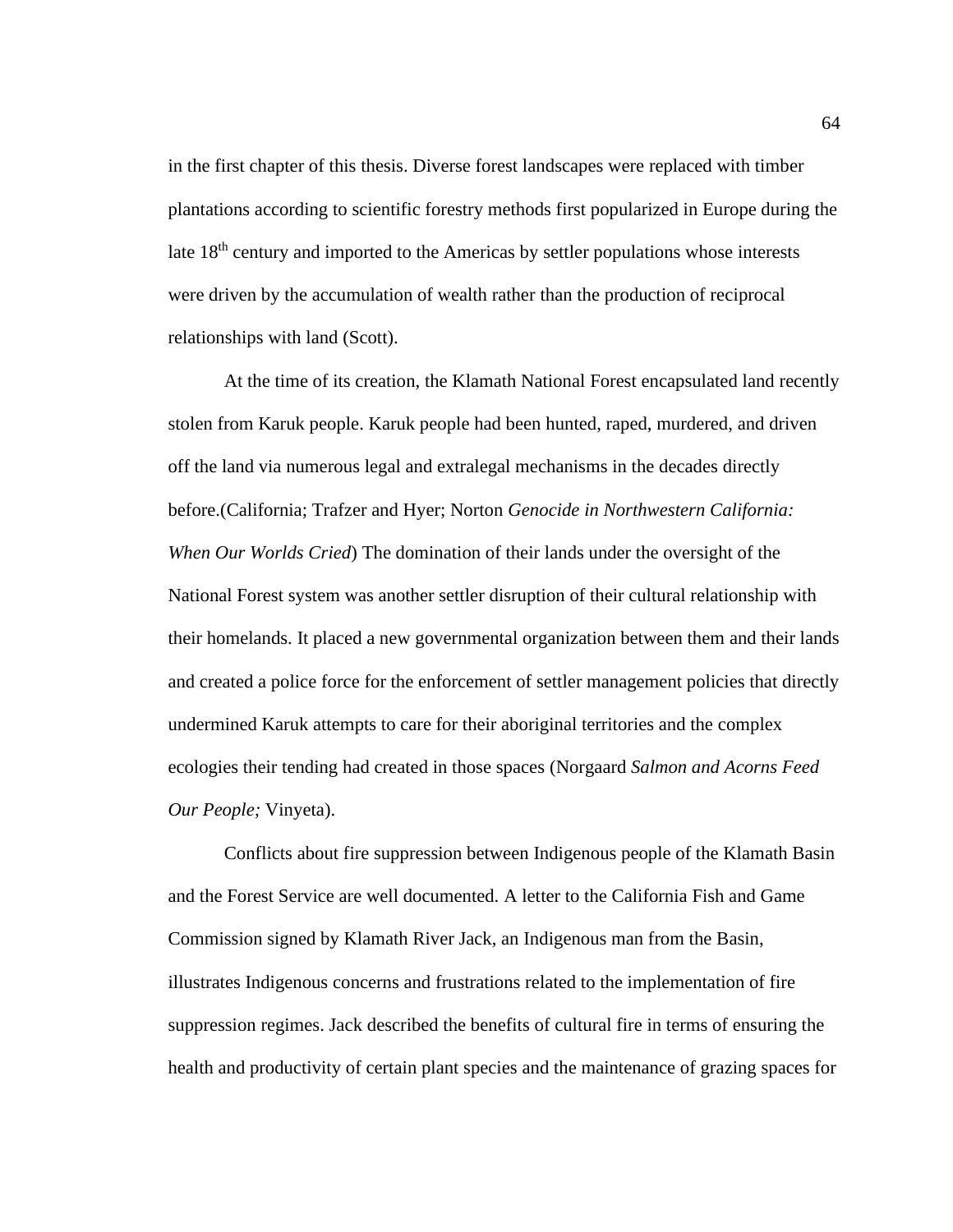deer. He compared the use of cultural fire to pest control and pruning methods used by settler populations and communicated the importance of burning in maintaining the land. The letter was written in 1916 and references settler laws recently passed that criminalized cultural burning. His frustration is palpable, and he warns that settlers will only realize the folly of their ways when it is "TOO LATE."<sup>4</sup>

Klamath River Jack's letter provoked a response from a regional Forest Service Ranger named Jim Casey. It is unclear as to whether Casey's letter was delivered to Jack or if it was printed in a newspaper or magazine as a skewed op-ed piece designed to patronize Indigenous people and their culturally informed management methods. The Casey letter drips with condescension and seeks to undermine the culturally informed arguments presented in Jack's correspondence: <sup>5</sup>

We wont get into any college debate and use dictionary words: lets start with the main thing, grub. You eat deer meat, fish and acorns. You want lots of these things, so to keep the supply going you set fire in the woods. They burn over a big country and then next spring you see lots of new shoots on the brush; manzanita, scrub oak, snowbrush and all the rest of them. But you don't see any shoots on the little pines and firs, do you? No! They are dry and dead; all of them up to twenty feet high. Maybe that don't mean anything to you because the pine tree ain't good feed for deer. But I want to tell why it does mean something to you and the deer, too.

…

Not long ago I went over to Frank Long's to offer him a job on the White Horse Road. Thought I'd make a cut-off to save some time so I rode up the ridge back of Adam's cabin and figured to cut across Elk Creek Canyon. I was in the open timber all the way until I started down the side of the canyon and run plumb into that long brush field you can see from the river. You know, the one that runs from the Queen Mine flume clear to the top of the mountain. I tried to jam through it but couldn't make it, so had to ride clear up and around the brush.

<sup>4</sup> Appendix 1 – Klamath River Jack letters

<sup>&</sup>lt;sup>5</sup> Appendix 1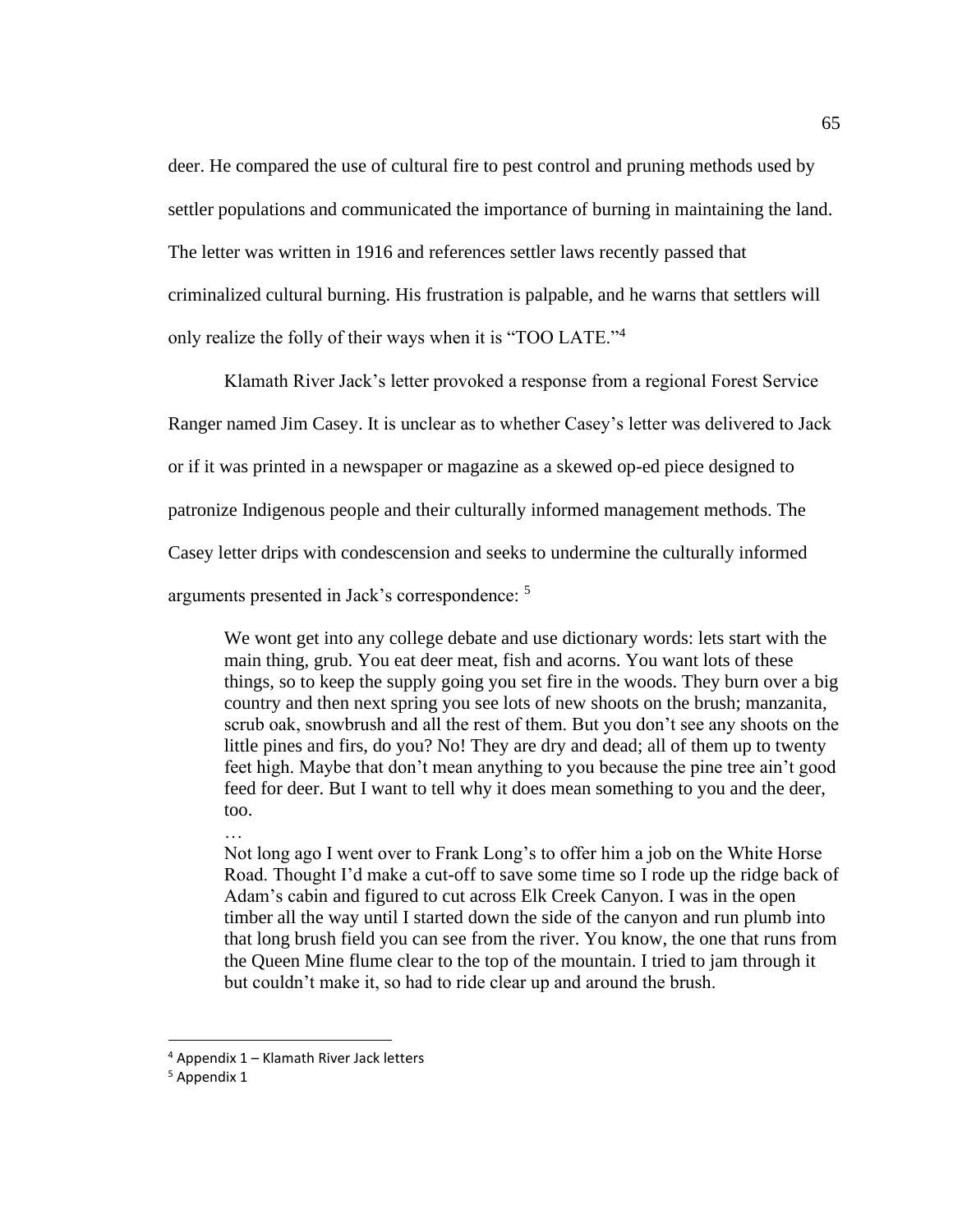Did you ever stop to think what made that brush field? Do you know that all through it there are old black stumps burned clear into the ground? Fire did it. When I asked Frank about it he said that three big fires had run over that place in the last 20 years. Are there any berries in that strip; is there any grass in there; can you hunt in there? No, Jack, because your fire is bad medicine. If that place had been left alone there would be big timber all over it and you could ride anywhere and there would be lots of grass on the ground for deer and cattle. And, Jack, if your acorns are wormy, don't blame it on the white man keeping fire out of the country – there are a good many other things that keep bugs alive. And I have seen the best kind of acorn crops in places that never felt a fire. Anyway, there are other things that make better flour than acorns; why not plant some grain and vegetables and fruit trees on that flat back of your cabin? That's white man's grub, but its pretty good.

Casey's letter rejects Jack's culturally informed experience. He wrote that Jack was wrong, that fire did not improve the productivity and health of acorns, made the landscape more difficult to navigate, and reduced foraging opportunities for deer. He told Jack to make a garden to produce "white man's grub," and went so far as to say that Jack's fire was "bad medicine." Casey's letter exemplifies less overtly violent settler treatment of Indigenous people that, nonetheless, indicates attitudes of racial superiority wielded by settler populations in the decades after their arrival on Indigenous lands throughout California. His misunderstanding of fire ecology and demeaning attitude serve as useful indicators of how settlers treated and thought about Indigenous people and their cultures. Those patronizing, racist attitudes are still actively shaping the ways that National Forest administrations interact with the Karuk Tribe and have resounding impacts for Karuk people and their lands. There are many studies that undermine Casey's claimed expertise on the subject and illustrate Jack's deep-rooted understanding of cultural fire's importance in his homeland. (Halpern; Lake and Christianson; Marks-Block et al.).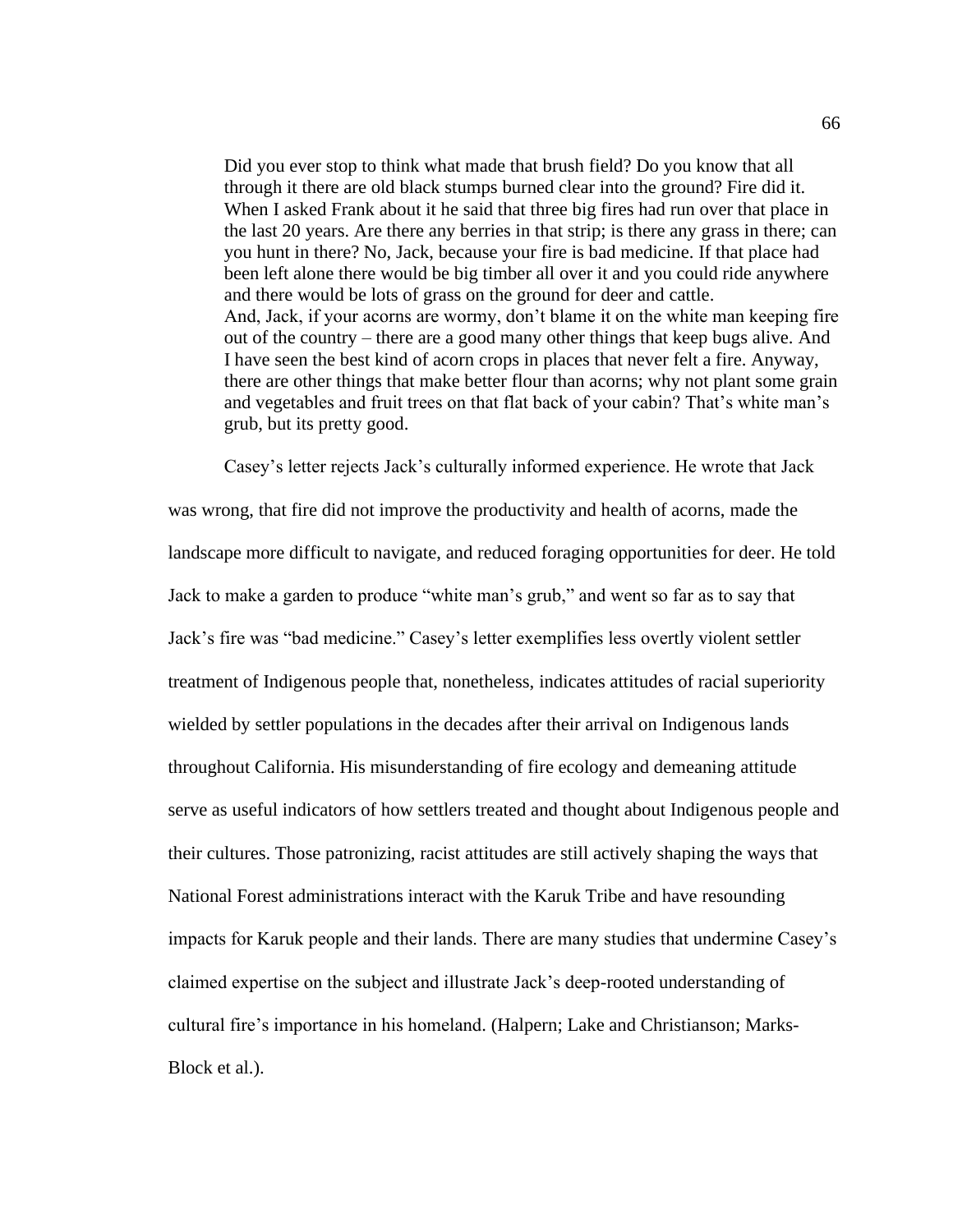A 1918 letter from a District Ranger serves as another early example of settler attitudes towards cultural burning within the National Forest system. The letter, sent to the District Ranger's supervisor in Yreka, California contains data about the number of "man caused fires," in the area and suggests several reasons that settlers started fires including improving grazing land, opening land for mining ventures, and reducing brush to facilitate easier hunting. The author then described "another source of fires," as "renegade whites and indians in the district." According to his understanding, these people started fires "for pure cussedness," and that the only way to stop such criminals was to "kill them off, every time you catch one sneaking around in the brush like a coyote," (Harley).

These letters demonstrate the ways that early Forest Service employees thought about Indigenous peoples that lived in the districts they policed. They illustrate the ways that settlers and the Forest Service thought about Karuk and other Indigenous peoples as an obstacle to be overcome or destroyed in their pursuit of commodification of Indigenous lands. These letters are excellent examples of the inherent condescension and white supremacist rhetoric imbued within settler institutions and policies. According to those policing Karuk land, Indigenous peoples were not smart enough to properly care for their lands and would either be forced to assimilate into white, settler culture or be killed. These attitudes and rhetoric continue to steer the ways that the United States National Forest interacts with the Karuk Tribe – they are manifest in the policies maintained by the Forest as well as the outcomes for Karuk collective continuance.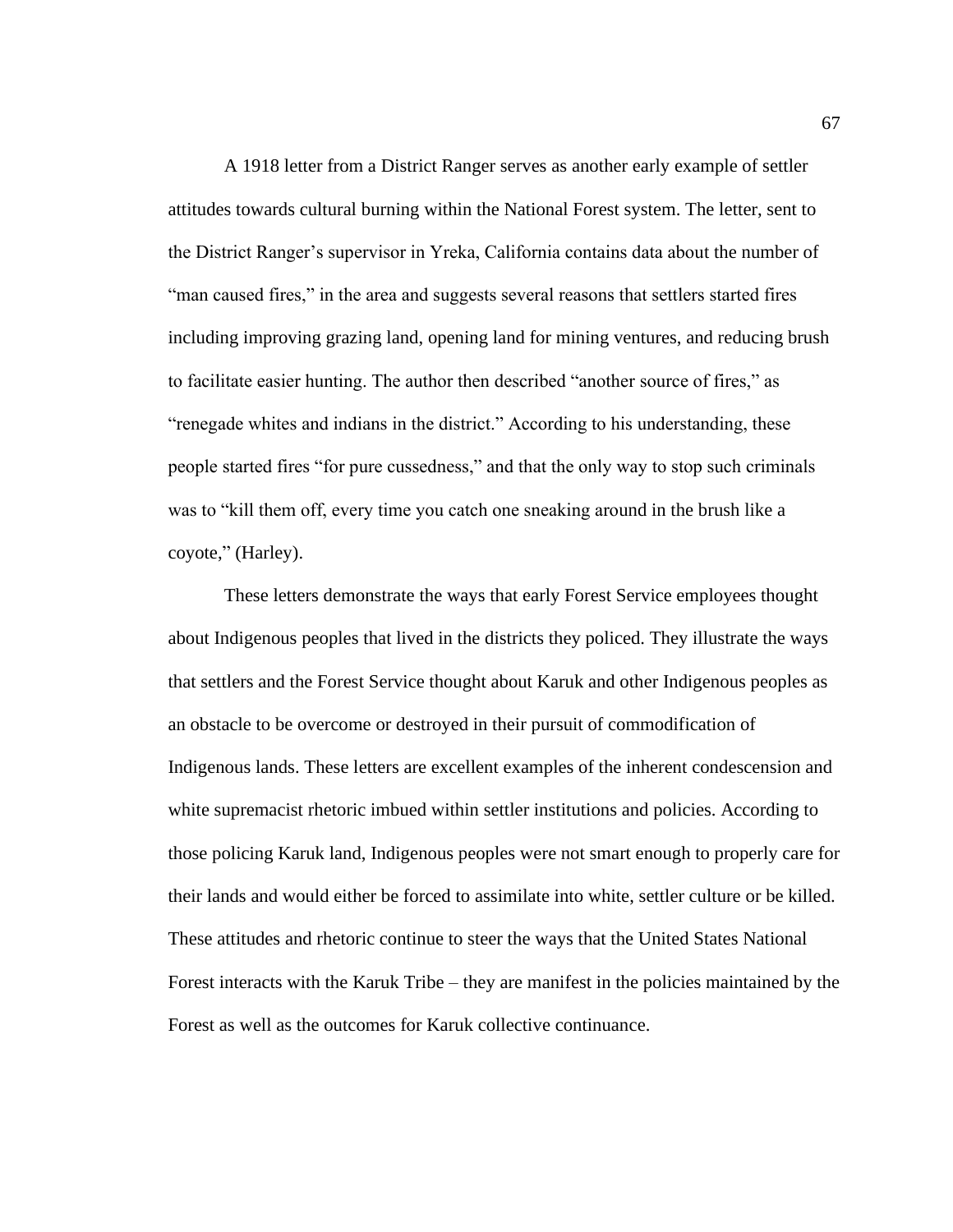The decades between the creation of the National Forest system and the Slater Fire have been marred by the development and implementation of forestry techniques driven by the state's desire for financial gain and enabled by the racist rhetoric described above. During the years between the authoring of the above-described letters and the United States' involvement in World War II in 1941, the Forest Service's "functions primarily involved custodial activities on the national forests: cooperative fire, insect, and disease protection, reforestation, and the promotion of the idea that forests were a 'crop,'" (Hirt).

Up until the 1940s, the timber industry had largely been supplied by private landowners. Private timber holdings had been largely exhausted by the time the US declared war against the Axis powers in 1941. Depleted forests and war-time demand for timber initiated the widespread logging of National Forest lands which was only exacerbated when soldiers returned home after the end of the war in need of housing. Post-war demand for housing propelled vast timber harvest projects throughout the nation. As demand grew, "the Forest Service tried to maximize production to meet… demands… 'Intensive management' was a special phrase… that signified the lavish application of capital, labor, and technology to increase the commercial productivity of forests." These needs and concepts exemplified another wave of settler incursion and extraction on Karuk lands that lasted into the 1960s. Accelerated industrial logging served as another mode of Indigenous dispossession whose outcomes were, and continue to be, disastrous for Karuk culture and its ties to land (Hirt; Scott).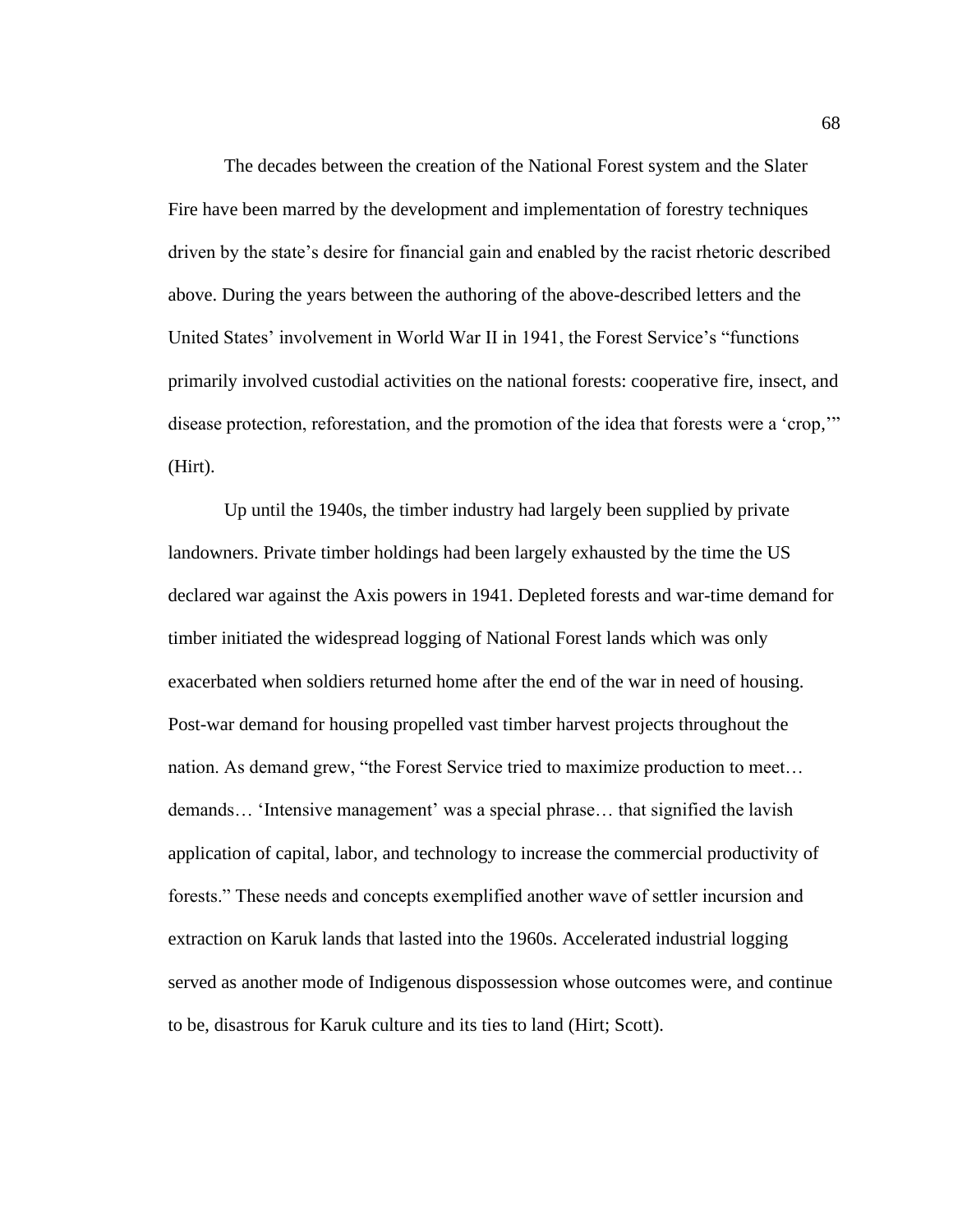"Intensive management," further degraded Karuk lands where fire-suppression had already fundamentally transformed the make-up of forests. Hardwood forests long maintained by Karuk cultural burning had been replaced with fir and pine plantations. Clearcutting, in lieu of selective cutting methods, was utilized throughout western states resulting in the rapid ecological speed," to the detriment of Karuk culture and land. New logging roads crisscrossed Karuk territory further enabling the extraction of timber and allowing more extensive policing of Karuk spaces by Forest Service authorities (Norgaard *Salmon and Acorns Feed Our People*).

The post-war period saw the escalation of destruction of Karuk land. As the state demanded more and more resource extraction on the land it had stolen, fire suppression became even more politicized. The state and various interest groups including the timber industry, ranchers, wildlife managers, and recreationist organizations made increasing demands on the Forest Service. In satisfying the needs of these divergent groups, the Forest Service required funding to build infrastructure such as roads and visitor's facilities. Timber sales provided funding while propelling ecological destruction. Clearcutting and timber plantations became the norm throughout National Forest lands (Hirt).

These fixtures of federal land management continue to be the bane of Karuk cultural practitioners and are a critical component in the increasing frequency of destructive wildfires. They serve as eco-social weapons wielded by the settler state against the interests of Karuk and other Indigenous peoples (Bacon). They have resulted in the monocropping of public lands wherein once ecologically diverse forests have been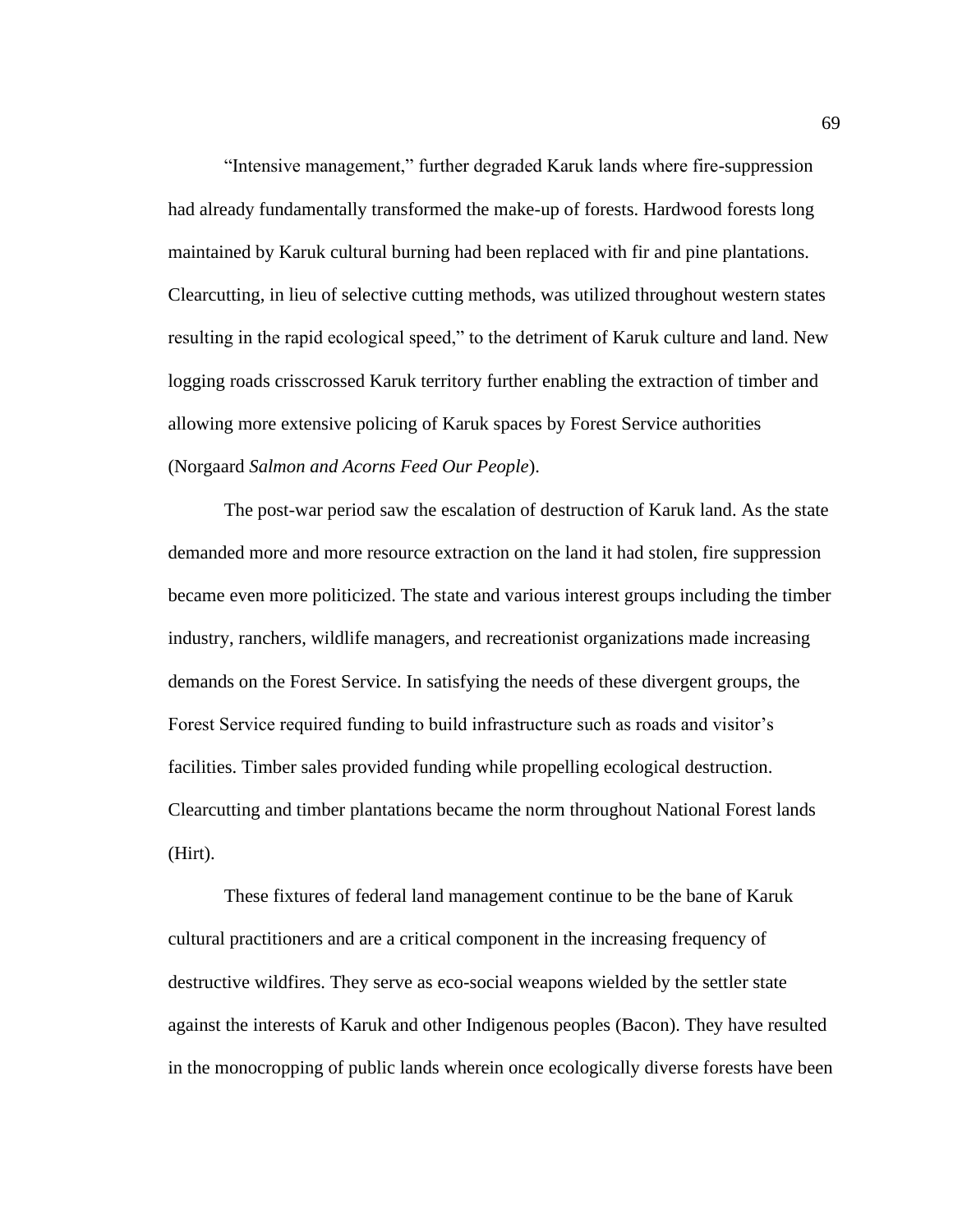transformed into overgrown softwood plantations. These single-species forests are often overly dense. They are planted and maintained in ways that make them particularly prone to destructive wildfires (Donovan and Brown). Fire suppression has exacerbated these conditions even more, leading to vast swaths of public lands, like those surrounding the town of Happy Camp, being densely overgrown. The ecological outcomes of forest management regimes established in the 1950s began to come to fiery fruition in the 1980s and 90s. Forests that were heavily logged, haphazardly replanted, or not replanted at all, and then mutilated by fire suppression for several decades began to demonstrate their pyrographic potential (Pyne *California: A Fire Survey*; Vinyeta).

The Slater Fire is one outcome of decades of extraction-centered mismanagement coupled with the continued marginalization of Indigenous needs within the National Forest system. The forests that were once carefully tended by Karuk people armed with culturally informed knowledge developed by and passed down through many generations have been abused and neglected well past the breaking point in terms of fire-resilience. Fire managed, spaced-out hardwood forests adjacent to sections of fir and pines also tended with natural ignition and cultural fires were razed and replaced with densely packed, single-species tracts. The condescension inherent in settler attitudes towards Indigenous cultural fire had helped transform the commodity factories into timebombs. Those tracts of forest serve as fuels for destructive megafires that would behave very differently without the implementation of the commodity, extraction obsessed fire suppression regime that has dictated the actions of the National Forest for the last hundred years.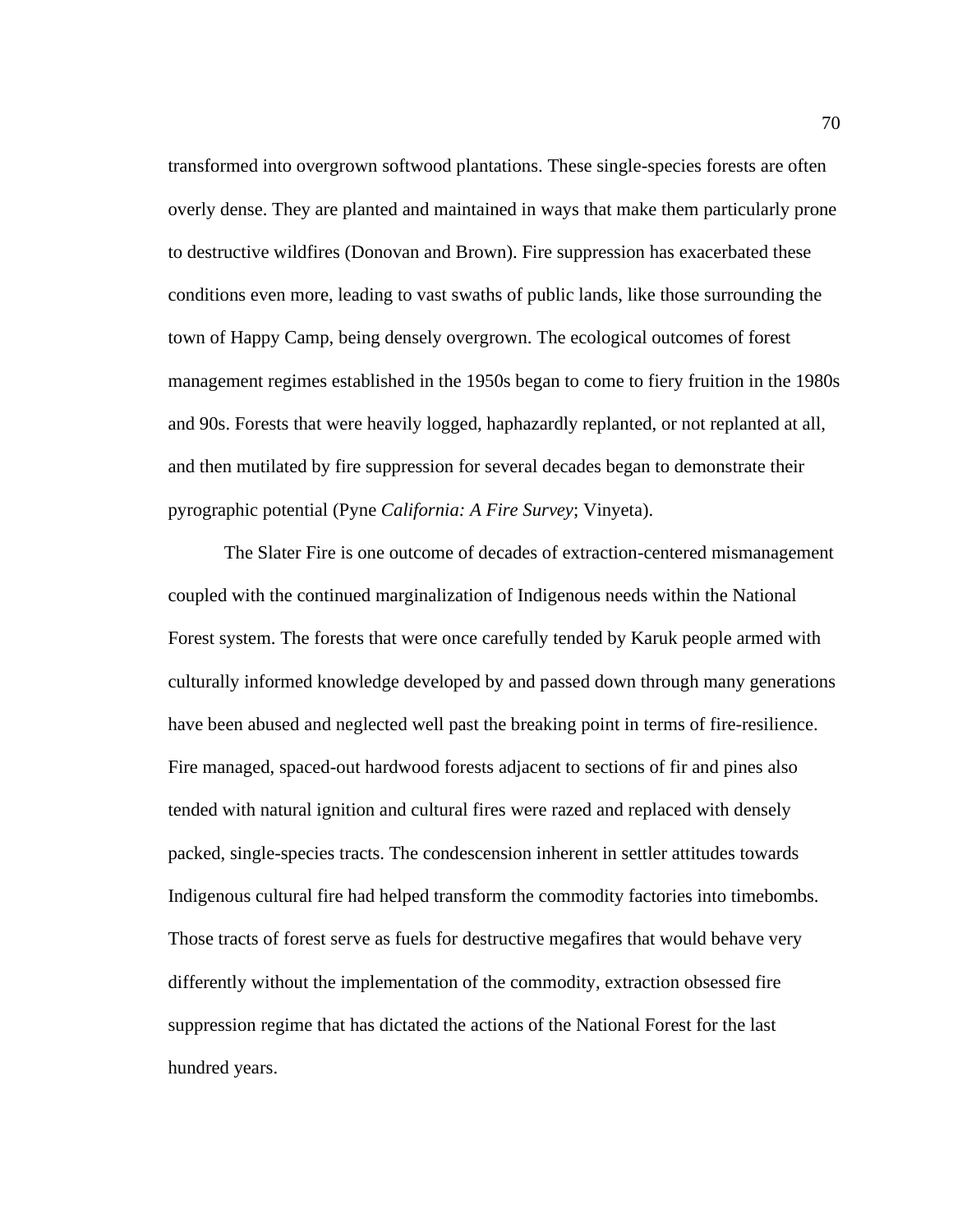The Karuk Tribe, even without reservation lands on which to practice cultural fire, has been working to stop these processes from continuing to degrade their lands and their cultural continuity. As a Tribal Government whose claim to land and sovereignty is further undermined by the fact that they do not currently have a reservation, the Karuk Tribe must work even harder to ensure that their needs are considered in National Forest management plans. While many neighboring Tribes with reservations have established political, economic, and bureaucratic infrastructure that allows them to negotiate with federal entities on more even ground, the Karuk are forced to constantly negotiate and renegotiate funding, access, and inclusion due to their status as a Tribe without a federally recognized land base.

Due to much of the Tribe's funding coming from grants and dependent on project-based funding models that do not provide long-term funding for Karuk cultural goals. The tribe is forced to constantly seek outside funding for their management efforts whereas some other tribes in the region benefit from the political and economic influences of possessing reservation lands. Unratified treaties and the allotment system described in Chapter 2 of this thesis served settler interests of severing Karuk legal claim to their lands. Their lack of reservation lands and resulting exacerbated marginalization continue to maintain unequal power dynamics that undergird the relationship between the Tribe and the Klamath National Forest (H.C.F.S. Council).

In recent decades the Karuk Tribe, often in partnership with regional nongovernmental organizations and local fire-safe councils, has submitted fuels reduction proposals to the National Forest administrations that occupy their lands. Community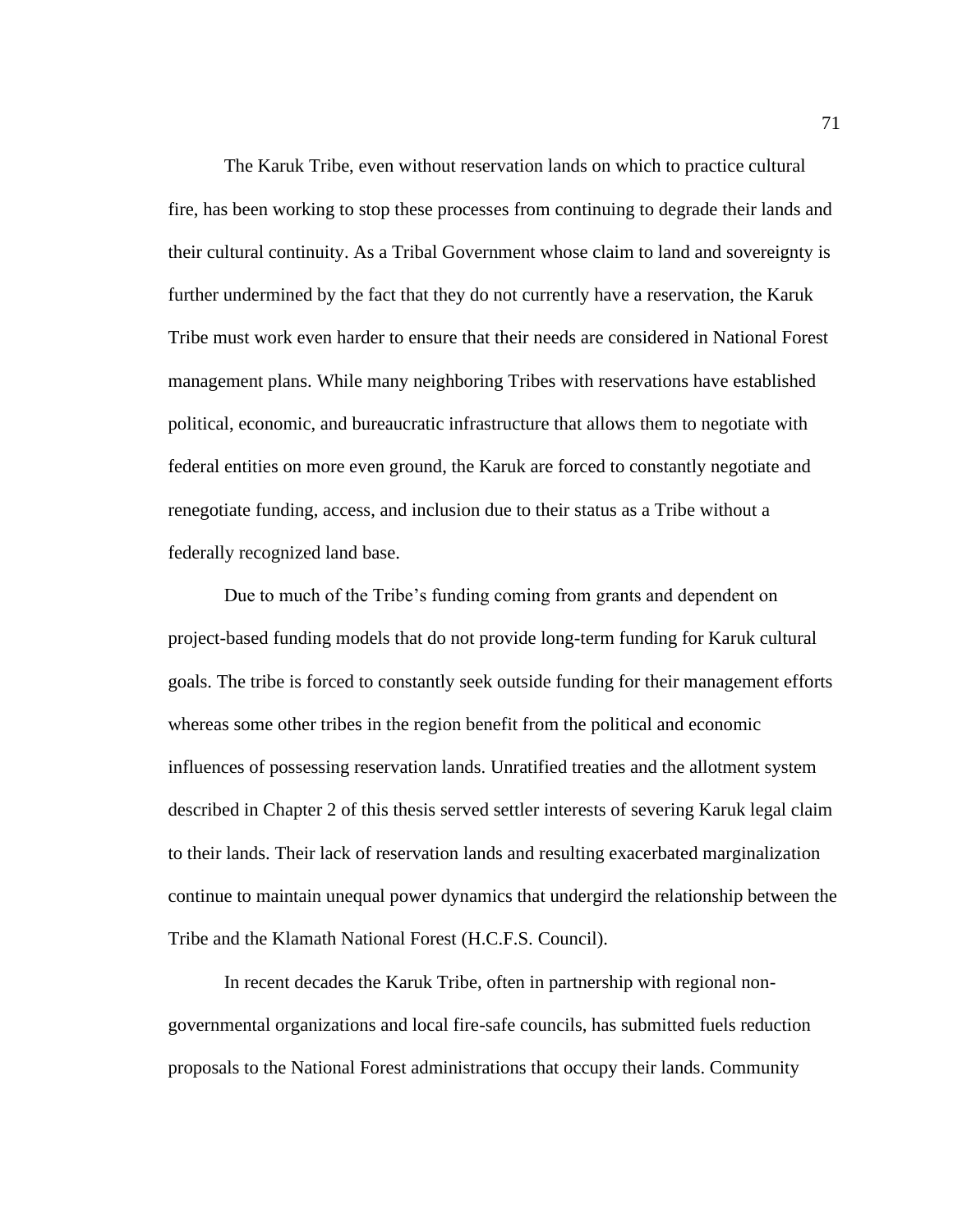Wildfire Protection Plans (CWPP) are created by many fire-prone communities to address concerns related to wildfire and land management in and around towns and private property. They serve as an opportunity for community organizations and individuals to interact with land management entities such as the National Forest in the promotion of community interests. In the case of the Happy Camp CWPP, the document illustrates the importance of reducing fuels around Karuk homes and populations to protect the interests of residents, Indigenous and settler, and to support the cultural interests of the Karuk people. The plan is described by its creators and editors as a living document to be adapted according to the changing needs of the community (H.C.F.S. Council). This iteration of the plan, written to address the build-up of dangerous understory fuels on Karuk lands occupied by the National Forest, was presented to KNF. The main goals of the plan were to:

- Reintroduce fire in the environment through wildland fire managed for resource benefits and prescribed fire, where Forest ecosystems evolved under the influence of wildfires.
- Reduce unacceptable fuel buildups and potential acreage of future high intensity wildfires.
- Use the appropriate minimum impact suppression methods to control wildfires.
- Develop management and protection strategies for inter-mixed State responsibility and private forest lands. (H.C.F.S. Council)

It is unclear whether the KNF signed the document. Its signing would not have ensured any kind of action either way – the plan is a loose agreement to address fuels reduction that lacks any legally binding component. What is clear is that the fuels reduction proposal that the most recent CWPP contained was not implemented. Each of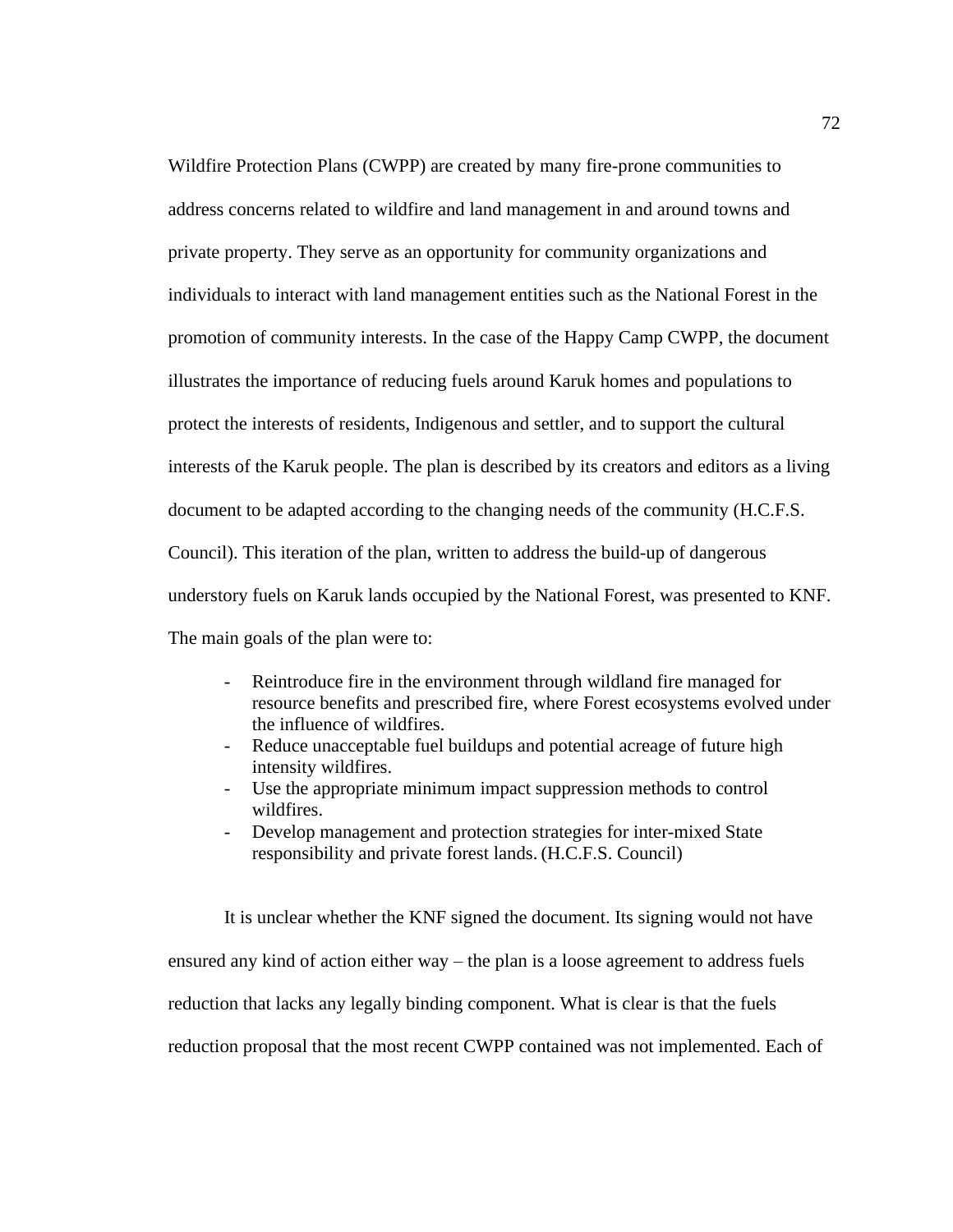the goals described above were ignored by KNF. The proposal was generated via collaboration between the Tribe and numerous community stakeholders over a period of several years and, at least partially, in response to wildfires that had threatened the town of Happy Camp. This failure to act on the repeated requests of the Tribe and Happy Camp community at large are indicative of the Forest Service administration's attitude towards the Karuk people as a whole and the Forest Service's prioritization of timber production over community safety.

Additionally, it is unclear why the KNF refused to participate in the proposed fuels reduction plans submitted by the Firesafe Council in coordination with the Tribe. There was no attempt at large scale fuels reduction by the KNF around Happy Camp in the years and months before the Slater Fire destroyed 200 homes and tens of thousands of acres of forest in the summer of 2020. Its failure to act is rooted in several contemporary conditions linked to the historical and ongoing abuse of Karuk people and lands. Community members, Karuk Tribal members, and a retired Forest Service employee with firsthand knowledge of the KNF believe that the problematic relationship between the KNF and the Karuk Tribe is related to its continued focus on timber harvest, hiring policies implemented by the Forest Service, its refusal to negotiate with NGOs and nonprofits working in collaboration with the Tribe, and fire suppression continuing to be the primary mode of fire management utilized by the Forest.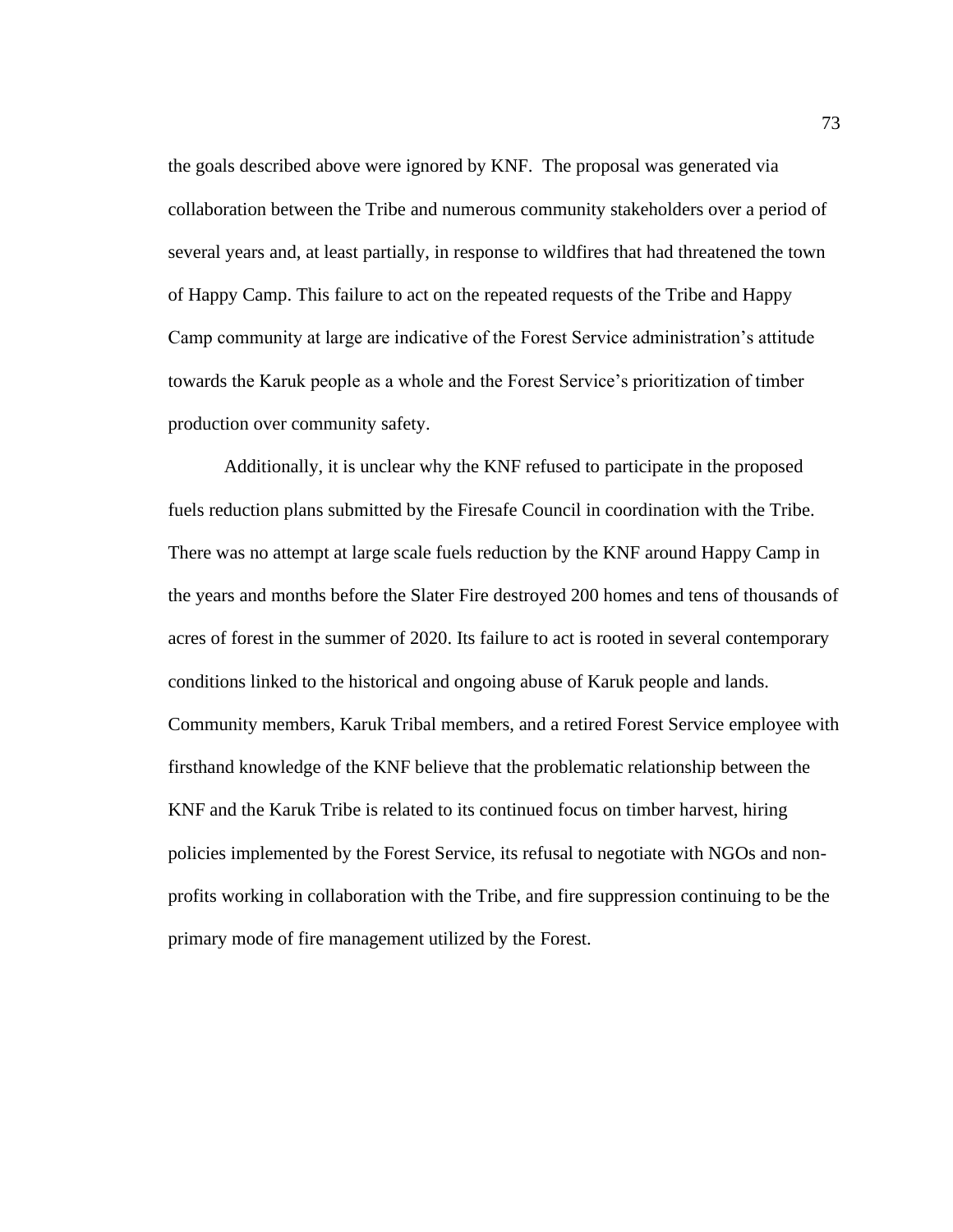### Slater Butte Before the Fire

Far from an aberration, the Slater Fire as Leaf Hillman explains, was a product of history:

"…it's all about the history of those landscapes as well. When you talk about the Slater fire… there's a history behind it. And the cause and effect and what happened, Slater fire and the most tragic parts of it - 150 homes loss and some people losing their lives. That one there for me, it's like first thing that flashes in my mind is… Slater Butte where that fire started. From there, to where the first house got torched several hours later. That landscape right there, in between those two places, point A (where the fire started) and point B (where it started to burn homes) - let's look at the history of that landscape. It's a landscape that was managed for 1000s of years by Karuk people with fire that ended abruptly with contact, the Gold Rush, the genocide that occurred, so pretty abrupt change in how that landscape was managed."(Hillman)

Leaf Hillman described the conditions on Slater Butte where the Slater Fire was ignited by failing electrical infrastructure as ecologically homogenous – the product of plantation-style forestry – and systematically mismanaged to achieve unsustainable harvest expectations. What was once a diverse, mosaic landscape where old, large hardwoods were interspersed with "legacy softwoods," and meadows had been transformed over a relatively short period of time into a tinderbox of overgrown, fuelsrich forest ready to explode into destructive, impossible to control wildfire (Hillman).

What was once an ecologically diverse, fire-resilient landscape made up of various types of old-growth forest interspersed with meadows has been violently transformed into overgrown thickets of softwoods planted on land that has, in many cases, already been clearcut several times. These ecological transformations have been driven by greed and colonial attitudes that commodify living beings and land for short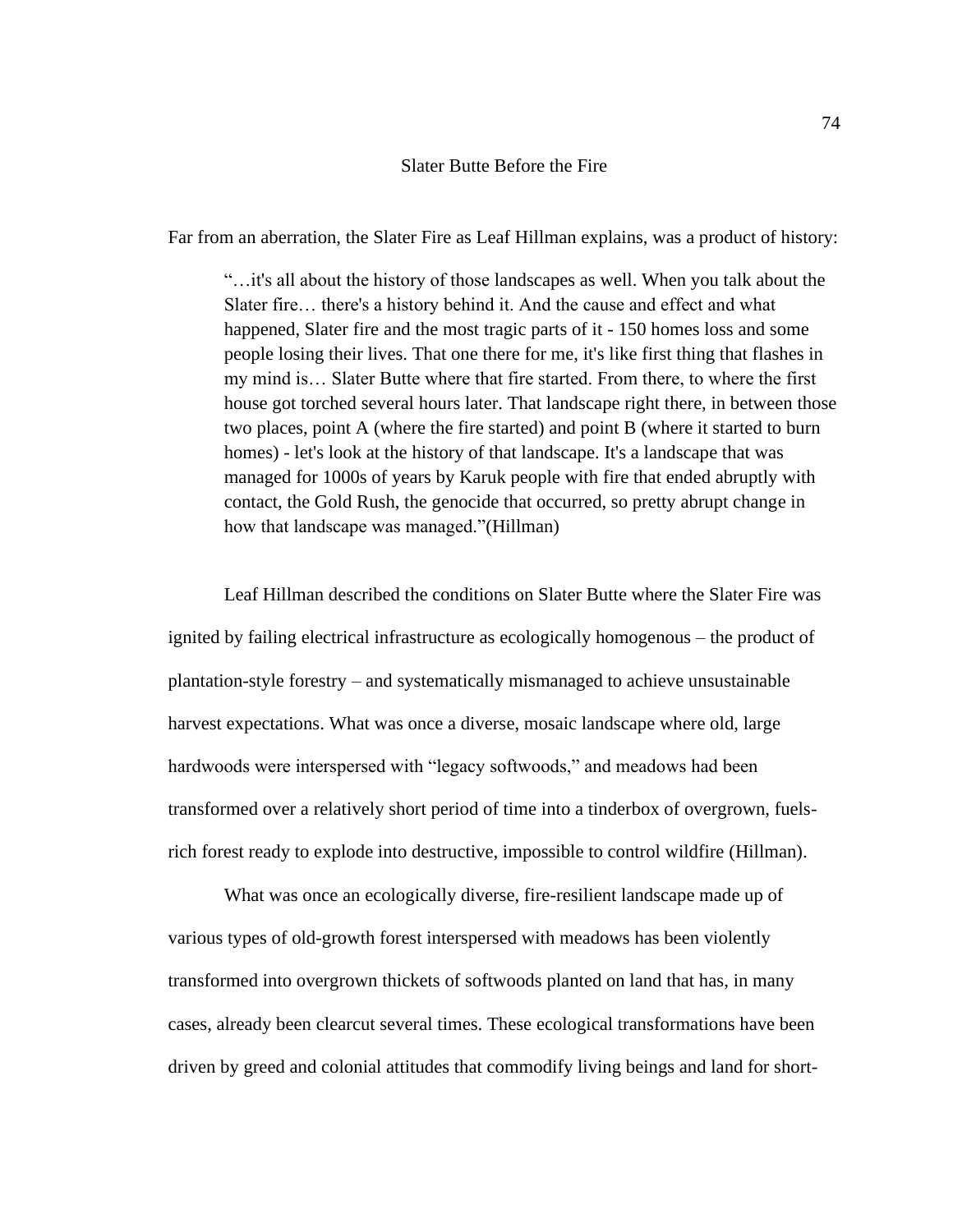term financial gain without considering the consequences for people that live in the area or the future generations who will inherit the ecological outcomes of management regimes being utilized throughout the KNF (Harling) (McCovey). According to Hillman, "they weren't planning on hanging around...they were planning on raping and pillaging (both people and the land)…They weren't thinking about the next generation or seven generations down the road," (Hillman).

By continuing to manage land and fire in these ways on Karuk lands, KNF desecrates spaces that are culturally essential to Karuk people. Timber salvage harvesting, a process in which burnt forests are harvested without the standard Environmental Impact Statements and public review processes required for standard timber harvest plans, add insult to injury. Forests that have been altered via previous iterations of clearcutting, plantation planting, overgrowth, and wildfire are made available for rapid harvest once wildfire has further impacted the landscape. The justification for salvage harvesting is that the trees are damaged or have been killed by previous wildfires and that they represent a continued fire risk unless removed. This overlooks the ecological importance of fire-damaged and dead trees in ecosystems and represents the prioritization of producing board-feet of timber versus effective landscape management (Lindenmayer, Burton and Franklin).

KNF's utilization of Karuk lands as timber plantations and its focus on fire suppression has created conditions in which destructive wildfires are inevitable. These commodification / suppression methods interrupt Karuk access to land while threatening what little land the Tribe still holds. Ecological disruption on this scale threatens entire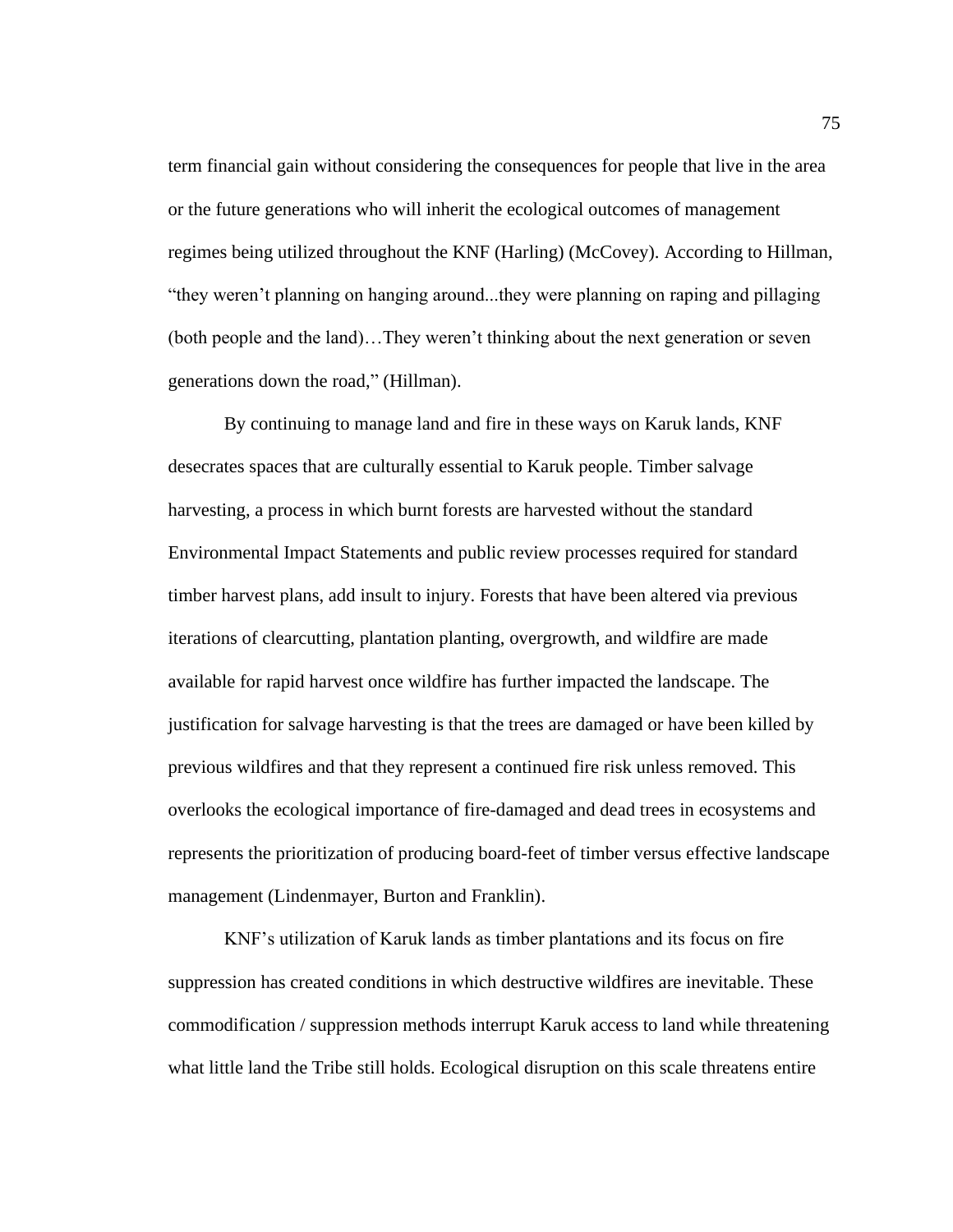communities. Slater Butte, a culturally important place carefully tended by generations of Karuk people, was transformed within a century into a life-threatening mass of overgrown fuels. The community of Happy Camp knew that the forest surrounding them was dangerous to the town. They carefully and repeatedly produced studies that demonstrated their needs in terms of land management and fuels reduction and sought the assistance of KNF in reducing the threat of wildfires to the community. Community needs were systematically ignored, and the ecological collaborations long maintained by Karuk people continued to be disrupted.

Wildfire was not an existential threat before these colonial, profit-driven disruptions: "One thing we've never had to deal with here before… is fear of fire destroying our communities. That's never been part of our experience in this place for 1000s of years... Because our communities have never been at risk of destruction to fire as they are today because of mismanagement of these forests," (Hillman). Karuk people, having created reciprocal ways of tending the landscape informed by many generations engaging the landscape and observing how it responded to certain interventions, knew that wildfire was inevitable but that its potential for threatening their interests could be reduced via cultural fire.

Leaf Hillman explains:

"… you have to actively manage it…this isn't a wilderness area. And they said, you could ride a horse for… days and never have to get off… because there was no brush, you know, there's just these big… majestic trees and open [land] - that wasn't an accident. [T]hey weren't discovering uninhabited wilderness. **They were discovering a carefully manicured and managed landscape that was healthy, productive, and abundant, but had been managed by Native people**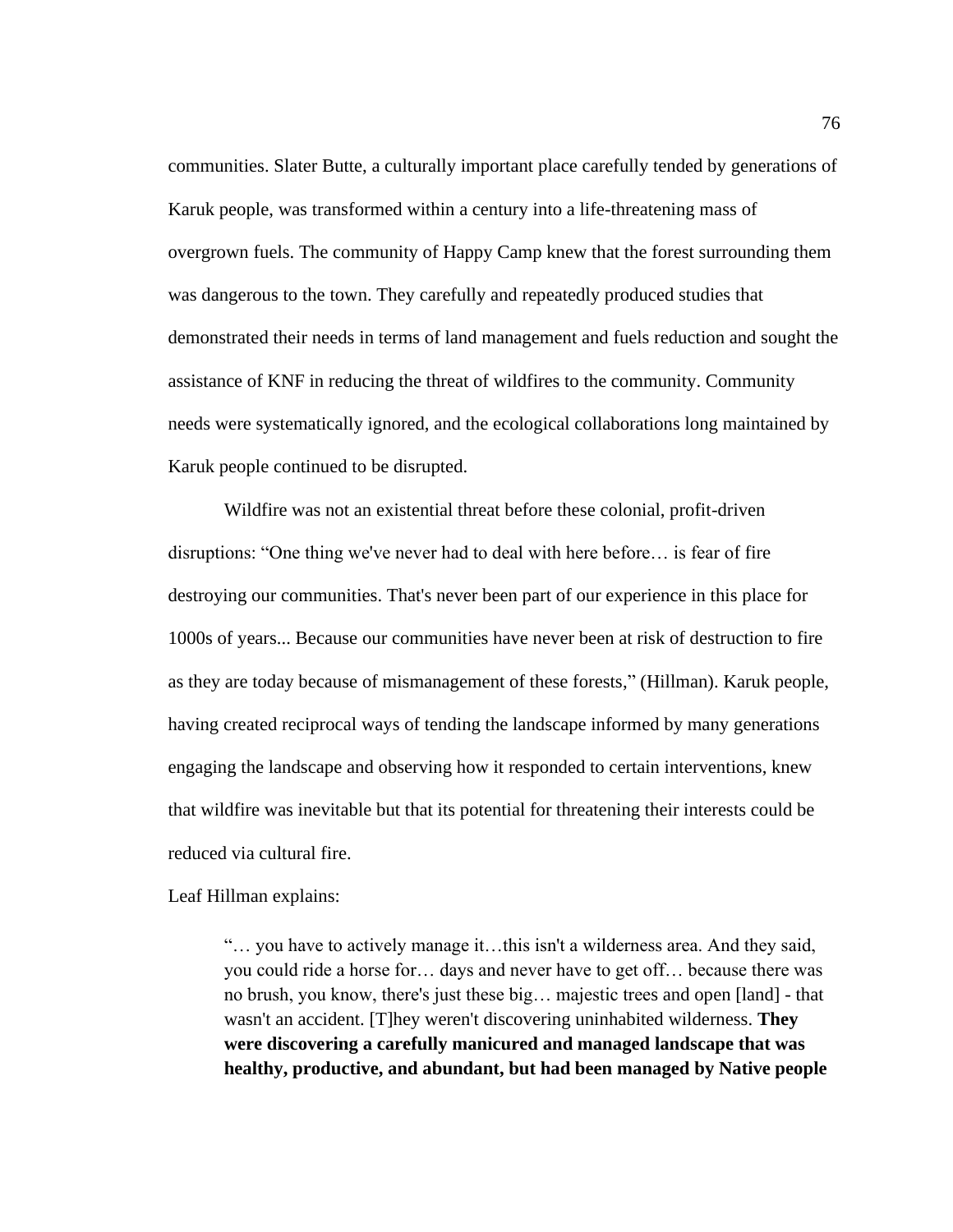**to be exactly that**. And the problem I think… is that they weren't… much interested in maintaining that - they were interested in greed."

The legacies of settler invasion and genocide of Indigenous people in the Klamath Basin have been foundational in shaping the ecological conditions that made the Slater Fire inevitable. Land theft, capitalism, and white supremacy have created conditions that generate ecological disasters on Karuk land 170 years after the California Gold Rush began and the decades of ethnic cleansing it instigated. Settler colonial logics of erasure, as described by Wolfe, have been weaponized by the State of California and the Federal Government in the form of the National Forest Service to justify their attempts to exterminate the Karuk people and destroy their relationship with their traditional territories.

Conflagration – The Slater Fire of 2020

"And then that history, from contact and into genocide and to now is one of rape and pillage, greed, extraction, industrial scale logging… that created the conditions - there's nothing that's gonna stop that fire. I don't [care] if you had 10 bulldozers and a line, …10 bulldozers wide, **nothing could stop that fire**. Under any circumstances, nothing could stand in the way of that fire. Because of the conditions that have been created on that landscape… the economy, the mills that were around Happy Camp, all those years, all this artificial economy that was created and the absolute mismanagement of the forests, seeing them as a resource, only to be extracted. And not putting anything back - not giving a shit about managing the land, but just making money and supporting an artificial economy that is unsustainable," (Hillman).

The Slater Fire of 2020 was sparked by a downed powerline in the Klamath National Forest. The line was downed during a violent windstorm that rapidly propelled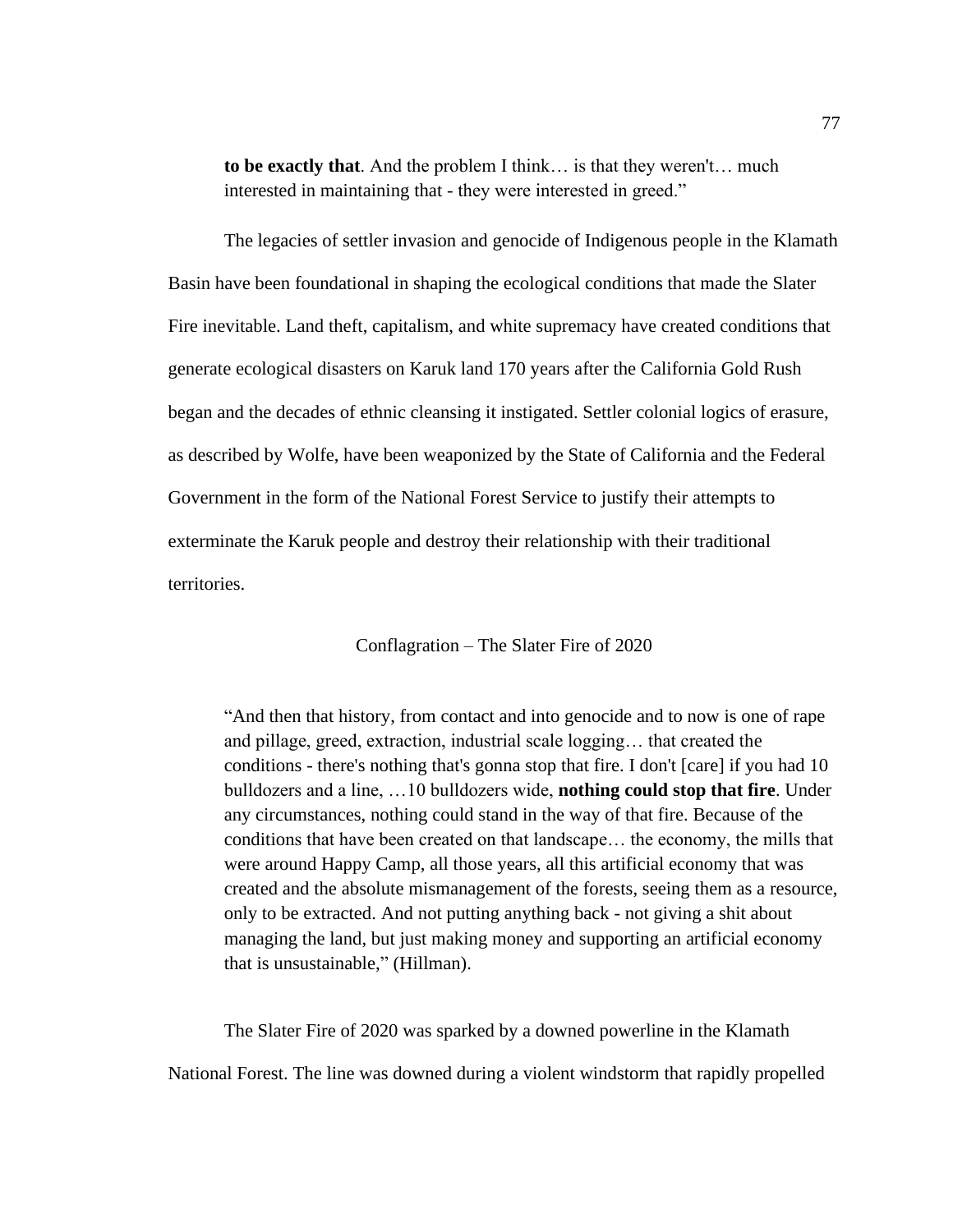the growth of the fire as it tore through overgrown timberlands choked with dry fuels. It moved towards the town of Happy Camp where the community was largely unaware of the inferno that moved towards homes, businesses, and Tribal buildings (Ho).

Verna Reece, Karuk basket weaver and Happy Camp resident was notified of the fire and the need to evacuate her home by a friend in Eureka, California, a city roughly three hours' drive away, who had heard about the fire via a family member who did not have a car and needed help evacuating from Tribal housing in Happy Camp. The fire moved so quickly that many community members only found out about the fire when they noticed the rapidly growing and moving mass of smoke produced as the fire raced through KNF's overgrown timber plantations. Reece's husband had headed home from Orleans, an hour downriver from Happy Camp, and when he arrived "didn't know about the fire. He just came home, and I met him, and I said, 'there's a fire coming… we have got to get out.' So, we grabbed a few things, and we didn't think it was gonna get our place because we took care of our place - we cut and brushed. Didn't do any good. And you could see the fire coming down and the wind was so bad. Just like a train coming through," (Reece).

Reece, who has lived in Karuk traditional territory on and off since she was a child, had taken extra precautions to protect her home from wildfire. She and her husband had done extensive fuels reduction on their land and had installed a metal roof on their home to reduce its risk of being damaged or destroyed by fire. These precautions were, unfortunately, not enough to save their home from being destroyed. Pieces of their roof were the only things that remained of their cabin and those had been twisted nearly past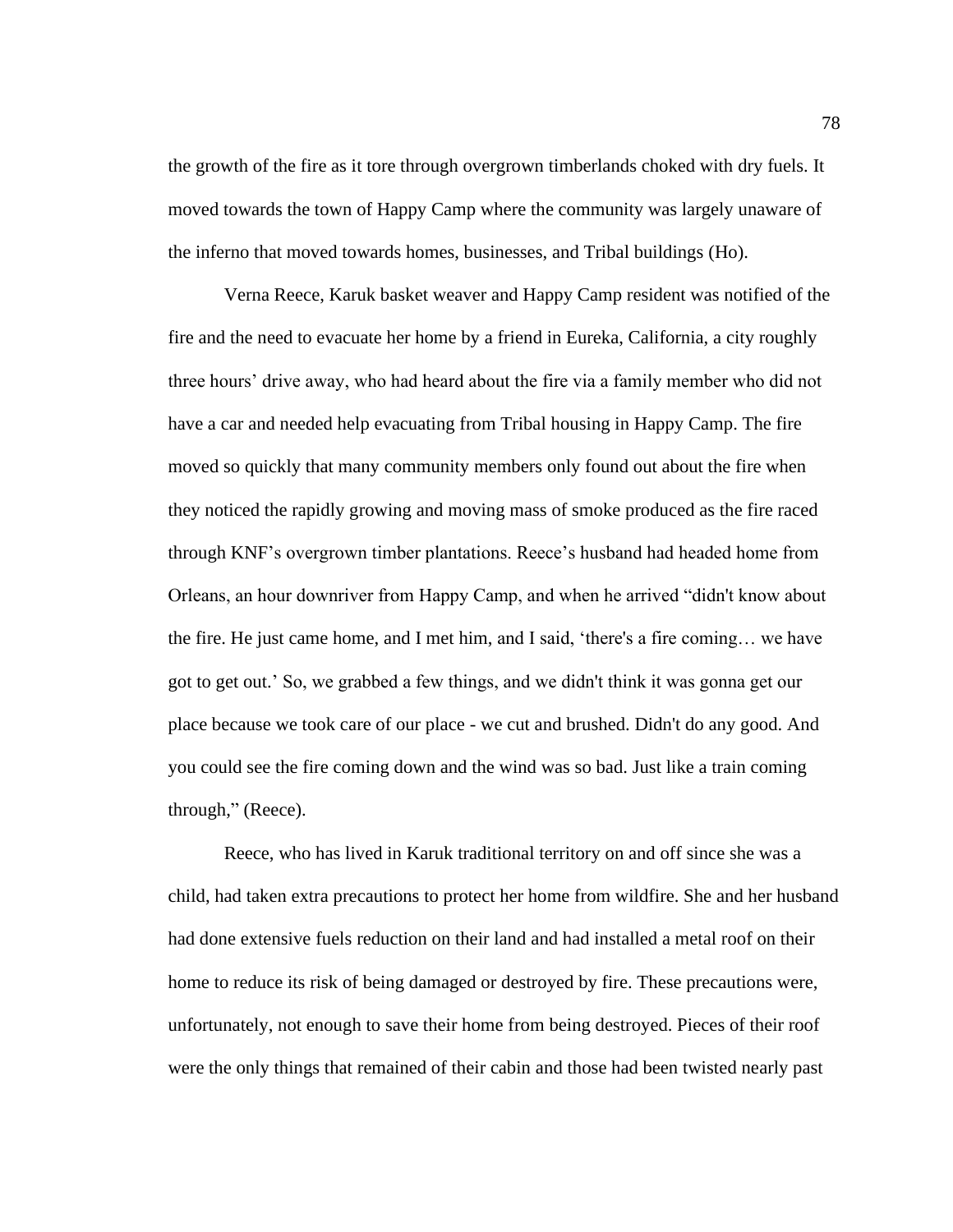recognition. Verna and her husband lost everything other than a few personal possessions that they had grabbed before the fire approached their home. Their story was not unique in the aftermath of the fire. 200 homes were destroyed by the Slater Fire leaving many homeless and struggling to recreate any sort of stability in their day to day lives (Reece).

The fire raged for over two months during which Karuk cultural observers did their best to represent the interests of the tribe as firefighters used bulldozers and other heavy machinery in attempts to control the fire and protect community interests. Cultural observers accompany fire crews and advocate for culturally sensitive sites that the Tribe wants protected from disruption or destruction. Many culturally sensitive sites are treated according to Karuk cultural burning and fuels reduction practices to protect them once a wildfire starts. Karuk do as much preventative work as possible to protect sites of cultural and religious importance so that they can request that fire crews avoid disturbing them during fires (McCovey).

In the case of the Slater Fire, Karuk cultural practitioners had worked to protect several culturally valuable black oak trees that had been growing near Indian Creek, northeast of Happy Camp, for over one hundred years. Tribal members had cleared brush and grass from around the trees and had communicated their importance to fire crew leaders. Once the cultural observer had left the area – they are often overstretched in terms of the land they must monitor, especially during a megafire as large as the Slater – a chainsaw operator cut down the trees. This is an event that happens all too frequently: Tribal cultural observers strive to protect culturally important locations, whether they be groves of trees or rock outcroppings used in ceremonies or other culturally significant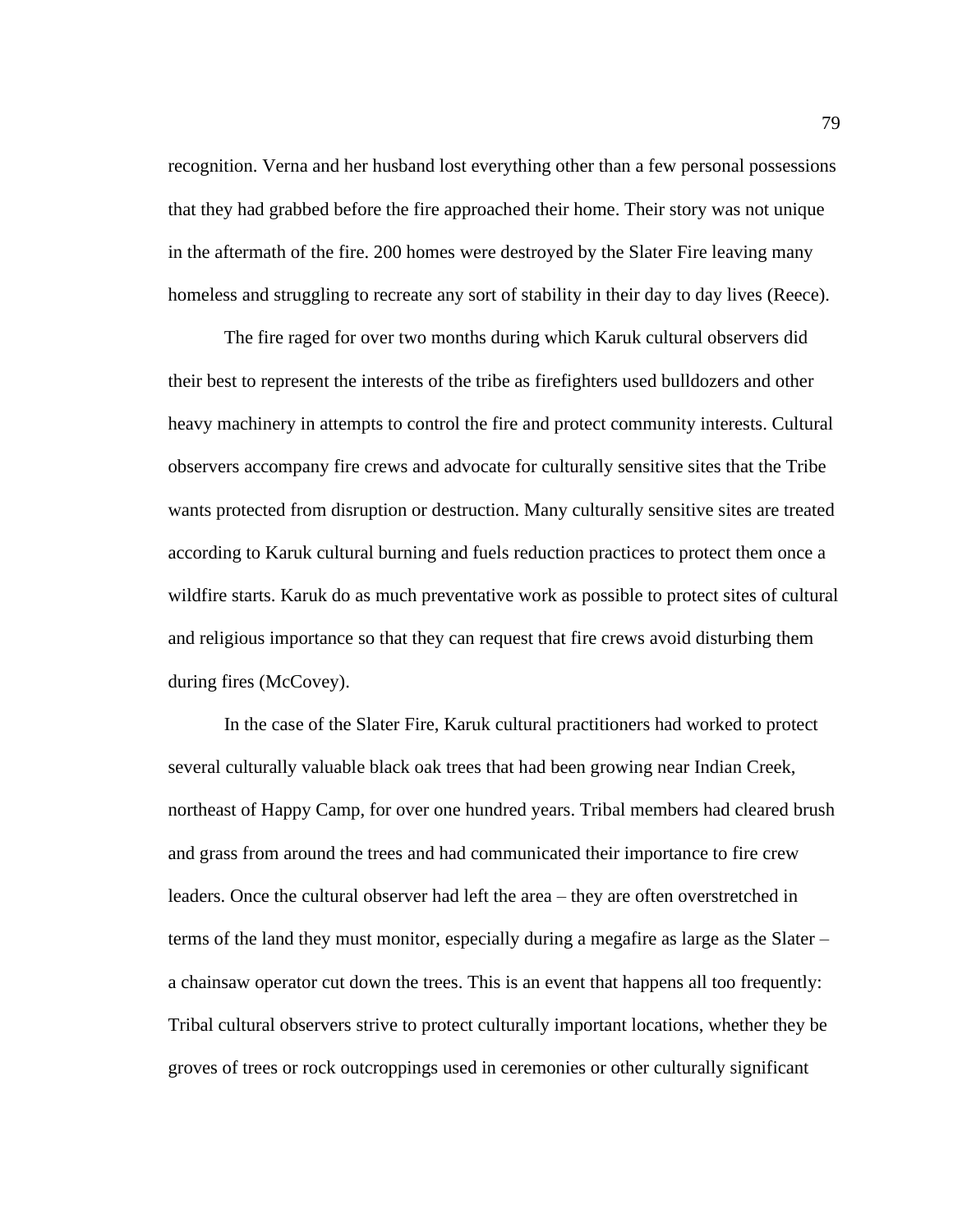sites that are comparable to churches or cathedral for the Karuk, and once the observers are forced to leave to address other responsibilities, the sites are desecrated by Forest Service or other firefighting laborers (McCovey).

While researching, I spoke to several people who had witnessed these acts. The stumps of the black oak trees mentioned above were visited – they are a lingering testament to the cultural warfare endured by the Karuk Tribe. One man, wanting to remain anonymous, described the destruction of a cultural site on another fire that burned south of Happy Camp during the summer of 2021, approximately one year after the Slater Fire started. He spoke of a large boulder used by the Karuk for ceremonial purposes. The land around the boulder had been cleared of fuels by Karuk people to prevent its disruption during a fire event. When a wildfire was burning in the area, the Karuk cultural observer communicated the importance of the boulder to heavy machinery operators working the fire.

As soon as the observer left the site, the heavy machinery operator pushed the boulder down the hill. Even when Karuk communities are threatened by wildfire, they do everything in their power to protect culturally important sites. According to interviews and personal conversations, they are consistently met with callous dismissals of their interests and values and are, time and time again, forced to watch as their lands and cultural sites are ravaged by settlers and ecological conditions shaped via settler interests. The Klamath National Forest has altered the land that they oversee as to make it nearly unrecognizable when compared to the spaces created by Karuk people via their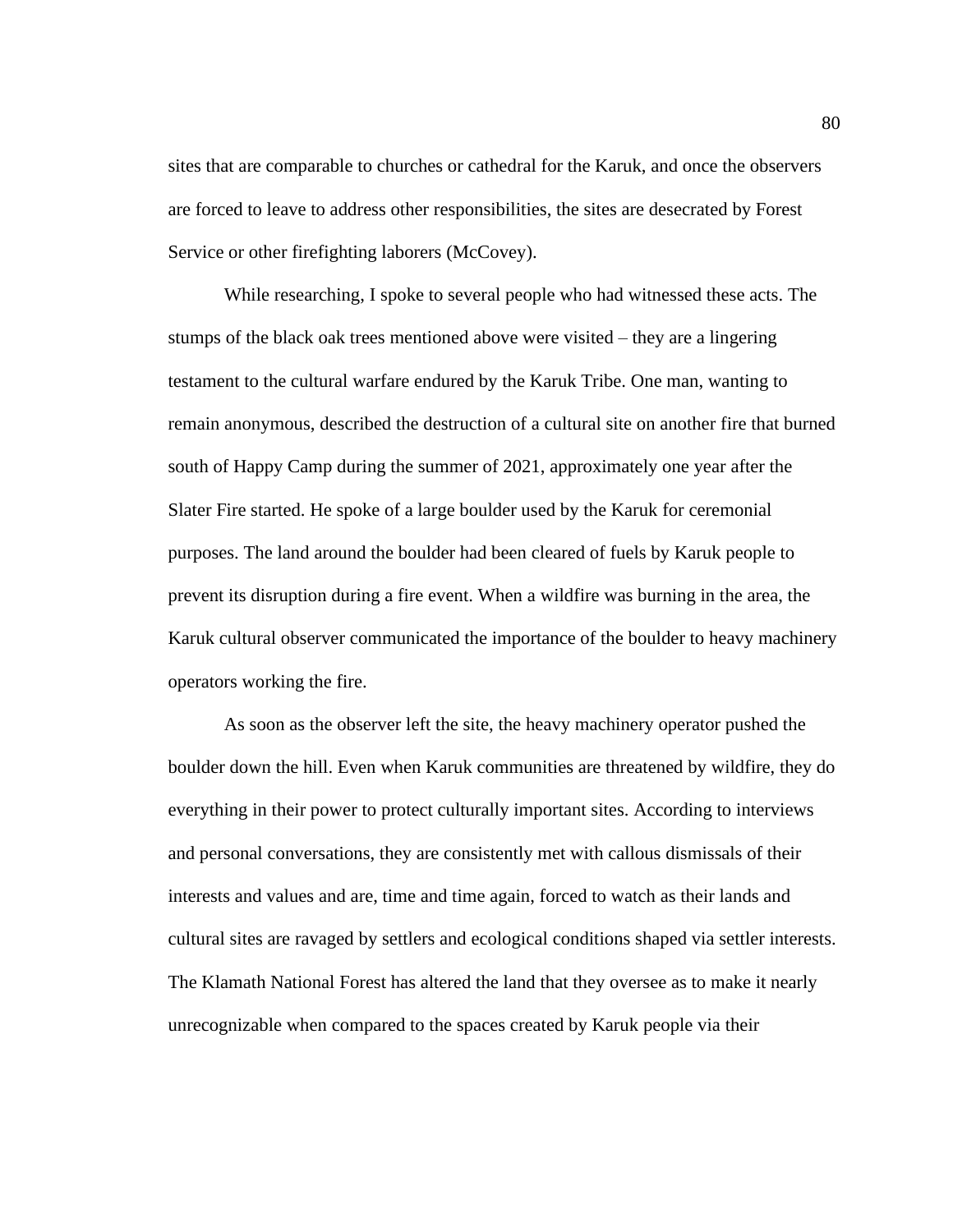stewardship practices. In doing so they generated ecologically unstable spaces primed for megafires.

"They didn't think about a healthy forest - if we had healthy forests between Slater Butte and that first house burned down in Happy Camp if we had spent the time propagating healthy forests that had old trees, big trees, that were appropriately diverse, we had oaks and stands and legacy firs and pines. And when you had that kind of diversity… that fire couldn't have traveled from there to there… with a wind event driving it, it couldn't have done it because you [would] have natural barriers. And that natural barrier is a healthy forest that is diverse," (Hillman).

By criminalizing Karuk lifeways and promoting fire suppression as the only tool for tending fire-prone landscapes, the National Forest Service has undermined the ability of communities throughout the Klamath Basin to protect themselves and their cultural interests. It has promoted the destruction of Karuk culture at the expense of all involved parties. Instead of supporting the management of healthy, diverse forests, it has created conditions throughout Karuk aboriginal territory that further threaten the wellbeing of Karuk people and their neighbors.

Visiting Slater Butte and the land that stretches out from Indian Creek is a breathtaking experience. The land is studded, as far as the eye can see, with the skeletal remains of fir and pine trees. A year after the fire began, in August 2021, there was evidence that some things had started to grow through the glass-like ground. Some brush species and trees whose seeds were not destroyed by the passage of the fire had sprouted into the desolate rolling hills marred by the ashen remains of the abused forestlands of the Klamath National Forest. It looked like an apocalyptic wasteland. Kathy McCovey, clearly tempering her own expectations, said that the fire had created a unique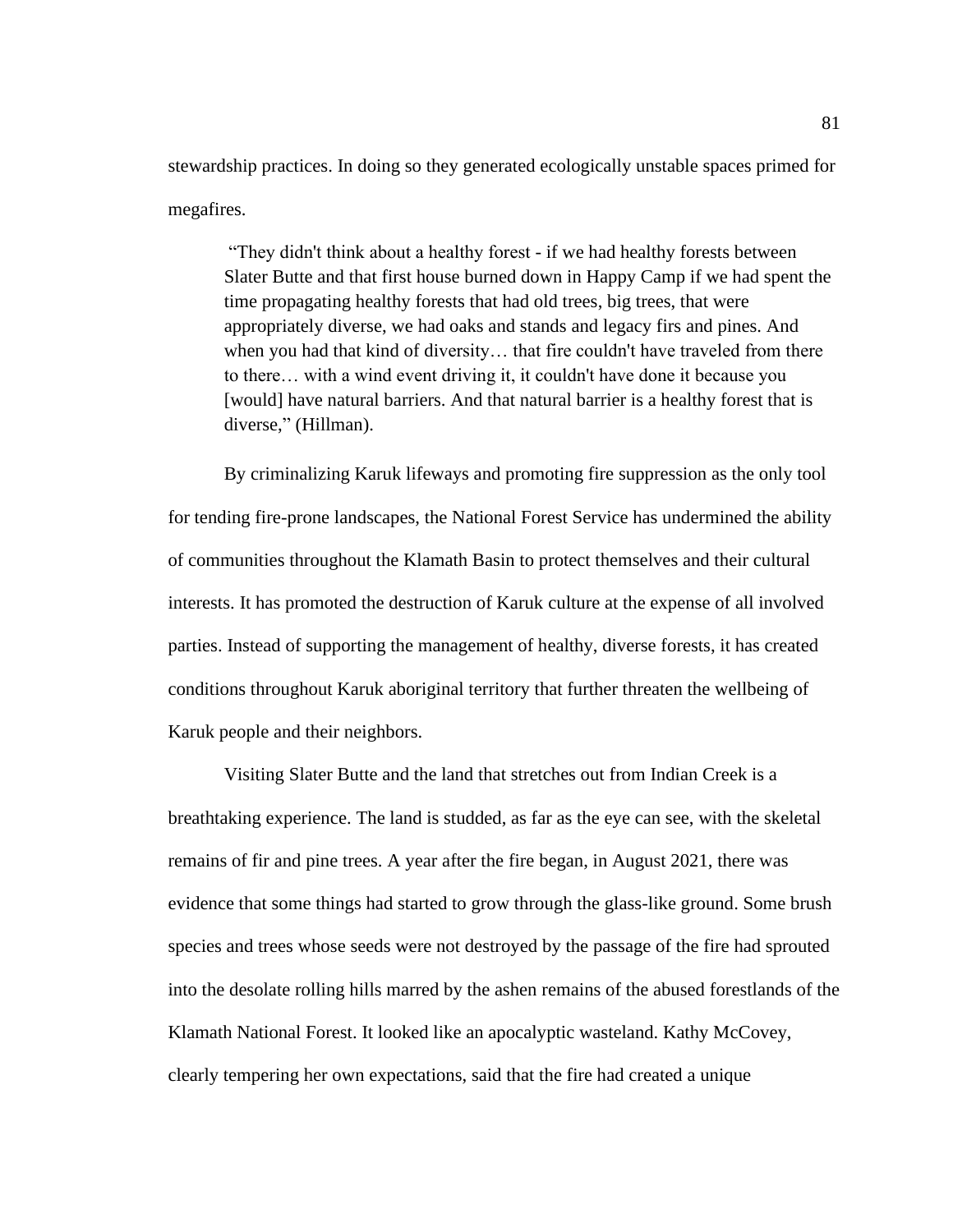opportunity – by destroying the forest, the Slater Fire had reset forest succession in a way that could, with Karuk cultural fire as a fundamental tool for managing the landscape, allow Karuk people to reform the reciprocal relationships that had generated and maintained fire-resilient landscapes that supported the cultural needs of Karuk people before settler invasion, genocide, and land theft. In some twisted way, the Slater Fire could represent a new opportunity, a resetting of priorities and access that could help heal long-festering wounds. If the Karuk people are allowed to do what they know how to do, to do what they know is right.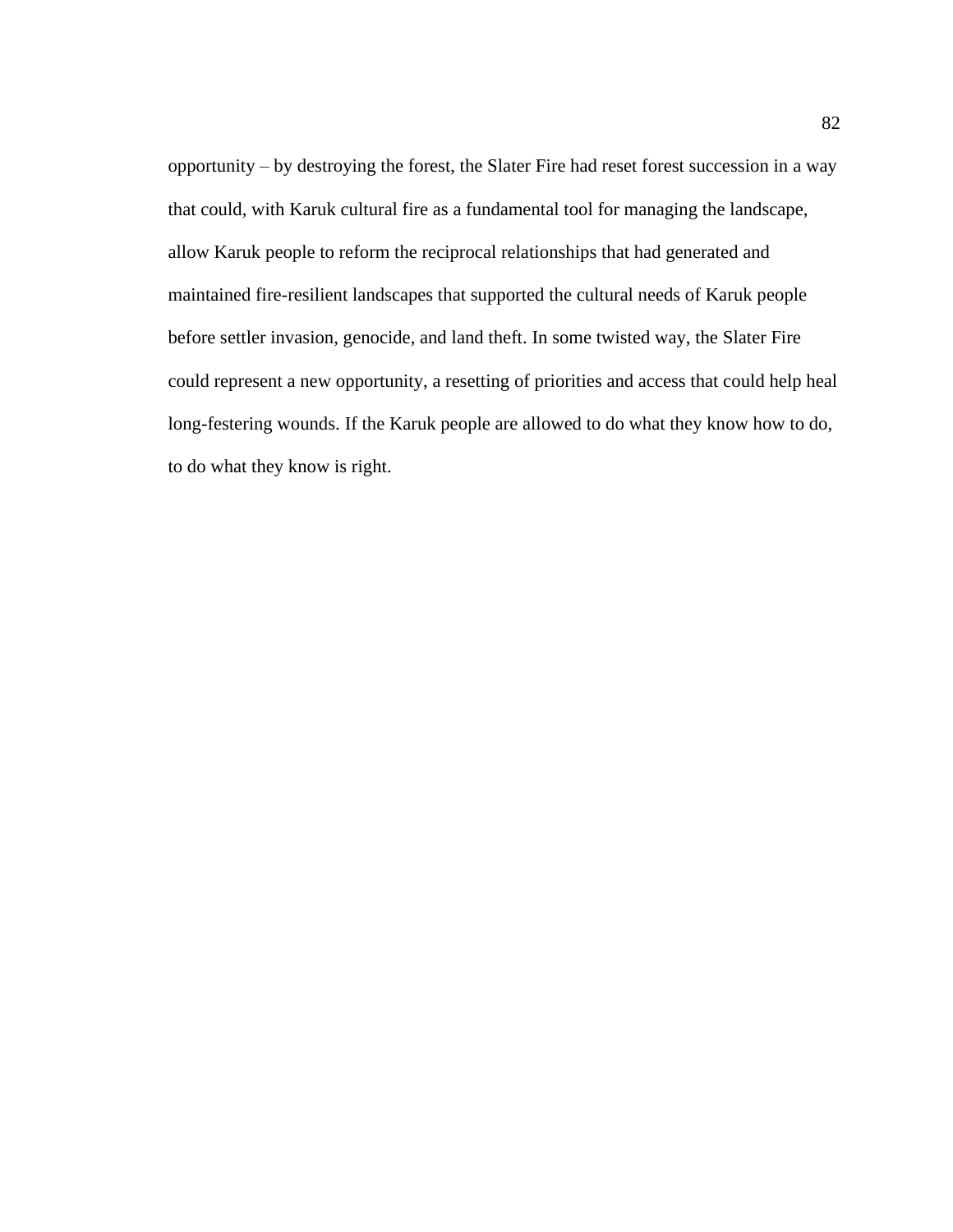#### **CONCLUSION**

The Slater Fire was a disastrous event for Karuk people. It represents the genocidal outcomes of settler colonial management methods and attitudes and exemplifies the ways that such methods attack Karuk people and lands. The Slater Fire would not have occurred had the settler state not imposed extraction-obsessed, ecologically destructive systems onto stolen Karuk lands. If Karuk people had been able to continue to use cultural fire in the ways that best serve their communities and the lands that those communities rely upon, conflagrations like the Slater Fire would not be an increasingly common occurrence on Karuk territories.

This is a story of genocidal violence, both historical and current, being wielded against the Karuk people for over 170 years. It is also a testament to the resiliency and fortitude of Karuk people and their culture. They have endured terrible hardship since the creation of the State of California and the nightmarish outcomes that statehood unleashed up their people and have managed to maintain their cultural knowledge and understanding of their essential role in the spaces they helped to create. Karuk people, even without the relative security provided by reservation lands, have continued to promote and implement cultural fire on their aboriginal lands. They have fought to reclaim access and cultural freedom in the spaces that they have so intimately shaped since time immemorial. They continue to fix the world with fire and ceremony.

This thesis has analyzed the various ways that settler colonial land and resource management regimes have perpetuated genocidal violence towards Karuk people in their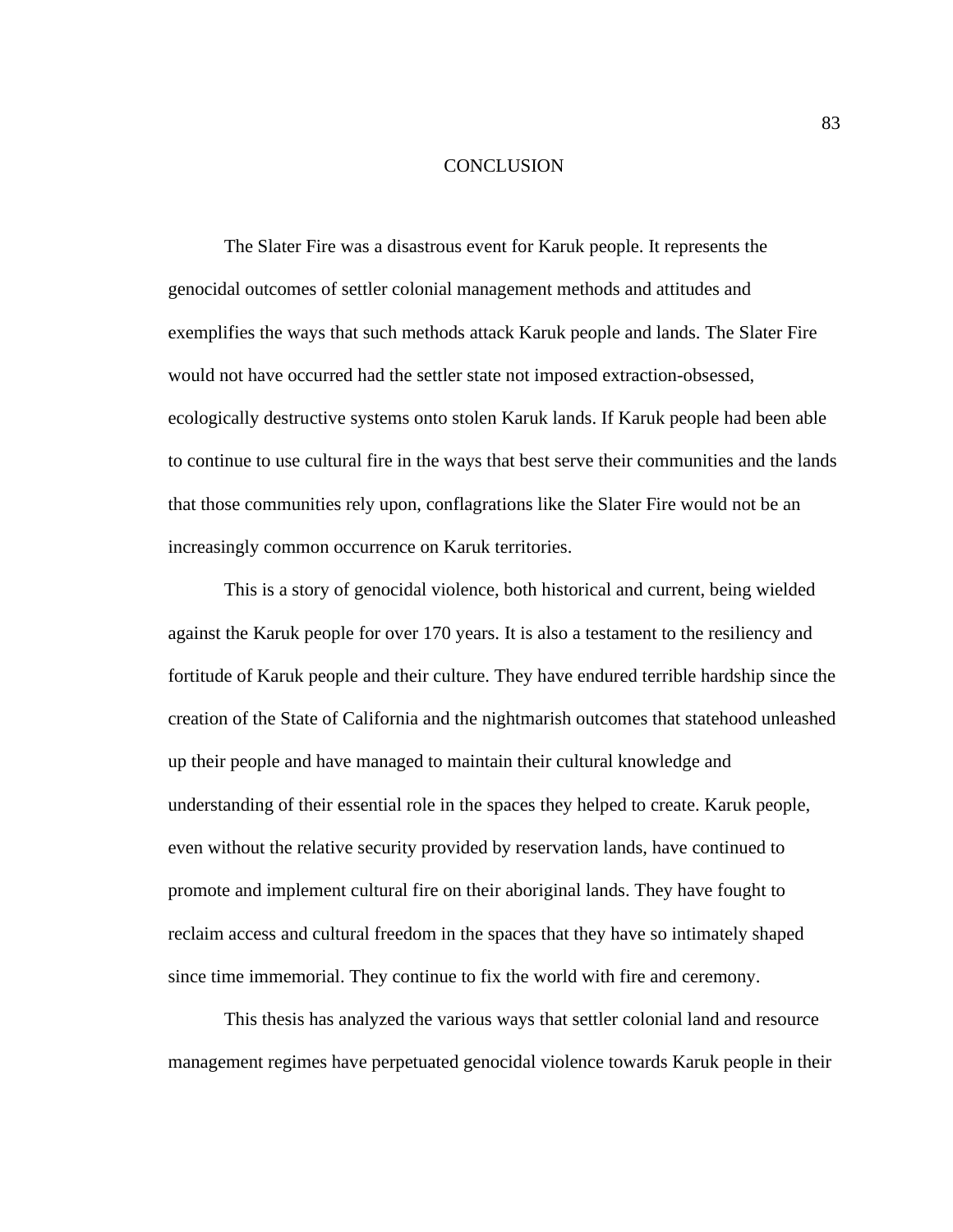aboriginal territories. It describes Karuk cultural fire and connects historical genocidal violence carried out by the settler state with more modern outcomes of fire suppression on Karuk lands. The historical arch that stretches from early acts of greed-driven, racist genocidal violence perpetuated against Indigenous people in Norther California to the current unfolding reality of ecologically volatile, stolen Indigenous lands should be clear to readers. The Slater Fire is the outcome of systemic, evolving acts of genocidal violence towards Karuk people.

Karuk people continue to be violently cut off from their lands. The outcomes of this separation are detrimental to the wellbeing of Karuk people and their traditional lifeways. Those same outcomes threaten the settler communities that live in and adjacent to Karuk lands: megafires do not discriminate in their destruction and will consume the lives and resources of settler and Indigenous peoples alike. Returning Karuk land to Karuk people and supporting their use of cultural fire is in the interest of all impacted communities. The Klamath National Forest is not caring for the stolen land they control in ways that consider the needs of the people who live on and near them.

This work is limited in scale and scope. It is focused on the experiences of Karuk people and is centered in their experiences and narratives. Future work on the topic could further investigate the ways that the National Forest Service as a federal entity interacts with Indigenous populations in various ways. The hiring practices and work culture of various Forests needs to be further examined to understand the ways that the Service perpetuates genocidal violence via the personnel assigned to oversee Indigenous lands. The ways that planting and harvesting timber interacts with fire suppression and fire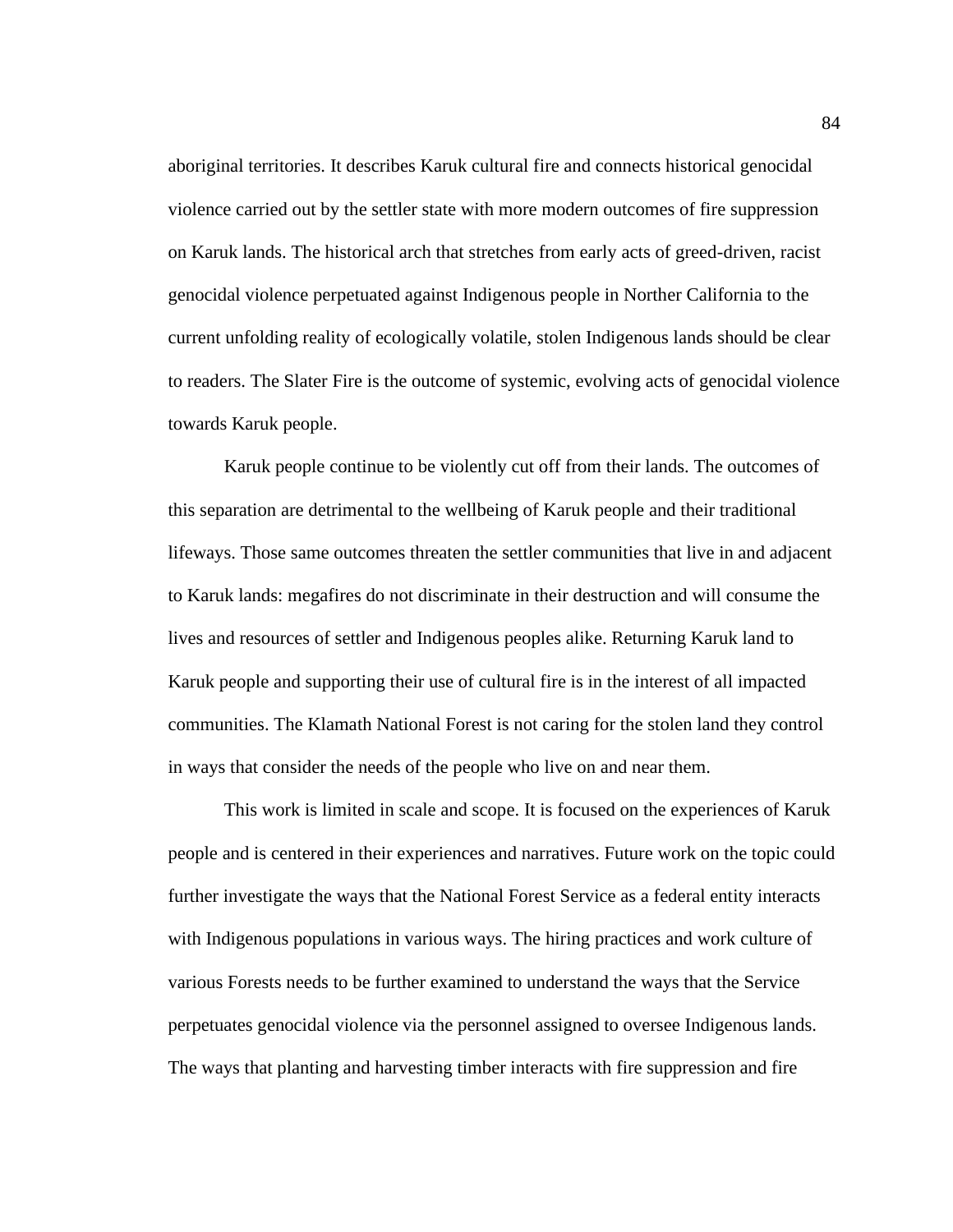fighting in National Forests needs to be further examined as a component of the ecological violence experienced by Indigenous peoples. Is firefighting becoming a larger industry than timber for National Forests? Fire fighting in California is a multi-billiondollar business. What does that mean for Indigenous peoples whose land has been commodified by the settler state?

The Slater Fire is one event of many that demonstrate genocidal violence inherent in modern management regimes. There is still work to be done in shaping a deeper understanding of the causes and outcomes of events like the Slater Fire and in generating solutions to ongoing systemic issues faced by Indigenous peoples in the United States. Some of the most immediate questions that come to mind are: How can Community Fire-Safe Councils better support the needs of those they represent when interacting with the Forest Service? If Forests refuse to work with communities in meaningful ways to counter the threats created by Forest management methods, what should those communities do? Are there ways that communities can better negotiate with the Forest Service or is the institution in need of a systemic overhaul? Can the National Forest Service represent the interests of the communities it purports to protect while overseeing stolen lands? How can the Karuk Tribe get more or all of its Land Back?

This work examines one component of the ways that genocidal violence is wielded against Karuk people and Indigenous people. Fire suppression is a mode of settler violence that seeks to destroy Indigenous culture and, in turn, Indigenous people. It positions settler profit and control of land over the survival of Indigenous people. It represents destructive degrees of hubris both in the idea that human beings can control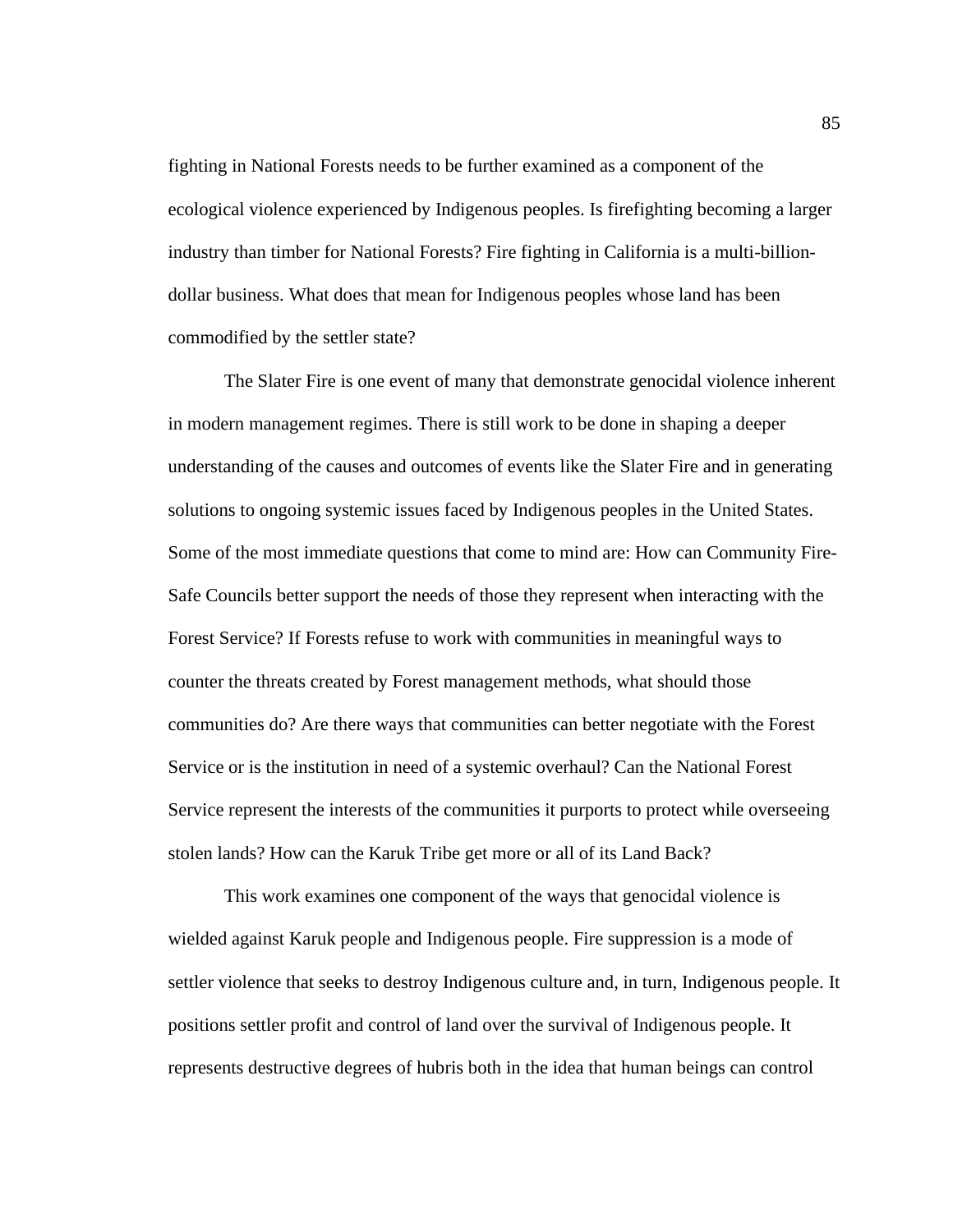natural forces such as fire, and in the foolhardy attitudes of settlers who believed they were better equipped to manage the lands they had stolen from Indigenous people. I hope that this can contribute to an ongoing discussion about the importance of critically examining the histories of California, the United States, and coloniality as a whole and that those discussions can lead to fundamental transformations in the ways that people and land are treated in our society. In the case of the mid-Klamath Basin, there are people who know what to do, to fix things, and those people are Karuk.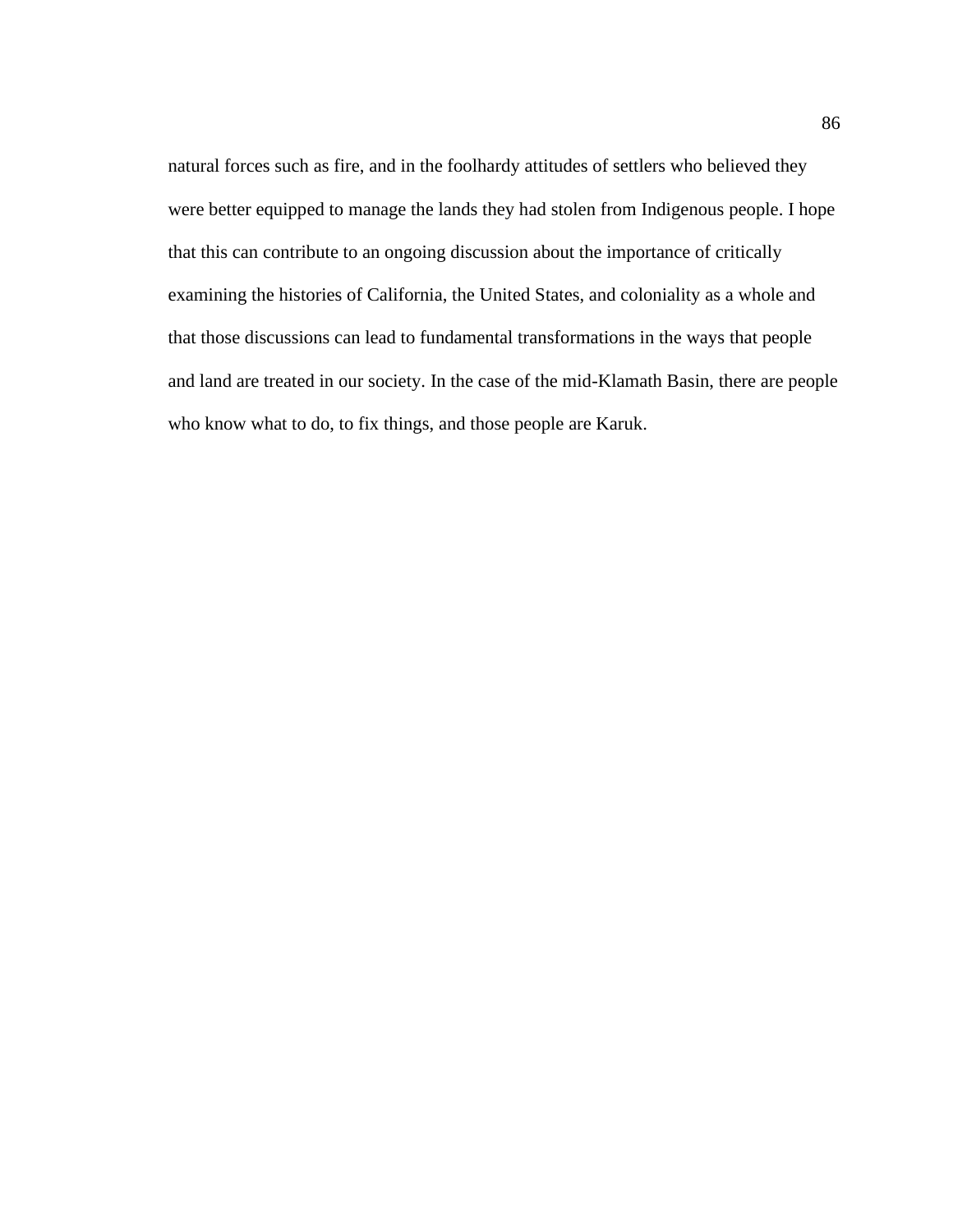## REFERENCES

- Akins, D. B., & Bauer, W. J. (2021). *We are the land : a history of native California*. University of California Press.
- Anderson, K. (2005). *Tending the wild : Native American knowledge and the management of California's natural resources*. University of California Press.
- Bacon, J. M. (2019). Settler colonialism as eco-social structure and the production of colonial ecological violence. *Environmental Sociology*, *5*(1), 59-69. <https://doi.org/10.1080/23251042.2018.1474725>
- Berkes, F. (1993). Traditional ecological knowledge in perspective. *Traditional ecological knowledge: Concepts and cases*, *1*.
- Bettinger, R. L. (2015). *Orderly anarchy : sociopolitical evolution in aboriginal California*. University of California Press.
- Bowman, D. M. J. S., O'Brien, J. A., & Goldammer, J. G. (2013). Pyrogeography and the Global Quest for Sustainable Fire Management. *Annual Review of Environment and Resources*, *38*(1), 57-80. [https://doi.org/10.1146/annurev-environ-082212-](https://doi.org/10.1146/annurev-environ-082212-134049) [134049](https://doi.org/10.1146/annurev-environ-082212-134049)
- An Act for the Government and Protection of Indians, 408-410 § Chap. 133 408 (1850).
- Castillo, E. D. (1998). *Short Overview of California Indian history*. California Native American Heritage Commission.
- Catton, T. (2016). *American Indians and national forests*. University of Arizona Press.
- Clark, S. A., Miller, Andrew, Hankins, Don L. (2020). *Good Fire: Current Barriers to the Expansion of Cultural Burning and Prescribed Fire in California and Recommended Solutions*. Karuk Tribe.
- Council, Ad. (1953). Smokey Bear Shameful Waste. In N. F. Service (Ed.).
- Council, H. C. F. S. (2018). *Happy Camp Community Wildfire Protection Plan*.
- Crawford, J. N., Mensing, S. A., Lake, F. K., & Zimmerman, S. R. (2015). Late Holocene fire and vegetation reconstruction from the western Klamath Mountains, California, USA: A multi-disciplinary approach for examining potential human land-use impacts. *The Holocene*, *25*(8), 1341-1357. <https://doi.org/10.1177/0959683615584205>
- Davis, R. C. (1983). Weeks Act 1911. *Encyclopedia of American Forest History*, 685.
- Donovan, G. H., & Brown, T. C. (2007). Be careful what you wish for: the legacy of Smokey Bear. *Frontiers in Ecology and the Environment*, *5*(2), 73-79. [https://doi.org/10.1890/1540-9295\(2007\)5\[73:bcwywf\]2.0.co;2](https://doi.org/10.1890/1540-9295(2007)5%5b73:bcwywf%5d2.0.co;2)
- Eriksen, C., & Hankins, D. L. (2014). The Retention, Revival, and Subjugation of Indigenous Fire Knowledge through Agency Fire Fighting in Eastern Australia and California. *Society & Natural Resources*, *27*(12), 1288-1303. <https://doi.org/10.1080/08941920.2014.918226>
- Freeman, M. M. (1992). The nature and utility of traditional ecological knowledge. *Northern perspectives*, *20*(1), 9-12.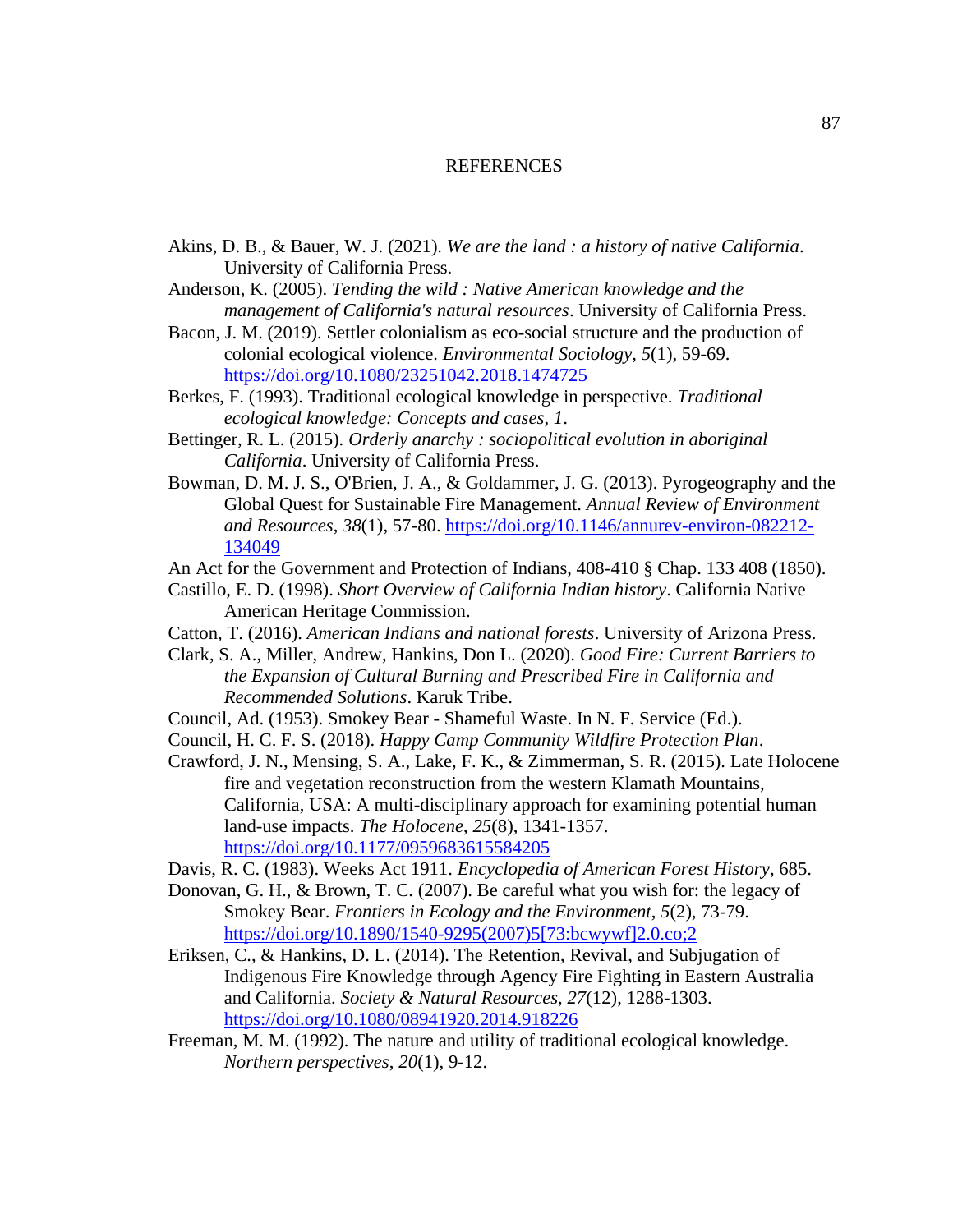- Gifford, E. W. (1939). Karok Field Notes (Ethnological Document No. 174). *Department and Museum of Anthropology, University of California Bancroft Library. Berkeley*.
- Gilio-Whitaker, D. (2019). *As long as grass grows: The Indigenous fight for environmental justice, from colonization to Standing Rock*. Beacon Press.
- Griffiths, T., & Robin, L. (1997). *Ecology and empire: Environmental history of settler societies*. University of Washington Press.
- Halpern, A. A. (2016). *Prescribed fire and tanoak (Notholithocarpus densiflorus) associated cultural plant resources of the Karuk and Yurok Peoples of California* (Publication Number 10150977) [Ph.D., University of California, Berkeley]. Agricultural & Environmental Science Collection; Biological Science Collection. Ann Arbor.
- Hamilton, J. B., Curtis, G. L., Snedaker, S. M., & White, D. K. (2005). Distribution of anadromous fishes in the upper Klamath River watershed prior to hydropower dams—a synthesis of the historical evidence. *Fisheries*, *30*(4), 10-20.
- Hamilton, J. B., Rondorf, D. W., Tinniswood, W. R., Leary, R. J., Mayer, T., Gavette, C., & Casal, L. A. (2016). The persistence and characteristics of Chinook salmon migrations to the upper Klamath river prior to exclusion by dams. *Oregon Historical Quarterly*, *117*(3), 326-377.
- Harley, F. W. (1918). *Klamath Fires* [Correspondence].
- Harling, W. (2021, 12/8/2021). *Slater Fire / WKRP interview* [Interview].
- Harrington, J. P. (1932). *Tobacco among the Karuk Indians of California* (Vol. 94). US Government Printing Office.
- Heizer, R. F. (1972). *George Gibb's Journal of Redick Mckee's Expedition Through Northwestern California in 1851: Edited and with Annotations by Robert F. Heizer*. Archeological Research Facility, Department of Anthropology, University of ….
- Hillman, L. (2020, 10/9/2020). *Leaf Hillman Conversation* [Interview]. Orleans, CA;
- Hirt, P. W. (1996). *A conspiracy of optimism: Management of the national forests since World War Two* (Vol. 6). U of Nebraska Press.
- Ho, V. (2020, October 23, 2020). Fire tore through the Karuk tribe's homeland. Many won't be able to rebuild. *The Guardian*. [https://www.theguardian.com/us](https://www.theguardian.com/us-news/2020/oct/23/karuk-tribe-california-slater-fire-insurance)[news/2020/oct/23/karuk-tribe-california-slater-fire-insurance](https://www.theguardian.com/us-news/2020/oct/23/karuk-tribe-california-slater-fire-insurance)
- Hurtado, A. L. (1988). *Indian survival on the California frontier*. Yale University Press.
- Johnson-Dodd, K. (1850). An Act for the Government and Protection of Indians, Early California laws and policies related to California Indians. In.
- Kunz, J. L. (1949). The United Nations Convention on Genocide. *The American Journal of International Law*, *43*(4), 738-746.<https://doi.org/10.2307/2193262>
- Lake, F. K., & Christianson, A. C. (2019). Indigenous fire stewardship. *Encyclopedia of wildfires and wildland-urban interface (WUI) fires*.
- Lang, J. (1994). *Ararapikva : creation stories of the people : traditional Karuk Indian literature from Northwestern California*. Heyday Books.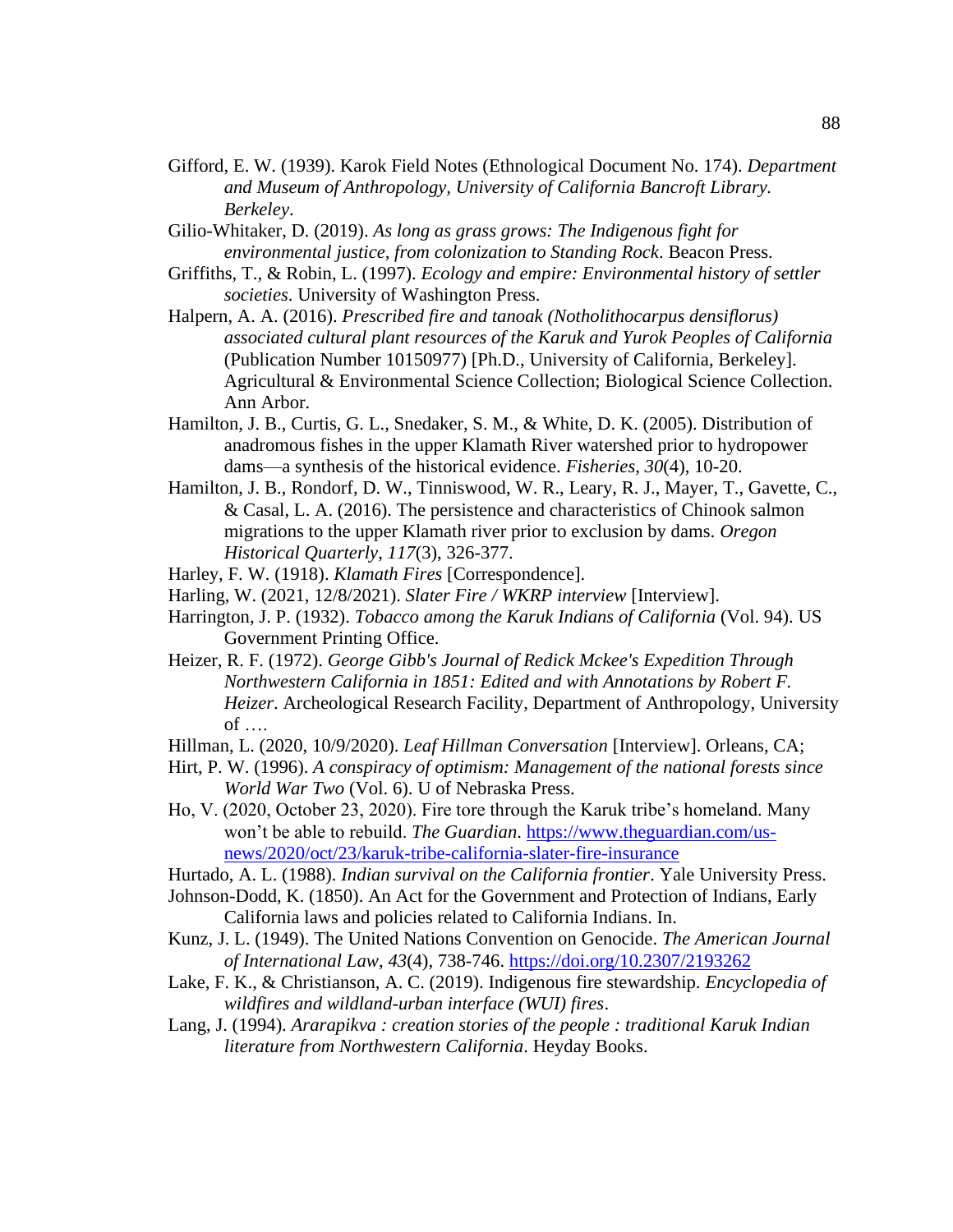- Lightfoot, K. G., & Parrish, O. (2009). *California Indians and their environment : an introduction*. University of California Press. Table of contents only <http://www.loc.gov/catdir/toc/ecip0823/2008027795.html>
- Lindenmayer, D. B., Burton, P. J., & Franklin, J. F. (2012). *Salvage logging and its ecological consequences*. Island Press.
- Lindsay, B. C. (2012). *Murder state : California's native American genocide, 1846-1873*. University of Nebraska Press.
- Long, J. W., Lake, F. K., & Goode, R. W. (2021). The importance of Indigenous cultural burning in forested regions of the Pacific West, USA. *Forest Ecology and Management*, *500*, 119597.<https://doi.org/10.1016/j.foreco.2021.119597>
- Madley, B. (2016). *An American genocide : the United States and the California Indian catastrophe, 1846-1873*. Yale University Press.<https://doi.org/9780300181364>
- Magliari, M. (2004). FREE SOIL, UNFREE LABOR. *Pacific Historical Review*, *73*(3), 349-390.<https://doi.org/10.1525/phr.2004.73.3.349>
- Marks-Block, T., Lake, F. K., Bliege Bird, R., & Curran, L. M. (2021). Revitalized Karuk and Yurok cultural burning to enhance California hazelnut for basketweaving in northwestern California, USA. *Fire Ecology*, *17*(1). <https://doi.org/10.1186/s42408-021-00092-6>

McCovey, K. (2021, 7/8/2021). *Cultural Fire Interview #1* [Interview].

- Most, S. (2006). *River of renewal : myth and history in the Klamath Basin*. Oregon Historical Society Press in association with University of Washington Press, Seattle & London. Table of contents only <http://www.loc.gov/catdir/toc/ecip0617/2006022884.html>
- Norgaard, K. M. (2005). The effects of altered diet on the health of the Karuk people. *submitted to Federal Energy Regulatory Commission, Docket# P-2082 on Behalf of the Karuk Tribe of California*.
- Norgaard, K. M. (2014). The Politics of Fire and the Social Impacts of Fire Exclusion on the Klamath. *Humboldt Journal of Social Relations*, *36*(1).
- Norgaard, K. M. (2019). *Salmon and Acorns Feed our People*. Rutgers University Press.

Norgaard, K. M., Reed, R., & Van Horn, C. (2011). A continuing legacy: institutional racism, hunger, and nutritional justice on the Klamath. In. MIT press.

- Norton, J. (1979). *Genocide in northwestern California: When our worlds cried*. Indian Historian Press.
- Norton, J. (2020). "To destroy in whole or in part"
- Remembering Our Past to Secure Our Future. *Humboldt Journal of Social Relations*(42), 8-26.<https://www.jstor.org/stable/26932593>
- Powell, M. A. (2017). *Vanishing America*. Harvard University Press.
- Pyne, S. J. (2015). *Between two fires: a fire history of contemporary America*. University of Arizona press.
- Pyne, S. J. (2016). *California: A Fire Survey* (Vol. 2). University of Arizona Press.
- Reece, W. (2022, Feb. 10, 2022). *Slater Fire / Basketry Interview #1* [Interview]. Orleans, CA;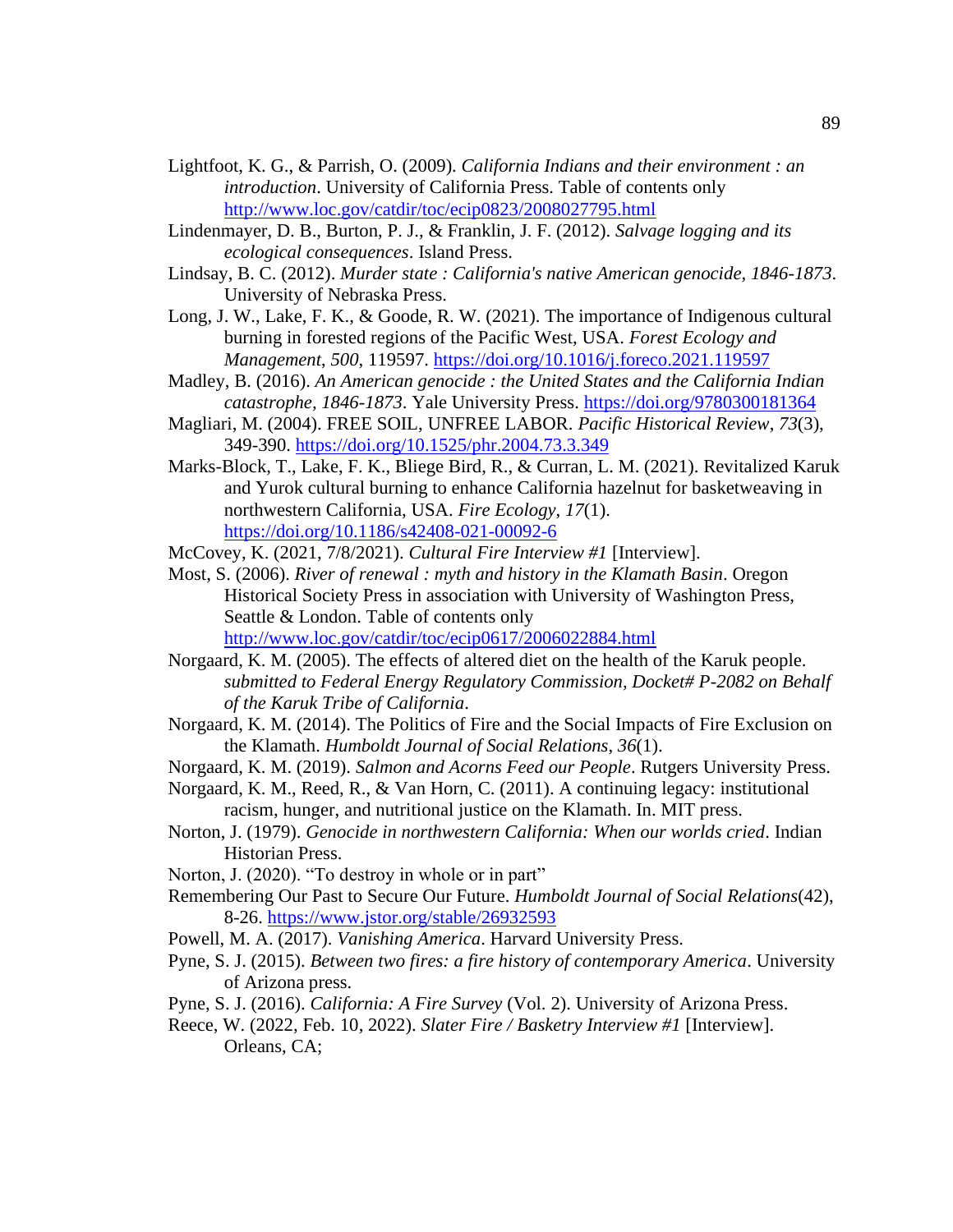- Reed, K. (2014). We Are Salmon People: Constructing Yurok Sovereignty in the Klamath Basin.
- Robock, A. (1988). Enhancement of Surface Cooling Due to Forest Fire Smoke. *Science*, *242*(4880), 911-913.<http://www.jstor.org/stable/1701971>
- Roos, C. I., Bowman, D. M. J. S., Balch, J. K., Artaxo, P., Bond, W. J., Cochrane, M., D'Antonio, C. M., Defries, R., Mack, M., Johnston, F. H., Krawchuk, M. A., Kull, C. A., Moritz, M. A., Pyne, S., Scott, A. C., & Swetnam, T. W. (2014). Pyrogeography, historical ecology, and the human dimensions of fire regimes. *Journal of Biogeography*, *41*(4), 833-836.<https://doi.org/10.1111/jbi.12285>
- Sachs, W. (1992). The Development Dictionary: A Guide to Knowledge as Power. *London: Zed*.
- Salmón, E. (2000). Kincentric ecology: indigenous perceptions of the human–nature relationship. *Ecological Applications*, *10*(5), 1327-1332.
- Scott, J. C. (2008). *Seeing like a state*. yale university Press.
- Short, D. (2016). *Redefining genocide: Settler colonialism, social death and ecocide*. Bloomsbury Publishing.
- Stewart, O. C. (2002). *Forgotten fires: Native Americans and the transient wilderness*. University of Oklahoma Press.
- Trafzer, C. E., & Hyer, J. R. (1999). *Exterminate them : written accounts of the murder, rape, and slavery of Native Americans during the California gold rush, 1848- 1868*. Michigan State University Press. Contributor biographical information <http://www.loc.gov/catdir/enhancements/fy1117/98051988-b.html>

Publisher description<http://www.loc.gov/catdir/enhancements/fy1117/98051988-d.html>

- Tribe, K. (2019). *Karuk Climate Adaptation Plan*. K. Tribe.
- Tuck, E., & Yang, K. W. (2012). Decolonization is not a metaphor. *Decolonization: Indigeneity, education & society*, *1*(1).
- Vinyeta, K. (2021). Under the guise of science: how the US Forest Service deployed settler colonial and racist logics to advance an unsubstantiated fire suppression agenda. *Environmental Sociology*, 1-15. <https://doi.org/10.1080/23251042.2021.1987608>
- Whyte, K. (2018). Settler colonialism, ecology, and environmental injustice. *Environment and Society*, *9*(1), 125-144.
- Wolfe, P. (2006). Settler Colonialism and the Elimination of the Native. *Journal of genocide research*, *8*(4), 387-409.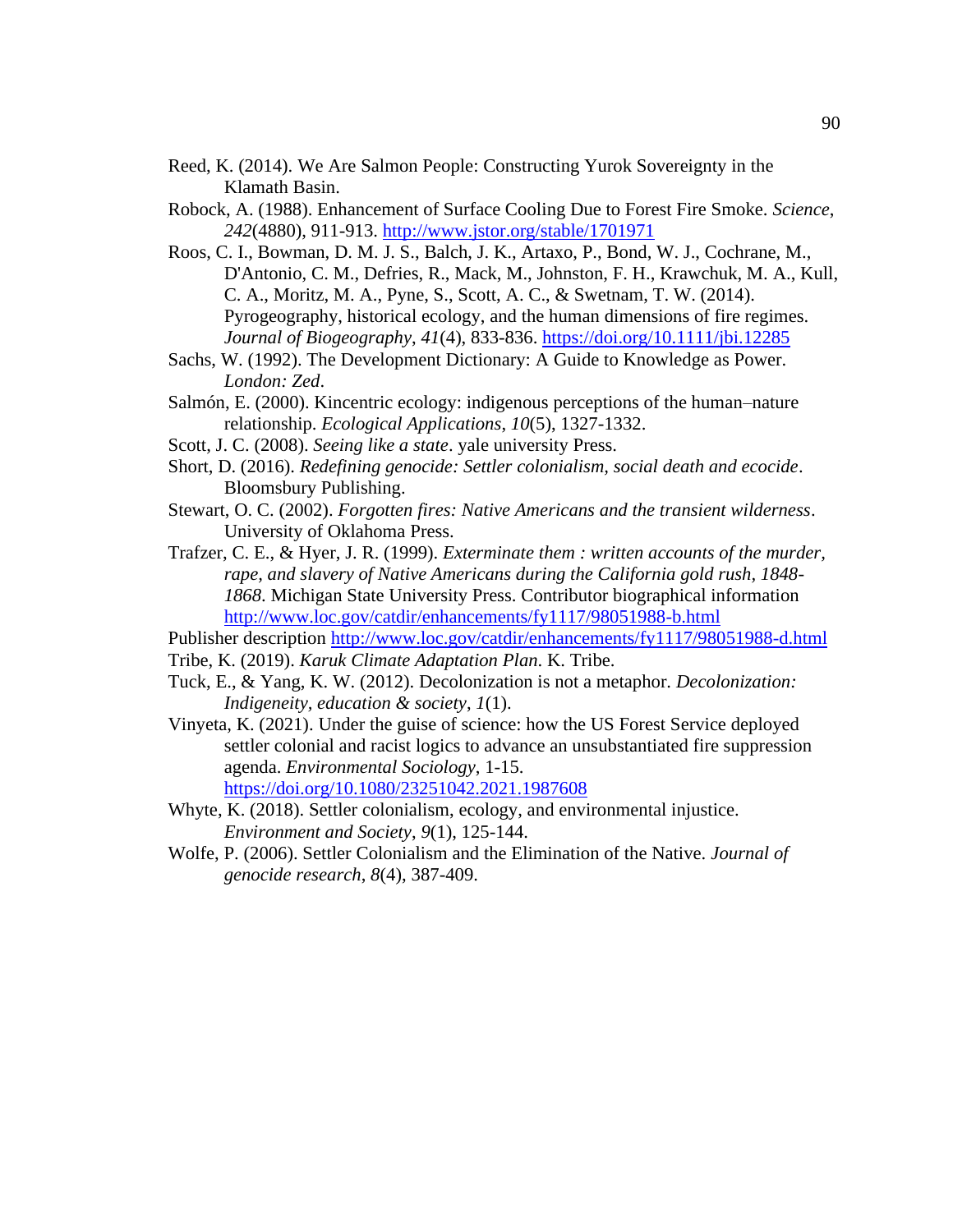### APPENDICES

Appendix A: Klamath River Jack Letters

California Fish and Game (book?)

"An Indian's View of Burning and a Reply" \*

[The Fish and Game Commission recently received an interesting letter, purporting to be written by an Indian in Del Norte County, which contained a plea for the burning of forest areas to destroy persts and renew growth. Th United States Forest Service has furnished an answer. Both letters are here published because they entertainingly express in informal English tow opposing views of a mooted question – EDITOR.]

Requa, Cal..

May 27, 1916

Fish and Game Commission,

San Francisco, Cal.

Dear Sir: Long time before White Man come, Indians eat fish, acorns and deer meat, that's all. He gets just what he wants to eat. Eat 'um fresh in summer time smoke 'um for after awhile when winter come. Deer, elk and bear him eat grass, young brush and acorn and wild berry. Every winter too much wet so everything grow very fast: you see White Man he cut out all old wood on berry bushes and fruit trees, because he know berry and fruit tree grow much large on new wood, more than old wood, he know bug eat leaf and worm get in fruit and make 'um no good for eat; well you see Indian know all this too because long time before White Man come, Indian here. White Man he take care of what he plant and what he use. White Man he have time every year to cut out old wood and make lots of big berry and fruit grow, for what he wants to eat. WHY DON"T HE KNOW SAME 'BOUT FOREST? White man can brush in pasture so grass grow for stock to eat; but Indian no have berry bush and fruit tree to plant so he have fix all wild berry bush and fruit tree and make brush stop so not choke grass. Indian have no medicine to put on all places where bug and worm are, so he burn; every year Indian burn. Fire burn off old wood on berry bush make new wood grow and lots of big berry come.

Fire burn an old acorn that fall on ground. Old acorn on ground have lots worm; no burn old acorn, no burn old bark, old leaves, bugs and worms come more every year. Fire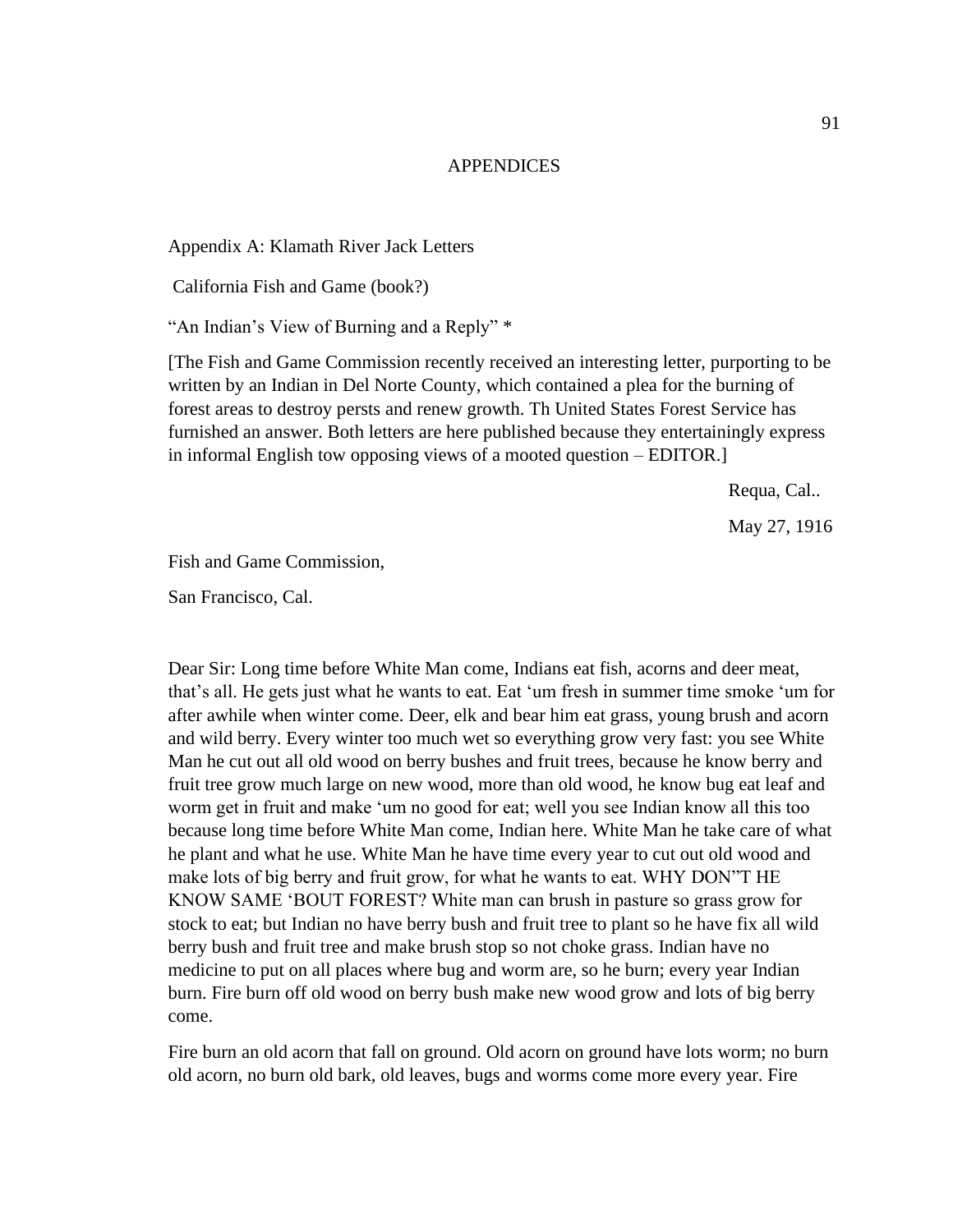make new sprout for deer and elk to eat and kill lots brush so always have plenty open grass land for grass. No fire brush grow quick and after while choke out all grass and make too much shade, then grass get sour, no good for eat. No fire then too much leaf stay on ground, no grass can grow up, too much dead leaf ground get sour. Indian burn every year just same so keep all ground clean, no bark, no dead leaf, no old wood on ground, no old wood on brush, so no bug can stay to eat leaf and no worm can stay to eat berry and acorn. Not much on ground to make hot fire so never hurt big trees, where fire burn. Now White Man never burn; he pass law to stop all fire in forest and wild pasture and all time he keep right on cutting out old wood on berry bush and fruit tree and cut brush off grass land and put medicine to kill worms and bugs. WHY HE NO LET FIRE DO SAME IN FOREST AS HE DO TO BERRY BUSH AND FRUIT TREE? White Man say he don't understand why wild berry get small and more few every year and acorn get all wormy, and no more grass land and why deer die when they eat sour grass under brush and tree, made sour by too much shade.

Indian know and bye-un-bye White Man say he know too, but Indian say, WHITE MAN YOU KNOW TOO LATE.

Yours Truly,

(Signed) Klamath River Jack

## Dear Jack:

A while back you wrote a letter to the man in San Francisco who is the Boss of the Outfit that takes care of the deer and the fish and the birds. You told him how things were in the woods and the mountains before the white man came along. You asked lots of questions too, Jack, and I want to tell you whey the white man does things like you say.

We wont get into any college debate and use dictionary words: lets start with the main thing, grub. You eat deer meat, fish and acorns. You want lots of these things, so to keep the supply going you set fire in the woods. They burn over a big country and then next spring you see lots of new shoots on the brush; manzanita, scrub oak, snowbrush and all the rest of them. But you don't see any shoots on the little pines and firs, do you? No! They are dry and dead; all of them up to twenty feet high. Maybe that don't mean anything to you because the pine tree ain't good feed for deer. But I want to tell why it does mean something to you and the deer, too.

You say that the white man prunes his bushes to make them grow better – that's true. You say that the Indian prunes his wild bushed with fire and he gets the same results –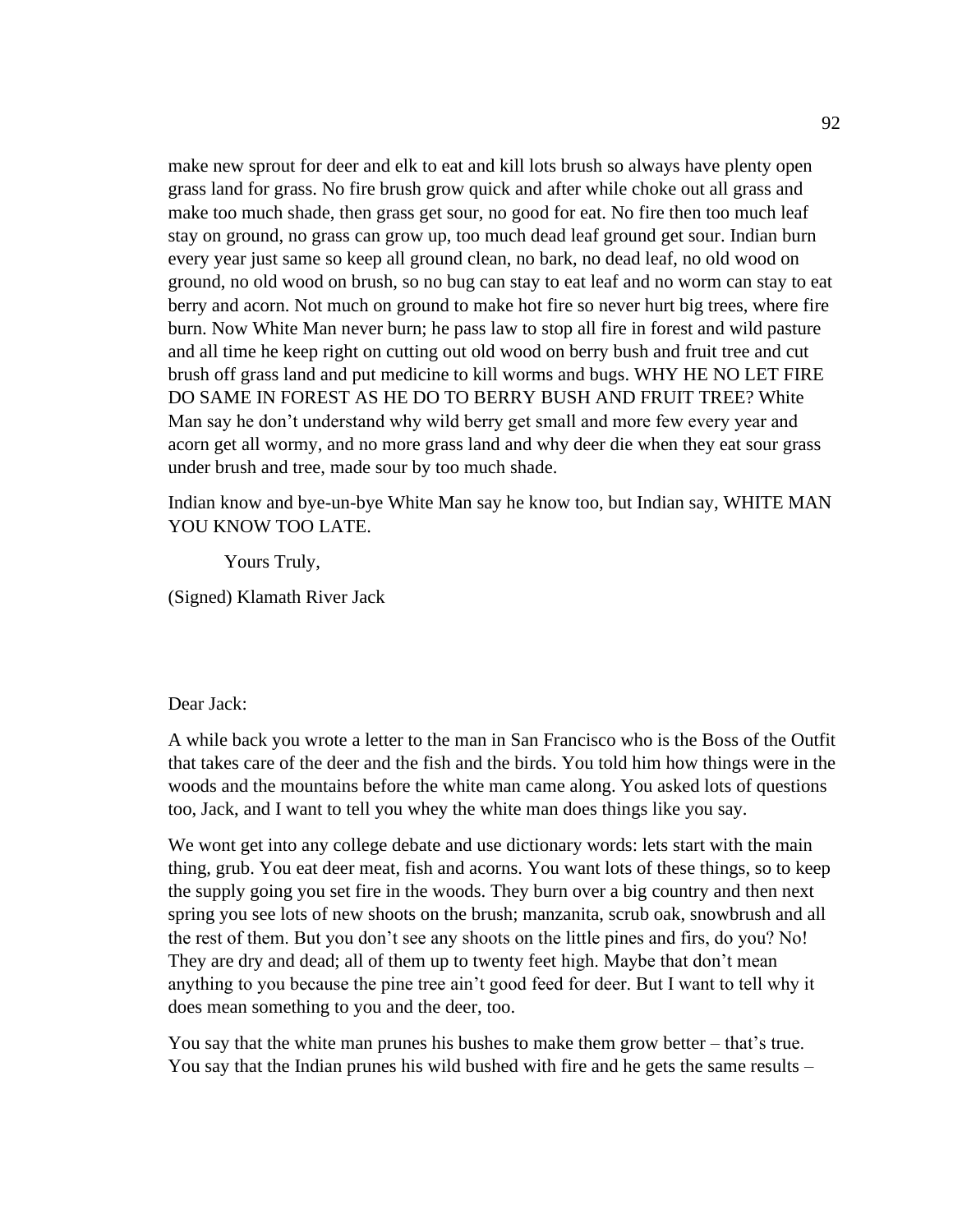that's true. But, Jack, do you want the brush to grow so thick? Most Indians say no. They want to ride through the woods without having to fight their way through brush. Now, the two best friends the thick, heavy brush has got are sun and fire. When the fire runs through, it burns the old wood on the brush and in the spring there are ten little stalks started where there were only two before. But at the same time all the young pine trees are killed. Then there is not much left to thro shade on the brush and after a few years living in the open sun the brush field is lots thicker than it ever was before and there is no grass and the deer are forced to go back under the heavy timber where the ground is open.

Of course that fire didn't burn the big pine trees, but how long do you think those big trees are going to live? – not a great many years. And when they die there are no trees to take their places because you burnt all the little trees while they were growing up. And then there will be nothing but brush fields and no shade for man and deer to travel in and no grass because the brush is so thick. Now, what would have happened if there had been no fire? The little pine trees would have pushed their heads up over the brush and spread out their branches and thrown shade over the brush. As they got bigger and made lots of shade the brush would have got sick and finally died out just like a flower that you try to grow in a tin can in your dark cabin. And why is that? Just because brush can not stand shade.

Not long ago I went over to Frank Long's to offer him a job on the White Horse Road. Thought I'd make a cut-off to save some time so I rode up the ridge back of Adam's cabin and figured to cut across Elk Creek Canyon. I was in the open timber all the way until I started down the side of the canyon and run plumb into that long brush field you can see from the river. You know, the one that runds from the Queen Mine flume clear to the top of the mountain. I tried to jam through it but couldn't make it, so had to ride clear up and around the brush.

Did you ever stop to think what made that brush field? Do you know that all through it there are old black stumps burned clear into the ground? Fire did it. When I asked Frank about it he said that three big fires had run over that place in the last 20 years. Are there any berries in that strip; is there any grass in there; can you hunt in there? No, Jack, because your fire is bad medicine. If that place had been left alone there would be big timber all over it and you could ride anywhere and there would be lots of grass on the ground for deer and cattle.

And, Jack, if your acorns are wormy, don't blame it on the white man keeping fire out of the country – there are a good many other things that keep bugs alive. And I have seen the best kind of acorn crops in places that never felt a fire. Anyway, there are other things that make better flour than acorns; why not plant some grain and vegetables and fruit trees on that flat back of your cabin? That's white man's grub, but its pretty good.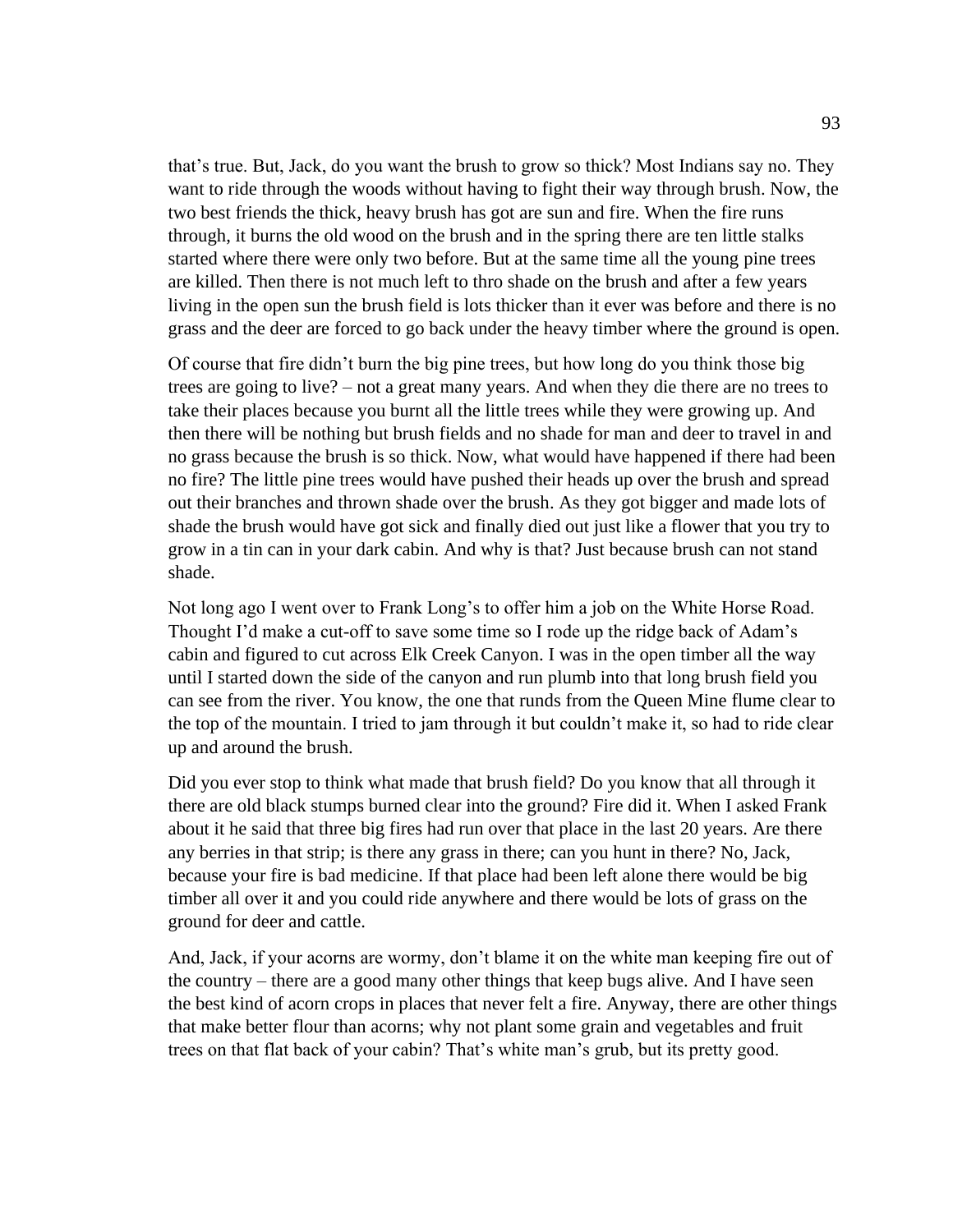Yours truly,

(Signed) Jim Casey

Forest Ranger

\*This text was copied from a low-quality photocopy of the original for ease of reading and use. The grammatical errors are those of the original.